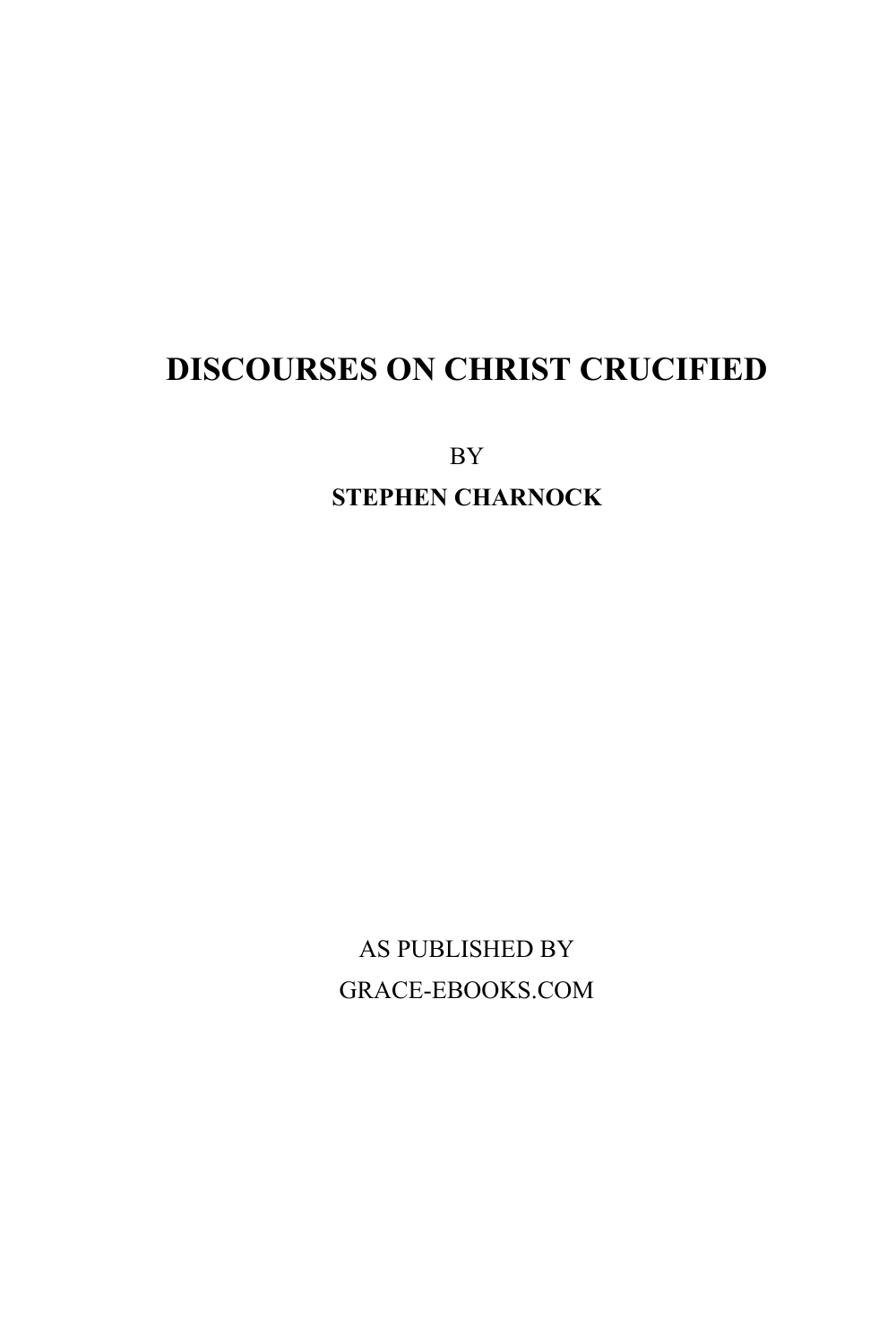## **CONTENTS**

ON THE KNOWLEDGE OF CHRIST CRUCIFIED – 1 Cor. ii. 2. OF CHRIST OUR PASSOVER – 1 Cor. v. 7. ON THE VOLUNTARINESS OF CHRIST'S DEATH – Eph. v. 2. ON THE ACCEPTABLENESS OF CHRIST'S DEATH – Eph. v. 2.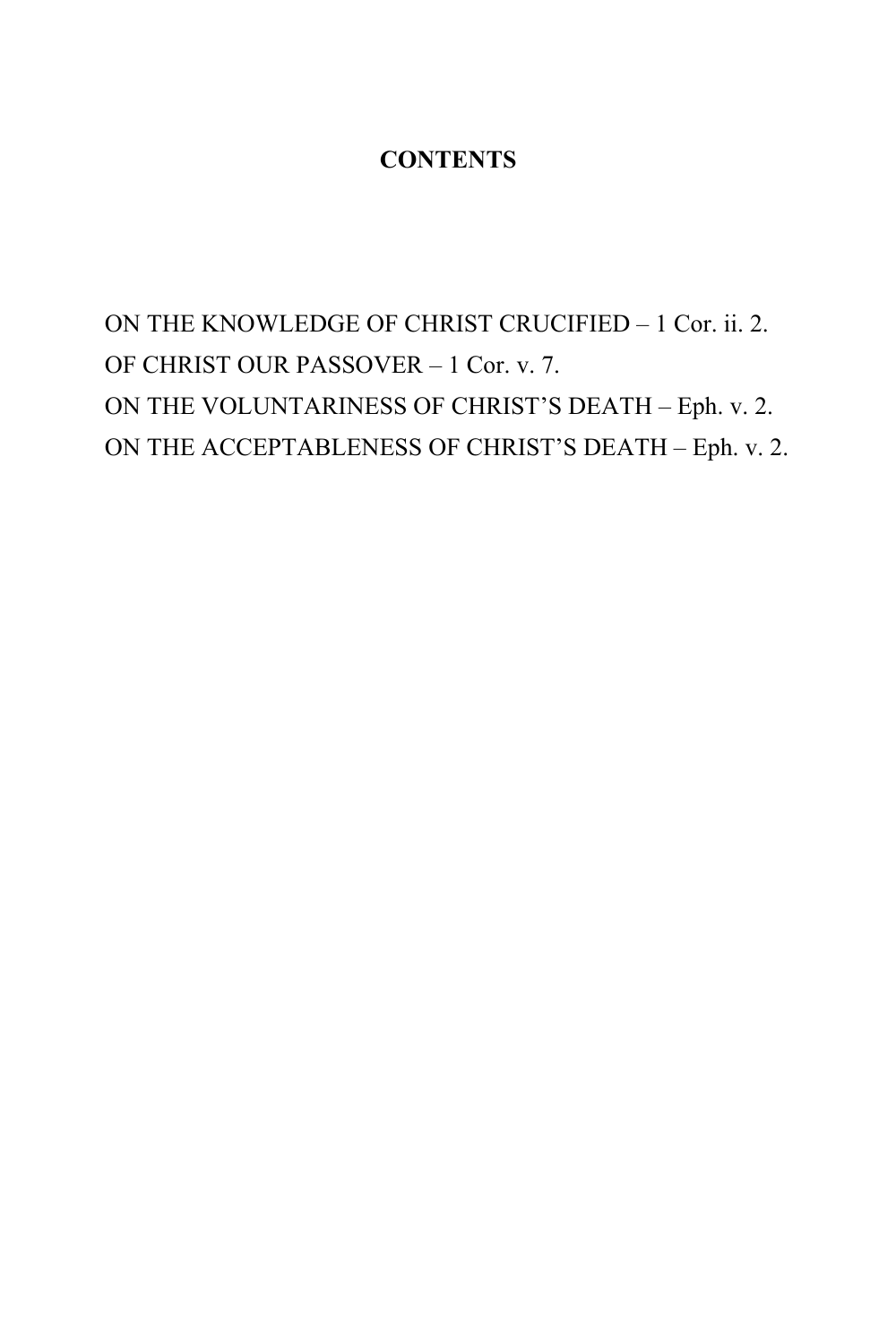## **A DISCOURSE ON THE KNOWLEDGE OF CHRIST CRUCIFIED.**

*For I determined not to know any thing among you, save Jesus Christ, and him crucified.*— 1 Cor. ii. 2.

THE church of Corinth, to which the apostle directs this epistle, was a church as flourishing in gifts as any; yet as much crumbled into divisions, as eminent in knowledge. A year and six months the apostle had been conversant among them, planting and watering, with expectation of a plentiful harvest; but no sooner had he turned his back, but the devil steps in, and sows his tares. It was a church still, but divided; it had the evangelical doctrine, but too much choked with schismatical weeds.

1. Observe, the best churches are like the moon, not without their spots. The purest times had their imperfections; a pure state is not allowed to this, but reserved for another, world.

2*.* Church antiquity is a very unsafe rule. Other churches at some distance from the apostles were as subject to error as this. Pride and ambition were less like to keep out of them than out of Christ's family. Had the history of this church's practices and tenets, without this corrective epistle of the apostle been transmitted to after-ages, .they would have been used as a pattern : not the church, but scripture authority, is to be followed; fathers must not be preferred before apostles; church practices are no patterns, but as they are parallel to the grand and unerring rule.

The apostle, laying to heart the contentions among the Corinthians, draws up the whole doctrine he had before preached unto them, into a short epitome, but first declares the manner of his first carriage among them: "He came not to them with excellency of speech, or of wisdom, declaring unto them the testimony of God," ver. 1.

To come with man's wisdom,

1. Would detract from the strength and excellency of the word, which, as the sun, shines best with its own beams. The Spirit's eloquence is most piercing and demonstrative, and quickly convinceth a man by its own evidence. Carnal wisdom charms the ear, but this strikes the heart.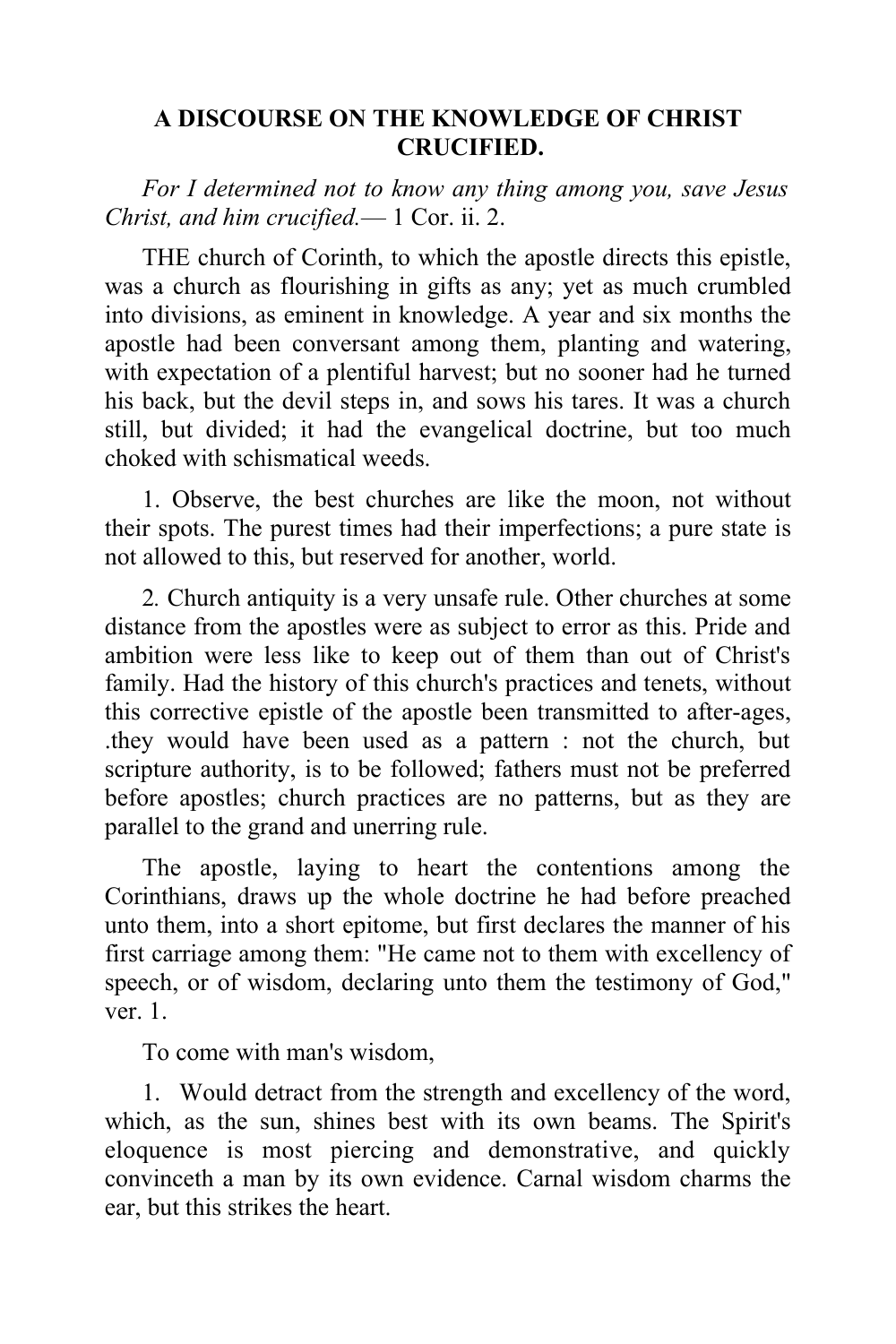2. It detracts from the glory of God, who is more honoured by the simplicity of the gospel, than luxuriances of wit. It was his honour, by the doctrine of a crucified Saviour, to nonplus the wisdom of the world; and the glory of his wisdom as well as strength, to confound, by impotent and weak men, the power of Satan, which so long had possessed the hearts of the Corinthians.

3. It would be an argument of hypocrisy to use any other arguments than divine. Men in this would but seek themselves, not God's glory. It would be pride to think that their fancies could be more prevalent than evangelical reason; and therefore the apostle would do nothing but endeavour to set out Christ in his own colours, as he hung upon the cross, that their souls might be captivated to the obedience of a crucified Lord.

"I determined." I judged it most convenient for me, most profitable for you. It was a resolution taken up deliberately. It was not for want of the knowledge of those principles which are cried up in the world for true wisdom. I understand them as well as others; but what things I counted gain before, I now count loss, for the excellency of the knowledge of Christ, and think it not worth the while and pains to make much inquiry about them.

"To know nothing," to believe nothing, to approve of nothing, to make known nothing.

1. Not your traditions, which have for themselves the plea of a venerable antiquity, and have been handed to you from your ancestors. What I chiefly determine to know is as ancient as the oldest of those mysteries you so much admire, even the "Lamb slain from the foundation of the world."

2. Not your philosophical wisdom, so much admired by you and the rest of the world. I come not to teach you a doctrine from Athens, but from Jerusalem; and not so much from Jerusalem, as from heaven. I come to declare Him in whom are hid all the treasures of wisdom and knowledge.

3. Not your poets, wherein the chief mysteries of your religion are couched. I come to teach him to you, whom your sibyls and their prophetic writings pointed at long ago.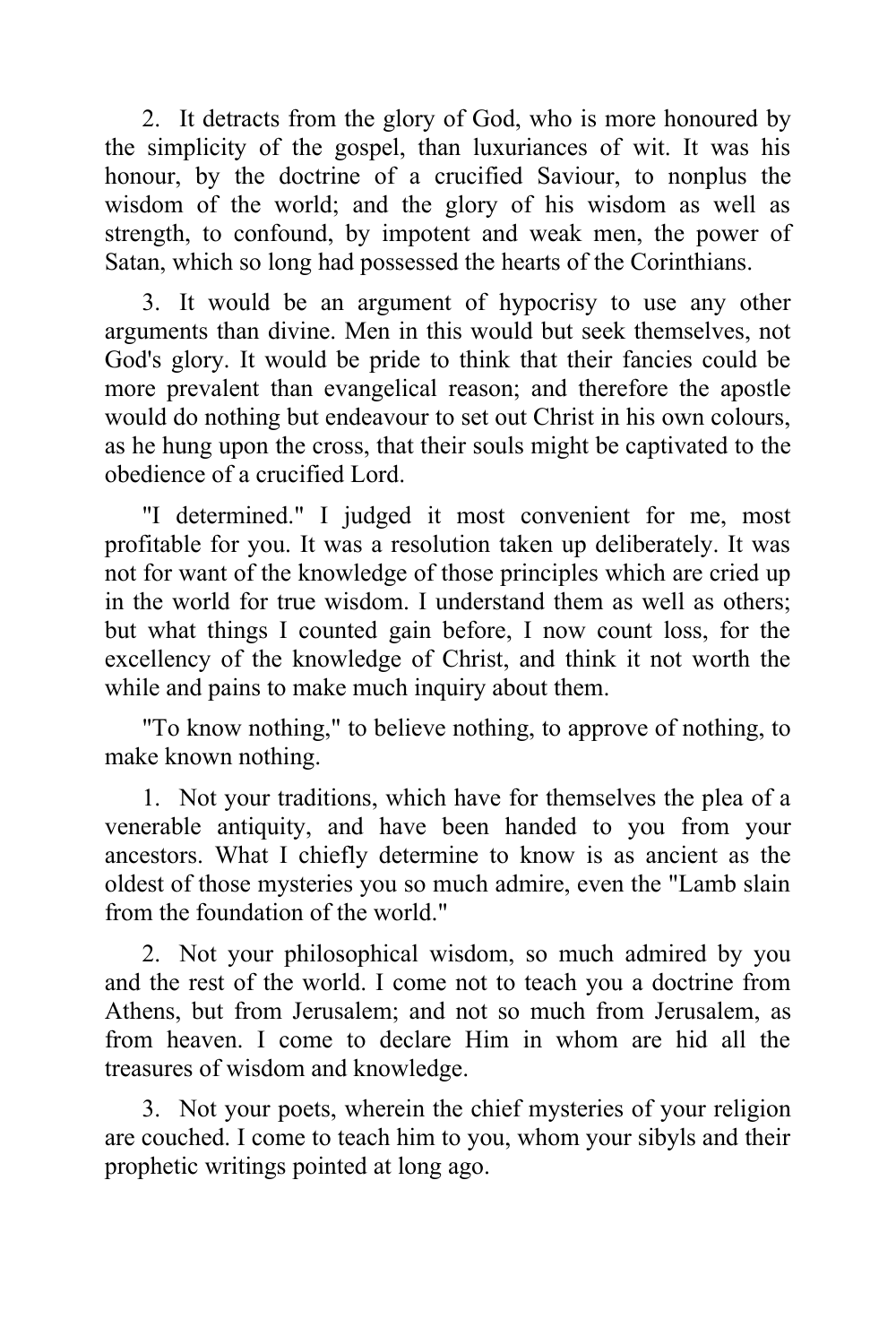4. Nor your mysterious oracles, which had so long deluded the world; but I come to declare Him by whose death they were silenced.

"But Jesus Christ, and him crucified." Christ, —in the Deity and glory of his person; but also as crucified— in the ignominy of his passion, and the advantages of his office.

This is the sum of the gospel, and contains all the riches of it. Paul was so much taken with Christ, that nothing sweeter than Jesus could drop from his lips and pen. It is observed, that he hath the word "Jesus" five hundred times in his epistles.

Others understand it thus: I will know nothing but Jesus Christ, though he were crucified; I will boast of him, whom others despise.1

"Among you,"—you Corinthians, though learned, though rich, I would not know any thing else among you than Christ, who is the wisdom of God, and the treasures of God.

Observe,

1. All human wisdom must be denied, when it comes in competition with the doctrine of Christ.

2. Christ and his death is the choicest subject for the wisest ear.

3. As all Christ, so especially his death, is the object of faith.

4. As all of Christ, so more especially his death in all the mysteries of it, ought to be the main subject of a christian's study and knowledge.

*Doctrine,* For the last, As ALL OF CHRIST, SO MORE ESPECIALLY HIS DEATH IN ALL THE MYSTERIES OF IT, OUGHT TO BE THE PRINCIPAL SUBJECT OF A CHRISTIAN'S STUDY AND KNOWLEDGE.

This is the honour of the gospel, and therefore the preaching of the gospel is called the preaching of the cross, I Cor. i. 18. which should be considered by us,

I. In the first spring.

II. In the person suffering.

III. In the fruits of it.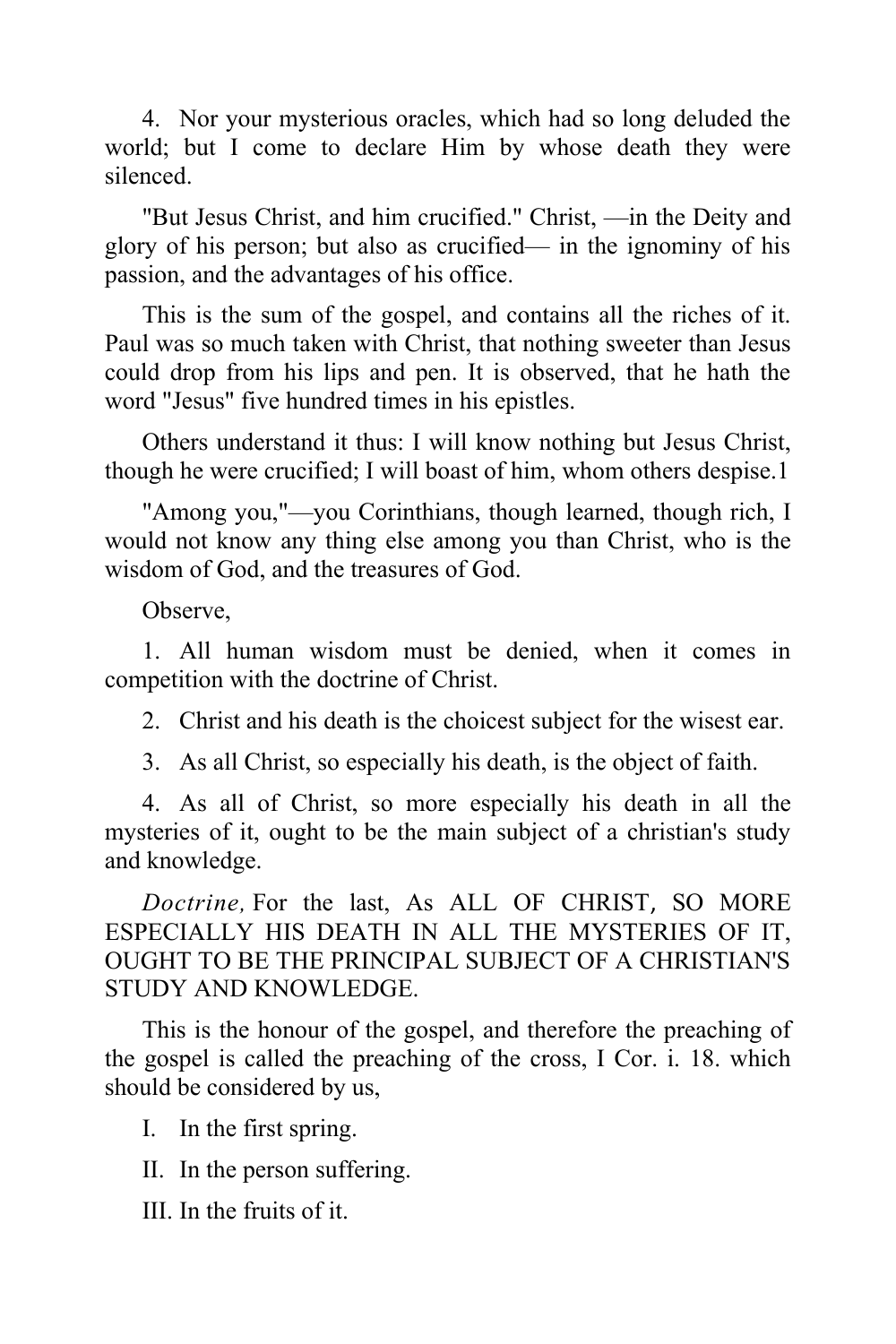#### I. In the first spring. His death was ordered by God.

Peter, as the president of the apostles, delivers it as the sense of the whole college of apostles then present. He was "delivered by the determinate counsel and foreknowledge of God," Acts ii. 23. It was decreed and enacted in heaven, resolved before time, though done in the fulness of time. Therefore Christ is called "the Lamb slain from before the foundation of the world:" determinately, in the counsel and decree of God; promissorily, in the promise and word of God passed to Adam after the fall; typically, in sacrifices which were settled immediately upon that promise of redemption; efficaciously, in regard of the merit of it, applied by God to believers, before the actual suffering. He was made sin, not by us, not only by himself and his own will, but by God's ordination; "He hath made him to be sin for 'is," 2 Cor. v. 21. by a divine statute, that is, he was ordained to be put into the state and condition of a sinner in our stead; not into the practical and experimental state of sin, but the penal state of a sinner, to be a sacrifice for it, not to be polluted with it.

Indeed, had not God appointed it, it had not been meritorious; for the merit was not absolute for us, but according to the covenant and condition: it was capable of meriting, because of the worth and dignity of the person, but not actually meritorious for us, but upon the covenant transacted between the Father and the Son; that it should be performed by him for us, and accepted by the Father for us, and applied by the Spirit to us. And as it was appointed by God, it was,

1. An act of his sovereignty. Suppose God might have pardoned sin, and recovered man by his own absolute prerogative, had not his word been passed, that, in case of man's transgression, he should die the death. As a word created the earth, and cast it into such a beautiful frame and order, so by one word he might have restored man, and set him upon his former stock, and have for ever kept him from falling again, as he did the standing angels from ever sinning. Yet God chooseth this way, and is pleased with no other contrivance but this, and in a way of sovereignty he culls out his Son to be a sacrifice; and the Son putting himself into the state of a Surety and Redeemer, is said to have a command given him on the part of God as a Sovereign, "As the Father gave me commandment, even so I do," John xiv. 31. and received by him as a subject, John x.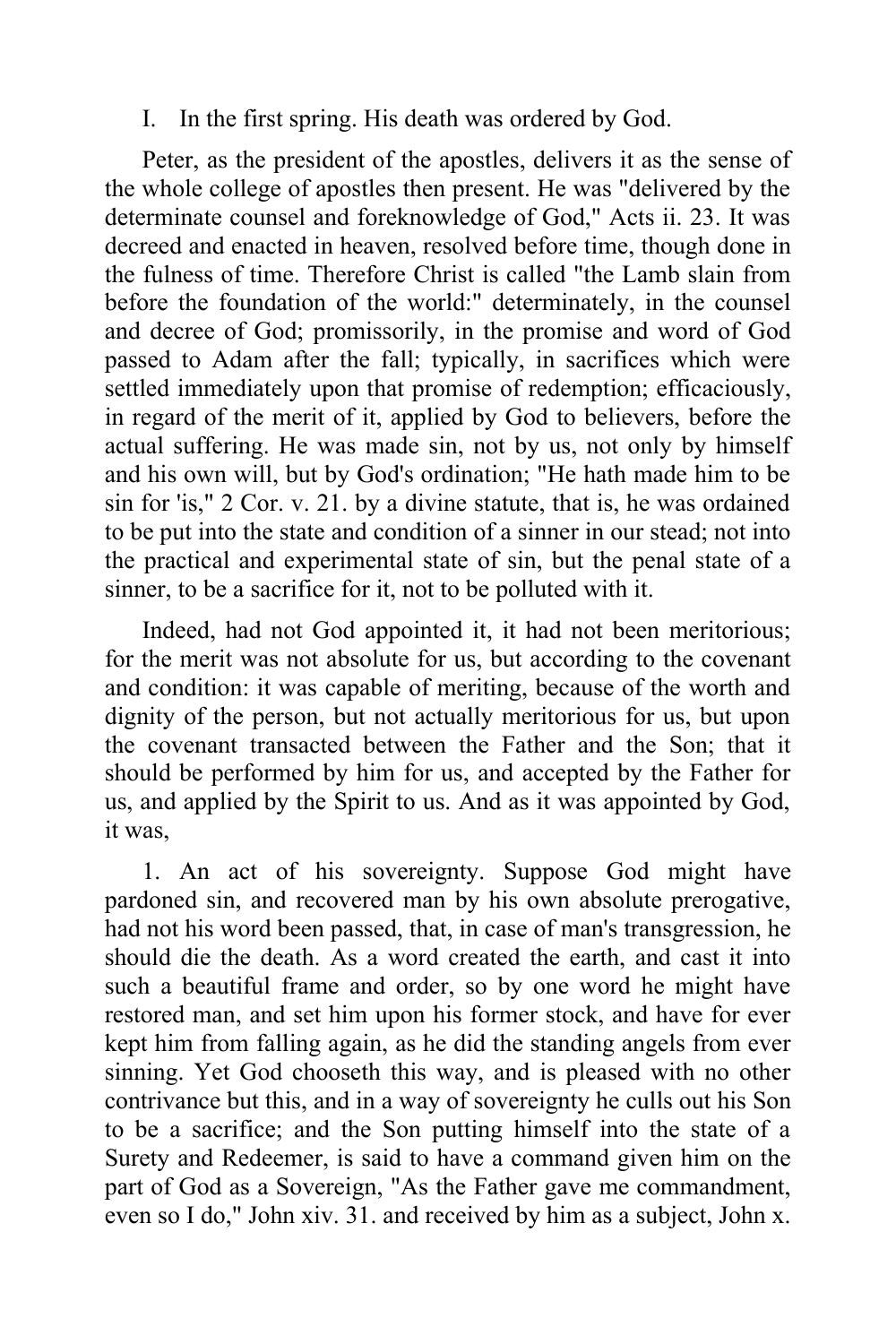18. and as God owns him as his servant, Isa. xlii. 1. So he took upon him "the form of a servant," Phil. ii. 7. that is, the badge and livery of a servant; and the whole business he came upon, from his first breath to his last gasp, is called the will of God; and at the upshot he pleads his own obedience, in "finishing the work given him to do," as the ground of his expectations, and the glory promised him, John xvii. 4.

2. An act of the choicest love. God at the creation beheld man, a goodly frame of his own rearing, adorned with his own image, beautified with his graces, embellished with holiness and righteousness, and furnished with a power to stand; and afterwards beheld him ungratefully rebelling against his Sovereign, invading his rights, and contemning his goodness, forfeiting his own privileges, courting his ruin, and sinking into misery. So blinded is his mind, as not to be able to find out a way for his own recovery; so perverse is his will, that instead of craving pardon of his Judge, he flies from him, and when his flight would not advantage him, he stands upon his own defence, and extenuates his crime; thus adding one provocation to another, as if he had an ambition to harden the heart of God against him, and render himself irrecoverably miserable. God so overlooks these, as in immense love and grace to settle a way for man's recovery, without giving any dissatisfaction to his justice, so strongly engaged for the punishment of the offence. And rather than this notorious rebel, and prodigious apostate, should perish according to his desert, he would transfer the punishment (which he could not remit without a violation of his truth, and an injury to his righteousness) upon a person equal to himself, most beloved by him, his delight from eternity, and infinitely dearer to him than any thing in heaven or earth. Herein was the emphasis of divine love to us, that "He sent his Son to be the propitiation for our sin," 1 John iv. 10. It was love that he would restore man after the fall; there was no more necessity of doing this than of creating the world, As it added nothing to the happiness of God, so the want of it had detracted nothing from it. There was no more absolute necessity of setting up man again after his breaking, than of a new repair of the world after the destructive deluge. But that he might wind up his love to the highest pitch, he would not only restore man, but rather than let him lie in his deserved misery, would punish his own Son,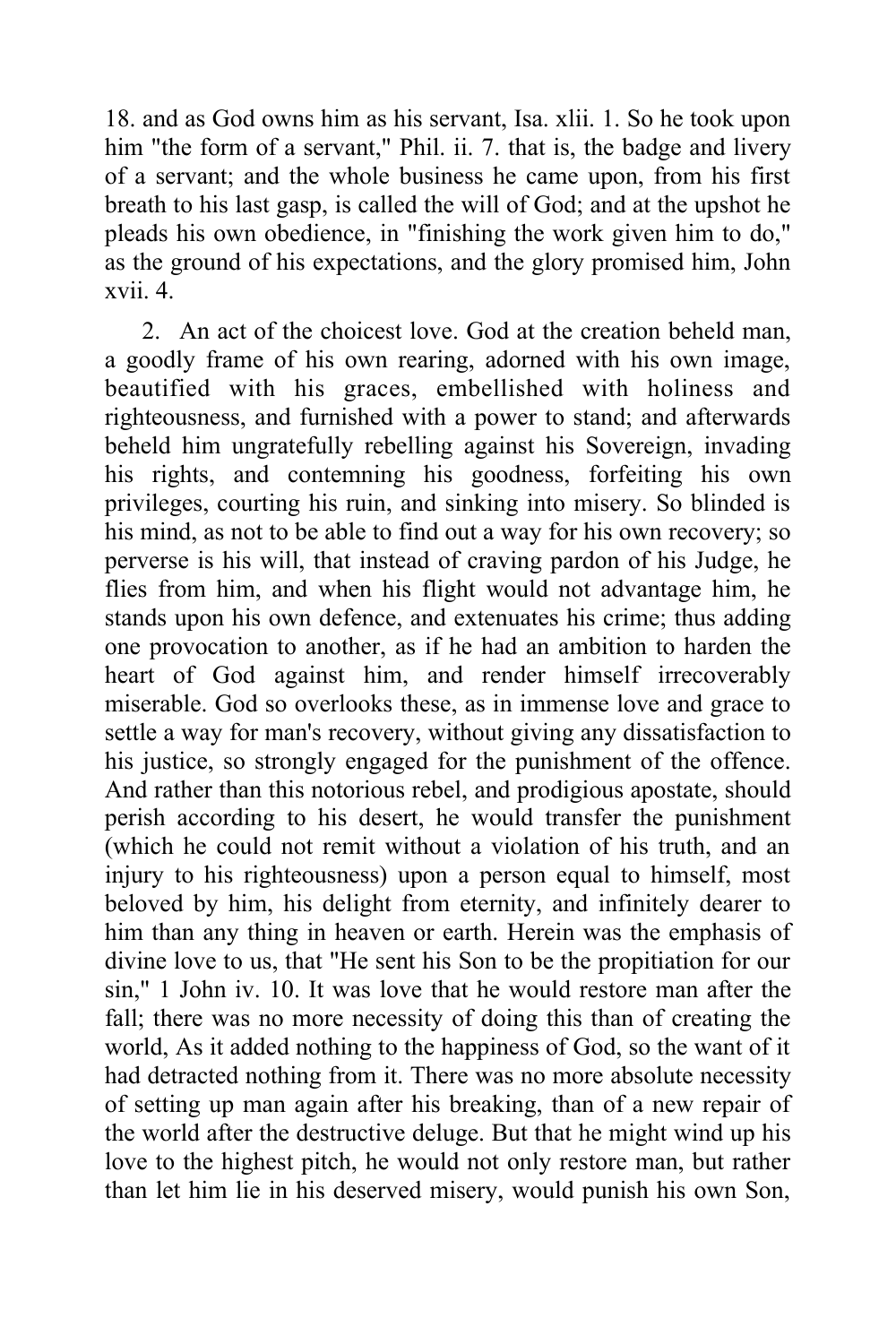to secure man from it. It was purely his grace which was the cause that his Son "tasteth death for every man," Heb. ii. 9.

3. An act of justice. As his love to us proposed it, and Christ, out of his affection to the honour of the Father and our welfare, accepted it, and was willing to undertake for us, and interpose between us and divine wrath, to stand in our stead and bear our sins, so it was then an act of justice to inflict; for God, being the Governor of the world', the great Lawgiver, righteously exacting obedience from his rational creature, upon the transgression of his law becomes a Judge, and his justice as a Ruler demands the punishment due for the transgression to be inflicted upon the offender. To preserve the rights of justice, and to give a contenting answer to the cry of mercy; to wipe off, as I may say, the tears of one, and smooth the frowns of the other, "God lays our iniquity upon Christ," Isa. liii. 6. Christ takes the punishment upon himself, to bear our sins in his own body on the tree, and becomes responsible for our transgressions. And though he never sinned nor stood indebted to God in his own person, yet, becoming our Surety, and being made under the law, putting himself in subjection to the law, and standing in our stead, he put himself also under the obligations of it to punishment. And thus the weight of the whole punishment, due to man, was laid upon Christ by God as a just Judge. That which he could not have from the debtors, he might have from the Surety, who had put himself under that obligation of payment, and so was bound to undergo all those curses the law might have inflicted upon us; and pursuant to this obligation God imputed our iniquities to him, and punished them in him. II. Consider the person suffering.

1. In regard of his dignity. The Son of God became man, the Lord of glory emptied himself. It was the Lord of angels that took upon him the nature of a servant; the Lord of life shed his blood. It was the Son of God who stooped down infinitely below himself into our nature, to be a sacrifice for our redemption; he that was greater than heaven, became meaner than a worm.

2. The willingness of his suffering. He being equal with the Father, could not be commanded to undertake this. He willingly consented, and willingly accomplished it. He was not driven, as the legal sacrifices were, to the altar. His enemies were not so desirous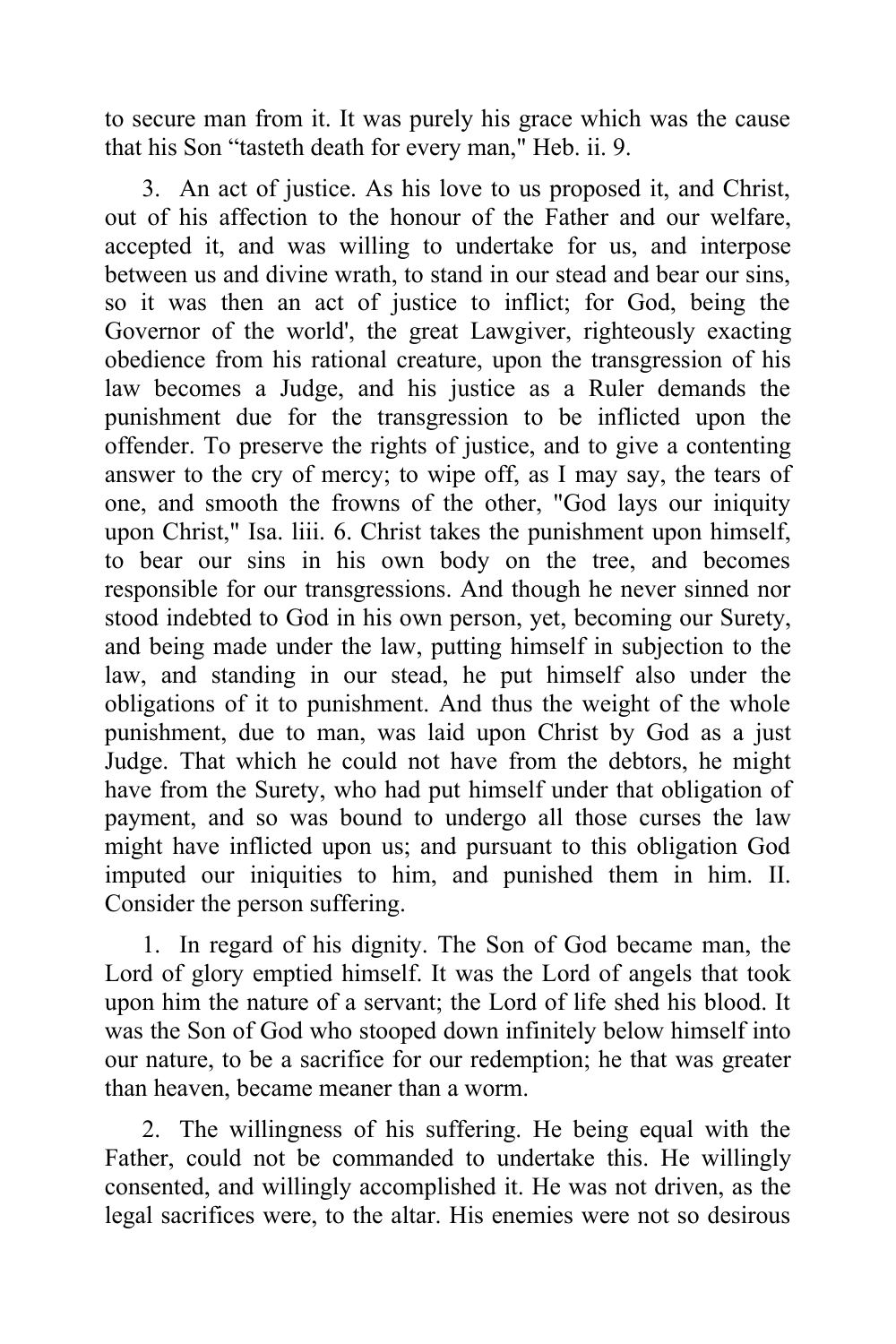to make him a sufferer, as he himself was straitened till he was a sufferer, Luke xii. 50. The cup was as willingly drunk by him, as it was tempered by God; and his enemies did not so maliciously put him to shame, as he joyfully endured it, Heb. xii. 2. The desire that the cup might pass from him, was the struggle of his human nature, not an unwillingness in his person, or a repenting of his undertaking this office. It was a natural motion, evidencing the truth of his humanity, and the greatness of what he was to suffer.

3. The greatness of his suffering. His death had all the ingredients of bitterness in it. It was a grievous punishment, because the holiness of God would not have been so manifested in a light one.

(1.) Ignominious. It was a death for slaves and malefactors; for slaves, whose condition rendered them most despicable, and for malefactors whose actions had rendered them most abominable. The Lord of heaven endured the punishment of a slave, and was numbered among transgressors. It is called "shame," Heb. xii. 2. Each suffering was sharpened with shame; he was buffeted, spit upon, wounded in his good name, accounted an impostor, the most odious terms of blasphemer, Beelzebub's agent, &c. were put upon the Son of God.

(2.) Cruel and sharp: lingering, not sudden; from his scourging by Pilate to his death was six hours, all that while in much torture; he suffered from Heaven, earth, hell, in his body, in his soul.

(3.) Accursed. As under God's blessing, all blessings are included, so under the notion of a curse, all punishment is contained, "he was made a curse for us." Gal. iii. 13. There must be something more dreadful than a bare outward pain, or bodily punishment; Christ wanted not courage to support that, as well as the most valiant martyr; he bore the beginnings of it till he saw a black cloud between his Father and himself. This made him cry out, "My God, my God," &c. The agonies of Christ were more than the sufferings of all the martyrs, and all men in the world, since God laid upon him the sins of the whole world.

III. Consider the fruits of this death, which will render it worth our study.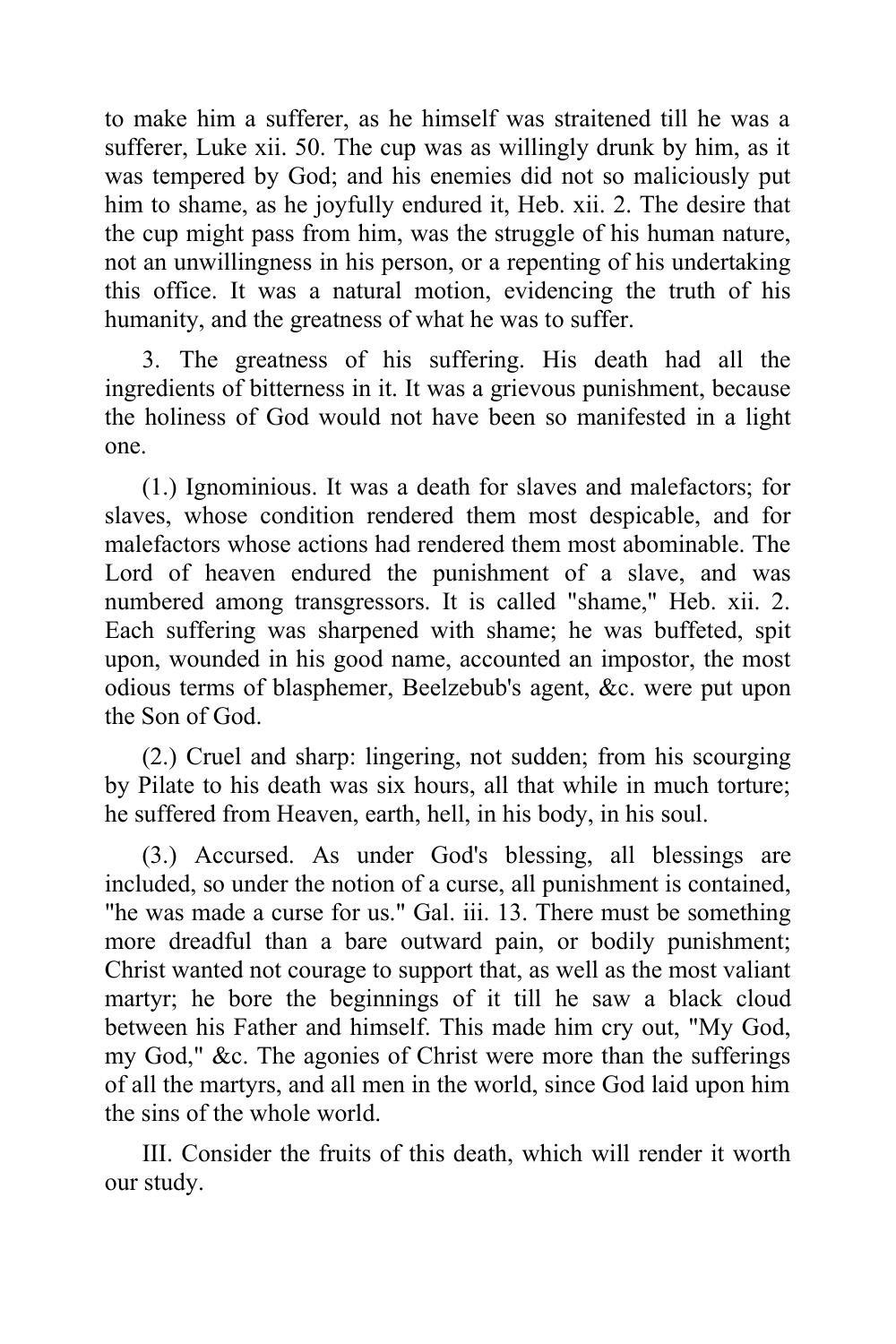1. The appeasing the wrath of God for us. God was willing to be appeased, (hence the sending of Christ is every where in Scripture ascribed to the love and grace of God;) but his justice was not actually appeased till the death of Christ. As a merciful God, he pitied us; but as a holy God, he could not but hate our transgression; as a God of truth, he could not but fulfil his own threatening; as a God of justice, he must avenge himself for the offence against him. He gave Christ as a God of mercy, and required satisfaction as a God of justice. "He set him forth as a propitiation, that he might be just," Rom. hi. 25, 26. His mercy rendered him placable, but his righteousness hindered the actual forgiveness. He had a kindness for man, but could not have a kindness for his sin; he had mercy for his creature to free him, but no mercy for his transgression to let that go unpunished. That justice whereby he can no more absolve the guilty, than condemn the innocent, was an obstacle to the full issues of his mercy. But when an offering for sin was made by an infinite person, and our near kinsman, who had a right of redemption; there was no plea in justice against it, since the sacrifice was complete; no plea in divine veracity, since the penalty was suffered; no plea in divine holiness, since that was infinitely manifested; no bar to mercy's coming, smiling upon the world. The wrath of God was appeased upon the death of the Redeemer, and this reconciliation is actually applied upon the acceptance of the believer. If God had not been placable, he had never accepted a substitute; and if he had not been appeased, he had never raised this substitute after his passion, nor ever held out his hand of grace to invite us to be reconciled to him. There is nothing now remains to be done, but our consenting to those terms upon which he offers us the actual enjoyment of it. This crucified Redeemer only was able to effect this work. He was an infinite person, consisting of a divine and human nature: the union of the one gave value to the suffering of the other. The word of God was past in his threatening; his justice would demand its right of his veracity; a sacrifice there must be, to repair the honour of God by bearing the penalty of the law, which could not be done by the strength and holiness of any creature. All the created force in the earth, and the strongest force of the angelical nature, were too feeble for so great a task. Justice must have satisfaction; the sinner could not give it without suffering eternal punishment. He then puts himself into our place, to free us from the arrest of justice, and bear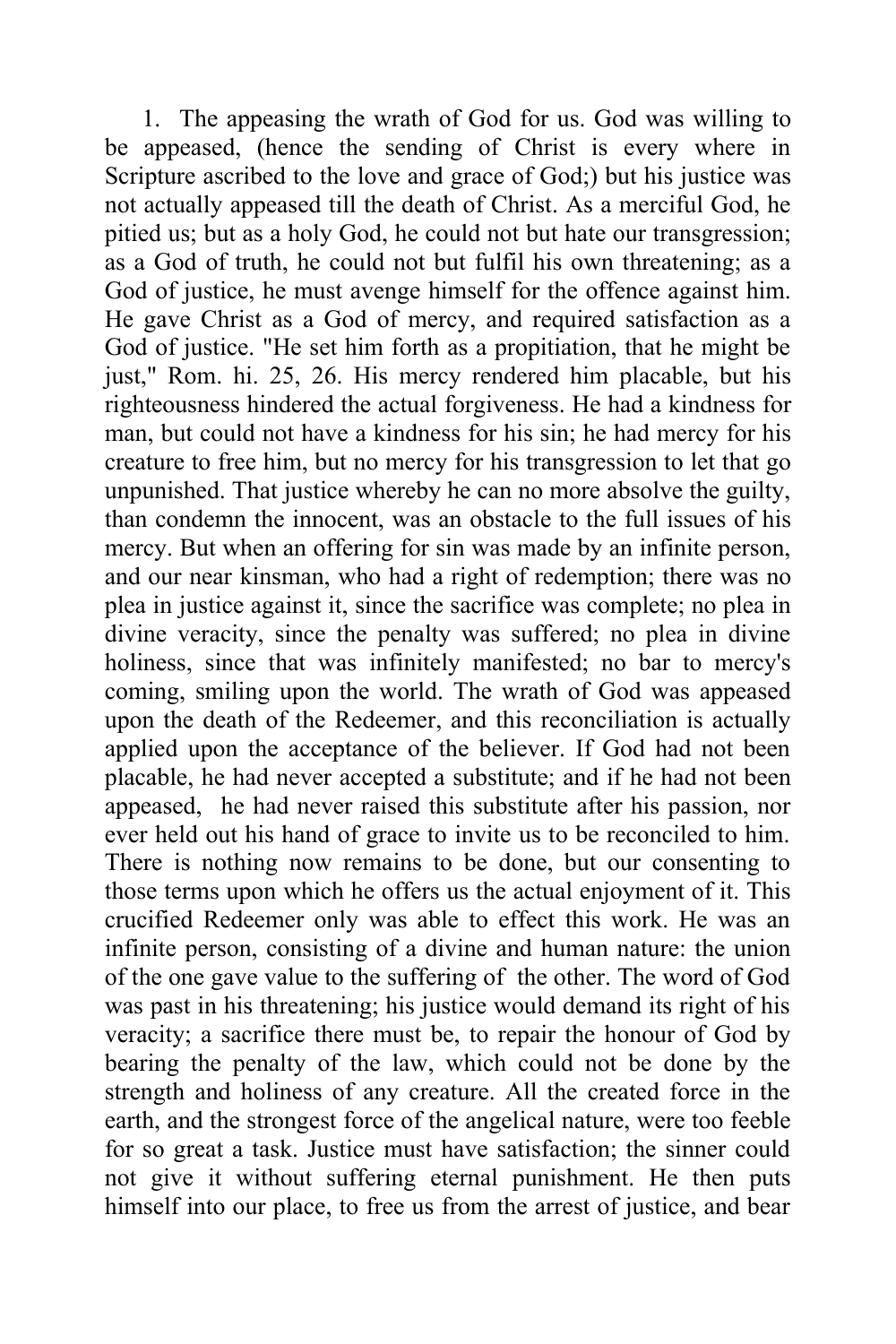those strokes, which, by virtue of the law, wrath had prepared for us. The dignity of his person puts a value upon his punishment, and renders it acceptable for us, it being a death superior in virtue to the death of worlds; it was a death which justice required, and at the sight of it justice was so calmed, that the sharp revenging sword drops out of its hand. God hath smelt in it so sweet a savour, that hath fully pleased him. He can now pardon the sins of believers with the glory of his righteousness as well as of his grace. He can legally justify a repenting sinner. God hath been served in the passion of the Redeemer, his justice and holiness were glorified, and the law accomplished, the honour of God is preserved, and the author of the law righted, the justice of God sweetened. By this propitiation for sin, God is rendered propitious to guilty man, and stretches out his arms of love, instead of brandishing his sword of vengeance. The ancient believers lived in the expectation of this, but they beheld not the consummation of it; they thirsted for it, but were not satisfied with it, till the fulness of time. It solely depended upon the passion of Christ; it is by the cross that God is reconciled, and all enmity slain, Eph. ii. 14. He was then wounded for our iniquities, and being cast into the furnace of divine wrath, quenched the flames; as Jonah the type, being cast into the raging sea, quelled the storm. He bore our sins by bearing the wrath due to them, and satisfied justice by suffering its strokes. It could not stand with that justice to punish him, if he were not placed in our stead to be the mark and butt of that justice for us and our sins. Doth not then a crucified Christ deserve to be known and studied by every one of us, who hath done that upon the cross, which the holy law, sacrifices divinely instituted, the blessed angels, the purity and strength of universal nature, had never been able to effect? He hath expiated our sins, and by his blood hath secured us from the sword of divine vengeance, if we refuse not the atonement he hath made.

2. Silencing the law. Christ crucified, by satisfying the justice of God, brake the thunders of the law, and dissolved the frame of all its anathemas: Being made a curse for us, he hath redeemed us from the curse of the law, Gal. iii. 13. that is, from the sentence of the Law-giver, denounced in his law against the transgressors of it; so that now "there is no condemnation to them that are in Christ Jesus." Rom. viii. 1. because they are "dead to the law by the body of Christ," Rom. vii. 4. By the body of Christ as slain and raised again;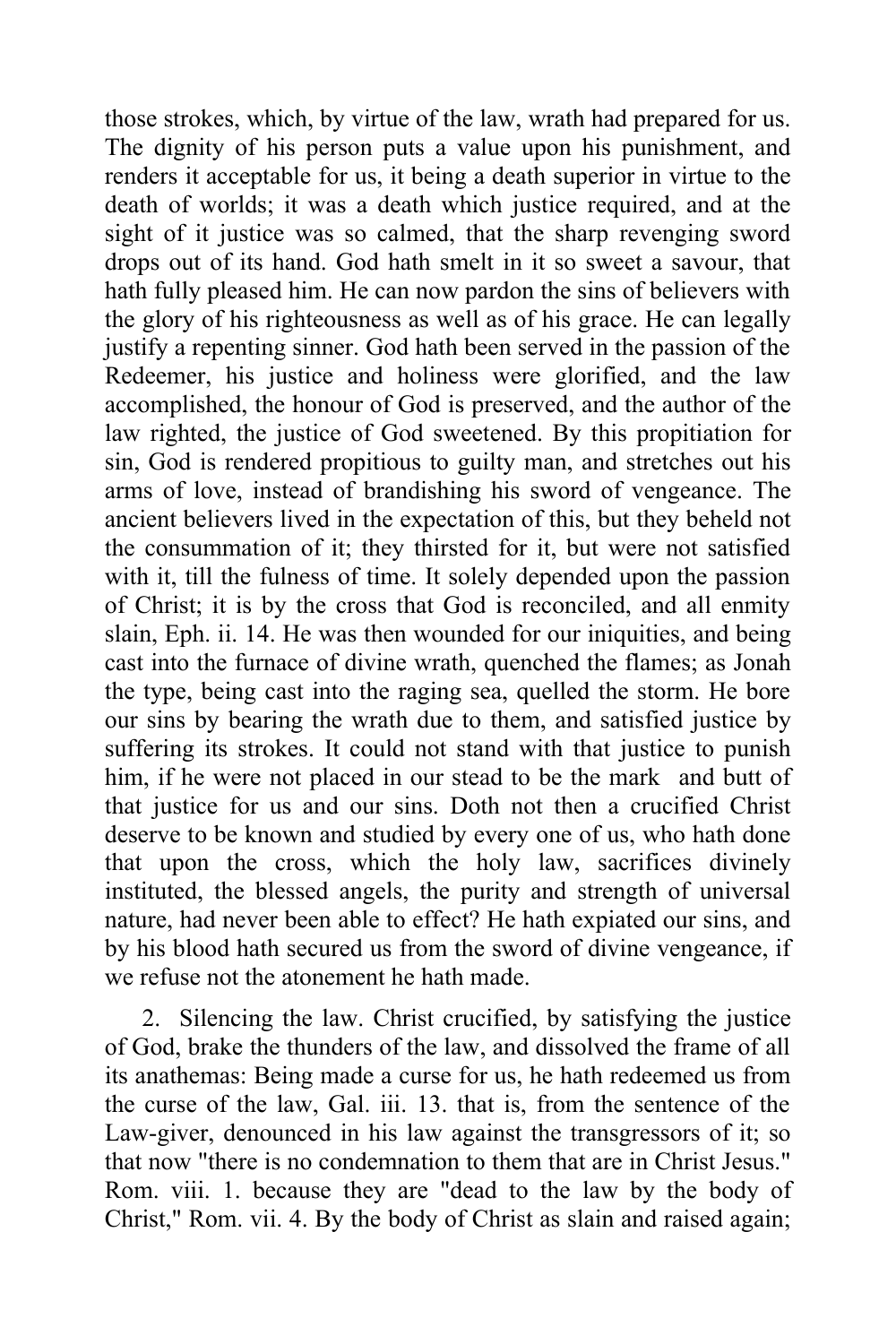for this hand-writing of ordinances, which was contrary to us, is taken out of the way by God, being nailed to his cross, Col. ii. 14. He hath abolished the obligation of the moral law, as to any condemning power, it being the custom to cancel bonds anciently by piercing the writing with a nail. The ceremonial law was abolished in every regard, since the substance of it was come, and that which it tended to was accomplished; and so one understands, "having spoiled principalities and powers, he made a show of them openly," ver. 15. of the ceremonies of the law, called principalities and powers in regard of the divine authority whereby they were instituted. These he spoiled, as the word signifies, unclothing or unstripping, he unveiled them, and showed them to be misty figures that were accomplished in his own person. The flower falls when the fruit comes to appear; grace and truth came by Jesus Christ, grace to obey the precepts, and truth to take away the types. But it is also meant of the condemning power of the moral law, which was nullified by the death of Christ, who, upon his cross sealing another covenant, repealed the former. The settling a new covenant implies the dissolution of the old. That was nailed to his cross which was contrary to us, a law that was a charge against us, and by virtue whereof we are sued; and this was the law as sentencing us to death, which was pierced and torn by those nails, that did discover that debt, and denounce the sentence, which cannot be meant so properly of the ceremonial, as the moral law. The ceremonial law of sacrifices was the gospel in shadows, and appointed for the relief of men, and as a ground whereon to exercise their faith till the appearance of the substance, and therefore cannot be said to be contrary to us, but an amicable discovery, that we were to have that relief in another, which we wanted in ourselves, and that we were to be freed from the sentence of death by some grand sacrifice represented by those sacrifices of animals. Besides, the apostle writes this as a cordial, issuing out of the blood of Christ to the Gentile Colossians, who never were under the obligation of the ceremonial law, that being appropriated to the Jews. The apostle brings it to back his assertion, that their trespasses were forgiven. The argument had been of no use to the Gentiles, who sinned not against the ceremonial law, but the moral law; and if one only had been cancelled, and not the other, the Jews themselves, whose offences were most against the moral law, had had little or no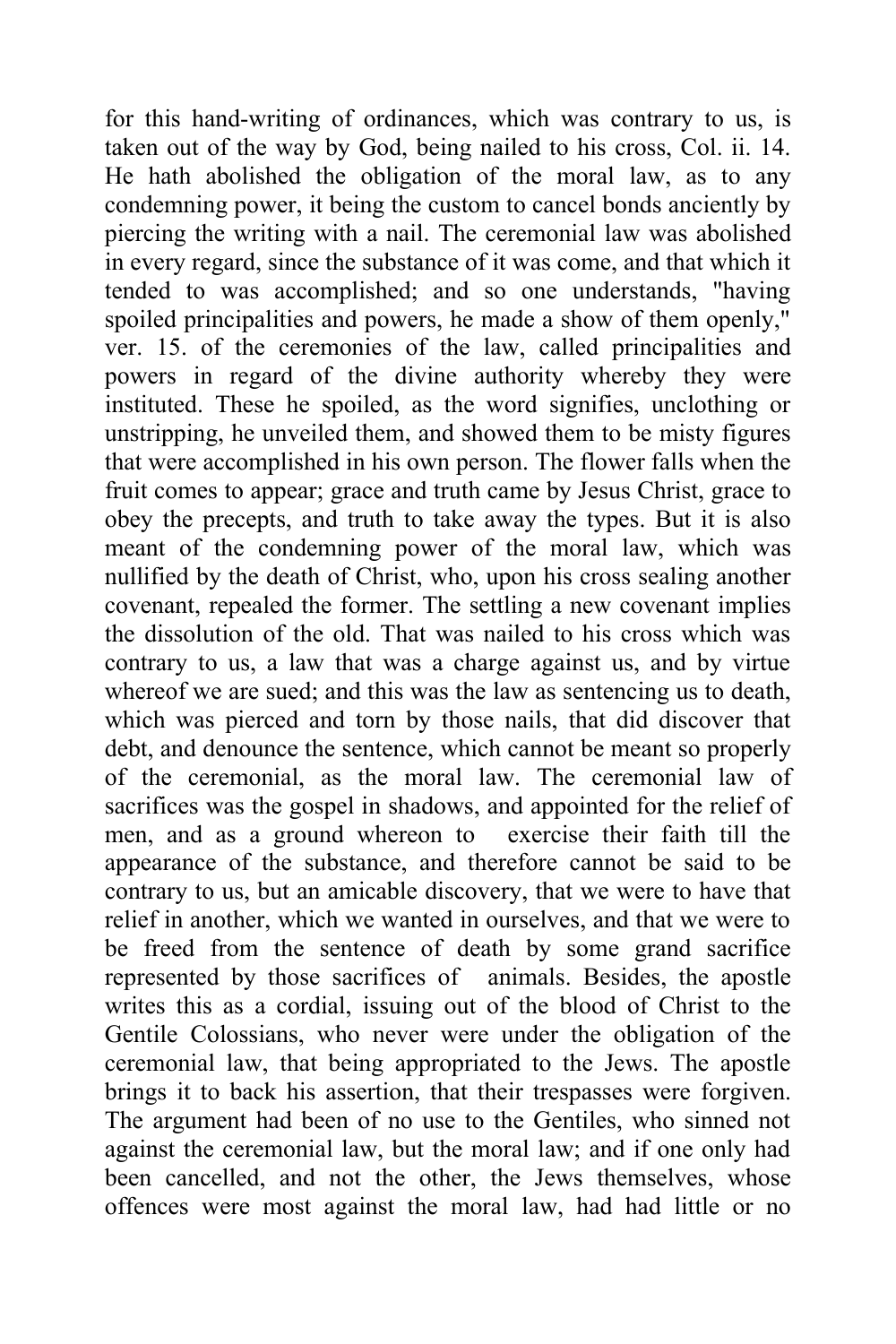comfort in having the fewest of their sins forgiven. Our Saviour died by the power and force of the moral law; that brought him to the cross, for the fulfilling it in its penalty, as well as he had done in his life by his obedience: and he receiving the full execution of its sentence upon himself on the cross, as a substitute in our place, nullified that sentence as to any force upon those who believe in him. The plea against it is, that it hath already been executed, though not upon our persons, yet upon our Surety ; so that being nailed to his cross, the virtue of his cross must cease, before the killing power of the law can revive. This crucified Christ, who disarmed the law of its thunders, defaced the obligation of it as a covenant, and, as it were, ground the stones, upon which it was written, to powder, is worth our exact knowledge, and studious inquiry.

3. Upon this must follow the removal of guilt. If God the Judge of the world be appeased and satisfied, and the law, upon which our accusation is grounded, and which is the testimony of our debt, be cancelled, the removal of our guilt must necessarily follow. And this forgiveness of sin is the chief and principal part of our redemption, and ascribed to his blood as the procuring cause, "In whom we have redemption through his blood, even the forgiveness of sin." Eph. i. 7. He bearing our sins in his own body on the tree, there necessarily follows a discharge of every believer from them. The payment made by the Surety, is a discharge of the principal debtor from the pursuit of the creditor. As he took away the curse from us by being made a curse, so he took away sin from us by being made sin for us. The taking away the sins of the world was the great end of his coming. There had been no need of his assuming our nature, and exposing himself to such miseries for our relief, had we been only in a simple misery, for then we might have been rescued by his strength; but, being in a sinful misery, we could not be relieved but by his sacrifice to remove our guilt, as well as by his strength to draw us out of our gulf.. Our sin was a bar upon the treasures of divine blessings; this must be removed before those could be opened for us, and could not righteously be removed by bare power, but by a full payment and satisfaction of the debt. It is a violent oppression to free a creditor from the hands of a debtor by force, it is righteous only when it is by legal payment. Well then, "Christ was made sin for us," 2 Cor. v. 21. and that in his death upon the cross; to what end? that sin might remain in its guilt upon us? No, for him to be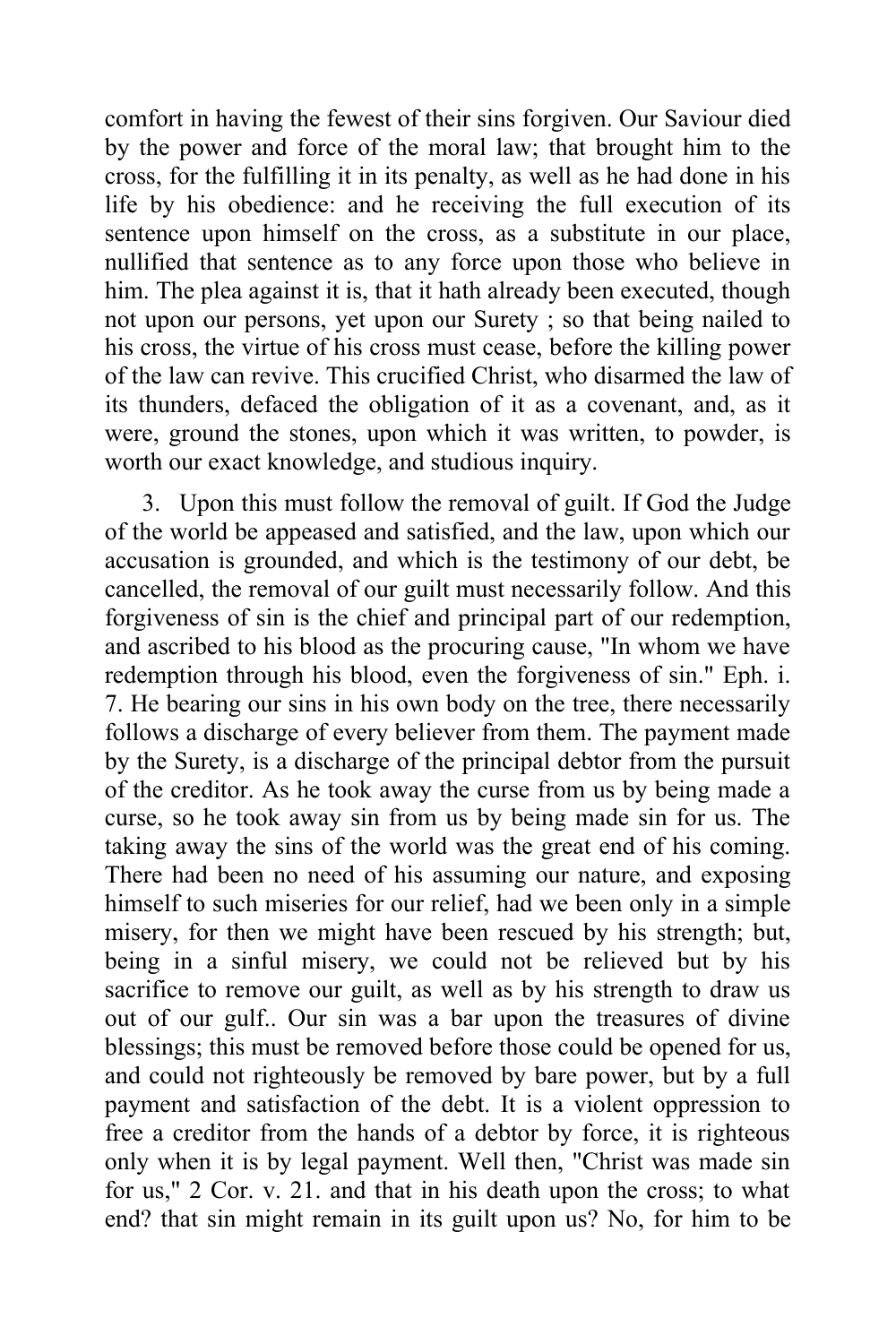made sin, and that by God, without respect to the taking away of sin, had been inconsistent with the wisdom and righteousness of God. The justice of God would not permit him to take our debt of another, and yet to charge it upon ourselves. "He was therefore made sin for us, that we might become the righteousness of God in or by him." He was made sin, that we might be counted without sin by the imputation of the righteousness of the Mediator to us, as 'if it were our own; that as he represented our persons, and bore our penalty, we might likewise receive the advantages of his righteousness for the acquittal of our debts, the sin of our nature, and the sin of our persons, the removal of the guilt contracted by Adam, and imputed to us, and the guilt contracted by ourselves. For it is of "many offences unto justification," Rom. v. 16. He was the true person figured by the scape-goat that took away our sins, and carried them into a land of forgetfulness, where none dwells to take notice of them, and censure us to death for the crimes. Is not then this crucified Christ worth the knowing, who took such heavy burdens upon his own shoulders, that they might not oppress ours; and suffered as a victim in the place of our guilty persons, to obtain an eternal redemption for us, Heb. ix. 14. He that gives so great a ransom for us, as that of his life and precious blood, rather than we should remain in our chains, deserves the choicest place in our understanding as well as affections. Were it a bare deliverance, it would challenge this: but he is said not only to deliver us, which speaks power, but to redeem us, which speaks price, and a buying what was past into the possession of another; a payment of that which we were never able to pay. 4. Another fruit is, the conquest of Satan. The empire the devil exercised over man, did not arise from any dignity in his person, or any right he had to him in himself, but it was first founded on sin, and granted to him by the justice of God, and was not the power of a prince, but of an executioner. Had not sin first opened the door, his venom could not have infected us, nor his power have hurt us. He could never have been our accuser without some matter of charge from us: nor ever have been our executioner, had we not fallen under the hands of divine justice. His power is erected upon our crimes, whereby he becomes the minister of divine vengeance. But a crucified Christ hath bruised the head of this old serpent, and wounded the prince of this world ! he hath displaced him from his power, snatched from him the ground of his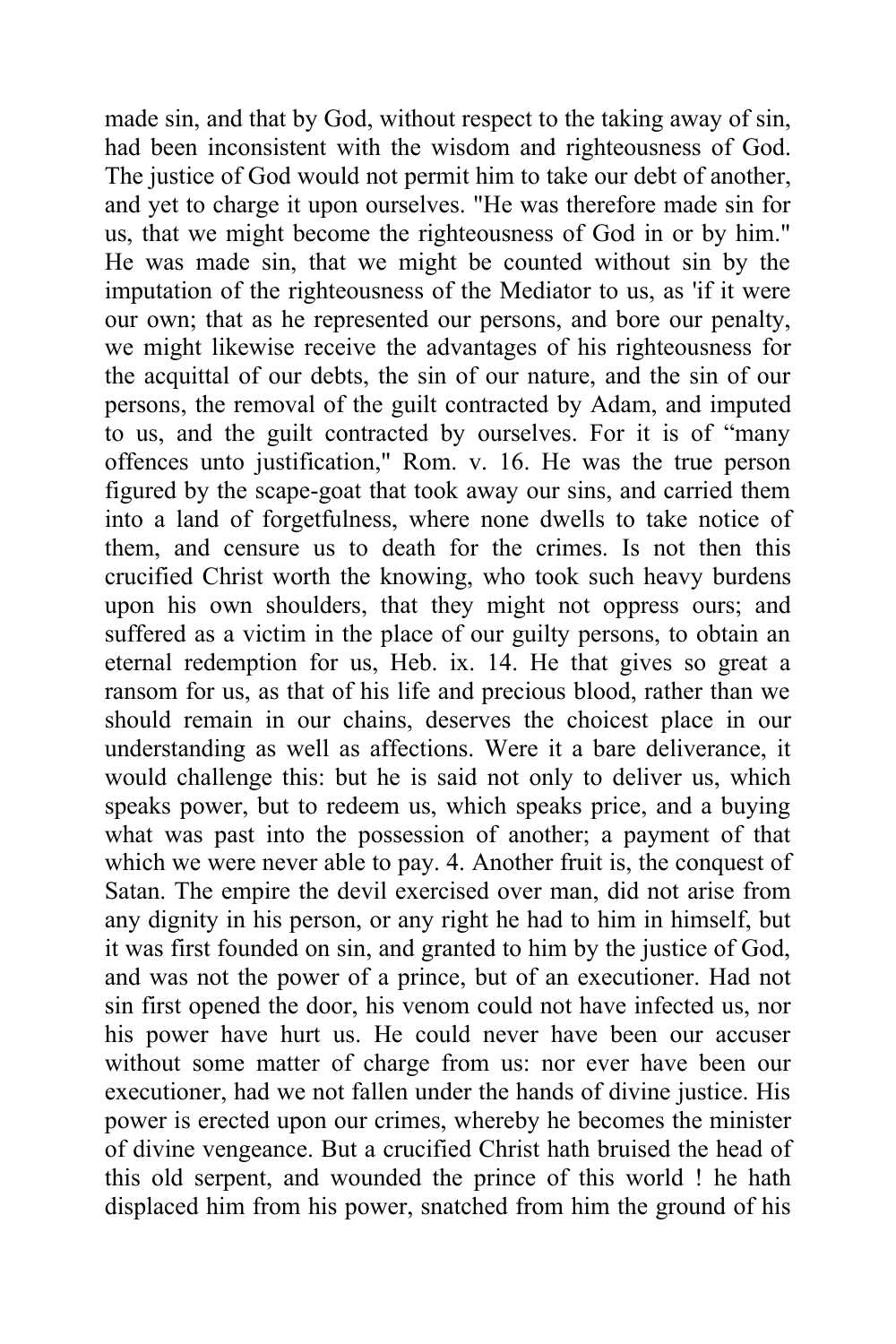indictments, by cancelling the law upon which his accusations are founded; and despoiled him of his office, by satisfying divine justice, which conferred an authority upon him of executing divine vengeance; "the accuser of the brethren is cast out," Rev. xii. 10. and "destroyed him that had the power of death," and that through his own death, Heb. ii. 14, 15. That the devil had not a total power over Adam, after the fall, proceeded from the intervention of this Surety, and the absolute credit of his future victory over him. Yet that promise, that the serpent's head should be bruised, did not, through the weakness of their faith, and the long delay of performance, preserve them from the fear of death; notwithstanding that, they were all their life-time subject to bondage; for since the devil's empire was reared upon the ruins of men by sin, he could continually object to them that their sins were not expiated, that death remained as a punishment of sin; but the cross of Christ hath disarmed him of this weapon; his grand plea, whereby he kept men in a servile fear, is completely answered. In bruising our Saviour's heel by the death on the cross, he felt a fatal blow on his head, his conqueror got above him out of his reach, without any hope left in him to touch his heel again. The devil's right was legally taken from him by Christ's death on the cross; the foundation of his authority, namely sin, was taken away. He was destroyed, (that is the apostle's expression,) not in his person, but in his authority; he was irrecoverably expelled from his dominion which he had by his false oracles usurped over the world, John xii. 31. and it is by this crucified Christ, that we are more than conquerors over him. And should we not know this crucified Christ, who hath weakened the venom of the serpent, broke the force of the tempter, vanquished him on the cross by the merit of his blood, and conquers him in us by the efficacy of his Spirit.

5. Sanctification is another fruit of the cross of Christ. To be delivered from the guilt of sin, that bound us over to punishment, had been a great favour; but it would not have been a perfect favour, without being delivered from the venom of sin that had infected our nature. Though God willed man good by a love of good will, yet he could not delight in him with a love of complacency, if the contagion and filth of sin had deformed and sullied our souls as much as before; if our guilt were only removed, we had been freed from punishment, but without restoring the divine image, we had not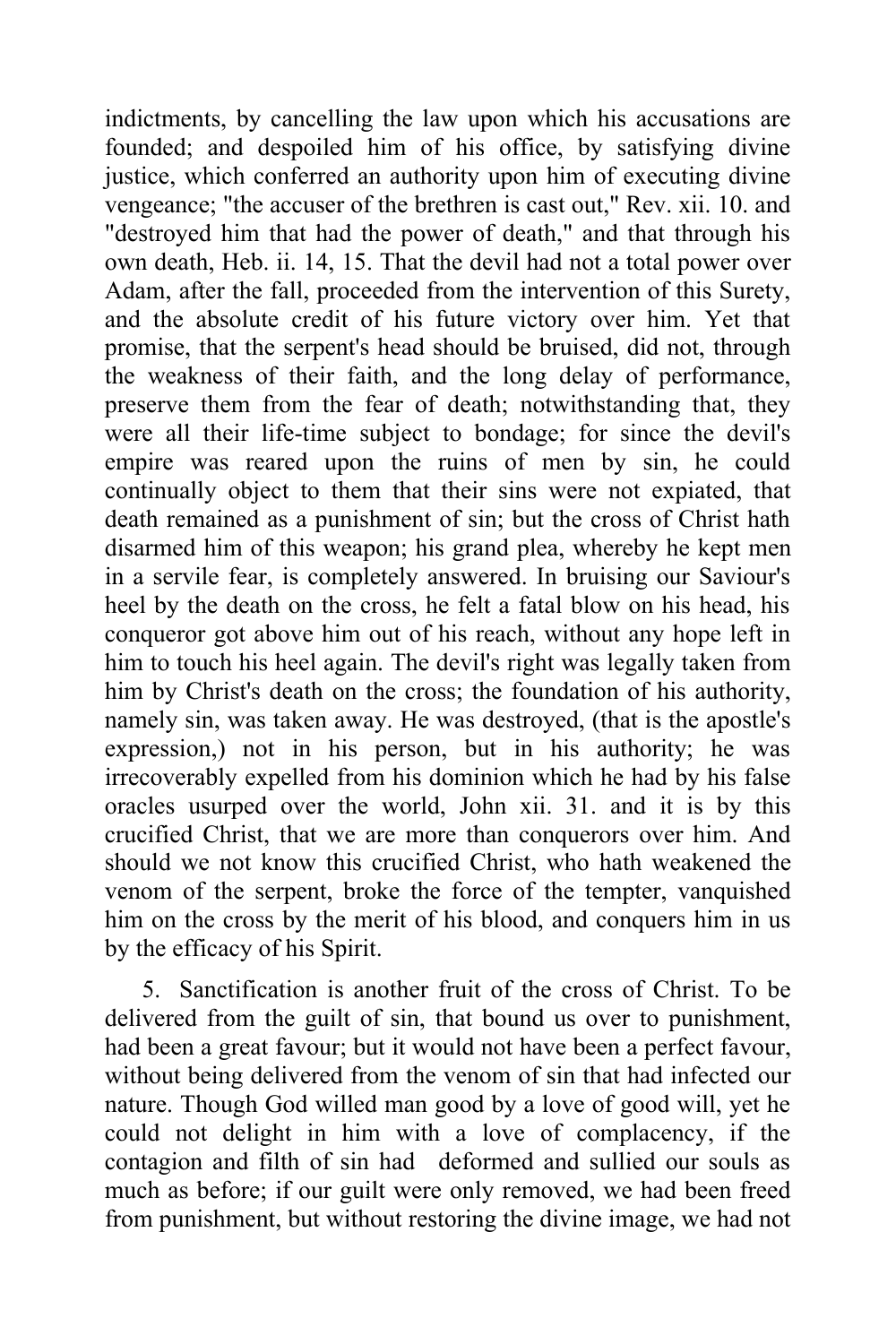been fit for any converse with God. It was necessary that our souls should be washed, and our faculties put into a state to serve in some measure the glory of God, and the end of our creation. God would have seemed to deny his own holiness, if he had regarded only the reverence of his justice, by appointing a sacrifice for atonement, and not consulted the honour of the other, by renewing his image in the nature of man. But this is purchased by the death of Christ; "He came by water and blood," 1 John v. 6. by blood to expiate our sins, and by water to purify our souls, answerable to the Jewish state wherein it was typified, where there were sacrifices for guilt, and washings for filth. These two things come to us by the death of Christ, the remitting our crime, and the removing of our spot. He gave himself, that he might save us, Eph. v. 25. Titus ii. 14. when he came to purchase the blessings we had forfeited, he would not omit this, which was one of the chief. By him the conscience is purged from dead works, from sin which brought death, and being worse than a pollution by a dead body, hindered us from access to God, as that did from an entrance into the temple. He hath broken our chains, as well as blotted out our crimes; healed our natures, as well as procured our pardon; purchased our regeneration, as well as remission. It is by his cross that the old man, which had incorporated himself with our souls, is crucified, Rom. vi. 6. By this he gained the power of sending a saving spirit, which had not entered into our souls, had not Christ's blood flowed out of his veins. The effusion of this blood, was the cause of the effusion of the Spirit; it was shed upon us through Christ alone. He hath, by suffering for sin on the cross, rendered it a detestable thing, and shewed how dreadful that is, that could not receive its fatal wound, without a wound first in the heart of the Son of God. This is the most powerful motive to quicken us to a hatred of sin, and a love of holiness, and his life the most illustrious pattern; but all this had been of little efficacy to us, had not the water of the Spirit flowed out from the rock, when it was struck, to cleanse the filthiness of our souls. This is given, upon the account of his death, to believers, to purify their hearts from the mud of the world, and to form them to a new life for the honour of God; and it is not denied to those who will ask, and seek, and knock, Luke xi. 13. Had Christ only purchased remission without sanctification, it had not been for the honour of God's holiness, nor would our condition have been elevated; heaven had been no place for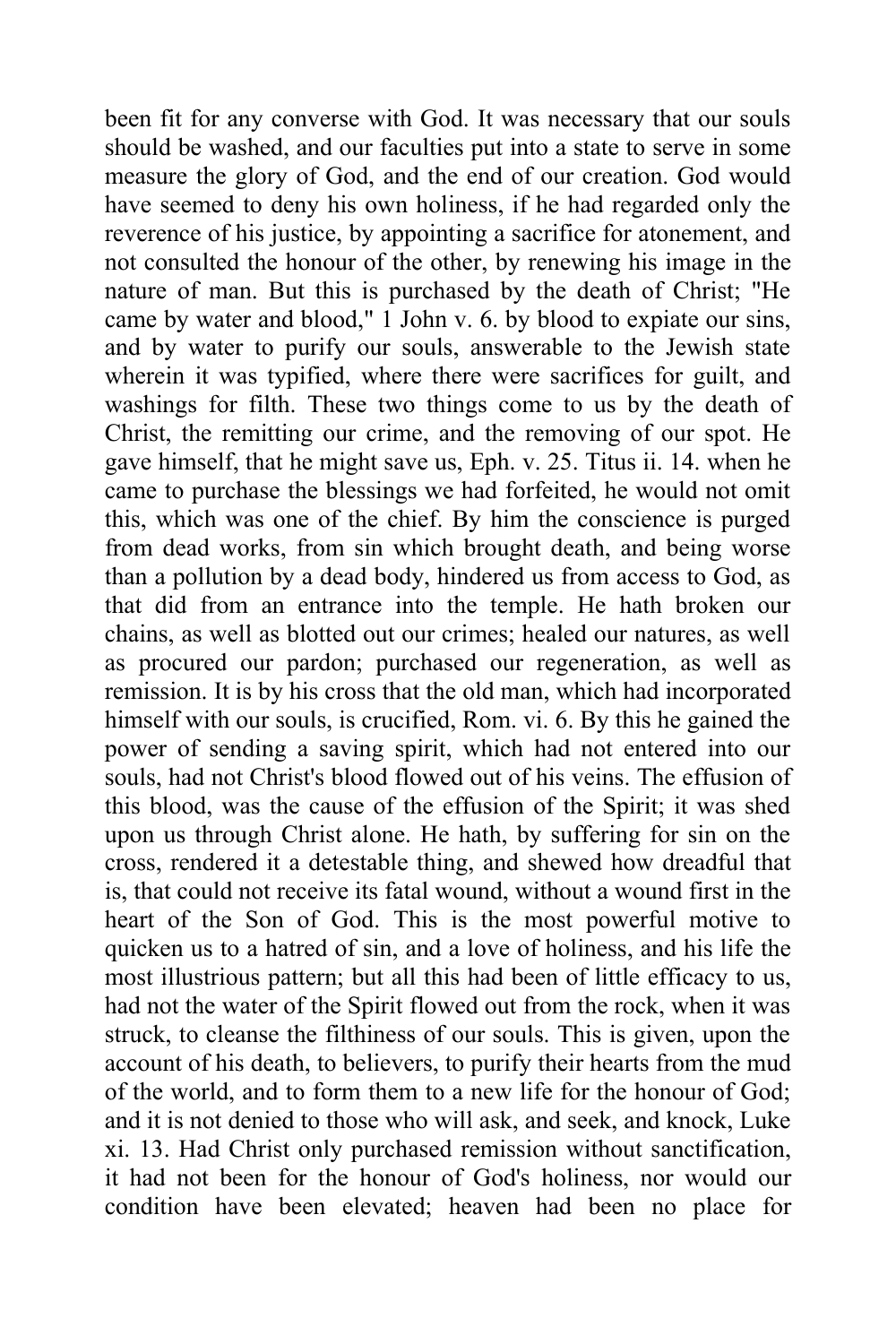defilements or slaves. It was necessary the filth of sin should be removed, the dominion of sin be abolished, that we might as holy persons approach to God, and as free men converse with God. Is 'not a crucified Christ then worth the knowing, who hath not only destroyed Satan our enemy without us, but can destroy sin our enemy within us? As he hath snatched us from punishment by expiating our sins, so he can bring us to communion with God, by razing evil habits out of our hearts: without this latter, we are not capable of enjoying a complete benefit by the former.

6. Opening heaven for us. What is this life but a wallowing in a sink, a converse in the dregs of the creation, in an earth polluted by the sin of man, wherein we every day behold fresh affronts of God, and find motions in us dishonourable to ourselves? But Christ by his death hath provided a better place than this, yea, a place more glorious than Adam's Paradise, which was deigned for our habitation by the first creation. A place, not only built by the word of God, but cemented and prepared by the blood of Christ. By the law against sin, we were to have our bodies reduced to dust, and our souls lie under the sentence of the wrath of God. But our crucified Saviour hath purchased the redemption of our body, to be evidenced by a resurrection, Rom. viii. 23. and a standing security of our souls in a place of bliss, to which believers shall have a real ascent, and in which they shall have a local residence, which is called the purchased possession. As Adam brought in the empire of death, so Christ hath brought in the empire of life, Rom. y. 17. shall reign in life by one, Jesus Christ. He hath not purchased for us a paradisiacal life, or restored us to the mutable state wherein Adam was created; he hath not linked us for ever to the the earth, and the use of the creatures for our support; he hath purchased for us an eternal life, and prepared for us eternal mansions; not only to have the company of men, or the society of the blessed angels, but to be blessed with the vision of God, to reside in the same place, where his glorified person is adored by the happy spirits, to live with him, Rom. vi. 8. a life, wherein our understandings shall be freed from mists, and our wills from spots, and our affections from disorder. We lost a paradise by sin, and have gained a heaven by the cross. And should not this crucified Christ be studied, who hath settled the regions above for our reception, and procured an entrance into that place,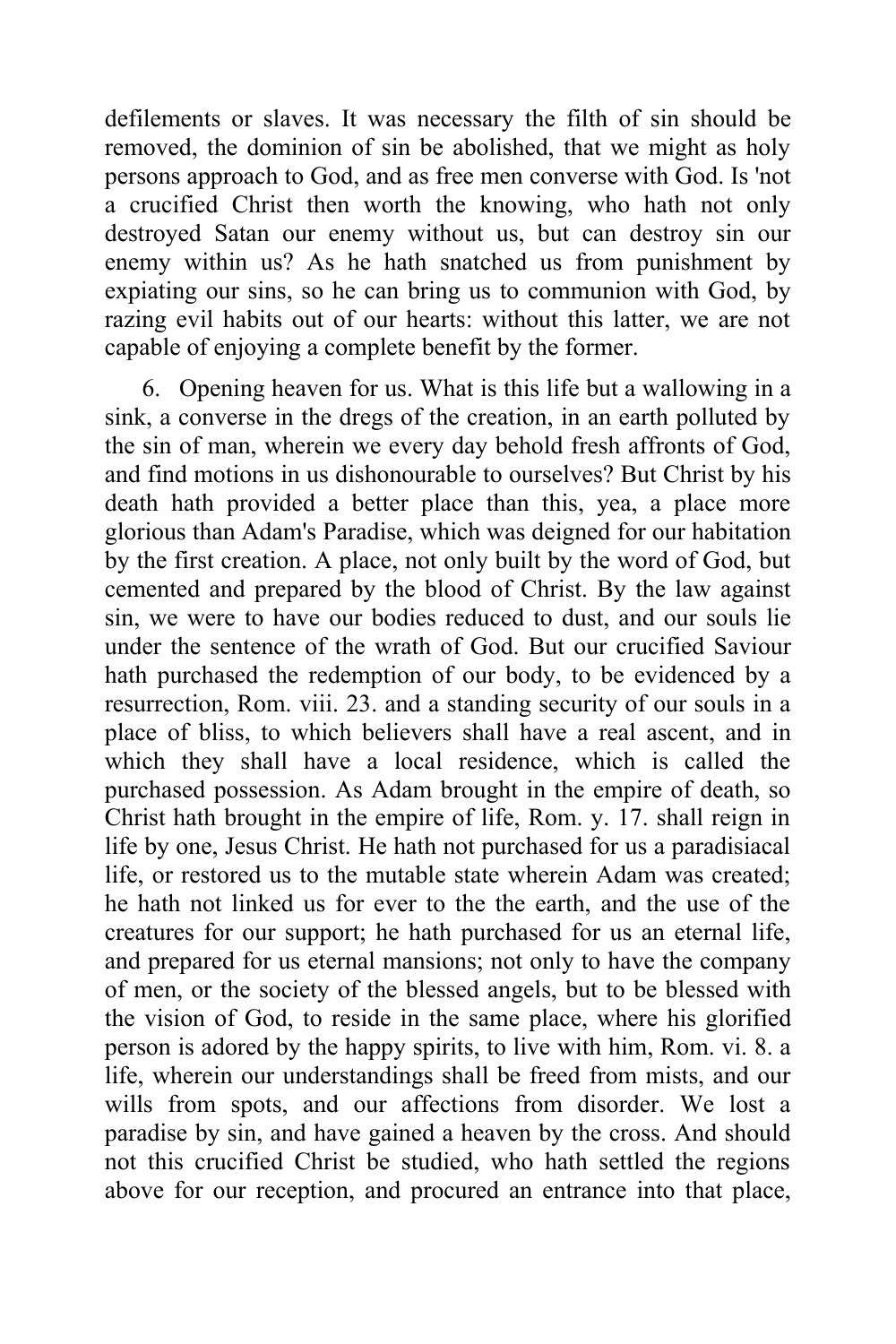which justice, by reason of our sin, had else made for ever inaccessible to us.

I might mention more; as, the establishment of the covenant, access to God, perseverance, and the conquest of the world.

Use.—1. Let us be thankful to God for a crucified Redeemer.

There is nothing in heaven or earth such an amazing wonder as this; nothing can vie with it for excellence- AH love and thankfulness is due to God, who hath given us his Son, not only to live, but to die for us a death so shameful, a death so accursed, a death so sharp, that we might be repossessed of the happiness we had lost. All love and thankfulness is due to Christ, who did not only pay a small sum for us as our surety, but bowed his soul to death, to raise us to life, was numbered among transgressors, that we might have a room among the blessed. Our crimes merited our sufferings, but his own mercy made him a sufferer for us; for us he sweat those drops of blood, for us he trod the wine-press alone, for us he assuaged the rigour of divine justice, for us, who were not only miserable, but offending creatures, and overwhelmed with more sins to be hated, than with misery to be pitied. He was crucified for us by his love, who deserved to die by his power, and laid the highest obligation upon us, who had laid the highest offences upon him. This death is the ground of all our good; whatever we have, is a fruit that grew upon the cross. Had he not suffered, we had been rejected for ever from the throne of God; salvation had never appeared, but by those groans and agonies. By this alone was God pleased, and our souls for ever made happy; without it, he had been for ever displeased with us, we had been odious and abominable in his sight, and could never have seen his face. Nothing is such an evidence of his love as his cross; the miracles he wrought, and the cures he performed in the time of his life, were nothing to the kindness of his death, wherein he was willing to be accounted worse than a murderer in his punishment, that he might thereby effect cur deliverance. If he had given us the riches of this world and a greater, had he given us the honour of angels, and made us barons of heaven, without exposing himself to the cross to accomplish it, it had been a testimony of his affection, but destitute of so endearing an emphasis. The manner of procuring is more than a bare kindness in bestowing it; he testified his resolution, not only to give us glory, but to give it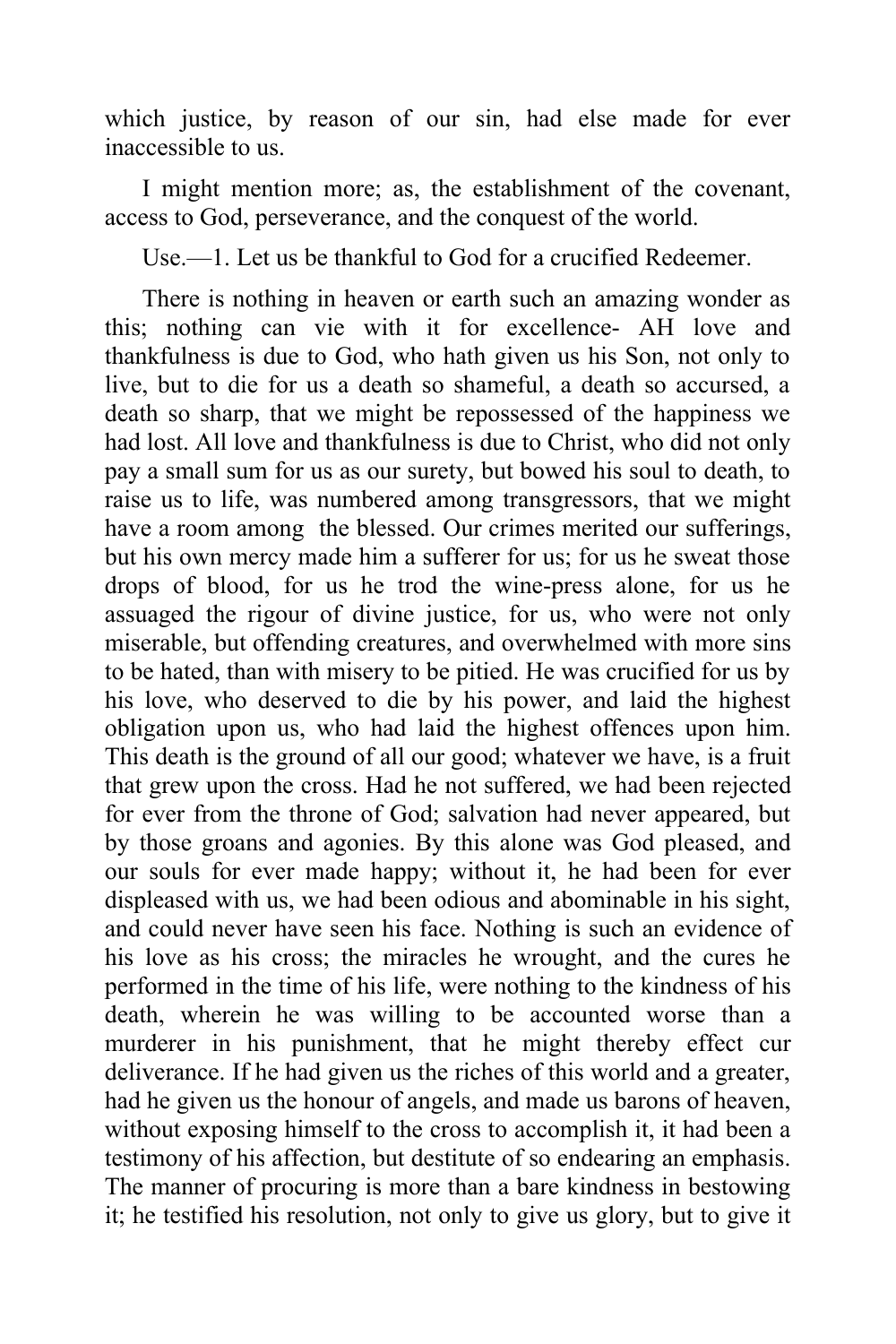us whatsoever it should cost him, and would stick at nothing rather than we should want it. The angels in heaven in their glistering lustre, are the monuments of his liberality, but not of so supreme an affection as is engraven on the body of his cross.

2. Let us delight in the knowledge of Christ crucified, and be often in the thought and study of him. Study Christ, not only as living, but dying, not as breathing in our air, but suffering in our stead; know him as a victim, which is the way to know him as a conqueror. Christ crucified is the great object of faith. All the passages of his life, from his nativity to his death, are passed over in the creed without reciting, because, though they are things to be believed, yet the belief of them is not sufficient without the belief of the cross; in that alone was our redemption wrought. Had he only lived, he had not been a Saviour. If our faith stop in his life, and do not fasten upon his blood, it will not be a justifying faith. His miracles, which prepared the world for his doctrine; his holiness, which fitted himself for his suffering, had been insufficient for us, without the addition of the cross. Without this, we had been under the demerit of our crimes, the venom of our natures, the slavery of our sins, and the tyranny of the devil; without this, we should for ever have had God for our enemy, and Satan for our executioner; without this, we had lain groaning under the punishment of our transgressions, and despaired of any smile from Heaven. It was this death, which as a sacrifice appeased God, and as a price redeemed us; nothing is so strong to encourage us; nothing so powerful to purify us; how can we be without thinking of it? The world we live in had fallen upon our heads, had it not been upheld by the pillar of the cross; had not Christ stepped in and promised a satisfaction for the sin of man. By this all things consist; not a blessing we enjoy, but may put us in mind of it: they were all forfeited by our sins, but merited by his precious blood. If we study it well, we shall be sensible how God hated sin and loved a world; how much he would part with to restore a fallen creature. He showed an irresistible love to us, not to be overcome by a love to his own dear Son.

(1.) This will keep up life in our repentance. We cannot look upon Christ crucified for us, for our guilt, and consider that we had deserved all that he suffered, and that he suffered not by our entreaty, nor by any obligation from us, but merely from his own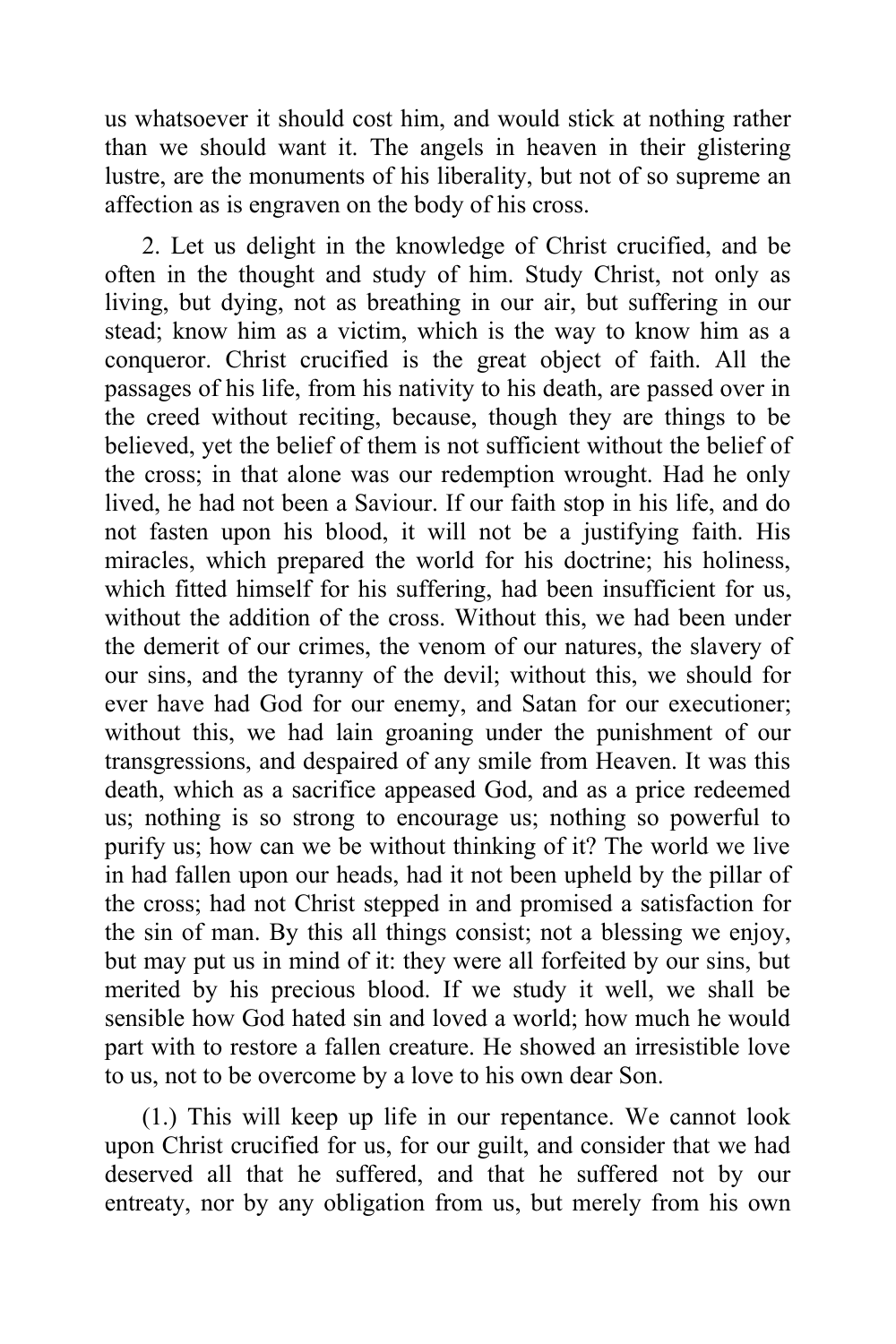love, but the meditation of this must needs melt us into sorrow. Should we not bleed as often as we seriously thought of Christ's bleeding for us? You cannot see a malefactor led to execution for a notorious crime, but you have some detesting thoughts of the fact, as well as some motions of pity to the person. A strong meditation on Christ will excite compassion for his sufferings, but a detestation of our sins and selves as the cause of them. It is a look upon Christ pierced, that pierceth the soul, Zech. xii. 10. Would not this blood acquaint us, that the malignity of sin was so great, that it could not be blotted out by the blood of the whole creation? Would it not astonish us, that none had strength enough to match it, but one equal with God? Would not such an astonishment break out into penitent reflections? Would not the thoughts of this make us emulate the vail of the temple, and be ashamed that it should outstrip us in rending, while our hearts remain unbroken? Should we not be confounded, that a lifeless earth should shake in the time of his sufferings, while our reasonable souls stand immovable? Could any of the Israelites, that understood the nature and intent of sacrifices, be without some penitent motions while they saw the innocent victim slain for their sin, not for any fault of its own? and should we be unmelted, if we considered the cross, the punishment of our crimes, not any of his?

(2.) It would inspirit our faith, when we shall see his blood confirming an everlasting covenant, wherein God promises to be gracious. All the promises centered in the cross, received their life from his death, and are from thence reflected on us. Where can faith find a vigour, but in the royalties of mercy, displayed in the satisfaction of justice? where can it find a life, but in the views of its proper object? When we behold a Christ crucified, how can we distrust God, that hath in that, as a plain tablet, written this language, "that he will spare nothing for us, since he hath not spared the best he had? What greater assurance can he give? where is there any thing in heaven or earth, that can be a greater pledge of his affection?

(3.) This will animate us in our approaches to God. Not only a bare coming, but a boldness and confidence in coming to God, was purchased by a crucified Christ, Heb. x. 19. God was before averse from man, and man unwilling to approach to God. Now God invites, and man may come; man calls, and God answers. What can be more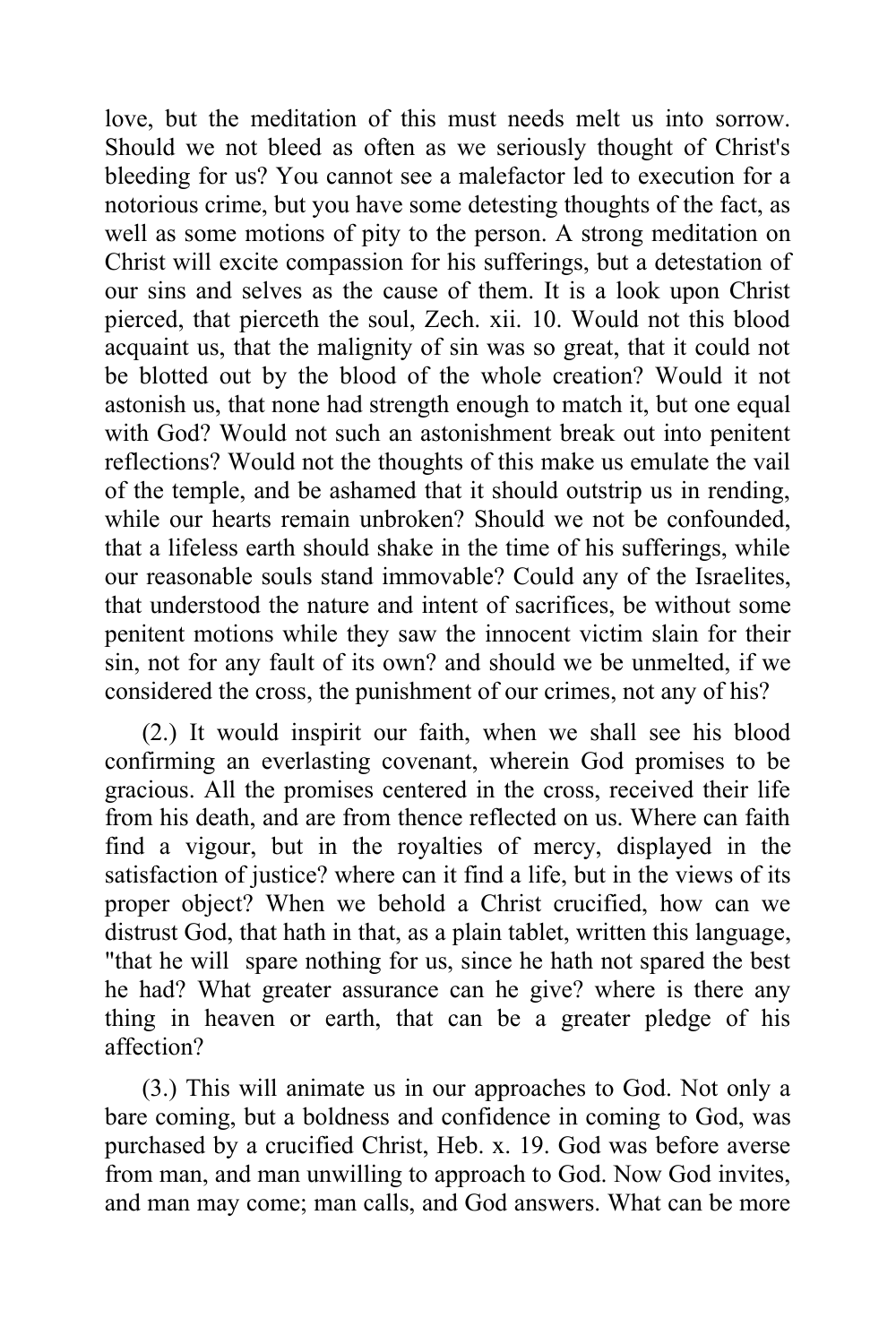encouraging than to consider, that by his blood he hath made us kings and priests to God, Rev. v. 9, 10. to offer up sacrifices with a royal spirit, since the curse which should have fallen upon our heads, has been borne by him? We should think of it every time we go to God in prayer; it was by this death the throne of God was opened. This will chase away that fear that disarms us of our vigour. It will compose our souls to offer up delightful petitions. It is in this only we see the face of God appeased towards us.

(4.) This will be a means to further us in a progress in holiness. An affection to sin, which cost the Redeemer of the world so dear, would be inconsistent with a sound knowledge and serious study of a crucified Saviour. We should see no charms in sin, which may not be overcome by that ravishing love, which bubbles up in every drop of the Redeemer's blood. Can we with lively thoughts of this, sin against so much tenderness, compassion, grace, and the other perfections of God, which sound so loud in our ears from the cross of Jesus? Shall we consider him hanging there to deliver us from hell, and yet retain any spirit to walk in the way which leads thereto? Shall we consider him upon the cross, unlocking the gates of heaven, and yet turn our backs upon that place he was so desirous to purchase for ire, and give us the possession of? Shall we see him groaning in our place and stead, and dare to tell him, by our unworthy carriage, that we regard him not, and that he might have spared his pains? It must be a miserable soul, worse than brutish, that can walk on in ways of enmity, with a sense of a crucified Christ in his mind. Could we then affect that sin which appears so horrible in the doctrine of the cross? Can we take any pleasure in that which procured so much pain to our best Friend? Can we love that which hath brought a curse, better than him who bore the curse for us? For want of this study of Christ crucified we walk on in sin, as if he suffered to purchase a license for it, rather than the destruction of it. The due consideration of this death would incline our wills to new desires and resolutions. It would stifle that luxury, ambition, worldliness, which harass our souls. We should not dare to rush into any iniquity through the wounds of Christ. We should not, under a sense of his dying groans, cherish that for which he suffered. We should not do the works of darkness under the effusions of his blood, if we did, in a serious posture, set ourselves at the feet of his cross.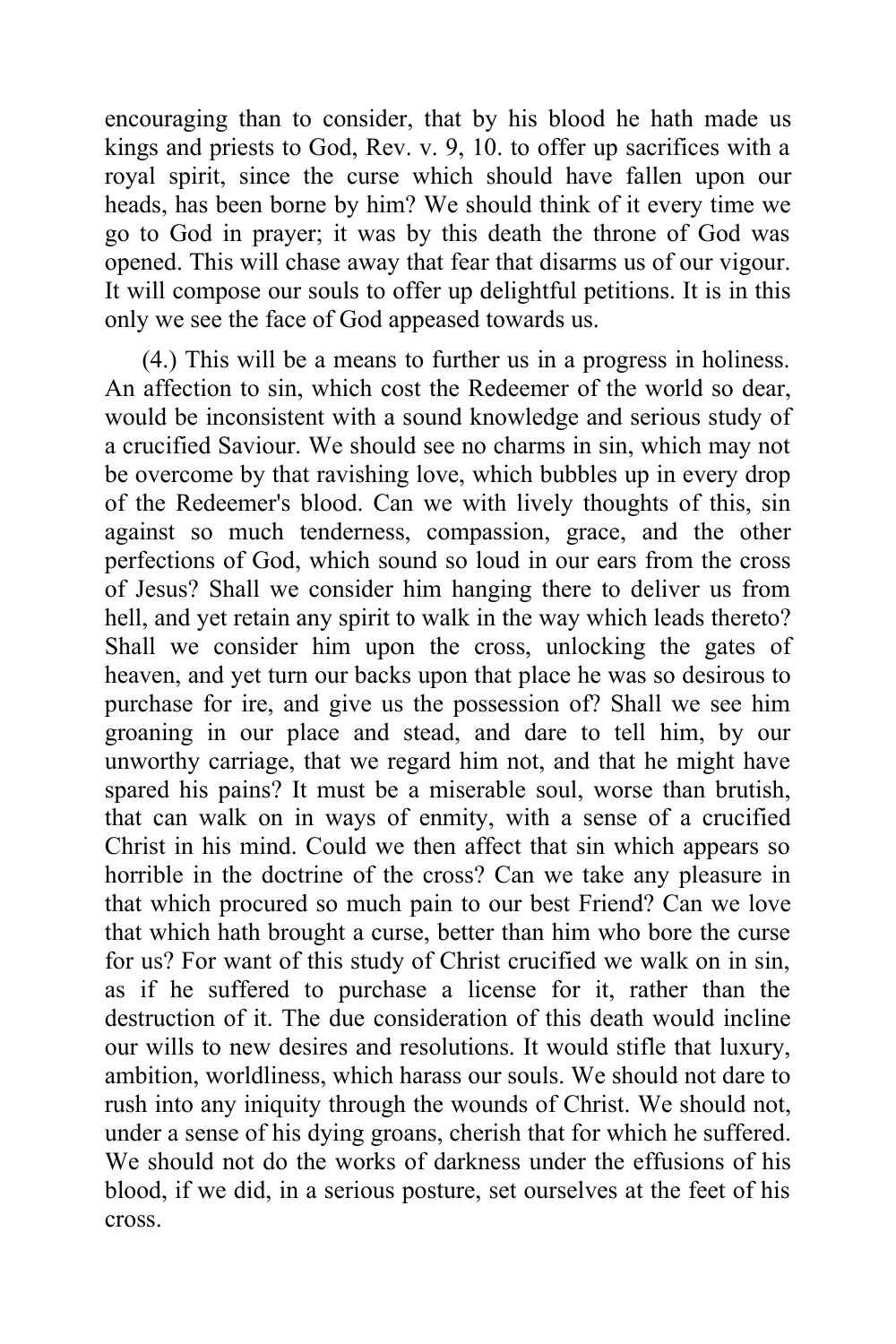(5.) This will be the foundation of all comfort. What comfort can be wanting, when we can look upon Christ crucified as our Surety, and look upon ourselves as crucified in him, when we can consider our sins as punished in him, and ourselves accepted by virtue of his cross? It was not an angel which was crucified for us, but the Son of God; one of an equal dignity with the Father; one who shed blood enough to blot out the demerit of our crimes, were they more than could be numbered by all the angels of heaven, if all were made known to them. He was not crucified for a few, but for all sorts of offences. When we shall see judgments in the world, what comfort can we take without a knowledge and sense of a crucified Christ? What a horror is it for a condemned man to see the preparation of gibbets, halters, and executioners! But when he shall see a propitiation made for him, the anger of the prince atoned, the law some other way satisfied, and his condemnation changed into remission; all his former terrors vanish, and a sweet and pleasing calm possesses him. With this knowledge and sense, we should not be much terrified at the approaches of death in our last gasps; when we consider itself gasping under the weight of the cross. The blood of Christ is as a balsam dropped upon the points of the arrows of death. That by removing the guilt of sin, pulled out the sting of death. When we tremble under a sense of our sins, the terrors of the Judge, and the curses of the law, let us look upon a crucified Christ," the remedy of all our miseries. His cross hath procured a crown, his passion hath expiated our transgression. His death hath disarmed the law, his blood hath washed a believer's soul. This death is the destruction' of our enemies, the spring of our happiness, the eternal testimony of divine love. We have good reason, as well as the apostle, to determine with ourselves, "to know nothing but Jesus Christ, and especially him crucified."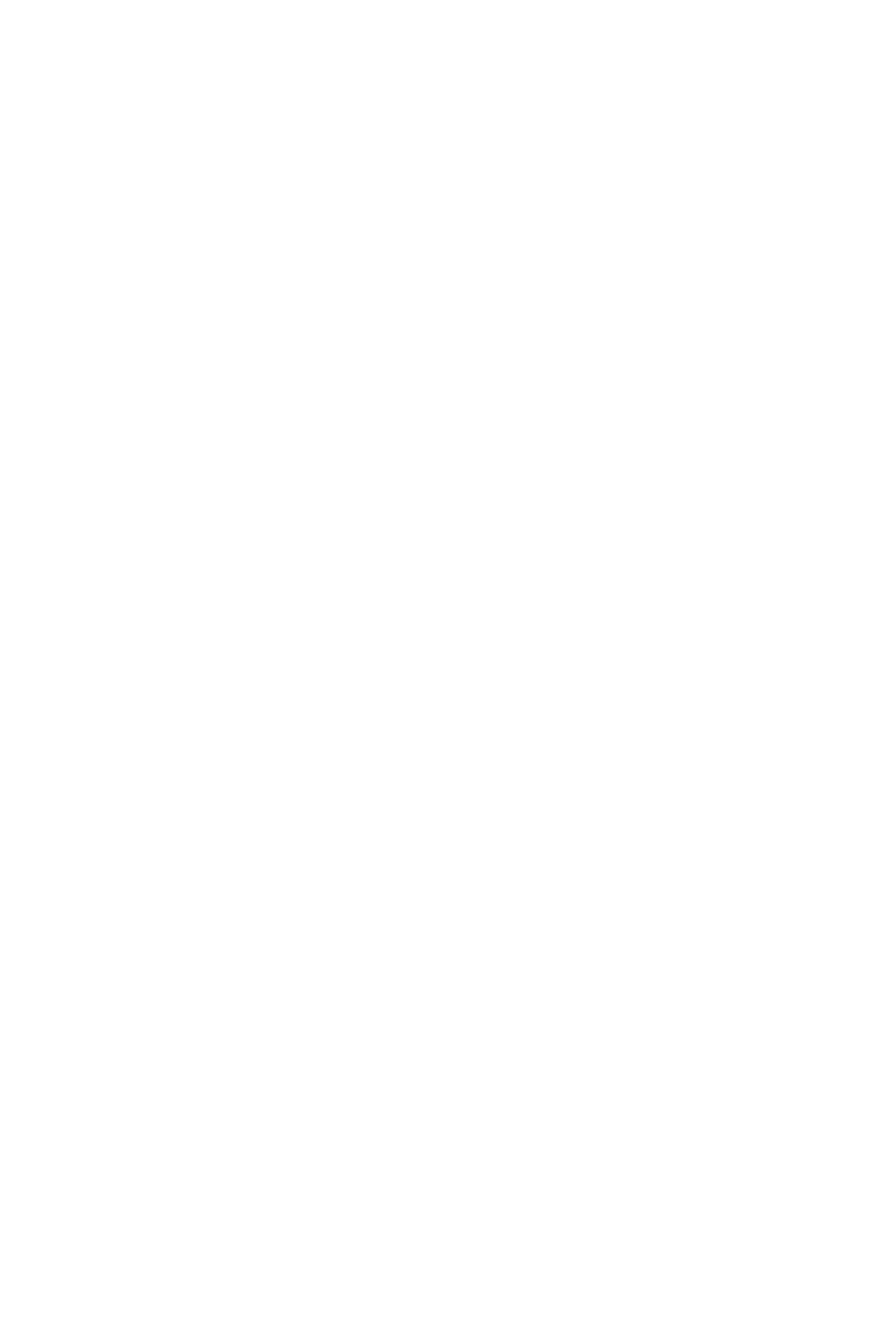#### **A DISCOURSE ON CHRIST OUR PASSOVER.**

*For Christ our passover is sacrificed for us,*— 1 Cor. V. 7.

THE words are a reason of the apostle's exhortation to the Corinthians to cast out the incestuous person, in regard of the contagion, which might be, by so ill an example, dispersed to others, as a leaven spreads in vapours through the whole lump: "Know you not, that a little leaven leaveneth the whole lump?" ver. 6. And having used this similitude of leaven, he pursues it in allusion to the custom of the Jews before the celebration of the passover, according to the command, to have no leaven found in their houses at that time, upon the penalty of being cut off from the congregation of Israel; and with respect to the true design of that ceremonial injunction, exhorts the Corinthians to purge out the old leaven, namely, that person from their society, lust from their hearts, every member of the old Adam, that they might be a new lump answering their holy and heavenly calling. The reason of this exhortation is in the words, "For Christ our passover is sacrificed for us," and by his death hath taken away the sin of the world. As the sacrifice of the paschal lamb represented the sacrifice of Christ, so the manner wherein the Israelites celebrated that solemnity with unleavened bread, represents the manner wherewith we ought to celebrate the death of the Redeemer of the world. As therefore our true passover, which is the Lord Jesus, hath been sacrificed for us, let us daily celebrate the memory of it in a manner worthy of so great a grace. As therefore the Jews abstained from all leaven in the time of the figure, let us not only abstain from, but purge out, all things contrary to God, because for this end Christ was sacrificed for us. As the passover was a type of Christ, so the unleavened bread was a type of christians, and of their innocence and purity of life. And that .because you are unleavened by law, you ought to be so: for that is said in Scripture sometimes to be in fact, which ought to be; as, the priest's lips preserve knowledge, that is, ought to preserve knowledge. "Purge out" is very emphatical, and means, Purge it out wholly, that nothing may be left in you, that you may be such as a new lump did figuratively signify. > "Christ our passover." The institution of this solemn figure is particularly set down, Exod. xii. 3  $-5$ , &c. It was appointed by God as a memorial both of the Israelites' slavery m Egypt, and their deliverance from it. After they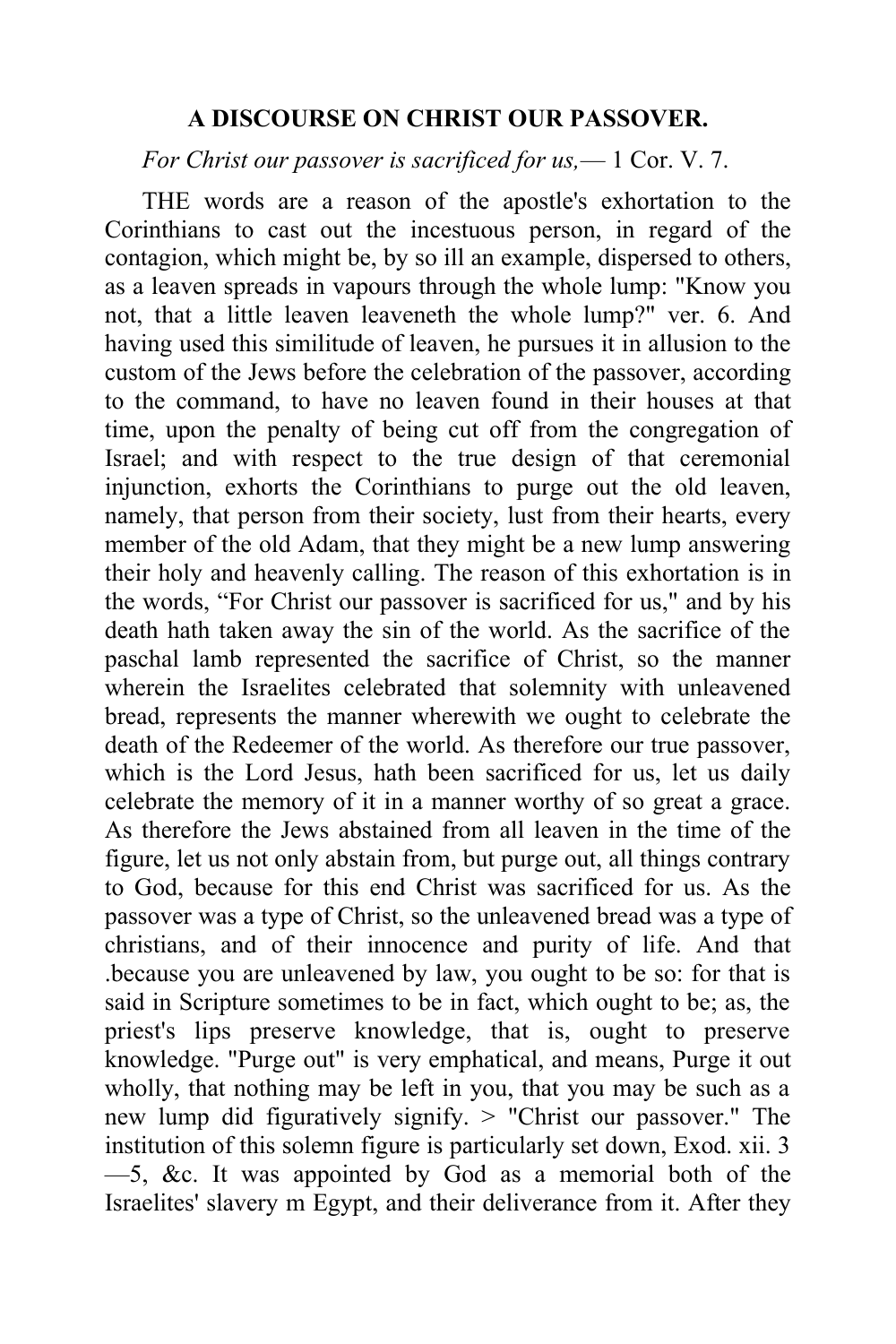had been about two hundred years in that country, God, mindful of his promise, sets upon their delivery, and since all the former miracles bad proved unsuccessful for the bending Pharaoh's heart to give the captives liberty to depart, God designs the slaying of the first-born of every Egyptian family, and thereby sending the greatest strength of the nation to another world.

Upon this occasion he orders the Israelites, by Moses, to slay the lamb the fourteenth day of the first month, (which answers to our March,).and to sprinkle the posts of their doors with the blood, and to feast upon the flesh of it in their several, families; and that night the angel comes, and mortally strikes every first-born, none escaping, but those who observed this command of God, and had sprinkled their door-posts with the blood of the slain lamb; every house besides, being made that night a house of mourning. It was an earnest of the Israelites' deliverance, and the Egyptians' calamity.

Observe 1. God's greatest mercies to his, church, are attended with the greatest plagues upon their enemies. The salvation of man is the destruction of sin and the devil: the passover was the salvation of Israel, and ruin of Egypt.

2. God provides for the security of his people, before be lays his wrathful hand upon their adversaries. He provided a Moses to conduct them, an ordinance to comfort and refresh them, before he shoots his arrows into the Egyptians' hearts. God settles this passover as a standing ordinance in the church; a feast throughout; their generations, to be kept by an ordinance for ever, Exod. xii. 14. so that it was not only, a memorial of a past and temporal deliverance,' but the type of a future and spiritual one. '. As, all the sacrifices were types of what was to be performed in the fulness of time, in the person of the Messiah; so this was a great and signal type, and had its truth, reality, and .efficacy, in the death of the Redeemer.

"Christ the passover," that is, the paschal lamb. The lamb was called the passover; the sign for the thing signified by it, 2 Chron. xxxv. 11. "And they killed the passover," that is, the lamb; for the passover was properly the angel's passing over Israel, when he was sent as an executioner of God's wrath upon the Egyptians, So Matt.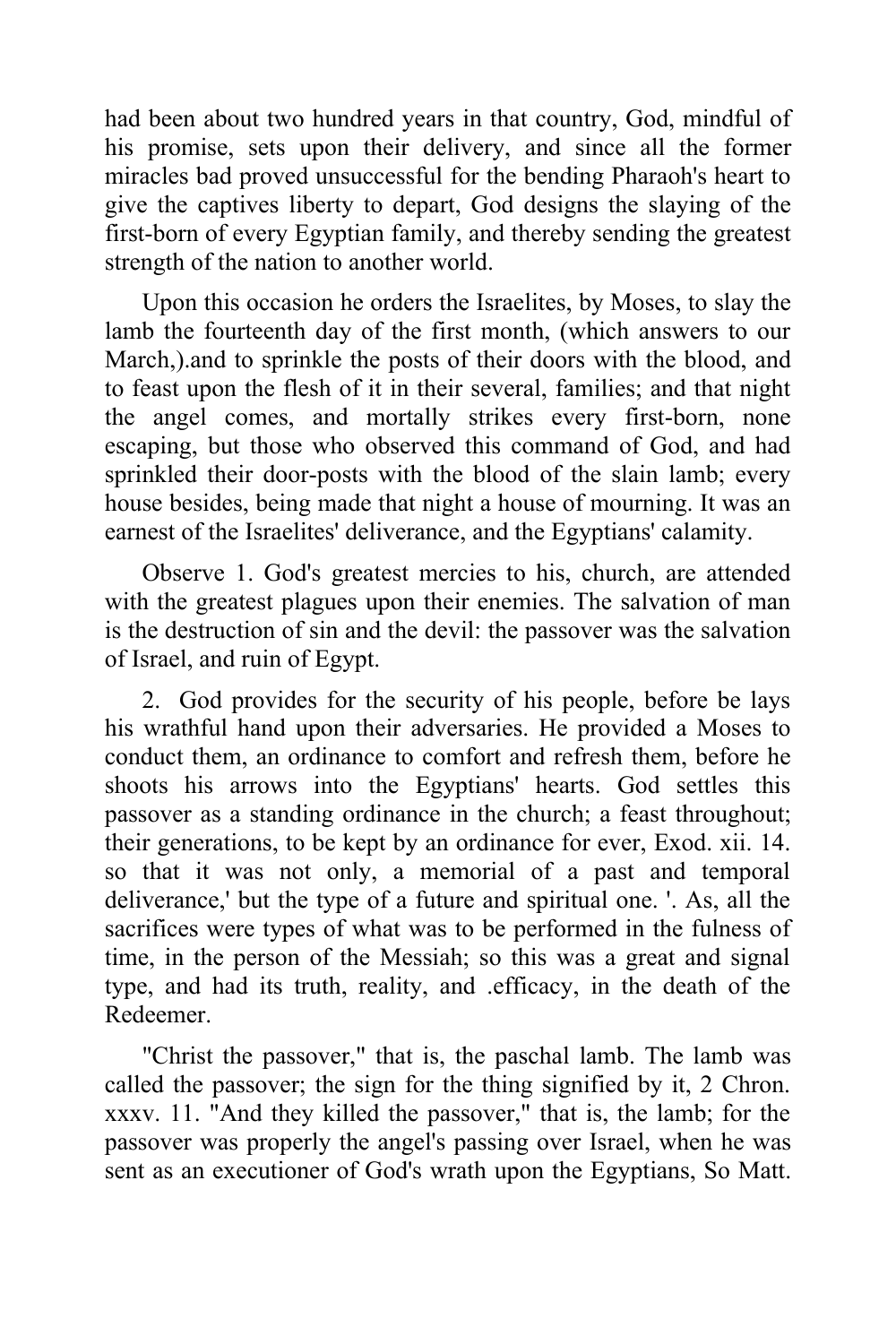xxvi. 17. "Where shall we prepare for thee to eat the passover?" that is, the paschal lamb.

"Our passover:" our paschal lamb. He is called God's lamb, John i. 29. God's in regard of the author, ours in regard of the end; God's lamb in regard of designation, ours in regard of acceptation.

"Our passover." Not only of the Jews but of the Gentiles; that was restrained to the Israelitish nation, this extends in the offers of it to all, and belongs to all that are under the new administration of the covenant of grace.

"For us." Not only for our good, but in our stead, to free us from eternal death, to purchase for us eternal life: sacrifices were substituted in the place of the transgressor, and received the stroke of death which his sin had merited. The title of the paschal lamb is given here to Christ, not only in regard of his meekness and innocence, but in regard of his being a sacrifice, whence he is called the lamb slain, Rev. v. 12. the "lamb that redeems us by his blood," 1 Pet. i. 19. Here we have,

I. A description of Christ in the type, passover.

II. The end of his death.

Three doctrines may be observed from the words.

Doct*.* 1. CHRIST IS OUR PASSOVER.

Doct. 2. CHRIST IS A SACRIFICE.

Doct. 3. CHRIST IS A SACRIFICE IN OUR STEAD.

Doct. 1. CHRIST IS OUR PASSOVER. In allusion to this, he is so often called a lamb, as also in allusion to the Iambs offered in the daily sacrifice; but especially in relation to the paschal lamb, which did more fully express, both the nature of his sufferings, and the design of his office: you do not therefore find him expressed in the New Testament by the name of any of those other animals, which were figures of him in the Jewish sacrifices, but only by this of a lamb, as being more significant of the innocence of his person, the meekness of his nature, his sufficiency for his people, than any other.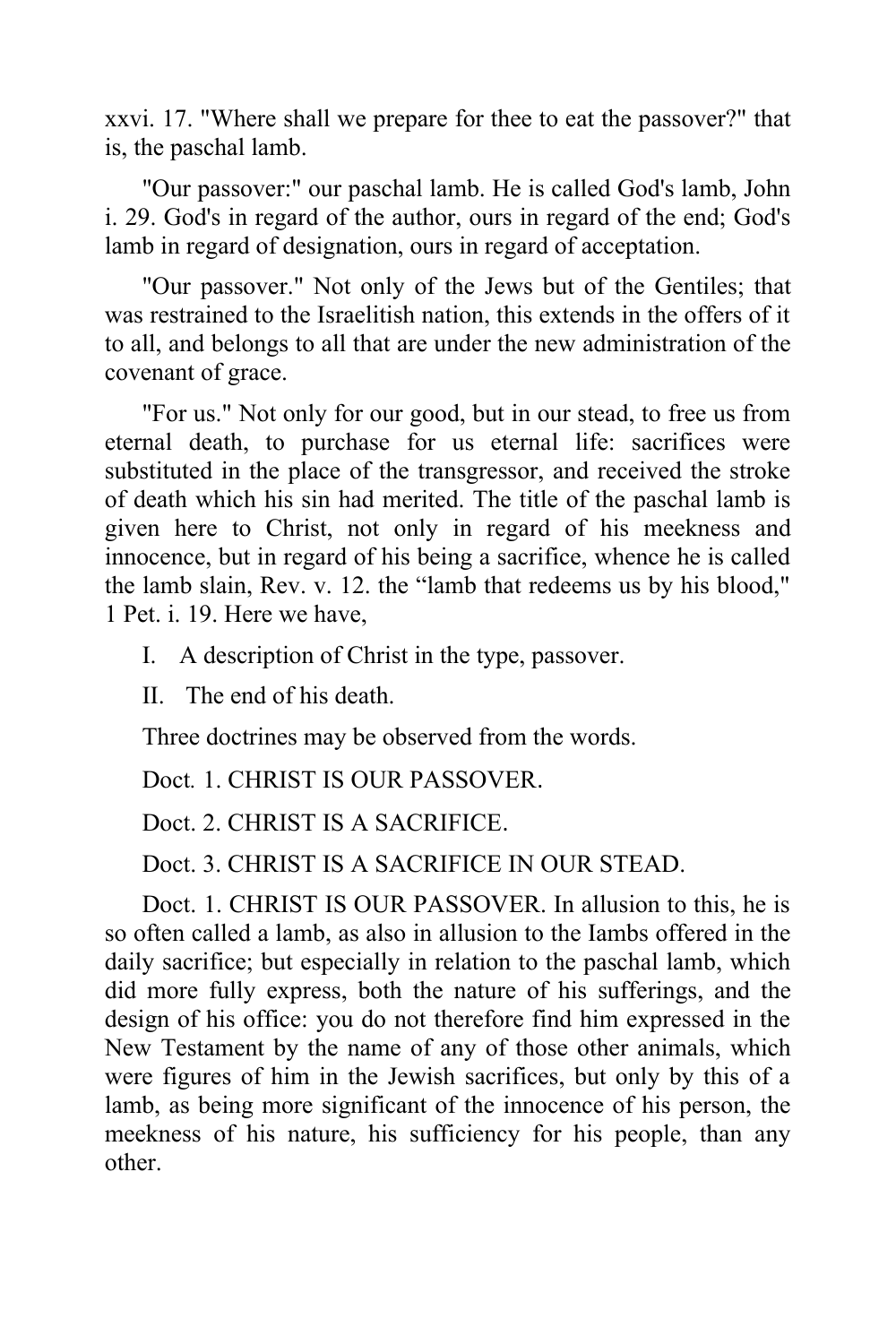I. The design of the passover was to set forth Christ. All the sacrifices, which were appointed by God as parts of worship, were designed to keep up the acknowledgment of the fall of man, his demerit by sin, and to support his faith in the promised Redeemer; for they being instituted, not before the fall, but probably immediately after the first promise of the Seed of the woman, did all refer to that seed promised, whose heel was to be bruised, as to the foundation of their institution; and being unable of themselves to purge the sin of a rational creature, and the spiritual substance of the soul, they must refer to that which was only able to do it: "Sacrifice, and offering, and burnt-offerings, and offering for sin, thou wouldest not, neither hadst pleasure therein; then said I, Lo, I come to do thy will," Heb. x. 9, the will of God manifested in the first draught and agreement in heaven, and shadowed in all the sacrifices under the law. When sacrifices of themselves were not, nor could be grateful to God, nor the blood of an animal 'give a due compensation to an offended God for the sin of man, then said Christ, "Lo, I come," as the person represented by those pictures, as the body signified by those shadows. All those institutions, not being designed for any virtue in themselves, but as notices of the intent of God, and the methods he designed for the taking away sin by the promised Seed; that it was to be by blood and death, that this was the agreement between God and the seed so promised; therefore they were, in all those doleful spectacles of blood and slaughter, to look through that veil to the calamities the promised Seed should endure for the taking away sin, and have a prospect of the heinousness of sin, and the sharpness of the sufferings of the Messiah, in the groans and stragglings of those dying creatures. So the design of this passover was ultimately to represent the Messiah to them, by whose blood they were to have a spiritual deliverance from sin and Satan, as, by the blood [of the Lamb, they had a deliverance from the sword of the destroying angel, and afterwards from Pharaoh and the Egyptian pressures. He is therefore called the Lamb of God, as being shadowed by the paschal lamb of the old testament. All things under the law were but shadows of things to come, Heb. x. 1. Christ is the real accomplishment of all; he is our mystical, spiritual, heavenly, perfect passover; therefore those words which are immediately spoken of the paschal lamb, and did immediately respect the passover, "neither shall you break a bone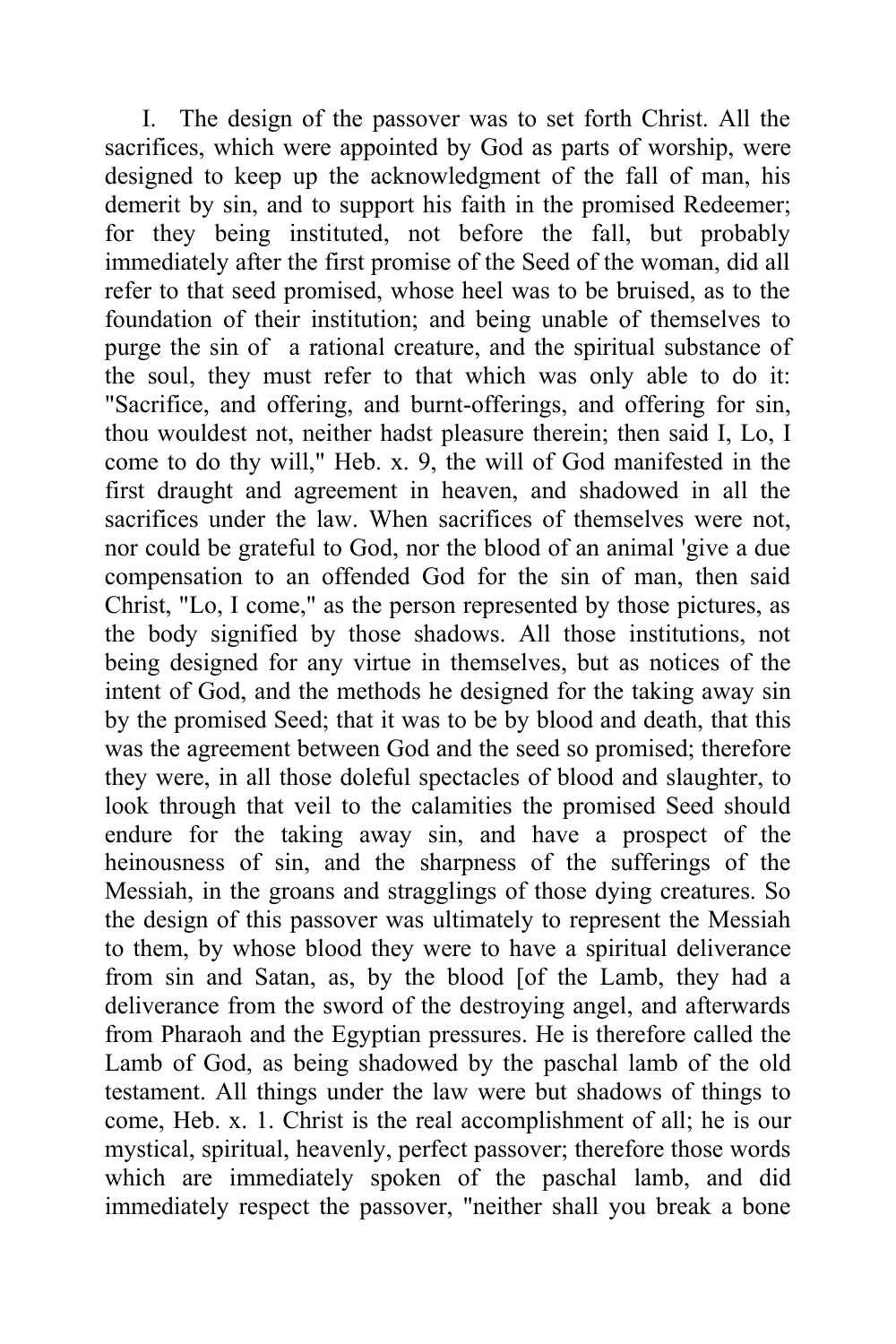thereof," Exod. xii. 405. and Numb. ix. 12. are said to be fulfilled in Christ the antitype, as if they had been immediately pronounced of him, when they were spoken of the paschal lamb: "For those things were done, that the Scripture should be fulfilled, A bone of him shall not be broken," John xix. 36. And, indeed, if we consider all the circumstances in the institution, they seem not worthy of the wisdom of God, nor are capable of having any reason rendered for them, if they be not referred to some other mystery: and what can that be, but the Redeemer of the world represented thereby? Why should so much care be in the choice and separation of a lamb? What virtue had the blood of a poor animal to secure the house, and the life of the first-born against the sword of a strong and invisible angel? Was the sprinkling of the blood upon the posts a necessary mark for the angel, as though he had not understanding enough to distinguish between the houses and children of the Israelites and Egyptians? Could not God have signified his pleasure to the angel without such a mark, and given him directions for the security of his people? How can we think God should appoint so many ceremonies in it, lay such a charge upon them for the strict observation of them, if he designed it not as a prop to their faith, a ground to expect a higher and spiritual deliverance by the blood of the Messiah, as well as a trial of their obedience, a memorial of their temporal deliverance, and a sign for the direction of the angel in the execution of his commission.

II. The believers in that time regarded it as a type of the Messiah. "Through faith, he," that is, Moses, "kept the passover and the sprinkling of blood, lest he that destroyed the first-born should touch them," Heb. xi. 28. It was an illustrious testimony of Moses' faith, to rely upon the promise and good-will of God, and keep the passover, when the blood of a lamb seemed so improbable a means of preserving the Israelites from the destroying angel's sword; yet certainly Moses faith pierced further, and looked through this shell to the kernel, through this sign to the thing signified by it. Moses could not have esteemed the reproach of Christ, verse 26. had he not known Christ; and we cannot suppose so illustrious a prophet, that had such an estimation of Christ as to value his reproaches, did terminate his faith upon the outward action and the bare type, but pierced further to the promised Seed, as well as Abel in his sacrifice. It is not likely that his faith stuck only in the effusion of the blood of an animal, and did not see the effusion of the blood of the Messiah,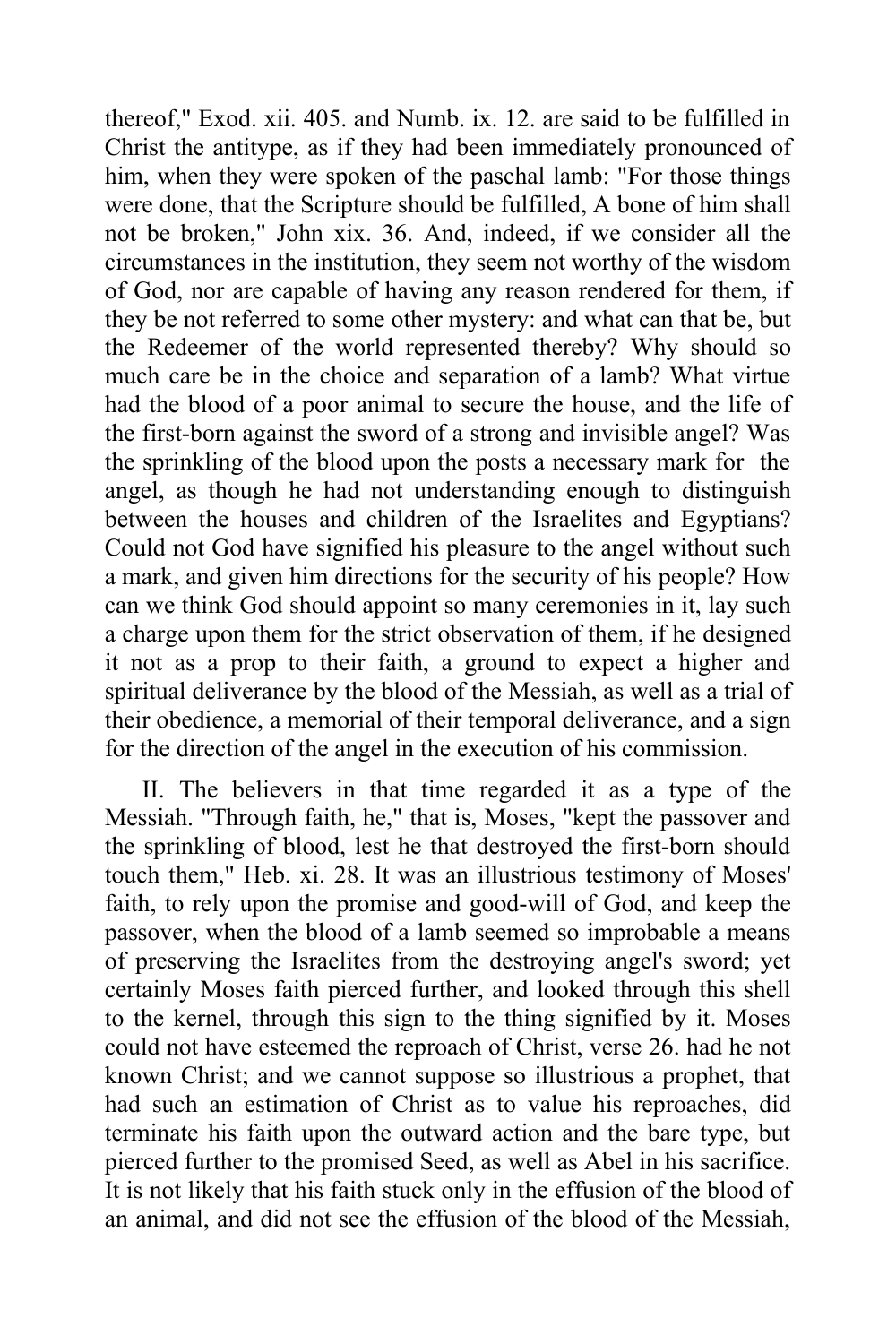whose reproach he had been so willing to bear. It had been too low a faith for so great a man, not to regard the spiritual deliverance promised to be wrought by the bruising the heel of the Seed of the woman. Who can think Moses utterly ignorant of the design of that promise? And if not, who can think his faith should terminate in the outward sign, and that the apostle should give such encomiums to a faith of no higher an elevation, than that which respected .the command of God in that present affair? Moses' faith had been great in former commands; why should the apostle skip over them, if he had not designed to show his faith in the Messiah figured in the passover? The apostle doth not speak of faith in God simply considered in that chapter, but of faith in the Mediator or high Priest, whom he had discoursed of throughout that book. How could the ancient believers eat the same spiritual food, and drink of the same spiritual rock, which was Christ, without faith in him, and respecting him as the object of faith in that rock and manna? 1 Cor. x. 3, 4. Some ot the Jews acknowledge, that the Messiah is to come exactly on that day in which the passover was offered, when they fled out of Egypt. And to redeem Israel the 15th day of the month Nisan, which was the day wherein Christ by his death redeemed the world. They came out of Egypt the first month, when the moon was at the full, and in the same month, and the same appearance of the moon, did Christ procure our spiritual liberty by his death.

III. The paschal lamb was the fittest to represent Christ. It was a sacrifice and a feast; a sacrifice in the killing it and sprinkling the blood, a feast in their feeding upon it. It represents Christ as a victim satisfying God, as a feast refreshing us; he was offered to God for the expiation of our sins, he is offered to us for application to our souls. The apostle mentions one in the text, the other in the verse following, "therefore let us keep the feast." A lamb is both clothes and meat: Christ is clothing to us, by righteousness to cover our nakedness; and food to us, by his body and blood to satisfy our appetite: a sacrifice, and a feast, for us. The truth of this proposition will appear, 1. In the resemblance between the paschal lamb, and the Redeemer.

2. In the effects or consequents of it.

1. In the resemblance between the paschal lamb and the Redeemer.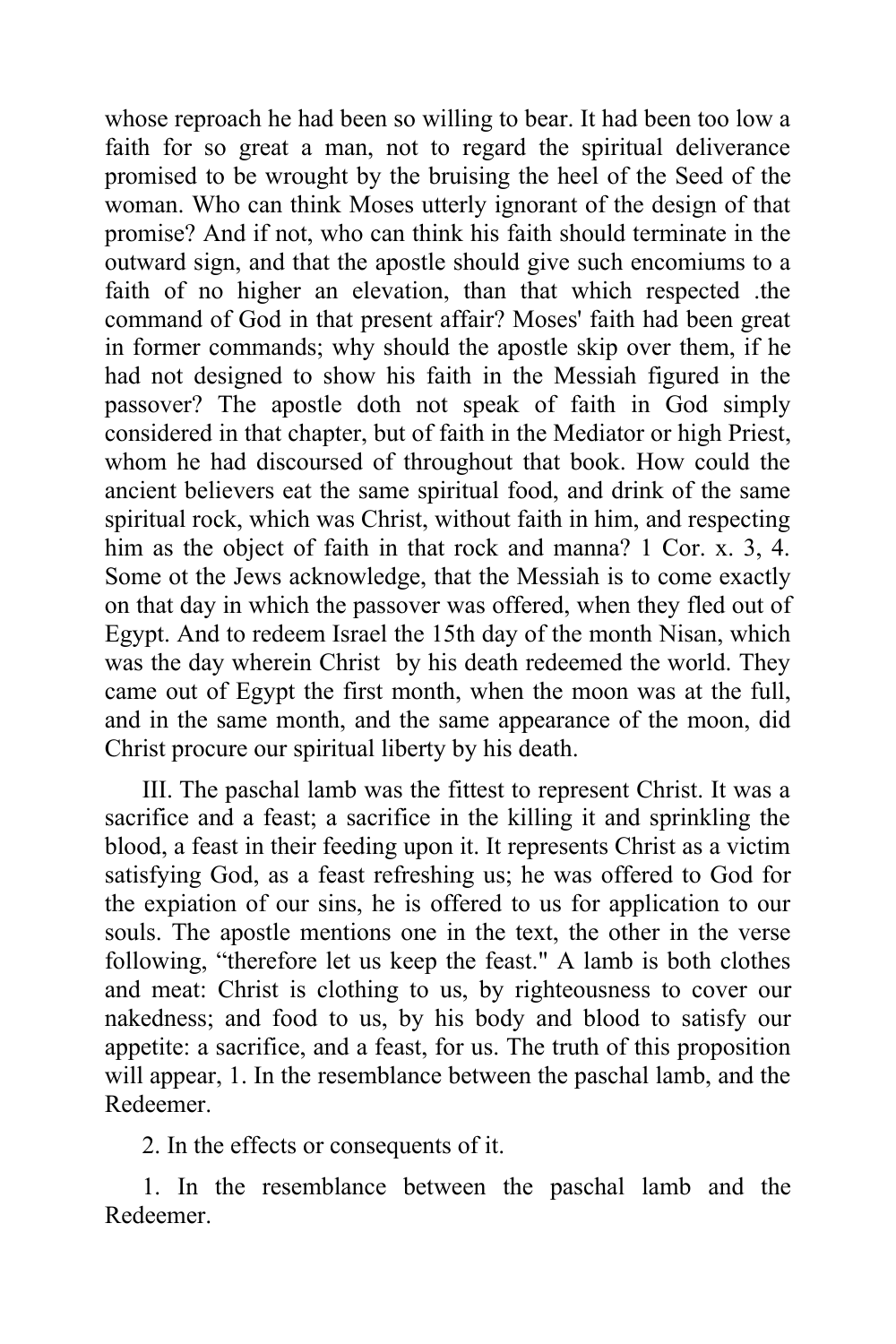(1.) A lamb is a meek creature. It hurts none, is hurt by all; it hangs not back, when it is led to the slaughter; it cries not when it is pierced; no greater emblem of patience to be found among irrational creatures. To this the prophet likens our Saviour, when he saith, "He was brought as a lamb to the slaughter, and as a sheep before the shearers is dumb, so he opened not his mouth," Isa. liii. 7. How strange was his humility in entering into such a life! how much more stupendous in submitting to such a death, as shameful as his life was miserable! For the Son of God to be counted the vilest of men; the Sovereign of angels, to be made lower than his creatures; the Lord of heaven, to become a worm of the earth; for a Creator to be spurned by his creatures—is an evidence of a meekness not to be paralleled. The soldiers that spat upon him, and mocked him, met not with a reproachful expression from him. He held his peace at their clamours, offered his back to their scourges, reviled them not when he lay under the greatest violences of their rage, was patient under his sufferings, while he was despised more than any man by the people. His calmness was more stupendous than their rage, and the angels could not but more inexpressibly wonder at the patience of the sufferer, than the unmercifulness of the executioners; he was more willing to die, than they were to put him to death; he suffered not by force, he courted the effusion of his blood, when he knew that the hour which his Father had appointed, and man needed, was approaching. Neither the infamy of the cross, nor the sharpness of the punishment, nor the present and foreseen ingratitude of his enemies, could deter him from desiring and effecting man's salvation. He went to it, not only as a duty, but an honour; and was content for a while to be the sport of devils, that he might be the spring of salvation to men. And when he was in the furnace of divine wrath, and deserted by his Father, he utters a sensible, but not a murmuring expostulation; he received our sins upon his shoulders, to confer his divine benefits upon our hearts; he endured the contradiction of sinners against himself, he despised the shame, submitted to the cross, his own worldly reputation was of no value with him, so he might be a sacrifice for the redemption of forlorn man; and, in the whole scene, manifested a patience greater than their cruelty. From this paschal lamb typifying the Redeemer, the Jews might have learned not to expect a Messiah wading through the world in blood and slaughter, sheathing his sword in the bodies of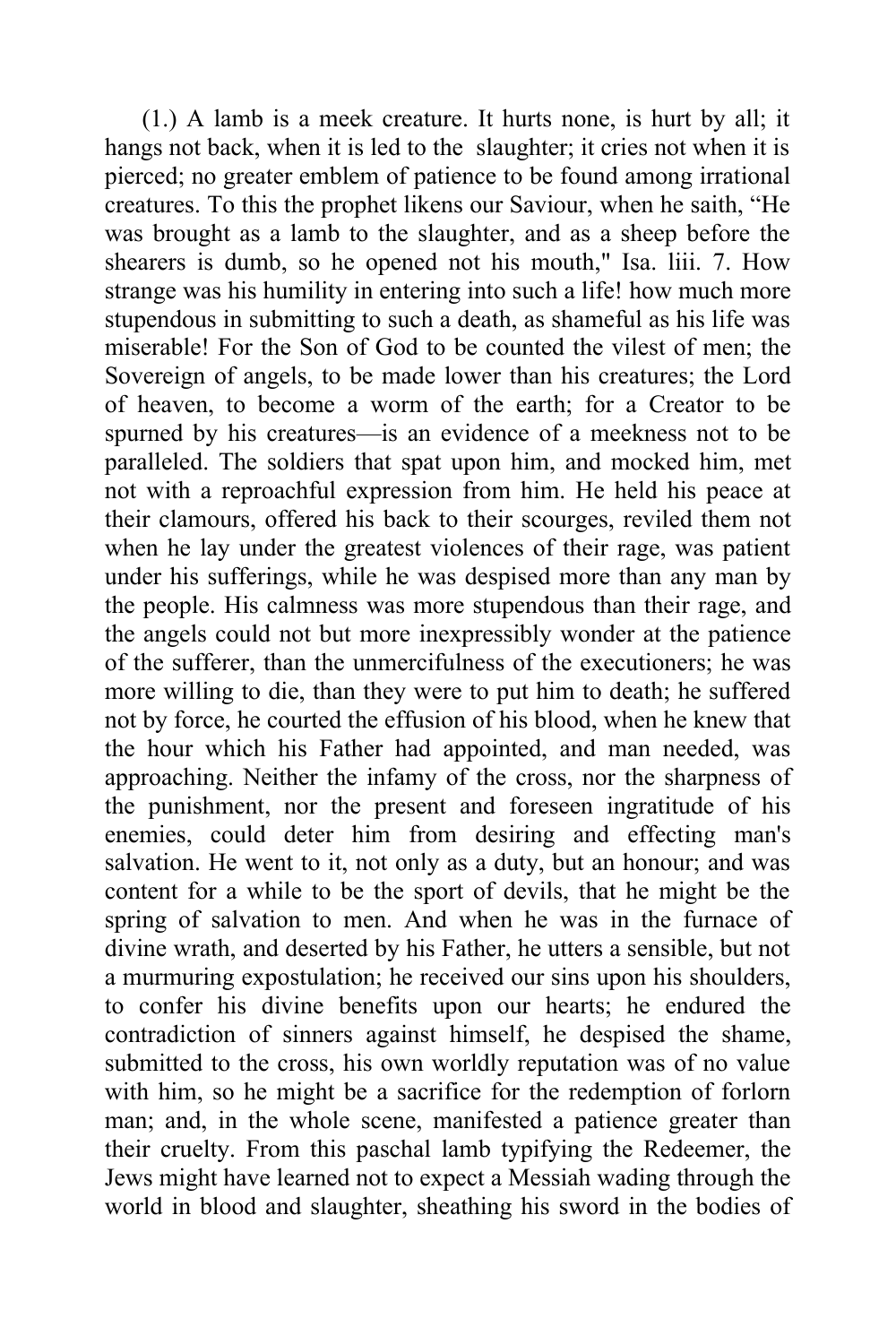his enemies, and flourishing with temporal victories and prosperity; but one, meek, humble, and lowly, suiting the temper of the lamb which represented him in the passover.

(2.) It was to be a lamb without blemish, Exod. xii. 5. It was to be entire in all its parts, sound, without bruise or maim; and the reason why it was separated four days before the killing of it was, that they might have time to understand whether it had any spot or defect in it: so is the Lamb of God; he was holy in the production of his nature, as well as in the actions of his life; though he was of Adam's substance, he was not contained in Adam's seminal virtue; he was conceived by the Holy Ghost, therefore unblemished in his conception, unspotted in his birth. From the first moment of his conception, he was filled with all supernatural grace, according to the capacity of his humanity; his union with the divine nature, secured him against the sinful infirmities of our nature, and made all supernatural perfections due to him, whereby he might be fitted for all holy operations. As he was that holy thing in his birth, Luke i. 35. so he was righteous to the last moment of his life. The law of God was within his heart, signified by the tables of the law laid up in the ark, a type of his human nature, which possessed in a sovereign degree all the habits of the most accomplished righteousness that ever was in the world; to which Peter alludes, "a lamb without spot and blemish," 1 Peter i. 19. a divine idea of all virtue, who infinitely surpassed all the holiness of men or angels. The apostle multiplies expressions to declare it, and all little enough to express it: "holy, harmless, undefiled, separate from sinners," Heb. vii. 26. He was like us in our nature, but not in our blemishes; he had our flesh, but without the least stain of imperfection; he had the likeness of sinful flesh, but there was not any inherency of sin in him, or adherency of it to him, in the assumption of our nature, Heb. iv. 15. as the serpent upon the pole had the likeness, but not the venom of the serpent. He was not. subjected to our sin, as he was to our natural infirmities; as he had the form of a servant, without the impurities of our slavery; and, in all the days of his flesh, was not found guilty of one fault to God or man.

It was necessary he should be so. Had he been obnoxious to sin, he had not been able to take away the sins of the world; no impure person could have made our peace with God, because he could not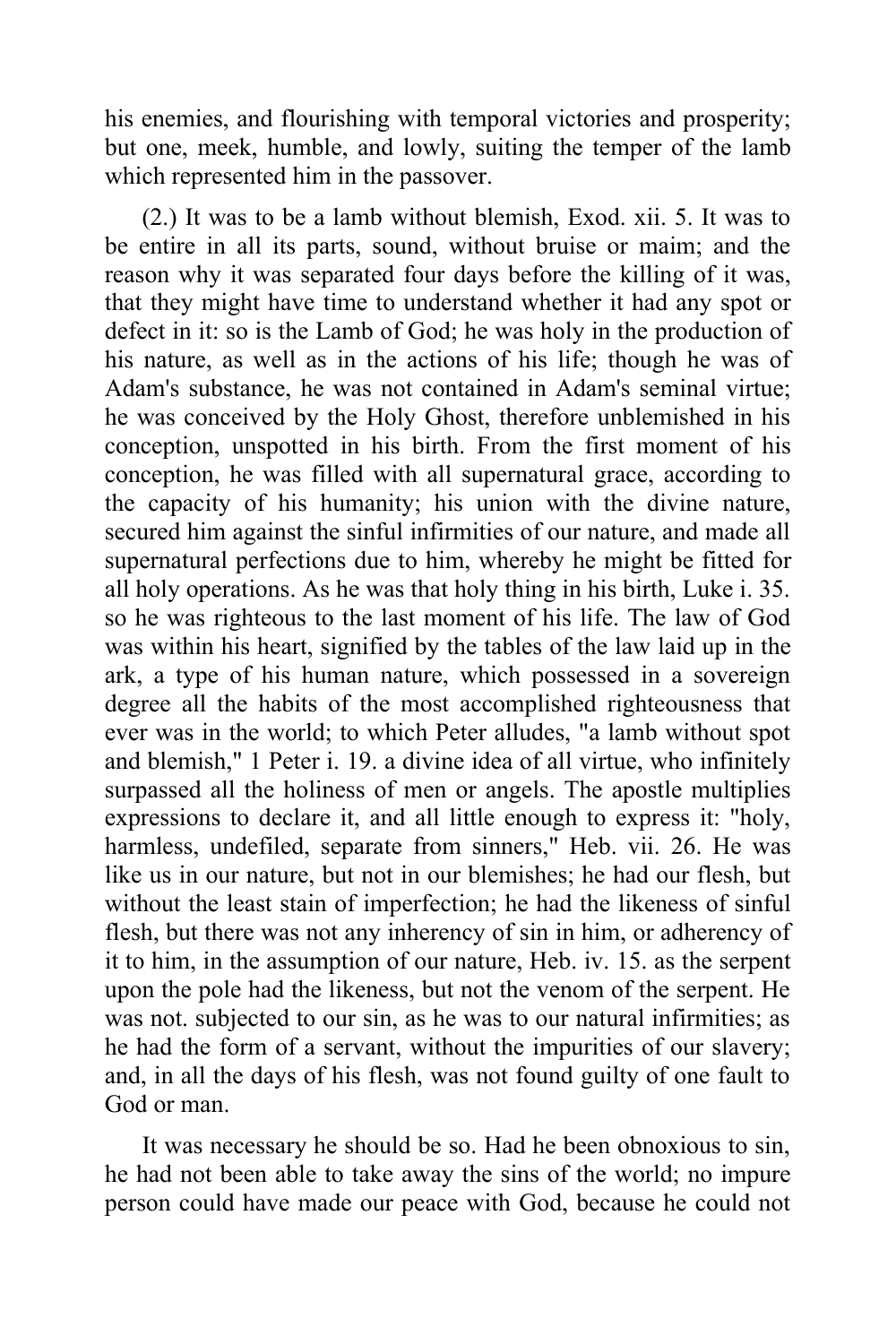have made his own peace, nor have procured quietness in his own conscience; he could not have merited for himself, much less have wrought any righteousness for others.

(3.) The lamb was to be chosen, and set apart three days, and killed the fourth in the evening, Exod. xii. 6. Or between the two evenings; as it is in the Hebrew. Our Saviour was separate from men, manifested himself in the work of his prophetical office three years and upwards, before he was offered up as a sacrifice in the fourth year, after he had been solemnly inaugurated in the exercise of his office. Their keeping the lamb in custody, and tying it at the feet of their beds, that being in view it might remind them of their servitude in Egypt, and deliverance from thence by the mighty hand of God, noted the humiliation of Christ before his death, which is called his prison, and therefore the beginning of his exaltation is called a taking him from prison and from judgment," Isa. liii. 8. As the lamb was set apart the tenth day, so some observe, that, in answer to the type, Christ did on the tenth day solemnly and in triumph enter into Jerusalem, and by the same gate through which lambs were led to sacrifice; and he was crucified that very day and time wherein the paschal lamb was to be slain, between the two evenings; that is, the declining of the sun from noon, which was the first evening, and the setting of it, which was the second; for it was about the ninth hour, or three in the afternoon, the usual time wherein they killed the passover, that Christ was offered up as> a complete "sacrifice to God," Matt, xxvii. 46, 50. It was ordered by God to be killed in the evening, to signify the sacrifice of the Messiah in the evening of the world. He was crucified at the end of the second age of the world, the age of the law, and the beginning of the third age, that of the gospel, which is called in scripture the last times, Heb. i. 2. and "the ends of the world," 1 Cor. x. 11. which Peter alludes to, when he compares him to the paschal "lamb without blemish, manifested in these last times for you," 1 Peter i. 19, 20. The death of Christ was in the first evening of the world. The sun is turned; the world shall not last so long after the coming of Christ, as it did before; the state of the world is far declined, and the consummation of all things is not far off, since more than sixteen hundred years are past, since the first evening began.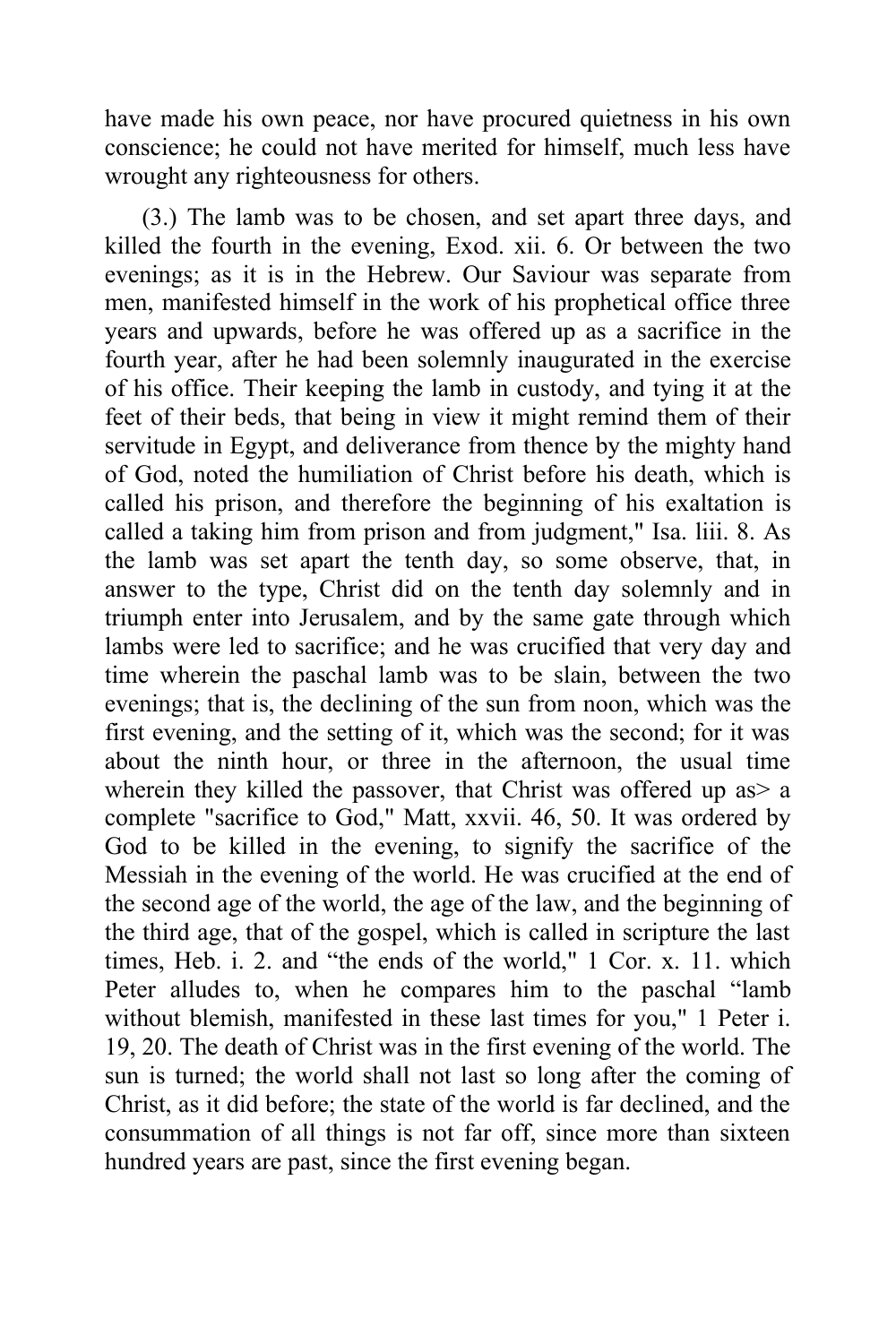(4.) "The lamb was to be roasted with fire whole, not sodden," Exod. xii. 8,9. To put them in mind of the hardship they endured in the brick-kilns of Egypt, and as a type of the scorching sufferings of the Redeemer, whose "strength was dried up like a potsherd, and his tongue cleaved to his jaws," Psalm xxii. 15. probably alluding to this roasting of the paschal lamb. He bore the wrath of that God who is a consuming fire, without any water, any mitigation or comfort in his torments. It may note also the gradual rising of the suffering of Christ. As his exaltation was not all at one time, but by degrees, so were his sufferings, by outward wounds, cutting reproaches, and inward agonies. The pains of the body were inexpressible in regard of the nervousness, and therefore sensibility, of those parts, his hands and feet, which were pierced upon the cross. The consideration of those millions of sins laid upon him, could not but be an inexpressible grief to the pure nature of Christ, had there been nothing of the wrath of God mixed with it. But this bodily death and grief was not all; the wrath of God dreadfully flamed out against his soul; there was the principal seat of the sufferings of Christ, because the soul is the principal seat of that sin for which he suffered. What should have been inflicted upon us, was inflicted upon him: but we had not only merited the death of the body, but a death joined with the curse of God tormenting the soul. He tasted death, the death which the devil had the power of, that "death which men feared," Heb. ii. 9. 14, 15. which is the weight of that eternal death due to sin. How sharp must that be, which had the bitterness of a thousand deaths, for those millions of sins which Christ bore in his body, every one of which had deserved an entire death from the hand of God! How grievous was that death, since he that was more courageous than all the martyrs, sweat drops of blood at the approach of the cross; and when he was upon it, uttered that terrible complaint, "My God! my God! why hast thou forsaken me *V* words which never came out of the mouth of any of the martyrs in the strength of their torments; so that, the sufferings of Christ were of that weight, that a mere creature would have sunk under them, not only the holiest man, but the highest angel.

 (5.) "Not a bone of the paschal lamb was broken," Exod. xii. 46. Which, according to the opinion of some, signified that kind of death to which the breaking of the bones belonged, and that was crucifixion; it being the custom to break the bones of malefactors,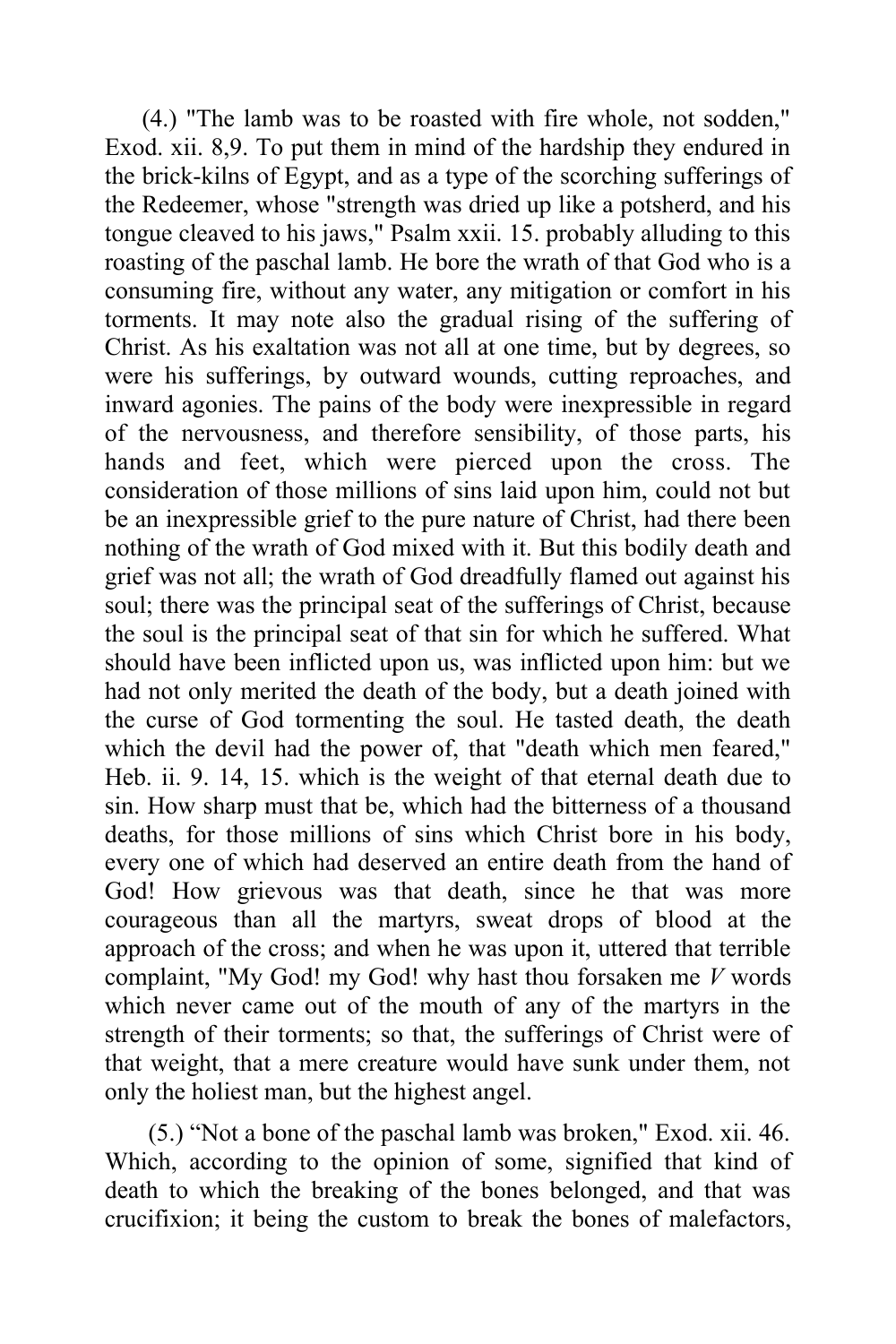that their punishment might be shortened. This was fulfilled in our Saviour, John xix. 36. Death had not a full power over him, he was not broken to pieces by the greatness of his sufferings, but surmounted his enemies upon the cross, and was reserved entire for a resurrection.

There may be other resemblances noted. As the lamb was to be a male, which implies the perfection and strength of the sacrifice, not above a year old, the sufferings of Christ were in the prime of his age.

2. There is a resemblance in the effects or consequences of the passover.

(1.) The diverting the destroying angel by the sprinkling of the blood upon the posts, to be a mark to the angel, to spare the firstborn of such houses, was the main end expressed in the institution, Exod. xii. 12, 13. Their preservation could not be merited by the blood of an animal. It had a higher cause, the blood of Christ, which was represented by it; to which purpose the observation of Chrysostom is remarkable. *As* the statues of kings, though they are inanimate things, yet are sanctuaries to preserve those that fly to them; not because they are statues, but because they represent the prince: so the blood of the Lamb preserved the families, not because it was blood, but because it represented the blood of the Messiah. This blood quenches that fire of wrath we had merited, turns away that vengeance which would else consume us. By virtue of this sacrifice, "we pass from death to life," John v. 24. When God shall judge the world, he will pass over those whom he sees sprinkled with the blood of his Well-beloved, and turn from them the edge of that consuming sword, which shall strike through the hearts of those that are without this blood of sprinkling. It is only under the warrant of this blood, that we can be safe. The Redeemer's blood shed for us, and sprinkled on us, preserves our souls to eternal life. As the destroying sword did not touch the Israelites, so condemning wrath shall not strike those that are under the protection of it; death shall have no power over them. The blood of the paschal lamb wrought a temporal deliverance, and this blood a spiritual and eternal one.

(2.) Upon this succeeded that liberty God had designed for them, Exod. xii. 31. As it secured them from death, so it was the earnest of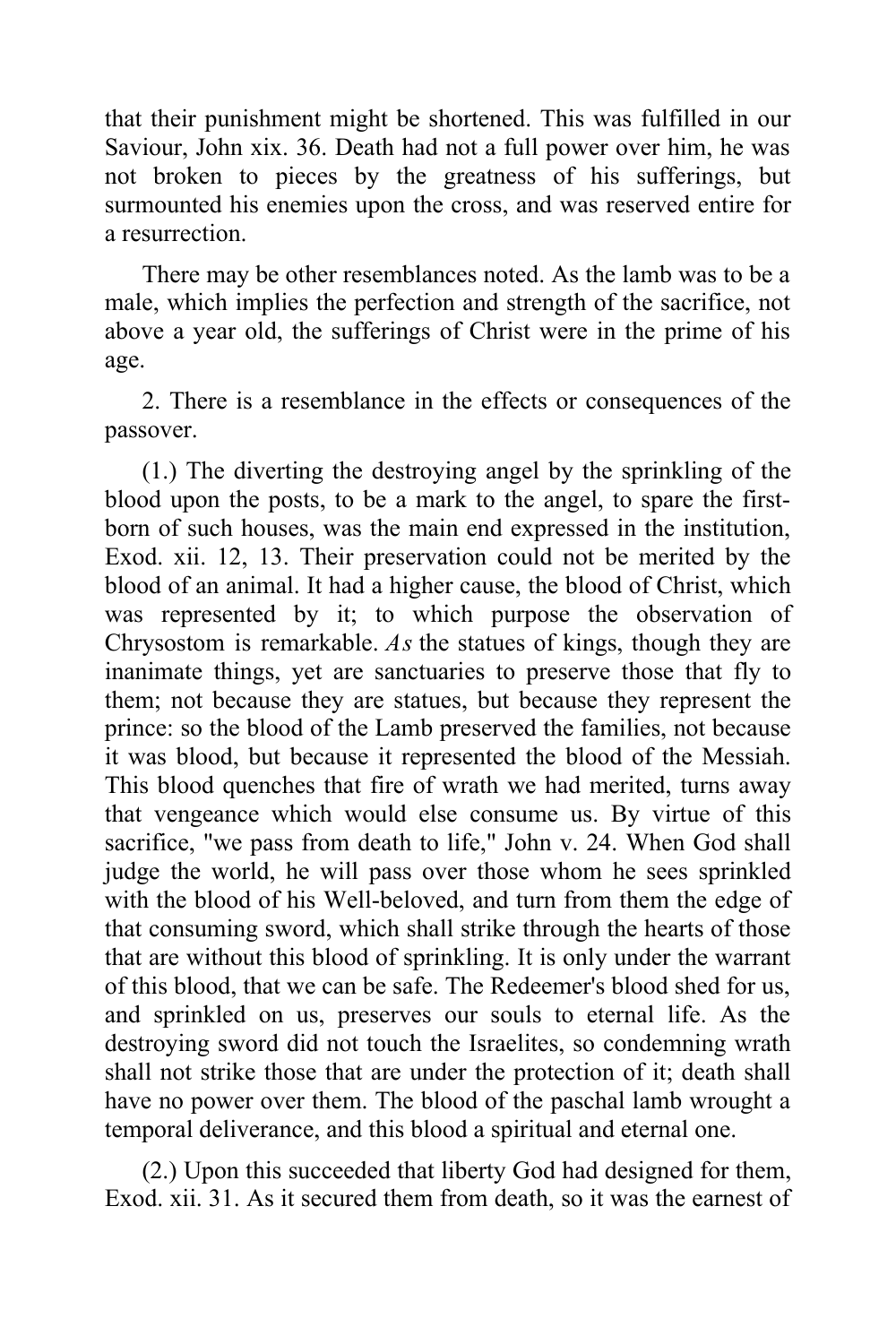their deliverance, and broke the chains of their slavery. The death of Christ is the foundation of the full deliverance of his people, and the earnest of the fruition of the purchased and promised inheritance. This was the conquest of Pharaoh, upon which soon after followed his destruction.

Pharaoh's heart was not bent till the celebration of this passover; that which succeeded upon it, laid him more flat than all the former plagues, whereby he had smarted. The promises concerning the Messiah, and the sacrifices which were types of him, terrified the devil, Pharaoh's antitype; but only the blood of Christ shed, conquers him, and pulls captives from his chains. The Israelites' slavery ended, when their sacrifices were finished; the efficacy of this Divine Passover delivers men from a spiritual captivity, under the yoke of sin, and the irons of Satan, instates them in the liberty of the children of God, whereby they become a holy nation, a royal priesthood, a free and peculiar people. This strikes off the shackles, works an escape from the pressures of spiritual enemies, changes a deplorable captivity into a glorious liberty, and reduces Satan to so impotent a condition, that all his strength, and all his stratagems, cannot render him master of that soul that is once freed from his chains. As after this passover, the Egyptian strength was so scattered, that they were as ready to force that people to their liberty, as before they were desirous to detain them their slaves, and were never able to reduce them to their former chains.

(3.) After this passover they do not only enjoy their liberty, but begin their march to Canaan, the promised and delightful land. They then turn their backs upon Egypt, and their faces towards Canaan; and, after a pilgrimage in the desert, they enter into the land flowing with milk and honey; so, by the merit of the sacrifice of Christ, the true Israelite turns his face from earth to heaven, from a world that lies in wickedness, to an inheritance of the saints in light, and travels towards Canaan, whither he shall be sure to enter after he hath finished his pilgrimage, to feed upon the milk and honey, the glory and happiness proper to that state. Then shall all the ends of this passover be fulfilled and completed "in the kingdom of God," Luke xxii. 16. and the soul remain for ever in a glorious state beyond the reach of its former tyrants, free from all fear of slavery, for ever rejoicing in the happy accomplishment of the promises of God. In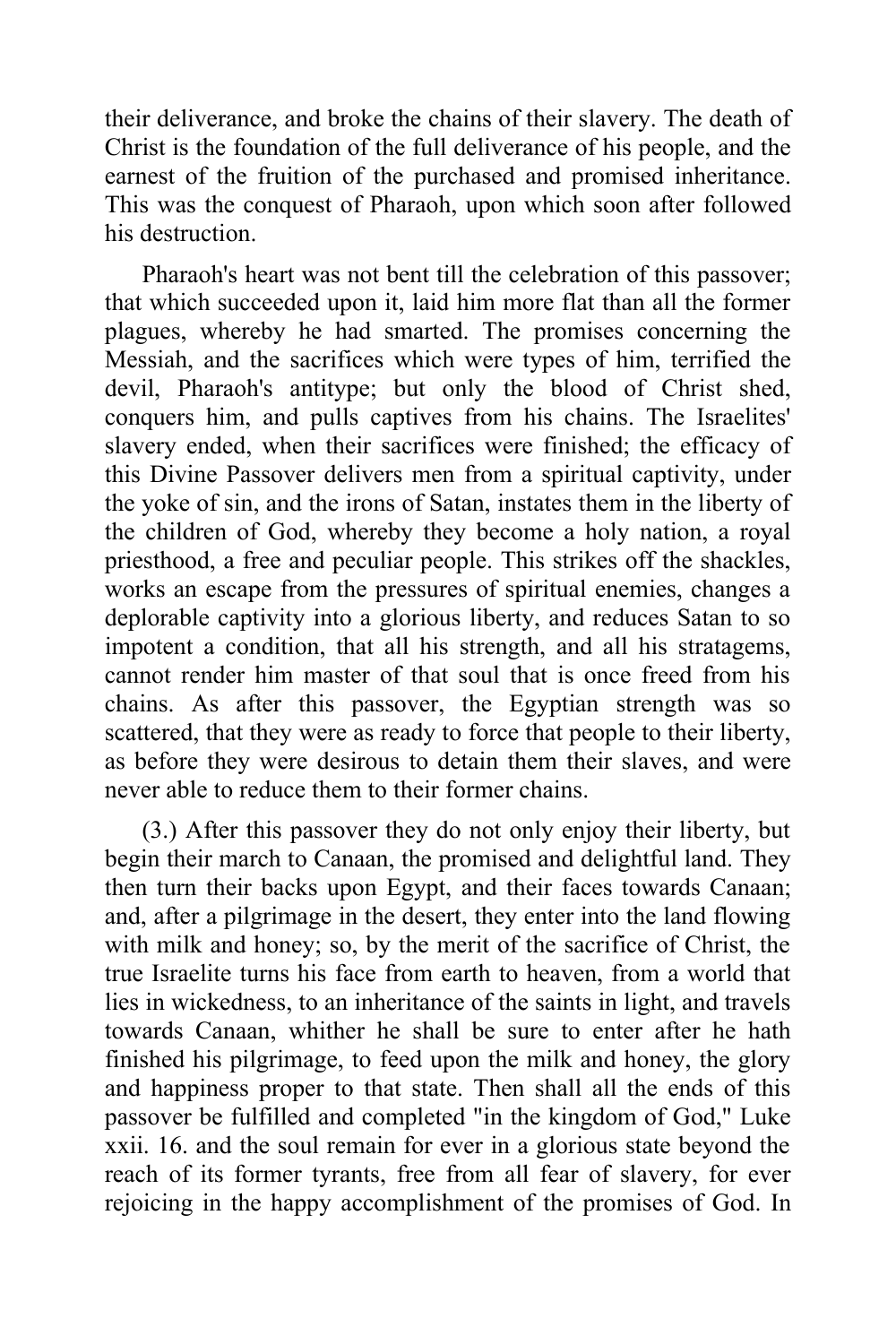short, as after the celebration of this passover in Egypt, all the promises of God to them began to take place, and pass into performance; so by the death of Christ, the true passover, all the promises were made yea and amen, in him, and began to be made good to every believer.

1. Of information. Is Christ called our passover? Then,

(1.) The study of the old testament is advantageous. The apostle here writes to the Corinthians, among whom were not only Hellenites, but Gentiles, who could not understand the nature and ends of the passover, without the knowledge of the old testament; by this they are implicitly directed to the study of it. The old testament verifies the new, and the new illustrates the old. The old shows the promises of God, and the new the performance; what was predicted in the old, is fulfilled in the new. By comparing both together, the wisdom of God in his conduct is cleared, and the truth of God in his word confirmed. The old testament delivers the types, the new interprets them: the old presents them like money in a bag; the new spreads them, and discovers the value of the coin; the Israelites in the old felt the weight of the ceremonies, believers in the new enjoy the riches of them.

(2.) Upon what a slender thread doth the doctrine of transubstantiation hang! Christ is here called the passover; was the paschal lamb therefore substantially the body of Christ? "Were those lambs that were slain in Egypt, or at any other time in the celebration of this ordinance, transubstantiated into Christ? Yet Christ is as absolutely here called the passover, and in other places the lamb, as the bread in the sacrament is called his body, or the wine his blood. Christ is said to be the rock, of which the Israelites drank, 1 Cor. x. 4. Was the rock or the water that flowed from it, transubstantiated into Christ? But in scripture the name proper to the thing represented, is given to that which represents it. The lamb is called the passover, because it is a memorial of the angel's passing over the Israelites' families, and not only called so at the first institution, but above fifteen hundred years after that miraculous mercy. So the bread and wine are called the body and blood of Christ, because they are memorials and signs of his body and blood. If the church of the Jews spake figuratively in the case of the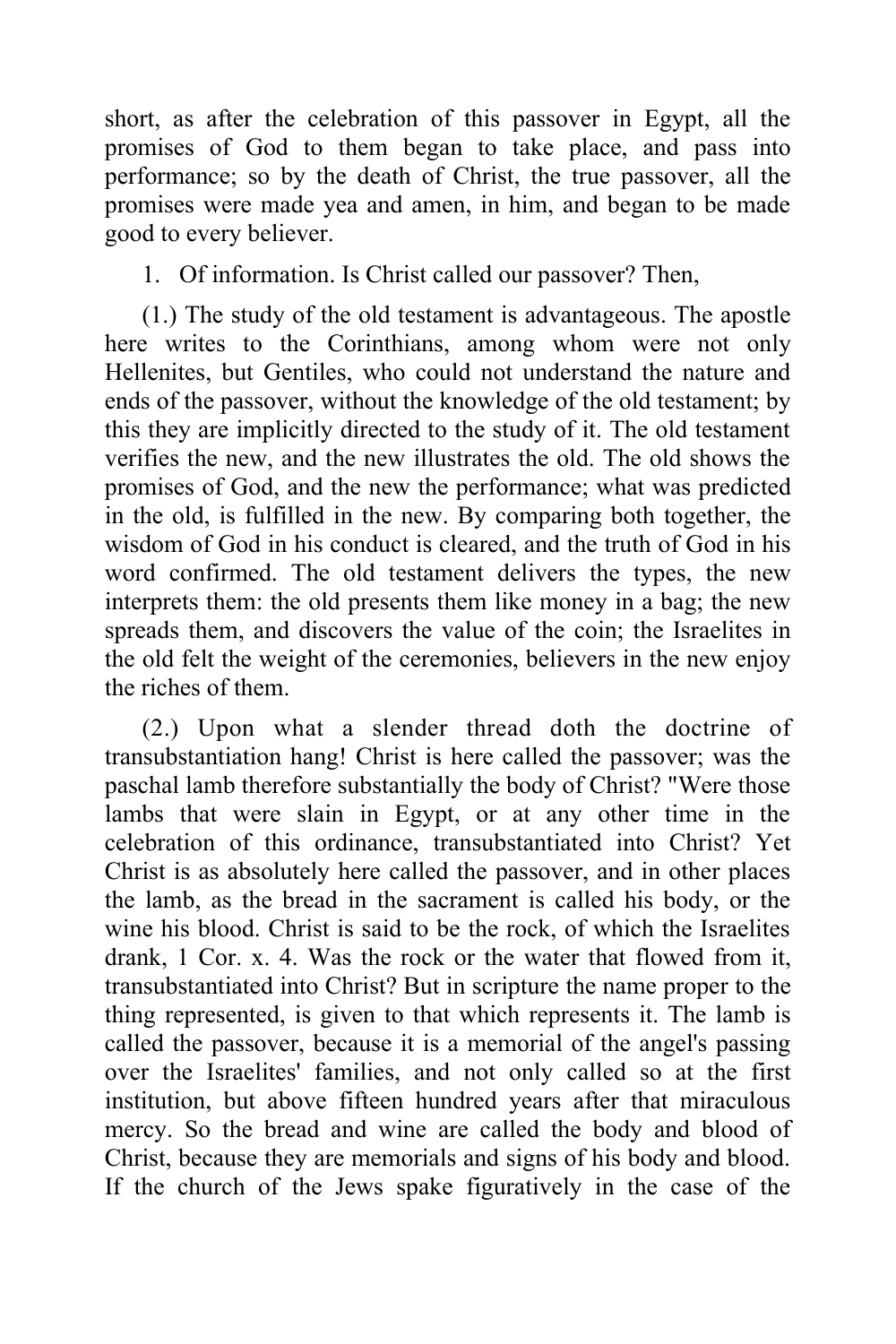passover, what difficulty is h, that Christ should call the memorials of his body and blood by the name of the things they signified?

(3.) It gives us a probable reason for the change of the sabbath from the seventh day to the first. That it is changed, is evident by apostolical example. It is probable that from the creation the year began in September, the autumnal equinox, the fruits being on the trees at the creation; but now God orders the beginning of the year from the time of this first passover, and the consequences following upon it, their deliverance from Egypt, which was in March the vernal equinox: "This month shall be unto you the beginning of months, it shall be the first month of the year to you," Exod. xii. 2. Had the year began from March at the beginning, it had not been so proper to command them to begin it from that month, which they had always observed before as the beginning of the year. The Israelites had been as it were buried in Egypt, and this being the month of their resurrection, should be the first month of the year. This change of the beginning of the year, gives us a probable reason of the change of the sabbath. If the beginning of the year were changed upon the account of the type, a day might well be changed upon the account of the antitype. If this in the figure were counted greater than creation, that the month of the world's creation must give place to it, the substance of this figure appearing, might well be the cause of the change of a day, and the seventh day of the creation give place to the first day of the perfection of redemption.

(4.) The ancient Jews were under a covenant of grace. Christ was the end, the spirit, the life of their sacrifices. The passover, rock, sacrifices, manna, were the swaddling-bands wherein he was wrapt. They ate of the same spiritual meat, drank of the same spiritual drink: the rock which followed them, cherished them, and watered them, was Christ, 1 Cor. x. 3, 4. Christ to come was set forth to them as an object of faith. Christ was the rock, the passover sacramentally. Their sacraments and ours were the same in effect, though diverse in signs. Hence their sacraments are attributed to us, circumcision and the passover, spiritually; ours in the same manner to them, baptism and the Lord's supper, 1 Cor. x. 2, 3. They indeed had Christ, as it were, in his infancy; we in his ripe and full age. They had him under the obscure veils of lambs, bullocks, goats; we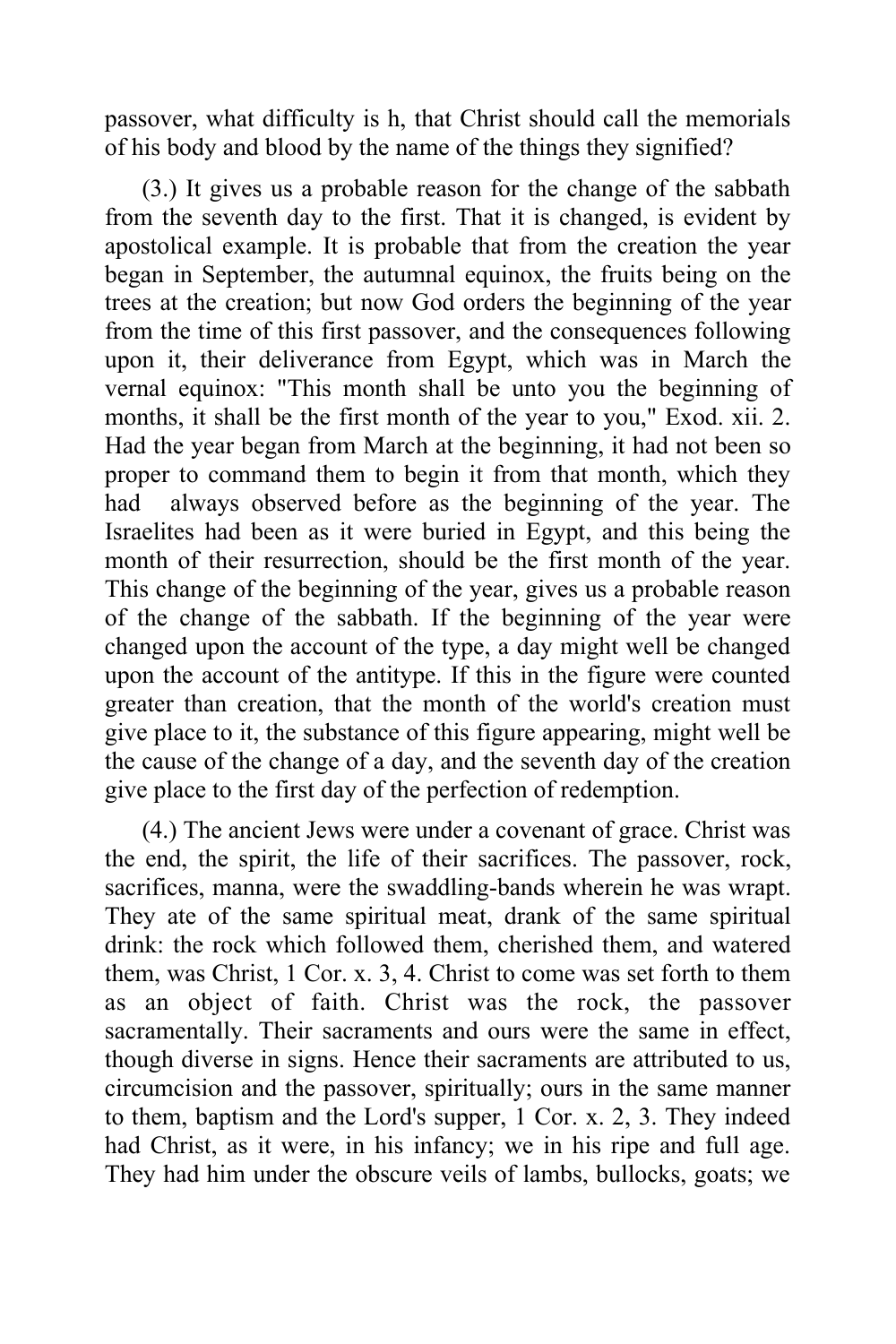have him in his person. They had the sun under a cloud, we the sun at noon-day in his glory.

2. Comfort. In the security Christ procures. The destroying angel was not to enter into any sprinkled house; no passage was afforded to him. The wrath of God, or the malice of the devil, can have no power over them that are sprinkled with the blood of Christ. In the efficacy. The blood of the lamb was but a sign of that deliverance of the Israelites, but could not purge their defiled consciences; but the blood of our Lamb hath merited our salvation, can cleanse our consciences from dead and condemning works, to serve the living God, and rejoice in him, who without this sprinkling will be to us a consuming fire. As the passover was killed, that it might be their food as well as their security; so was Christ crucified, that he might be our atonement and our nourishment, our shield and our food, to make us partakers of his benefits by a spiritual application, and a close incorporation of us with himself. This comfort is the greater, by how much the tyrant we are delivered from, is more dreadful than Pharaoh, whose design is not only, like his, to afflict our bodies, but to plunge our souls and bodies into the same hell with himself. It is from the wrath of God, our Passover hath delivered us: and what is the anger of Pharaoh to the fury of an offended Deity, kindled against us by our multiplied transgressions? It is true, deliverance is yet but begun; it is not yet perfect; miseries, and spiritual contests, are to be expected. Pharaoh will pursue, but shall not overtake; the sea shall ruin the Egyptians, but secure the Israelites; death shall not swallow up those who are sprinkled with this holy blood. Consider also, if God were so punctual to his word in sa light an instance as the blood of the lamb, he will be as stedfast to it in so great an instance as the blood of his Son beheld cleaving to the soul.

3. Exhortation.

(1.) Thankfully remember this passover. A redemption from divine wrath, a spiritual life and liberty, the fruits and purchase of this Lamb, are incomparably beyond the temporal deliverance conferred upon the Jews. The giving thanks was a duty annexed to the eating of the paschal lamb, wherein they blessed God for the mercy showed to their fathers in bringing them out of Egypt. How infinitely more precious is the blood of the Son of God than the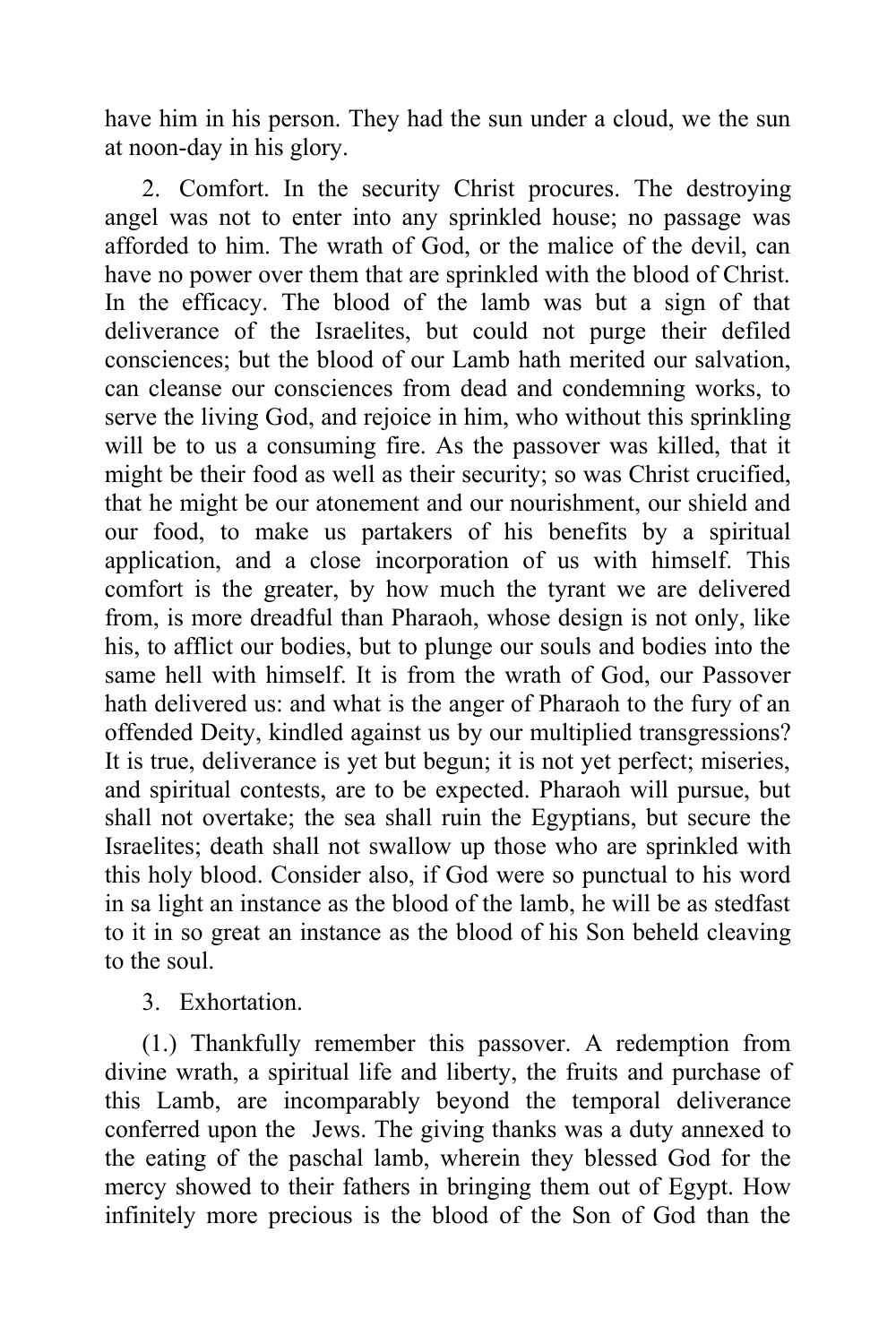blood of a silly animal! How highly doth the benefit of the one surmount the immediate fruit of the other! And is it not fit our praises should surpass those of the Jews for the old passover? Remember it with bitterness. The Israelites ate the passover with bitter herbs; shall we be without it, when we consider the cause of our slavery, and the means of our deliverance? A bitterness of soul will make the taste of the benefit of Christ more delicious.

(2.) Inquire whether He be our passover. He is a passover, but is he a lamb eaten by us, owned by us? He is ours by the gift of God, but is he ours by the acceptation of our souls? It is the most useful, most necessary inquiry we can make. All the comfort of possessions in the world consists in the word *mine, ours,* and the use as ours; all the comfort of spiritual mercy consists in property, possession, and fruition. If he be our lamb, we must be like him, we must learn of him. As he is the cause of our expiation, he must be the copy of our imitation, "Learn of me, for I am meek and lowly, and you shall find rest unto your souls," Matt. xi. 29. No rest without a sense of sin, and humiliation for it. This Lamb is ours, in the liberty, life, glory, and rest he hath purchased, when we are like him, when we learn of him.

(3.) Have faith in the blood of Christ. The killing the lamb, signified the death of Christ; the sprinkling the blood, signified the application of it by faith. It was not the blood contained in the veins of the lamb, or shed upon the ground, that was the mark of deliverance, but sprinkled upon the posts; nor is it the blood of Christ circulating in his body, or shed upon the cross, which solely delivers us, but as applied by faith to the heart.

That was sprinkled upon every house which desired safety, and this upon every soul that desires happiness. Satan will have an undoubted right over all that are without the token of this blood, as the destroying angel had over every house that was not sprinkled with the blood of the passover. This was the sanctuary of the Israelites, the want of it, the death of the Egyptian first-born; from the prince to the peasant; from him that sat upon the throne, to him that was in the dungeon, Exod. xii. 29. Without this blood of sprinkling, neither prince nor beggar can possibly escape; the one's grandeur cannot privilege, nor the other's misery procure pity. The blood was to be taken and put upon the posts; this condition was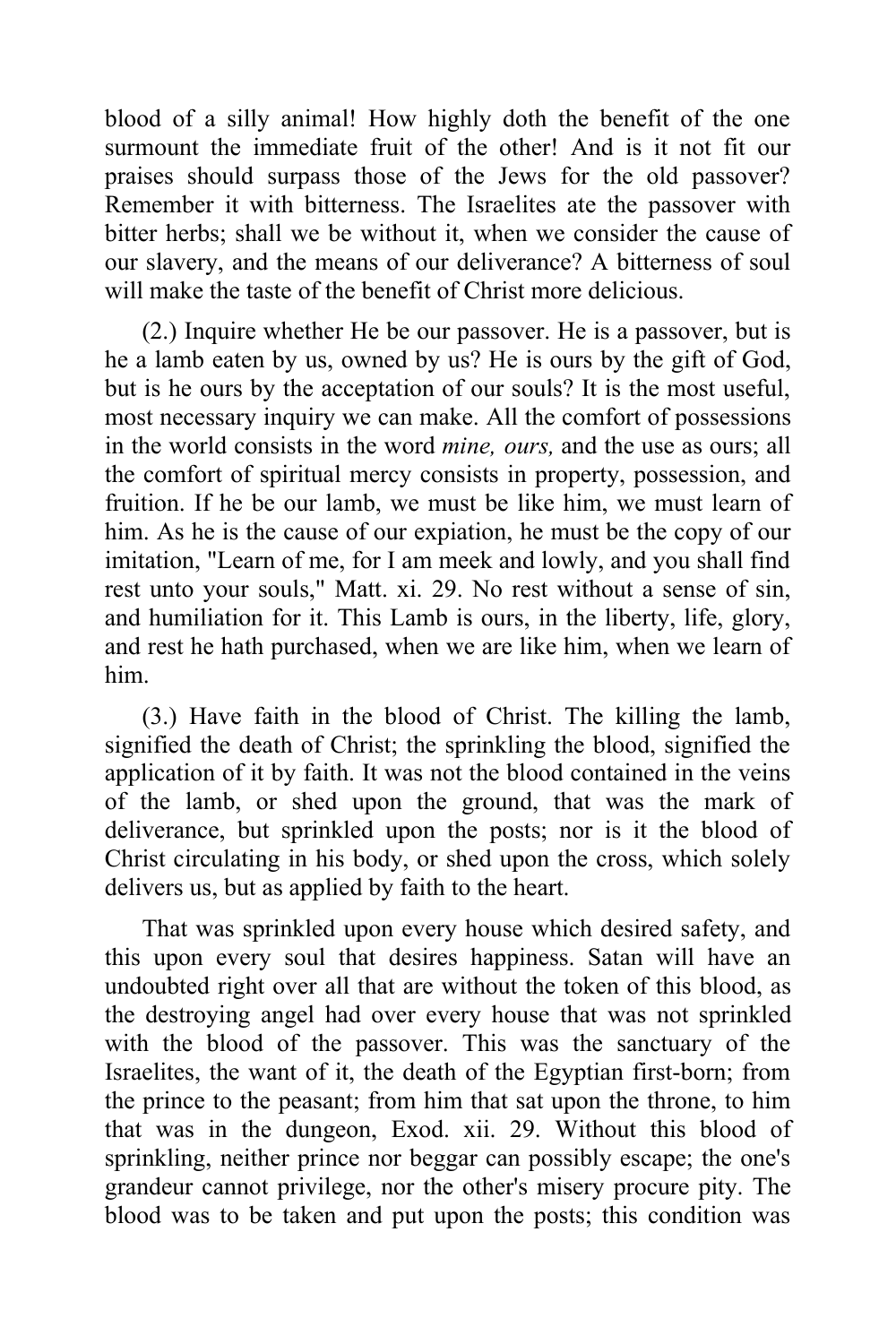requisite. To have a part in the great passover of our Lord, the condition is to sprinkle our hearts by faith with his blood, 1 Peter i. 2. Had an Israelite's family neglected this, it had felt the edge of the angel's sword; the lamb had not availed him, not by a defect of the sacrifice, but by their own negligence or contempt of the condition. Or had they used any other mark, they had not diverted the stroke; no work, no blood, but the blood and sufferings of the Redeemer, can take away the sin of the world; without it, every man in the world lies in the sin of his nature under the wrath of God. If any thing else in the world had a virtue for it, it could not prevail, unless God would accept it, because he did not appoint it. This only is designed to be our passover; where else can we find any remedy against the stings of our consciences, any ease under the weight of our sins, any consolation against divine wrath?

(4.) Let us leave the service of sin. The Israelites after this passover did no more work at the brick-kilns of Egypt; they ceased to be Pharaoh's slaves, and began to be the Lord's freemen. God intended no more to turn them to their former labour ; he would have them eat their passover with their loins girt in the habit of travellers. We must be in a readiness to leave the confines of Egypt, all commerce with, and service of sin and Satan, and have our faces set towards Canaan, our steps directed to observe his commands for our rule, to attain his promises for our comfort, and go forward rejoicing in his goodness, celebrating his name, offering our souls and bodies to him, which is a reasonable service to Christ our passover.

Doct. 2. CHRIST IS A SACRIFICE. The word too properly signifies to kill as a sacrifice. Some dispute whether the paschal lamb was a sacrifice, because in a sacrifice something was offered to God either in whole or in part, but the paschal lamb was not offered to God, but eaten by the people; it was killed, to the end that the blood should be sprinkled upon the posts of the doors, and therefore it is rather a sacrament than a sacrifice. Again, the Jews did not sacrifice out of the temple, and therefore in their captivities they did not sacrifice, but both then and now they celebrate the passover. Others again think it a sacrifice, because the sprinkling of the blood upon the posts, was in a manner an offering it to God to turn away his wrath, (" Thou shalt not offer the blood of my sacrifice with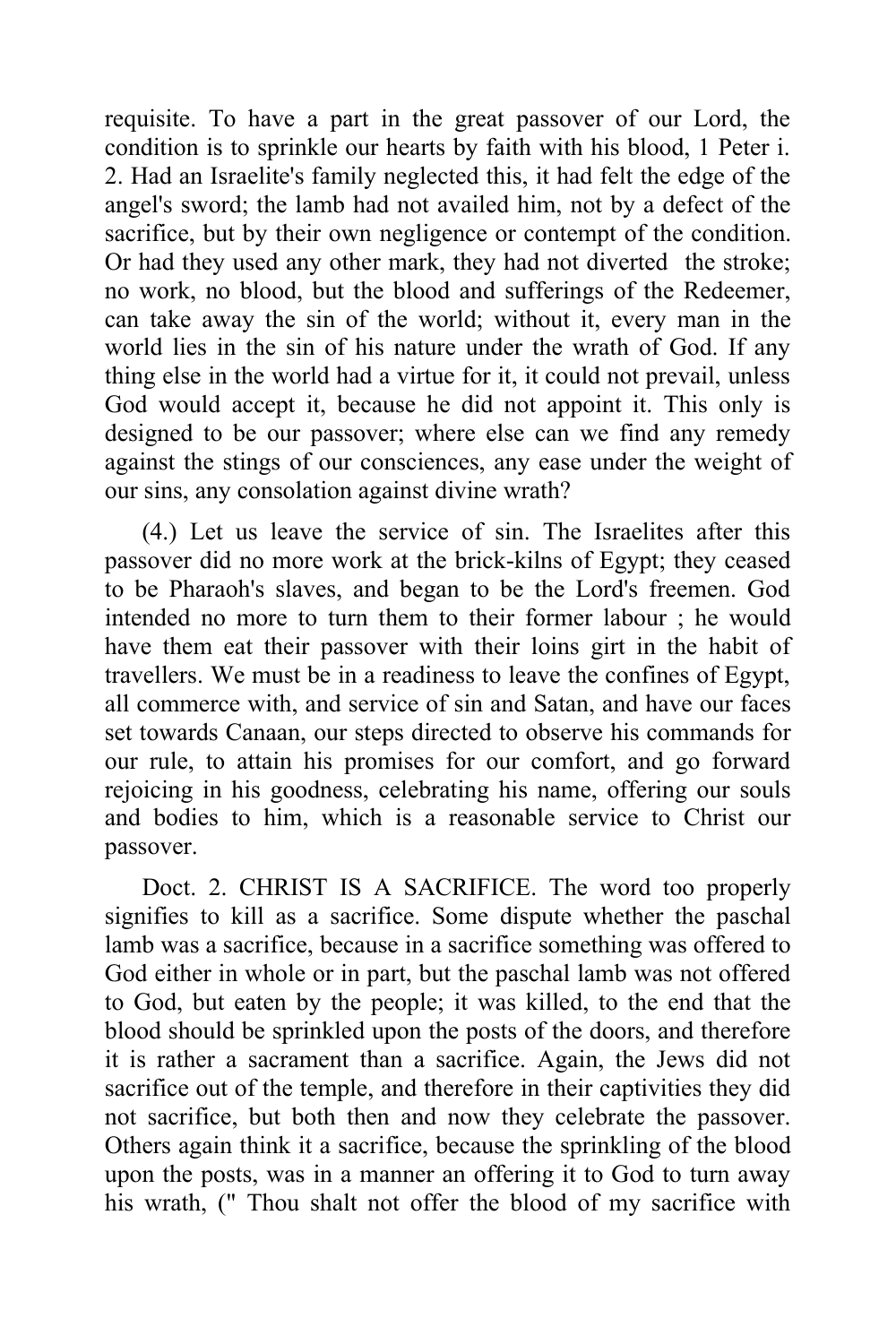leaven, neither shall the sacrifice of the feast of passover be left until the morning," Exod. xxxiv. 25.) and a means of reconciliation to him, "Thou shalt therefore sacrifice the passover unto the Lord," Deut. xvi. 2. But whether properly a sacrifice or not, yet it was significant of the propitiating blood of Christ, the future grand sacrifice, by virtue of which we have our deliverance. The apostle might here allude to the passover and other sacrifices, all which did prefigure the spiritual redemption by the Messiah. A sacrifice is defined to be, a religious oblation of something consecrated and dedicated to God by the ministry of a priest according to God's institution, to be offered for a testimony of the worship of God and an external symbol.

I shall lay down some propositions for the illustrating this doctrine.

I. Sacrifices were instituted as types of Christ.

1 They were instituted by God. No satisfactory reason can be rendered of the custom of sacrificing derived from the first age of the world, practised by all nations, till the appearance of the gospel abolished it in those places where it shone. It could not be a dictate of the law of nature inscribed in all men's hearts, for then they would have been of force still. Christianity doth not extinguish any beam of natural light, but adds a clearness to it; it abolishes only what was corrupt, or only ceremonial. Though natural light could not invent them, yet it made them entertainable by all, while they were stung with the conscience of sin, and expectations of vengeance. Men might know that they were unlike to what they were in their creation; they found their light darkened, their beauty defaced, and might suppose that a God of infinite goodness did not send them forth in such a shape out of his mint; this deformity must come upon them for some provocation, and by the means of their own sin. They also found the marks of God's anger upon them, saw and felt his thundering judgments in the world, they had a notion of the vindictive justice of God, they had frequent manifestations of it upon themselves and others. This the apostle affirms generally of the heathens, "They knew the judgment of God, that they which commit such things, are worthy of death;" Rom. i. 32. they had a sentiment of God and revenging justice in their consciences, that it did not become the holiness and righteousness of the divine nature, to let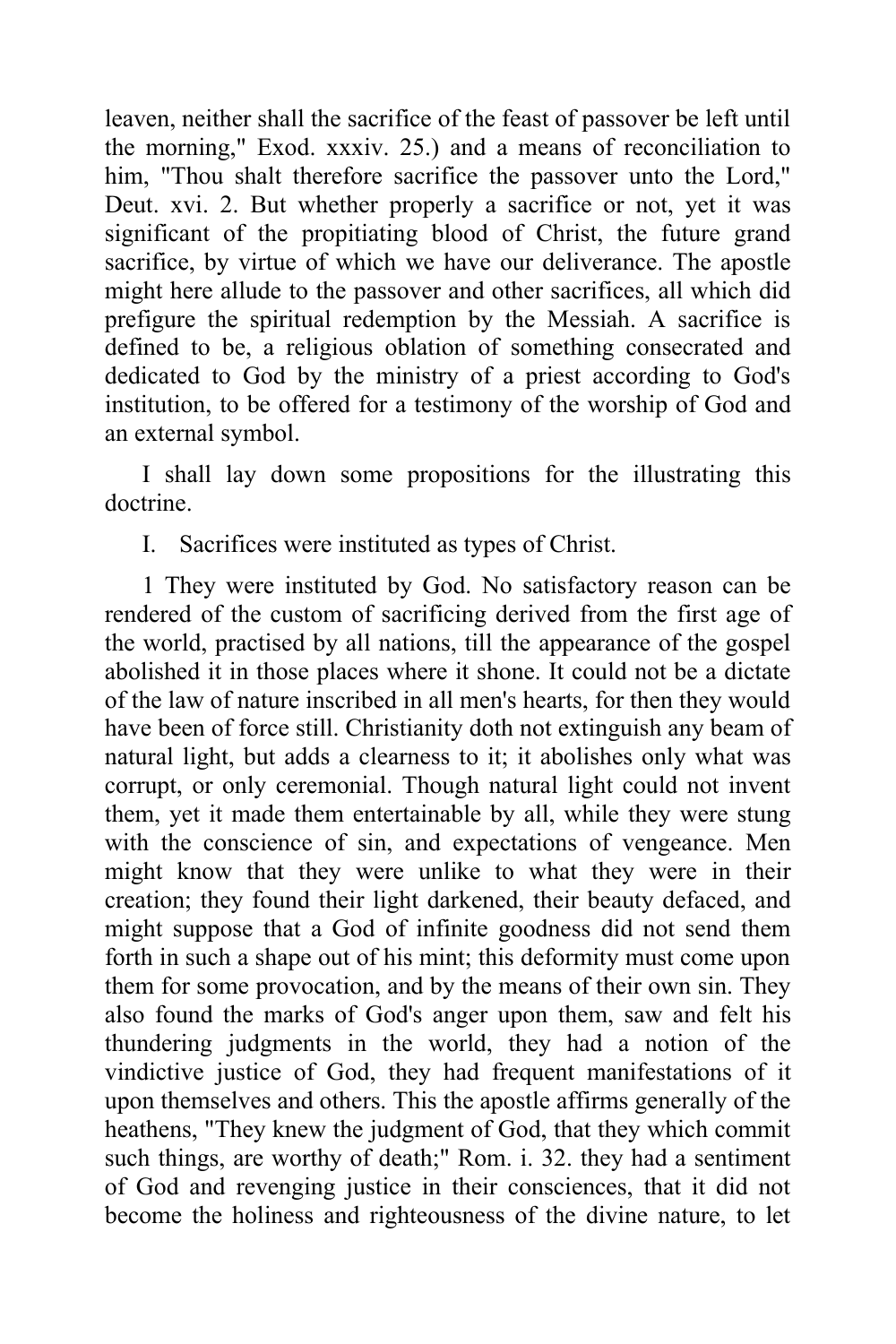their rebellions remain unpunished. The apostle speaks not there of any supernatural revelation, but the natural manifestation by the 1

creatures, whereby his justice was discovered, as well as his eternal power and Godhead. Upon this account sacrifices were practised among them, as seeming to them congruous means for the expiation of sin, and to put a stop to the wrath of God, either feared by them, or already kindled among them. For by this action they confessed their desert of death for their crimes, acknowledged God's sovereignty and right over all they had, and owned his mercy in accepting in their stead the life of an irrational animal. For when men are sensible of the anger of God, the next thought in order, is how to escape it. When men see a magistrate suffer murders and violences in a nation to go unpunished, they generally have a horror of it, and expect some judgment of God, till an expiation be made by the death of the offender. And could they reasonably think God to be void of that virtue of justice, which is commendable over all the world by the light of nature, when those perfections of human nature, left in the midst of corruption, are but as little sparks to those which are infinite in God. They were at first instituted by God; though we have not the institution of them in express words, yet we have the practice in Abel, Gen. iv. 4. afterwards in Noah, "Noah offered burnt offerings on the altar," Gen. vii. 20. And since the apostle speaks of "Abel's offering a sacrifice in. faith," Heb. xi. 4. it must be God's command; for no act of worship of a human invention can please God. The demand might be made, Who hath required those things at your hands? It had not been formally good, unless offered in faith; nor had it been a fit ground or medium of faith, without a divine stamp upon it. If the foundation were not divine, the act could not be acceptable.

 2. No other reason can be rendered of the institution of them, but as typical of the great sacrifice of the Redeemer. The scripture gives us the only account of this; all nations in the world without the scripture are in the dark, as to the design of those sacrifices, though they practised them conformably to the sentiments of their consciences. The institution of them from the beginning of the world cannot reasonably be concluded to be for any other end, than to prefigure some sufficient sacrifice, able to appease the wrath of God, and pacify the consciences of men, and to instruct men in what was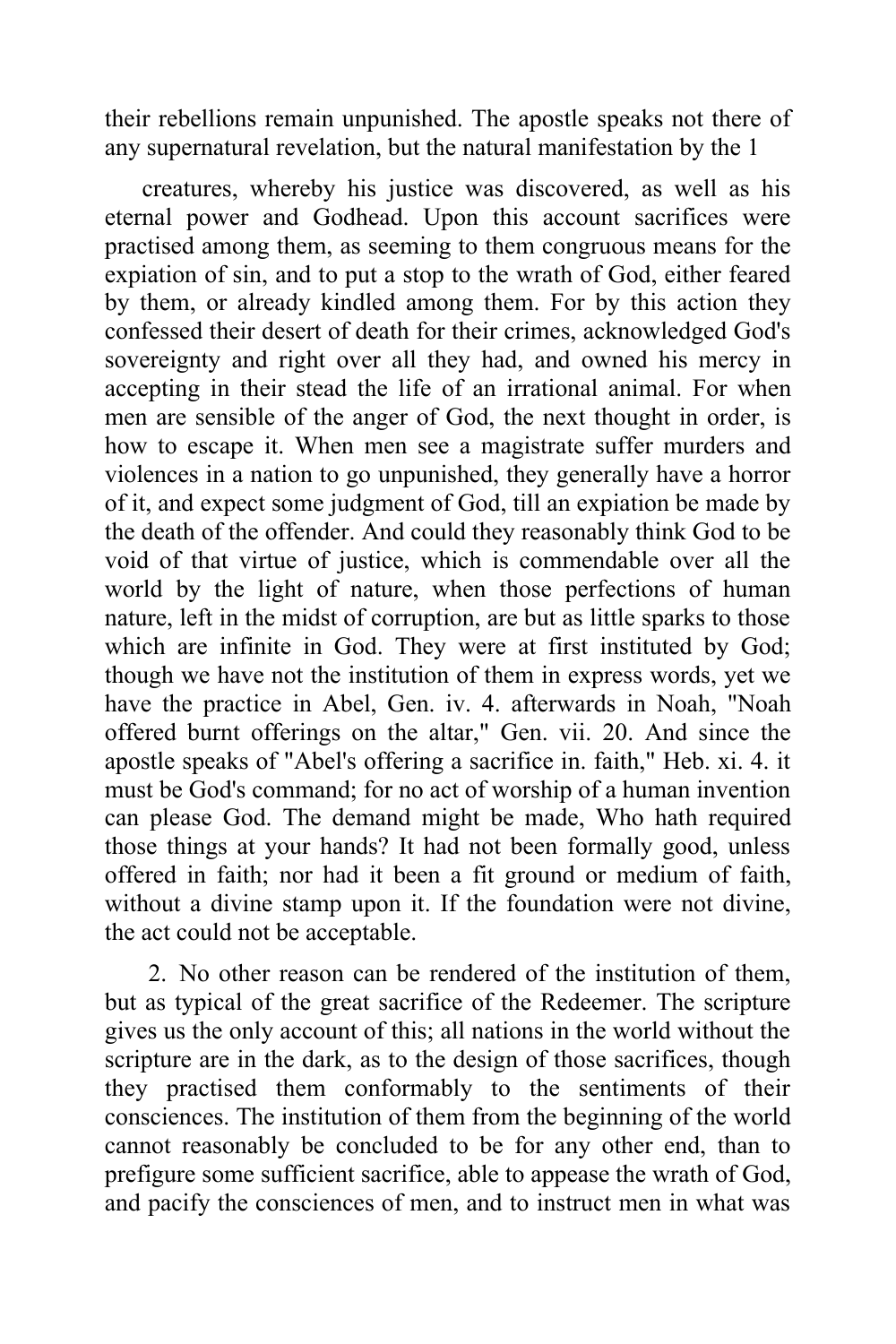to be brought upon the stage in time, in the exhibition of the person of the Redeemer. In the state of innocence we find no mention of them, nor could they have had any place, had man continued in his created rectitude and integrity. The covenant of works, which then was the rule and ground of man's standing, required not faith in a Redeemer, and therefore implied no such act as sacrificing. Man then had no relation to God but as a creature; and, persisting in obedience, could not by the righteous law of God be subject to death, and therefore no other subjected to death for him; for to have any one to die for us, implies that we had merited death ourselves. It cannot enter into the reason of man to imagine what use they could be for in that state. Death was not due to the righteousness of man's nature, but to his corruption. Adam stood upon his own foundation, and was the foundation of all his posterity, and no person was substituted in his room. What could sacrifices then represent? Whereof could they be typical? Could they be for the confession of sin? There was none to confess. Could they be to represent a death deserved? There was no crime committed whereby to merit it? Could it be to typify Christ to come? there was no revelation of him till after the fall, Gen. iii. 15. And supposing, as some do, that Christ should have been incarnate, had man persisted in his first integrity; yet none suppose Christ should have been crucified in that nature, without the entrance of sin. What end could be supposed of shedding his blood? For satisfaction of justice? Justice was not provoked. For example? Man perfect in all virtue needed none; besides, he was not capable of the exercise of suffering virtues, who was not capable of suffering in that state. They were appointed therefore after the fall, as representations of this sacrifice, so necessary for the expiation of sin. And some conclude, with probability, that they were put in practice immediately after the making the promise of the seed of the woman, though there be no express scripture for it, from Gen. iii. 21. "God made them coats of skins:" which probably were the skins of slain beasts, very likely consumed by fire from heaven; as the Jews say Abel's sacrifice was, which was a token of God's acceptation of it. This was probably done for the confirmation of the truth of the promise, the clearer representing the design of it to them, by substituting another in the room of the offender, and comforting them thereby, since "without shedding of blood is no remission," Heb. ix. 22. And of those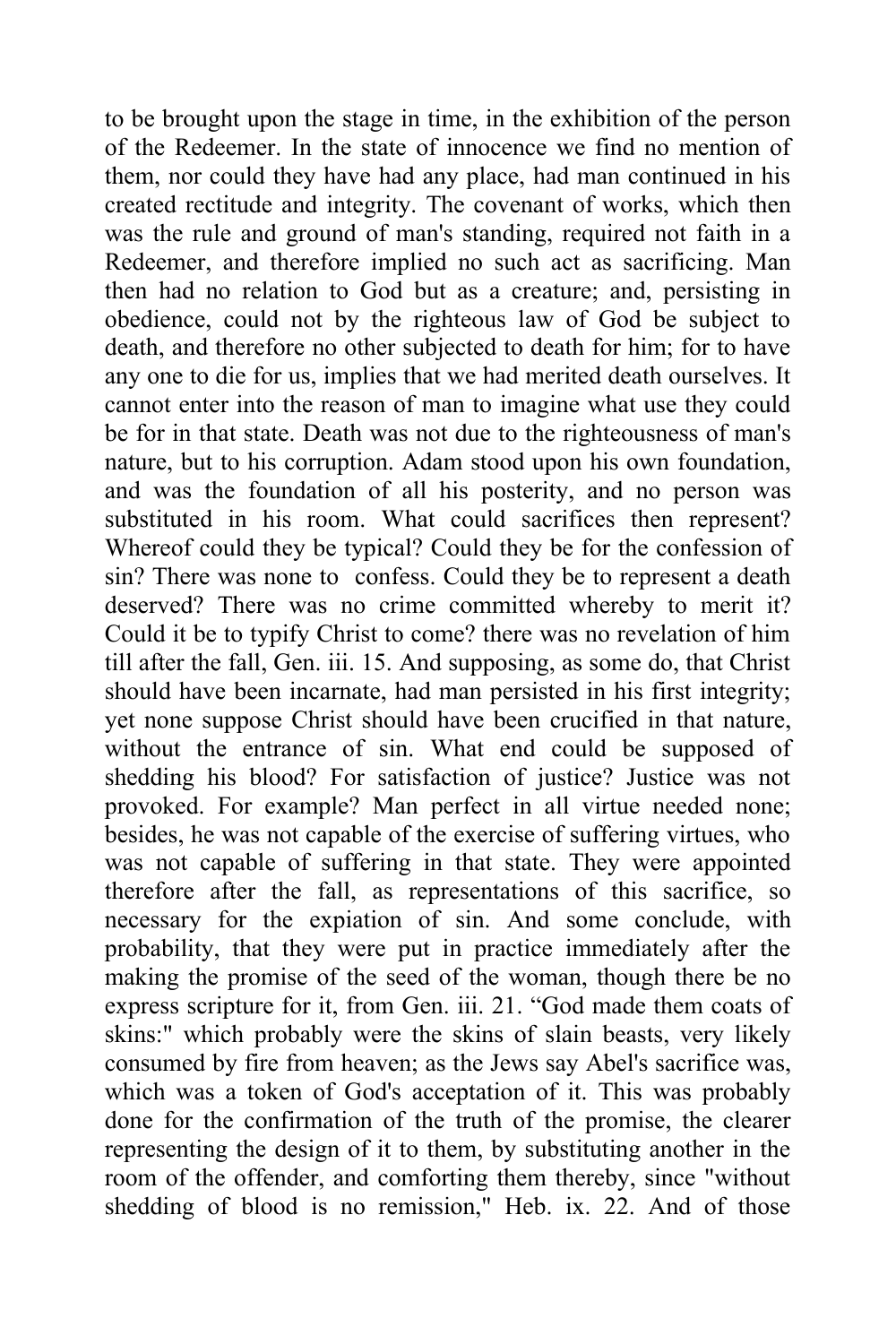sacrifices the skins were appointed to be the garments of the first man and woman, to put them in mind of their apostasy, and the way of their recovery, and the righteousness of another, wherein they were to stand before God. But howsoever it be, we cannot suppose Abel to be the first that offered sacrifice, and that one hundred and twenty-nine years should run without the offering of any. It is likely Abel was slain in that year, because Seth was born in the one hundred and thirtieth year of Adam's age, Gen. v. 3. Indeed sacrifices, as they looked backward, could be no other than a transcript of the agreement between the Father and the Son, of the one's paying, and the other's accepting the price of blood for the redemption of man: and as they looked forward, a type of the real performance of the sufferings on the one part, and the acceptance of them on the other part, when the fulness of time should come, wherein they were actually to be undergone. This tradition of sacrifices was handed down to all nations of the world, but the knowledge of the end of them was lost. Yet in an exercise of reason they might rise to a consideration, that this low blood could not be a compensation for sin, as not being proportioned to the dignity of him with whom they had to do. But as to the true end of them, the representation of a higher sacrifice, they were not able to discern it by all the reason in the world, after they had lost the revelation of it. By the way: this adds a credit to the scripture, since it gives us an account of the reason of that which was practised by all nations, which they could not without revelation render any tolerable reason for. The scripture makes it plain. God would have a representation of that which the Redeemer was to offer in the fulness of time for the abolition of sin. As men always need a satisfaction of the justice of God, so God would have it, that in all their worship there should be a mark of this necessity, and some presage that one day there should be a sacrifice eternally efficacious, the reality of which was represented by this figure.

3. Christ did really answer to these types. They were all Christ in a cloud, the substance did answer to the shadows, and he was used in such a manner as the figures of him were. Christ was a victim put in the place of the sinner, to appease the anger of God; and as sins were laid upon the head of the sacrifice, so God put "upon him the iniquities of us all," Isa. liii. 6. In regard of this typicalness of the legal administration, Christ is often called a lamb,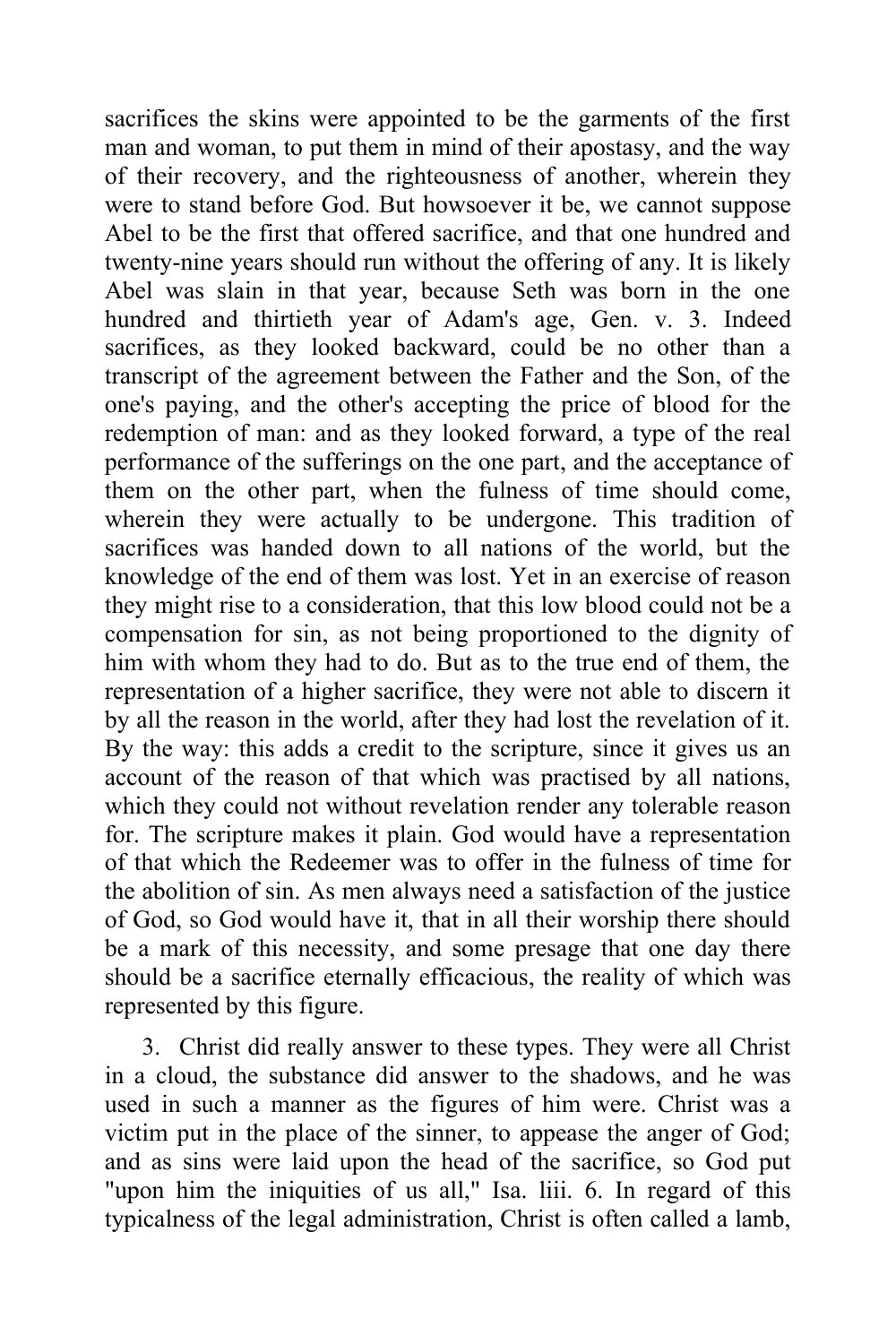and the "Lamb of God," John i. 29. and a Lamb slain from the foundation of the world, not only in the decree, but in the type of him, the first sacrifice mentioned in the scripture, which was a firstling of the flock, Gen. iv. 2. 4. Abel being a keeper of sheep. To those figures of him he seems to refer in his last speech upon his cross, John xix. 30. "It is finished." The whole design of the daily and extraordinary sacrifices was completed, the demerit of sin and severity of divine justice were manifested, and the truth of God, as well as his love, made glorious therein; upon which followed the rending of the veil, and the setting heaven open for the entrance of all that believed in him, to approach to God upon the account of this sacrifice.

II. The sacrifices thus instituted, were of them selves insufficient, and could not expiate sin; they must therefore receive their accomplishment in some other. Being but shadows by their .institution, they could make nothing perfect, (Heb. x. 1.11. where, and in the following verses, the apostle lays the glory of the legal sacrifices in the dust,) nor really atone, though they typically did: they did but evidence the guilt of sin and misery of men, whence the law is called a minister of death.

1. It was not consistent with the honour of God to be contented with the blood of a beast for an expiation of sin. How could there be in it a discovery of the severity of his justice, the  $\le$ purity of his holiness, or the grandeurs of his grace? How would he have been known in his infinite hatred of sin, if he had accepted the blood of an abject animal as an atonement for the sin of a spiritual soul. Was it becoming the majesty of God, who had denounced a curse in the law upon the transgressors of it, and published it with so terrible a solemnity as thunders, lightnings, earthquakes, which made it pass under the title of a "fiery law," Deut. xxxiii. 2'. in regard of the severe menaces against the transgressor, to make so light of it, to accept of the mangling a few beasts, in the place of the offender against it? Should he appear on Mount Sinai with ten thousand of his angels in the giving of it, to let all the threatenings of it vanish' into smoke? Was it likely all those curses should be poured out upon a few irrational and innocent creatures, who had never broken that law? Can it be imagined, that after so terrible a proclamation, he should acquiesce in so light a compensation, as the death of a poor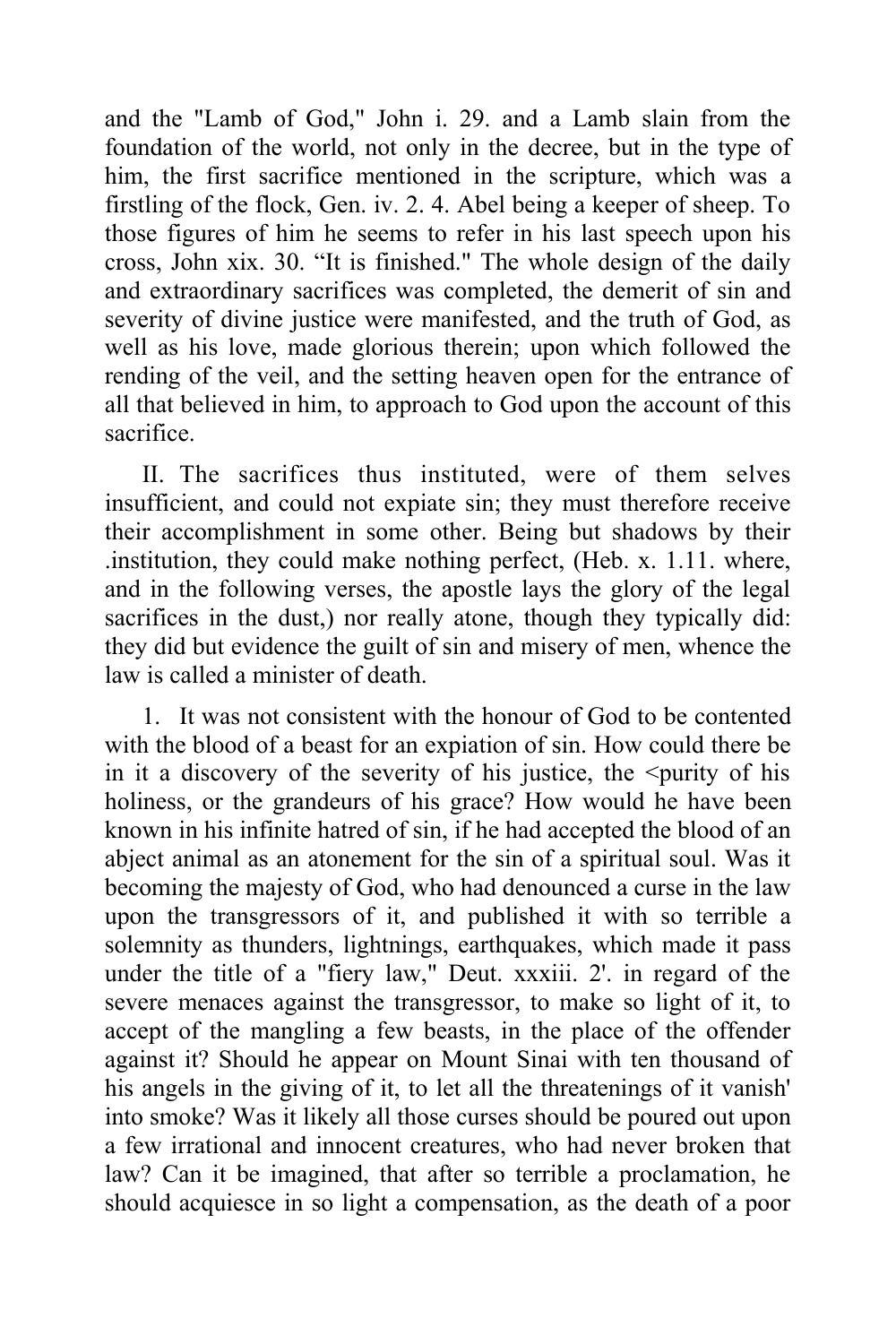beast? No man can reasonably have such despicable thoughts of the majesty, justice, and holiness of God, or the vileness of sin and greatness of its provocation, as to imagine that the one could be contented, or the other expiated, by the blood of a lamb or bullock. Our own consciences will tell us, that if God will have a sacrifice, it must be proportioned to the majesty of him whom we have offended, and the greatness of the crime we have committed.

2. They have no proportion to the sin of man. The sin of a rational creature is too foul to be expiated by the blood of an irrational creature; nor could the blood of a human body, though the first-born, the strength and delight of man, Micah vi. 7. much less of a beast, bear any proportion to the sin of the soul: "It is not possible that the blood of bulls and goats should take away sin," Heb. x. 4. The butchery of so poor a creature, cannot be any compensation for that which is a disparagement of the Creator of the world. What alliance was there between the nature of a beast, and that of a man? An inferior nature can never atone for the sin of a nature superior to it. There is indeed in the groans of those dying creatures some demonstration of God's wrath, but no bringing in an everlasting righteousness, nor any vindication of the honour of the law.

3. The reiteration of them shows their insufficiency. Had the wrath of God been appeased by them, why should the fire burn perpetually upon the altar? Why should it be fed perpetually with the carcases of beasts? As often as they were offered, a conscience of sin was excited in the presenter of them, iniquity was called to remembrance, Heb. x. 2, 3. The whole scene of that administration loudly published, that the wrath against sin was not appeased, the guilt of the soul not wiped off. If a man had presented a sacrifice for his sin one day, and fallen into the same, or another, before night, he must have repeated his sacrifice for a new expiation; had there been ability in them to perform so great a thing, there had not been a repetition. They were rather a commemoration of sin, and confession of it, than expiations of any; rather accusers, than atoners.

4. God had often spoken slightly of them. He resembles them to the cutting off a dog's neck, when done with an unholy heart, Isaiah lxvi. 3. While the temple stood, he struck their fingers off from hanging upon them, Isa. i. 11—13. indeed he would not reprove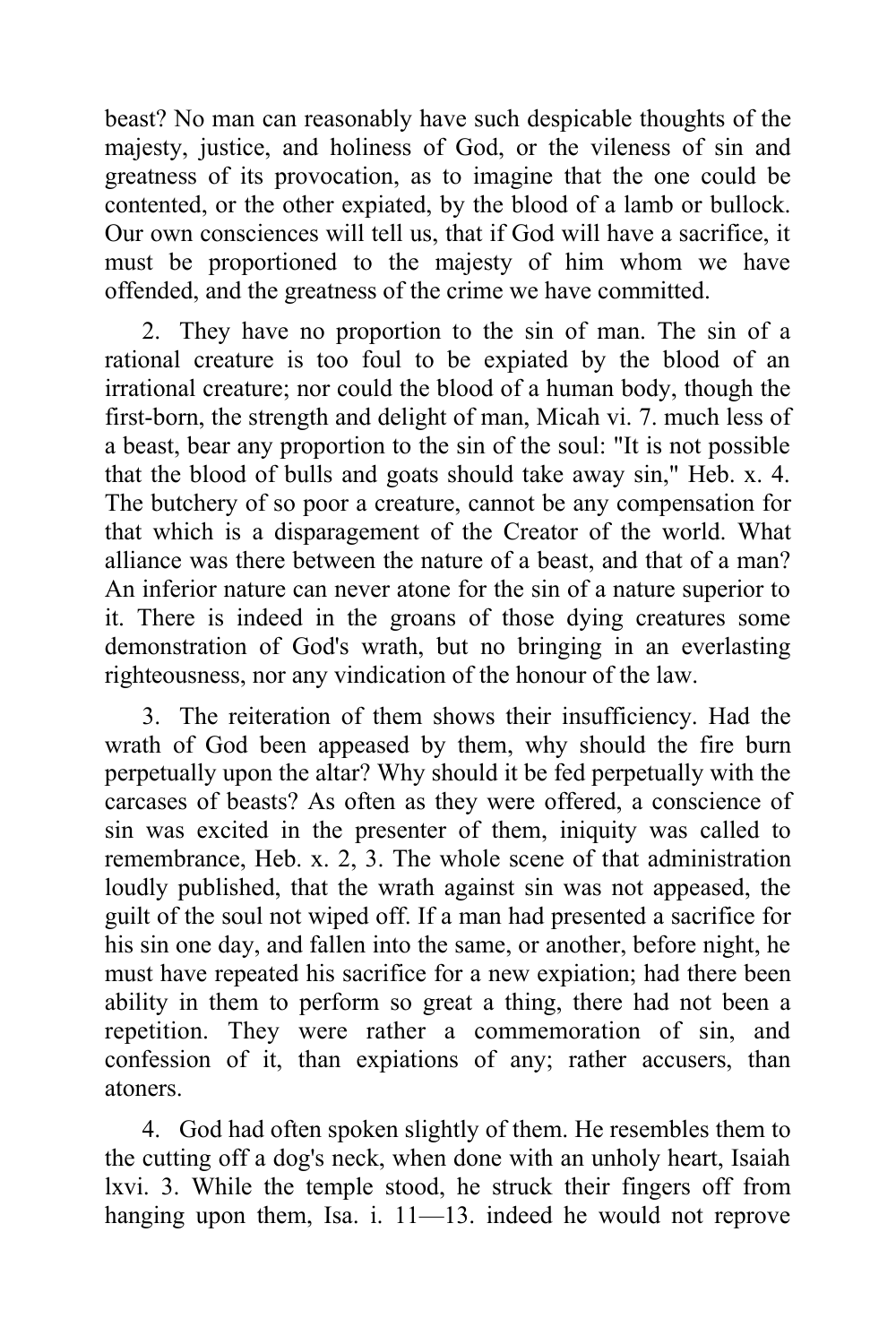them for their offerings, Psa. 1. 8. but he would not have them place their justification in them. He professeth he had no delight in them, Psa. xl. G. If all sacrifices of the law were not of such value, as love to him, and fear of him, they could not expiate; and if that which was more excellent than those, were too weak to effect it, an utter inability must remain in the other.He doth frequently predict the abolition of them, and hath destroyed the temple to which he had affixed them, which remains in desolation without a sacrifice to this day. Besides, he never provided a typical remedy for all sins in them; some transgressors were to be cut off without a sacrifice for them, according to the judicial law, the rule of the government of that people; upon which account David argues, that God did not delight in them : "Thou desirest not sacrifice, thou delightest not in burnt-offerings," Psa. li. 16. because he had provided no sacrifices for those sins David at that time was guilty of; whereupon he desires, verse 18. that God would do good to Sion in his good pleasure; bring forth that Redeemer out of Sion which he had promised, whose sacrifice being a sacrifice of righteousness, should be infinitely delightful to him. Since therefore it is unbecoming the majesty of God to be satisfied with the blood of a calf or goat, since it bears no proportion to the sin of man, since he never intended those institutions to be perpetual, since the threatenings of the law must, if God be a God of truth, have their accomplishment either in the person offending, or in some undertaker for him, capable of bearing them in his stead; there must be some other sacrifice suited to the majesty of God, able to make an expiation proportionable to the sin of man, a sacrifice able to remove the guilt, and pacify the conscience; a rest for God, and a security for the creature. The natural order of things requires, and the whole design of those legal institutions declares, that as he that keeps the law, should have a reward from the goodness of God; so he that breaks it, should endure a punishment from the justice of God; and every man being a breaker of the law, must either sink under the menaces of it, or present a sufficient sacrifice to God to avert his wrath, a precious blood that may quench the flames of his anger, that God may say to the sinner, I have found, and accepted a ransom for thee. And what is said of this, may be said of all our duties and performances, the staves upon which men naturally lean for acceptation of their persons. They can no more be acceptable in themselves to God, or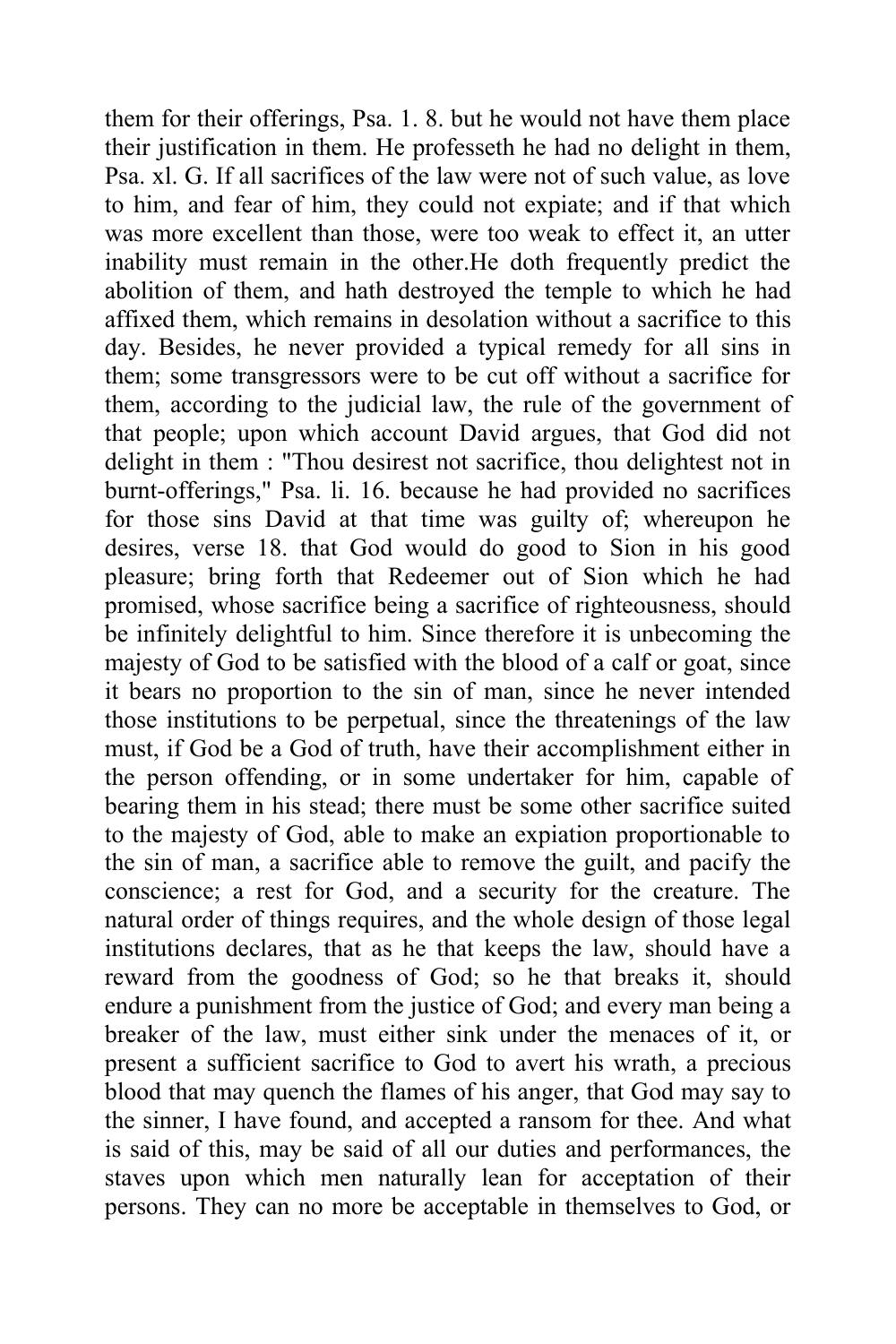remedies, for man, than the legal sacrifices, which had no merit in themselves, but represented that which was grateful to God, and meritorious for the creature; and whatsoever virtue and efficacy they had, was not of themselves, but from that which they shadowed.

III. Such a sacrifice therefore is necessary for a sinful creature. No creature can be such a sacrifice; as the apostle argues, "If righteousness be by the law, then was Christ dead in vain," Gal. ii. 21. Upon the same account, it maybe concluded, if expiation could be made by a creature for himself, in vain did God send his Son to be a propitiation for sin. Had man himself been sufficient for it, God's sending his Son had rather appeared an act of cruelty to Christ, than of mercy to us. Who could think God should expose the delight of his soul to our infirmities, and a shameful death, if a sufficient sacrifice could have been found elsewhere? Besides, the wrath of God being so terrible, that the human nature of Christ trembled at it, how is any creature ever able to bear the horror of it, and stand as a sacrifice under the weighty strokes of that justice?

1. What is a sacrifice for sin, must be pure and sinless. God will not accept a defiled offering. He that provokes him by his own offence, is not capable of appeasing him for his own or other's. The least blemish in a typical lamb rendered it unfit for the altar. God is infinitely pure, who is offended; the law is exactly holy, which is contemned; a compensation cannot be made to a holy God, and a righteous law, by the criminal, without enduring an infinite penalty, which, since it cannot be infinite, it must be perpetual. As he would be always suffering, so he would be always sinning, and wrath can never be appeased by that which provokes it, at the same time it endeavours to pacify it. What is sinful can never be capable of pleasing an infinite holiness. If a man had but one sin, and thought to expiate that by any thing he could do, he would still need another sacrifice to expiate the sin of the former, and so would be always satisfying and always sinning, since there is "no man that doth good and sinneth not" (Eccles. vii. 20.) in the doing of it: he could not possibly find any thing in himself, or in any corrupted creature, where he might rest his foot with any content and security. Where any sin is, though but one, there can be no merit. Whatsoever is done after all our strength is gone, is done by the grace of God; in that case God deserves service of us, but we deserve no acceptation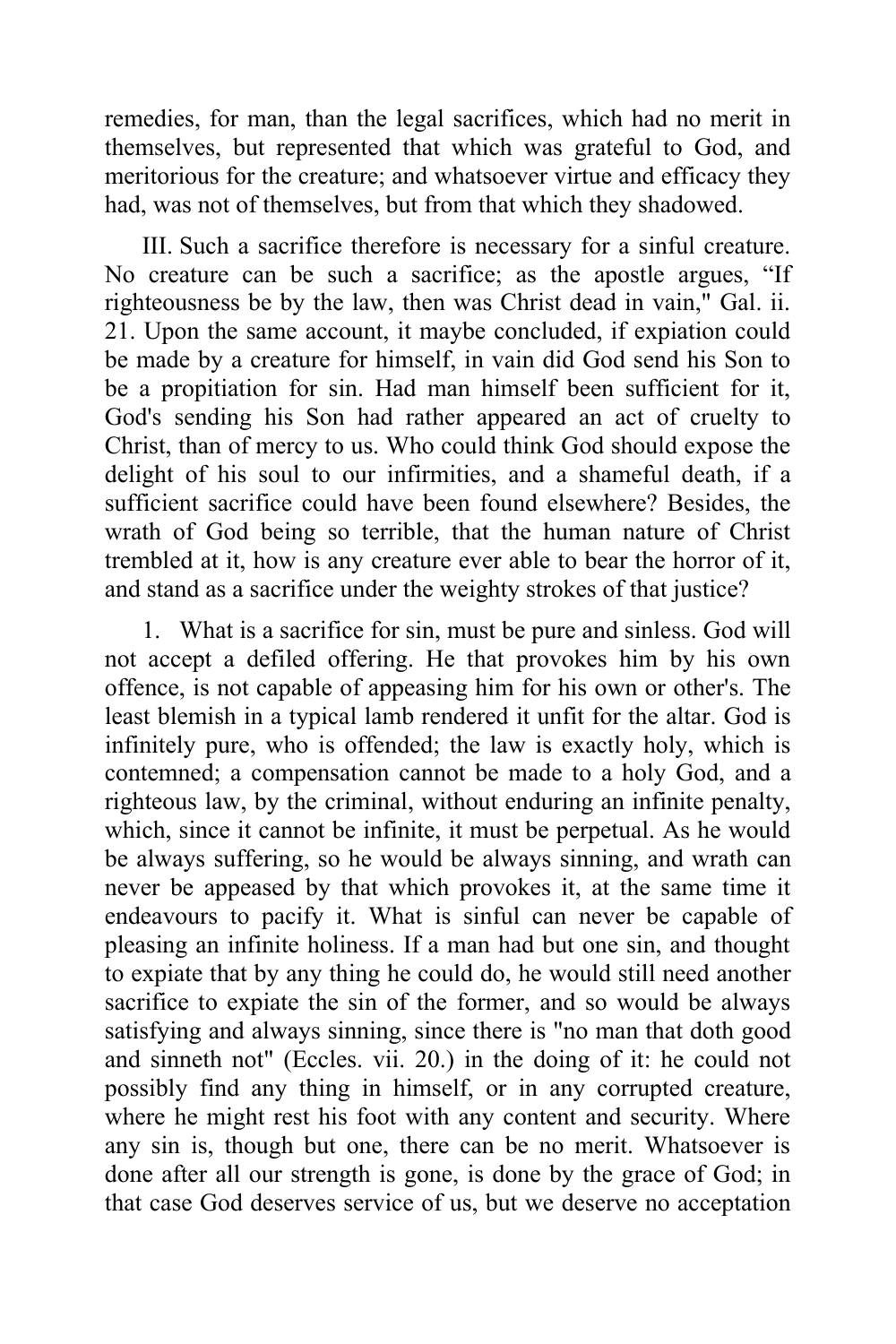from him. Since therefore we are not able, since our fall, of doing one good work, we are not able to offer one acceptable sacrifice; how can man then satisfy for himself, any more than a man that owes a shilling, pays that, by borrowing two; whereby he is so far from paying his debt, that he increaseth it?

2. An infinite sacrifice is necessary for a sin in some respects infinite; for every sin intrencheth upon the honour of an infinite God. An infinite sacrifice is due for an infinite offence. God is' infinite in his glory, which is impaired; infinite in his sovereignty, which is degraded; the sacrifice must be of as great a dignity as the offence was of malignity. It must be fully proportioned to the sin of man, and the majesty of God. What man, nay, what creature is capable of. such a proportion? The condition of his nature is too low, and the limits of his dignity too strait, to correspond with such an effect. "The drop of a bucket, and the dust of the balance," are of too vile a nature to be a satisfactory sacrifice to God: all men are no more, Isa. xl. 15—17. nay, "worse than nothing, and vanity," and therefore all men in the world put together would be so far from redeeming themselves by a sufficient sacrifice, that as themselves, so their sacrifice, would be worse than nothing and vanity, and would be overwhelmed under the punishment due to their offence. Finite bears no proportion to infinite, therefore a finite sacrifice carries no equivalent compensation in it for an infinite wrong. So that neither length of time, nor strength of nature, can ever make a recompense for that offence, which increaseth in proportion, according to the dignity of the person against whom it is committed. If every hair of our head were a soul, and every soul a sacrifice, all would be too poor an amends for that glorious God wronged by us, though it had been but by one act of rebellion; for man cannot do any act of that value in the nature of satisfaction, as one act of sin is injurious in the nature of wrong. Upon the same account of finiteness, no angel could be a proportionable sacrifice to the justice of God, for the sin of man. For though the excellency of the angelical far transcends the nature of man, yet it cannot equal the dignity of God. They are creatures, and an inconceivable distance is perpetually between creatures and the Creator. Therefore saith Job, "He put no trust in his servants, and his angels he chargeth with folly," Job iv. 18. All the excellency of the angelical nature is despicable, compared with God: and if God did not secure them,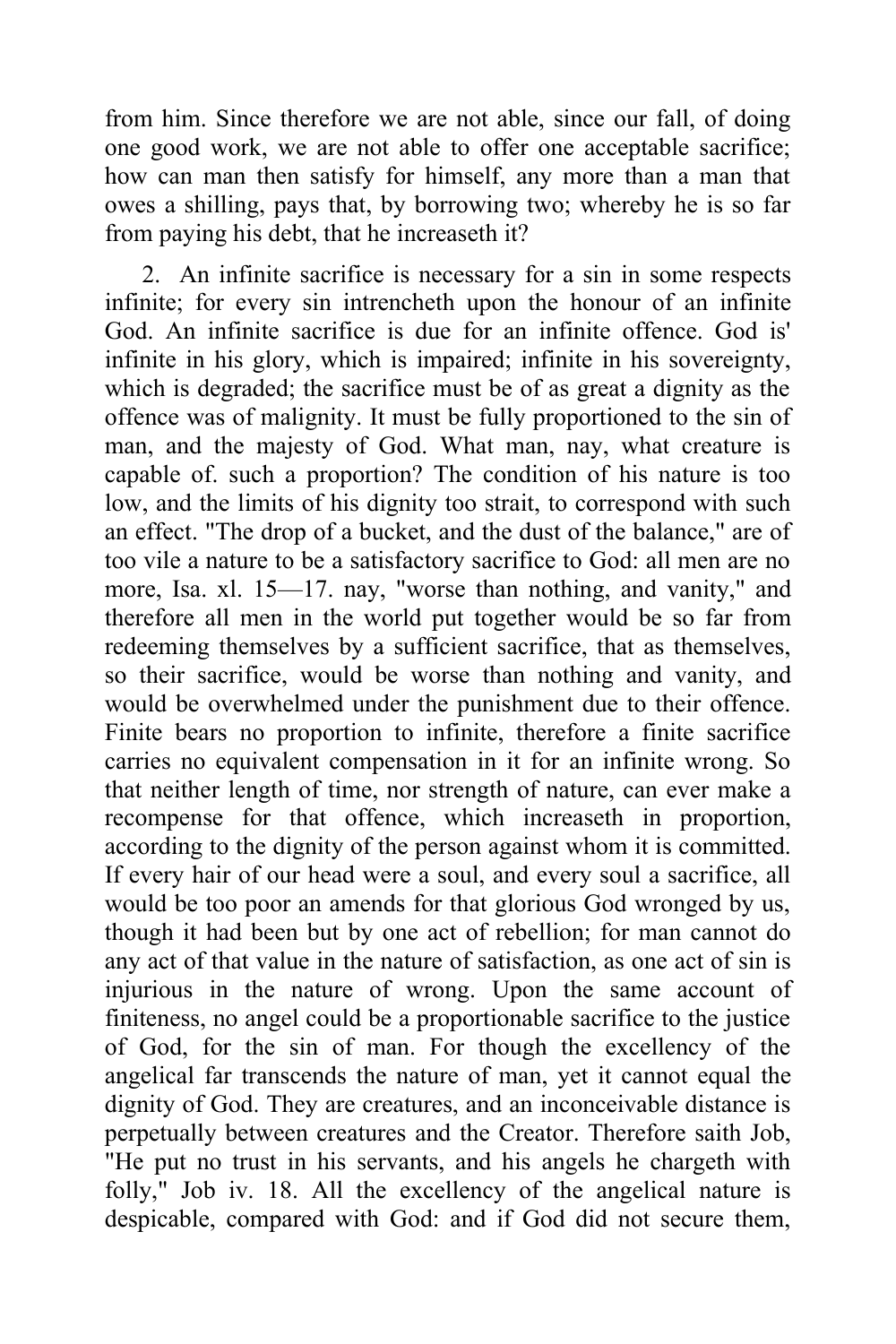they would fall; if God did not preserve light in them, they would be darkness as well as we. If they could not, because they are creatures, man could not, because he was a sinful creature. "Thousands of rivers of oil, and thousands of rams," would have borne far less proportion to the Creator of them, or to sins against him, Micah vi. 6, 7.

3. Necessary, in regard of the justice of God: which is an immutable and infinite perfection of the divine essence. As God is so infinitely holy, as it is impossible he should not but hate the least sin, so he is infinite in his justice, and cannot let any sin go unpunished; since he hath declared by his law, that "cursed is he that continueth not in all things which are written in the book of the law, to do them," Gal. iii. 10. and that it was irrevocably past, that "in the day man ate" of the forbidden fruit, he should "die the death," Gen. ii. 17. As the perfection of his nature requires, that he should have for sin an implacable aversion; so the same perfection requires, that justice be not appeased without punishment. Since God therefore would have a sacrifice for sin, to have one disproportioned to his infinite dignity and justice, had been the same as to have none at all. An infinite sacrifice cannot be offered, but by an infinite person: it is necessary therefore that one of the persons of the Trinity should be this sacrifice; and it was most congruous to the wisdom of God, upon several accounts, that it should be the second. This sacrifice is necessary at least in point of becomingness, as God is the author of all things, and placed them in a rectitude from which they departed by their own folly, and sullied that glory they were created to manifest; it became him to bring things into order again by such a method, as should manifest his hatred of that disorder sin had introduced into the world, and how strict a guardian he would be of the eternal order of things, and of those sacred laws whereby he governs the world: "It became him, for whom are all things, and by whom are all things, in bringing many sons to glory, to make the Captain of their salvation perfect through suffering," Heb. ii. 10. As God had made all things for his glory, so it was fit that his Son, becoming the head of the world, should be put in such a posture, as to show forth the glory of God in the most illustrious manner. Now in the sufferings of Christ, the justice of God flames more bright than it could in any creature, and shows itself inflexible against sin; the treasures of his grace are wider opened, than could be in any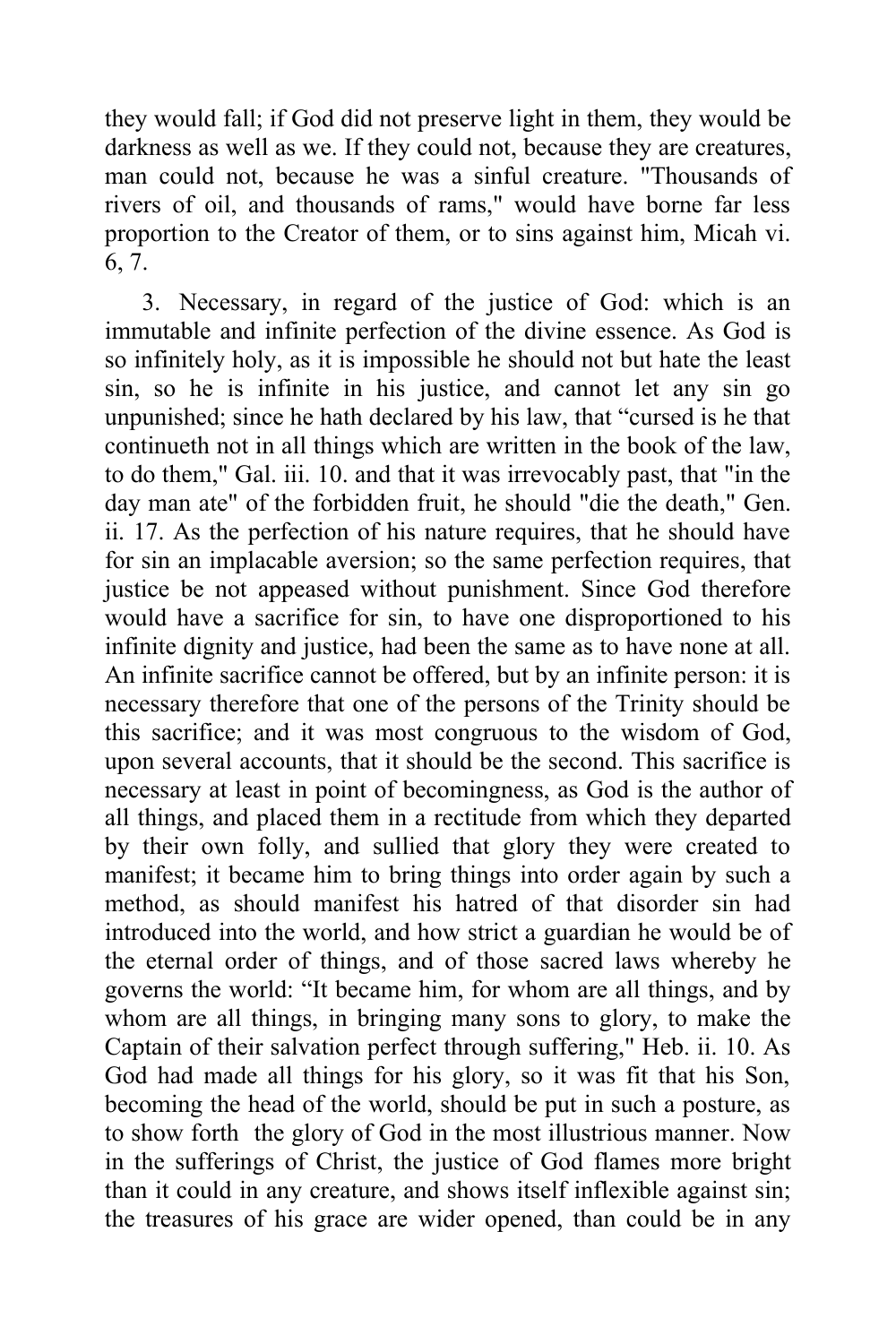other act; and his wisdom sparkles more gloriously in bringing men to glory by punishment: and since he made all things, and that for himself, it became him, after the apostasy of man, and the defacing the creation, to restore things in such a way as might conduce most to his own glory, and the happiness of the creature.

IV. Christ only was fit to be this sacrifice. Whatsoever any creature could have done, had been a debt of duty, and that could not have made a compensation for a debt of rebellion; whatsoever a mere creature could do, was by the gift of God, and therefore could not merit any thing at the hand of God; whatsoever is meritorious, must be our own, as well as that which is not due. Besides, from any other hand God would have received less than the offence merited; at the best it would have been but a feigned and partial satisfaction, which had not been congruous to the wisdom and justice of God, since he determined it necessary to have a sacrifice. But Christ in his divine nature "was equal with God," Phil. ii. 6. and therefore in his person was answerable to the dignity of the person offended; and as he was in the form of a servant, and innocent, he offered that which was not due from himself, and upon his own account, to God; for though as a creature he was bound to the obedience of the precepts of the law, yet as an innocent creature he was not obliged to the penalties of the law, suffering was in no wise due upon his own account. And he was without blemish; had he been a criminal, he could not have been a remedy. He had also an alliance with both parties, he could treat with God, as partaking of his glory, and be a sacrifice for man, as partaking of the infirmities of his nature; he had a body to bear the stroke due to a victim, and a divine nature to sustain him under it; he had a human nature to offer as a sacrifice, and a divine nature to render it valuable and infinitely meritorious; being God and man, he wanted not a fitness to accomplish so great an undertaking. If he had not been man, he could not have been a sacrifice; and if he had not been God, he could not have been a remedy.

It was necessary, in regard of his office of priesthood, that he should be a sacrifice. He was constituted as a priest for ever by an oath, Psalm ex. 4. Now he could not be a priest without a sacrifice; a priest and a sacrifice are relatives, Heb. v. 1. "Every high priest taken from among men, is ordained for men in things pertaining to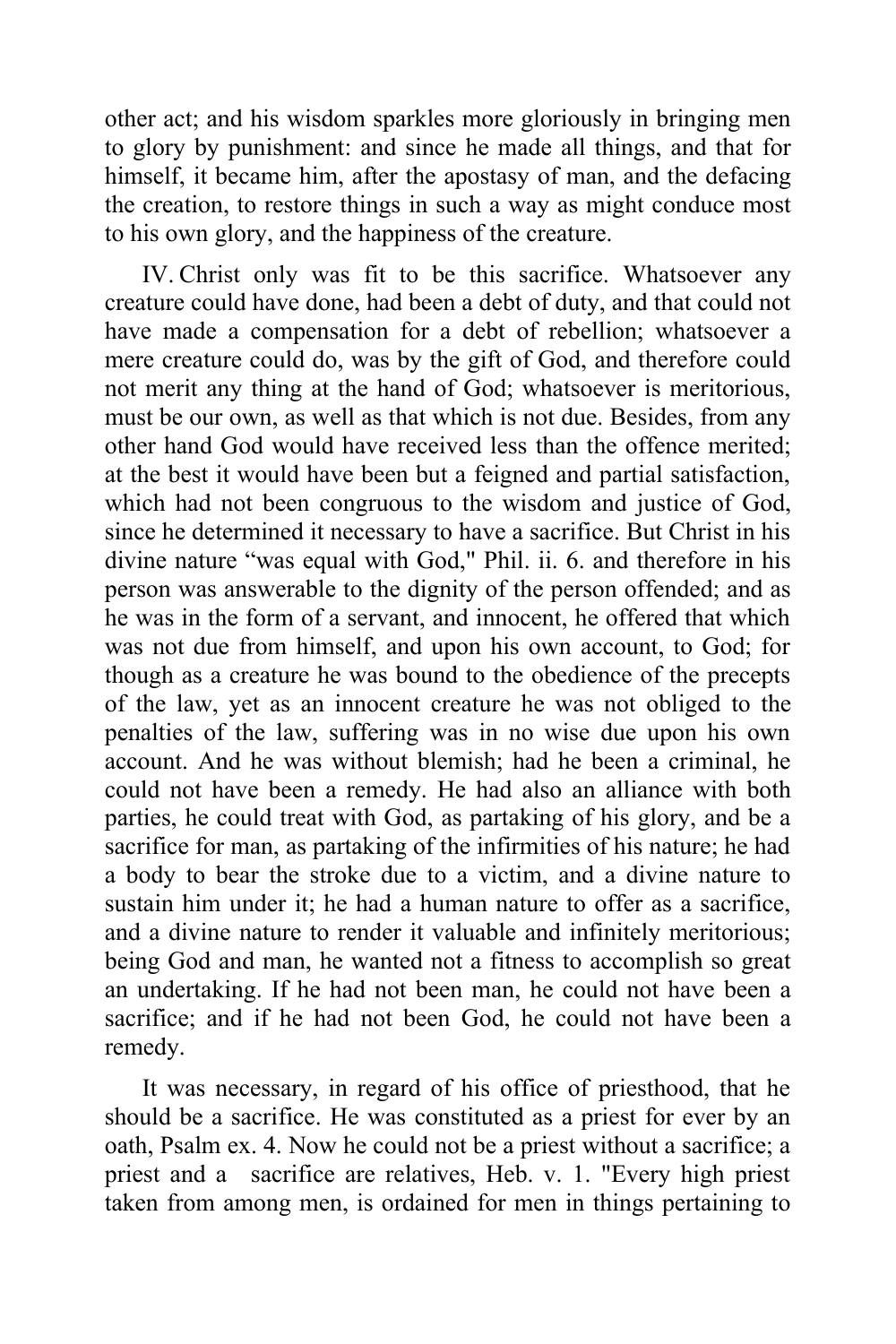God, that he may offer both gifts and sacrifices for sins. It is therefore of necessity, that this man have something to offer," Heb. viii. rf. As he was a prophet, he was to have a doctrine to teach; as a king, he was to have subjects to govern; as a priest, he was to have a sacrifice to offer: as he was a prophet, he was to deliver something from God to men; as he was a priest, he was to present something for man to God: as a prophet, he was to teach men obedience to God; as a priest, he was to make God propitious to men: that which he was to offer must be expiatory, that is the proper notion of a sacrifice; the other offerings are termed gifts. If he had offered the blood of bulls and goats, we had been in the same case we were in before; the insufficiency of them had not been removed by the dignity of the offerer; they could never in their own nature be proportioned to the dignity of the wronged Sovereign, or be adequate to the punishment the criminal had deserved. The impossibility of their taking away sin is positively asserted, Heb. x. 4. The transcendent excellency of the priest could never alter the disproportion between the justice of God provoked by sin, and the death of the miserable beast for it; though the person offering had been greater, the thing offered had been the same; besides, the offending nature had not suffered, but a nature inferior to it. They must have been always offered, the repetition of them must have been continued; and had that been a proper employment for the Son of God, to have been always imbruing his hands in the blood of animals? But a sacrifice must be offered by him, (if he did not offer one, he was no priest,) and none but himself was a sacrifice worthy to be offered by so great a priest. He offered but once, and it was himself he offered, Heb. vii. 27. And this was so spotless, Heb. ix.14. and of such a "sweet-smelling savour," Eph. v. 2. that it need not again be repeated, Heb. ix. 28. His unblemished soul was made an "offering for sin," Isa. liii. 10. For, being a priest of another kind than the legal priests, he must have a sacrifice of another kind.

VI. Jesus Christ was then a sacrifice in his human nature. To this end a body was prepared for him, to be substituted in the place of those sacrifices wherein God had no pleasure: "Sacrifice and offering thou wouldst not, but a body hast thou prepared me," Heb. x. 5. Cited out of Psalm xl. 6. "Mine ears hast thou opened," as some think figuratively, the ear being taken for the whole body, because obedience is learned by the ear, the instrument of hearing the will of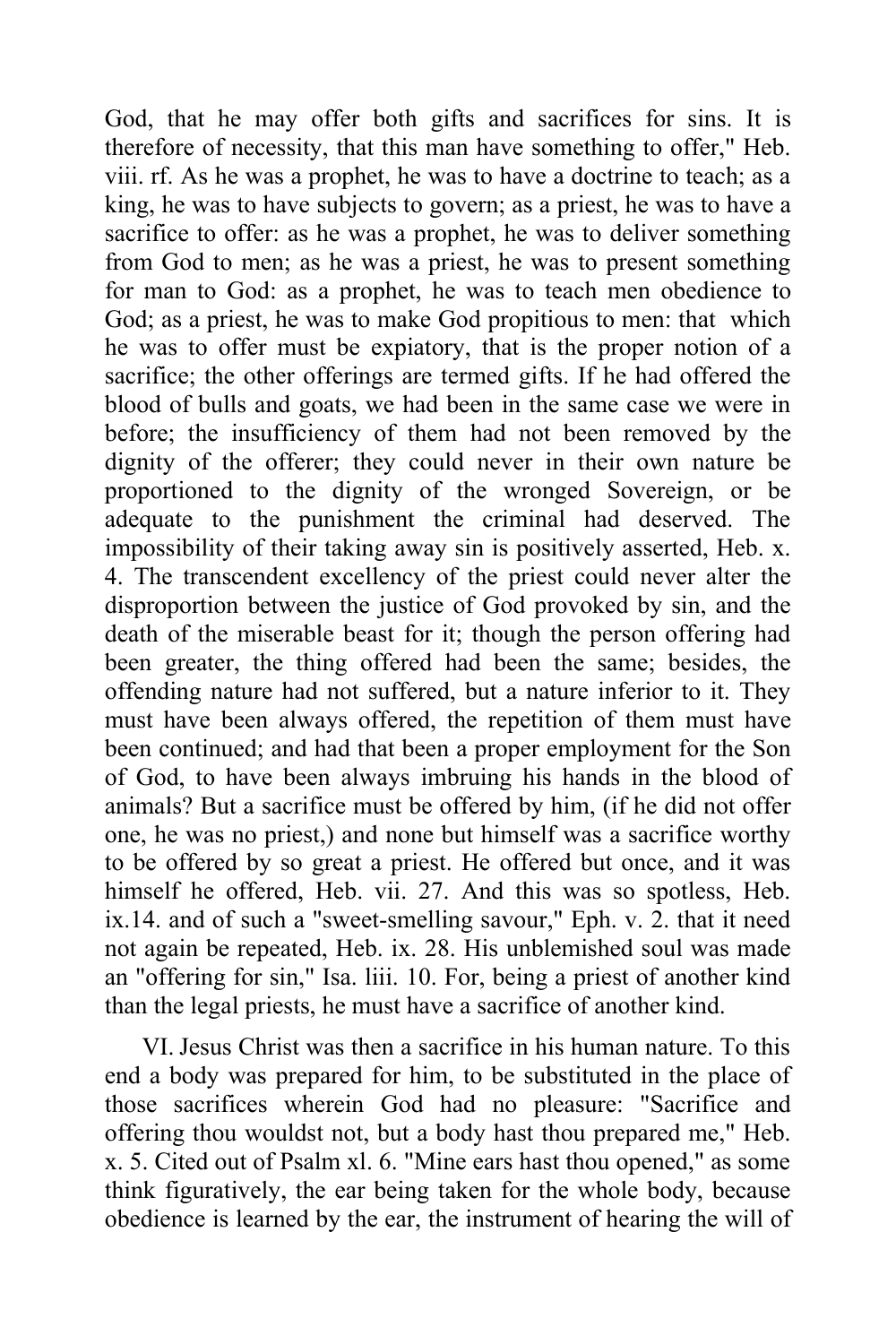another. The will of God was, that he should be an offering in this body: "By which will we are sanctified, through the offering of the body of Christ once for all," Heb. x. 10. And his souL was an "offering for sin," Isa. liii. 10. The first promise evidenced, that though the seed of the woman should tear up the empire of the devil, which by the law he had over sinners, yet it should be by the suffering something from him, by having his heel bruised. There was an obedience to the law to be performed, without which he had not been capable of being a sacrifice; the penalty of the law to be endured, without which he could not be an actual sacrifice. Neither of those could be but in the human nature: obedience to the law is not consistent with the sovereignty of God; according to his divine nature he was under no law: suffering was impossible to the Deity, it is the property of God to be immutable and impassible. His human nature therefore was the sacrifice; for as he was made of a woman, whereby he took our nature, as he was made under the law, whereby he subjected himself to our obedience, he "redeemed us from under the law," from our condemnation; Gal. iv. 5. He that was to break the serpent's head, that is, to dissolve the power, which, as an executioner, he had from an offended God, was to be the seed of the woman. And this he effected by his death and bloody sacrifice, appeasing the wrath of God, and thereby destroying the power of the jailor, which he obtained by the entrance of sin and the curse of the law: "Through death he destroyed him that had the power of death, that is, the devil," Heb. ii. 14. This sacrifice was both of soul and body, as the threatening was, "In the day thou eatest, thou shalt die the death;" that is, be subject to the death and condemnation both of soul and body. As the reward of goodness respects the entire man composed of soul and body, so doth the punishment of sin, which hath corrupted one as well as the other. The sacrifice, therefore, to be offered for the appeasing that wrath, and removing that curse, was to consist both of soul and body.

VII. That whereby this sacrifice was sanctified, was the divine nature. Every sacrifice was sanctified by the altar, Matt, xxiii. 19. There must be something to add an infinite value to the sufferings of his humanity, which could be nothing but the divine nature, and union with it. Nothing but that which is infinite, can confer an infinite value on that which is finite. The infiniteness of dignity resides in the divine nature and essence, and the infiniteness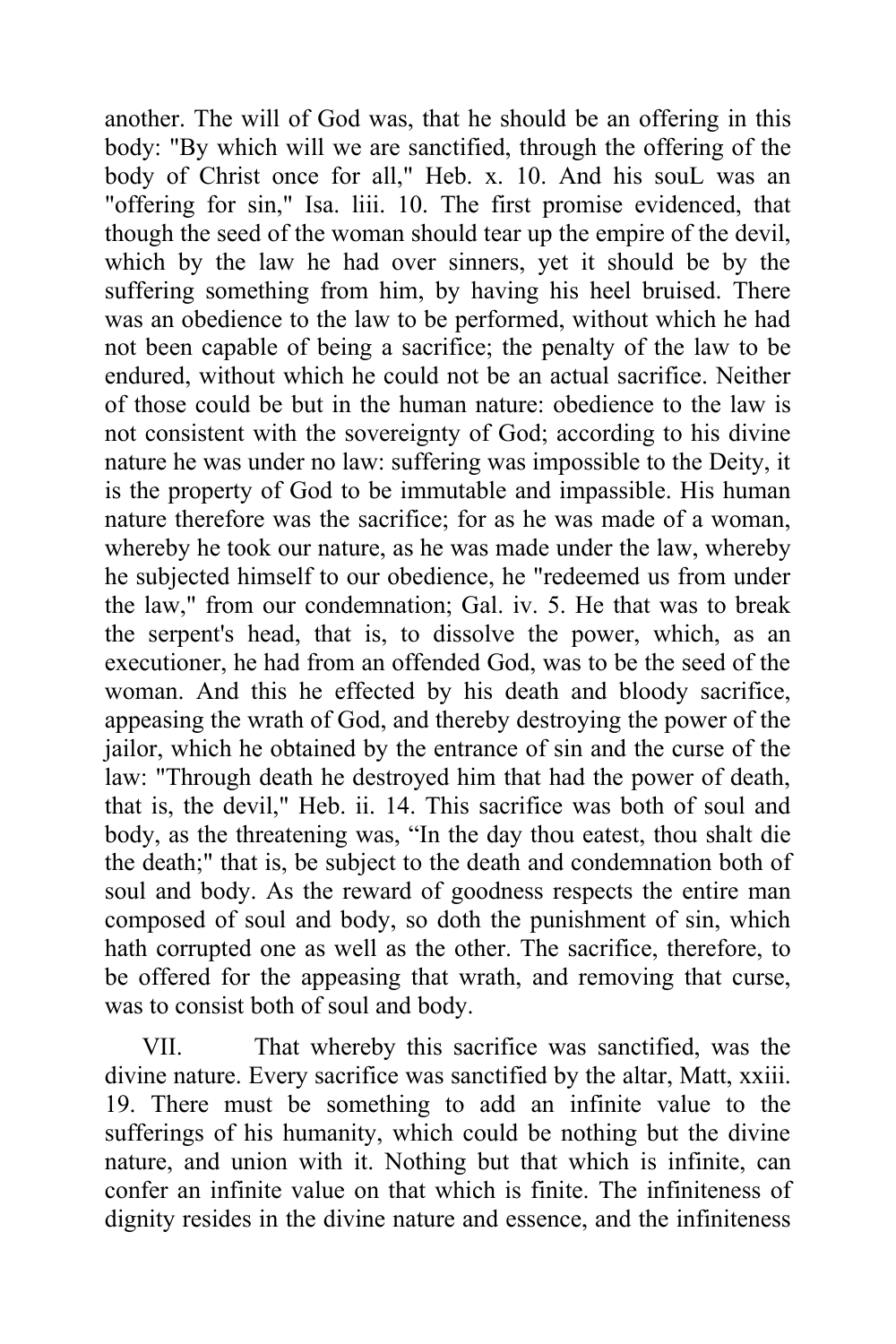of dignity is as incommunicable as the infiniteness of essence. For it hath its root and foundation in the infiniteness of being, and the one is but the reflection of the other. It is impossible to add a dignity without limits, but one must attribute an essence without bounds, as it is impossible that any thing can possess the lustre and enlivening virtue of the sun, but the sun itself. The human nature suffered, and the divine nature sanctified the humanity, and by reason of this admirable union, and the reflection of the divinity upon the humanity, what was done to the human nature upon the cross, is ascribed to the whole person. They "crucified the Lord of glory," 1 Cor. ii. 8. And God purchased the church "with his own blood," Acts xx. 28. It was this made his sufferings acceptable to God, whose justice was to be satisfied; and efficacious for man, whose happiness and commerce with God were to be restored, and his indigences to be supplied. Thus some interpret Heb. ix. 14. "Through the eternal Spirit he offered himself to God," understanding by eternal Spirit his Deity; not that he suffered in his divine nature, but by virtue of that presented himself to his Father a most acceptable sacrifice.

So that he had a human nature to serve for a sacrifice, and an eternal spirit, or divine nature, wherein he subsisted, from whence that sacrifice derived an infinite dignity; as gold which hath a lustre of itself, hath a greater when the sun shines full upon it. We may see here how Christ was a priest, sacrifice, altar, in several respects; a priest in his person, a sacrifice in his humanity, the altar in his divinity. He was the offerer and the sacrifice; both are expressed, "He offered up himself," Eph. v. 2. Active as a priest, passive as a victim: as one, offering; as the other, offered. Upon this account of his blood being offered by his person, he is called God in the act of oblation of his blood for the redemption of the church, "which he," referring to God, "hath purchased with his blood," Acts xx. 28. The Jews and soldiers were not the priests, as some affirm. They were the instruments of slaying him, but not with the intention of a sacrifice. They were instruments in it, but could not force him to it. His death was intended by them; his death was a sacrifice intended by himself; his laying down his life was of himself, John x. 18. which is not meant barely of his death, but of his death as respecting his sheep, verse 15. and indeed, unless it had been voluntary, it had not been savoury.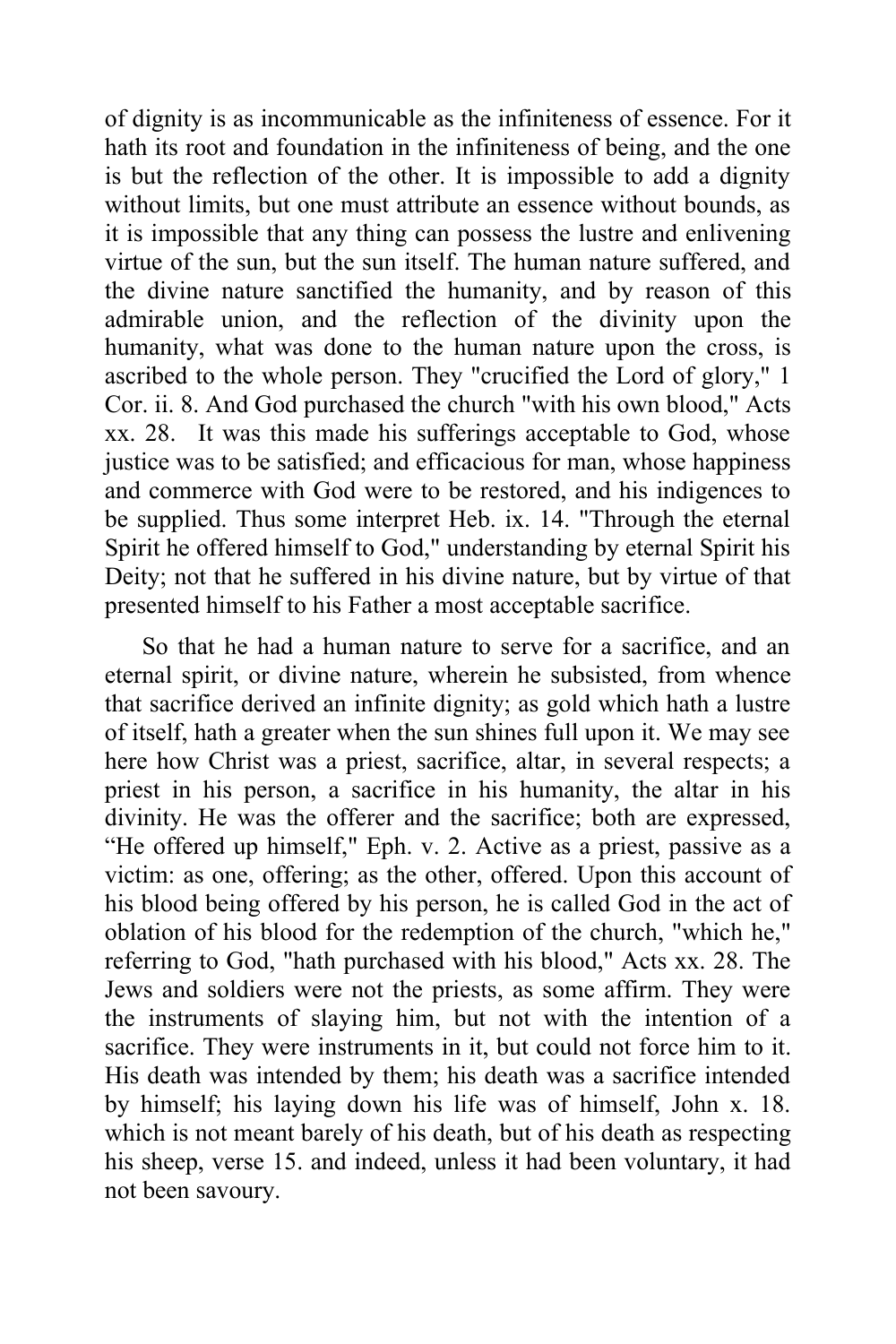VIII. Upon the sacrifice of Christ, all his other sacerdotal acts depend, and from thence they receive their validity for us. It is fit therefore we should well understand and often consider this sacrifice, which is the foundation of all our peace and comfort in reference to God. This was the chief thing God eyed in the first declaration of him, Gen. iii. 15. in the serpent's bruising his heel; nothing but this spoken of. His resurrection was first represented in the safety of Isaac after he was designed to death, and other things not till after that successively; God making the light to dawn upon them by degrees.

1. This was the ground of his ascension and entrance into heaven as a Priest. The high priest was not to enter within the vail without blood: what was in the type, was to be answered in the antitype. An expiatory sacrifice was necessary to precede his ascension to heaven; the sacrifice must be offered upon the earth, as the legal sacrifices were without; heaven was no place for slaughter, and with this blood he was to enter: heaven's gates had been shut against him without it. Death was the penalty threatened, if the legal high-priest ventured to step into the holy of holies without blood. The apostle argues from this, "into the second went the high priest alone once every year, not without blood, which he offered for himself, and for the errors of the people," Heb. ix. 7, 25. According to this type, Christ by his own blood entered once into the holy place; how and in what order? after he had obtained redemption for us, Heb. ix. 12. which is ascribed to his death, verse 15. His entrance into heaven, and what he doth for us there, is laid upon the account of his death as a sacrifice upon the earth; by virtue of which he went to heaven to present it to God, and apply it to us. And besides, all his royalty and power, whereby we have security and protection from him, depends upon this; for it is because of that obedience to blood and death which he rendered to God, that he hath given him a name above every name, and advanced him to a sovereign power: "Wherefore God also hath highly exalted him," Phil. ii. 8, 9. "wherefore," referring to his death, verse 8.

2. This is the foundation of his intercession. There are two functions of Christ's priesthood, oblation and intercession; they are both joined together, but one as precedent to the other. The legal high priest, when he had first cut the throat of the sacrifice without,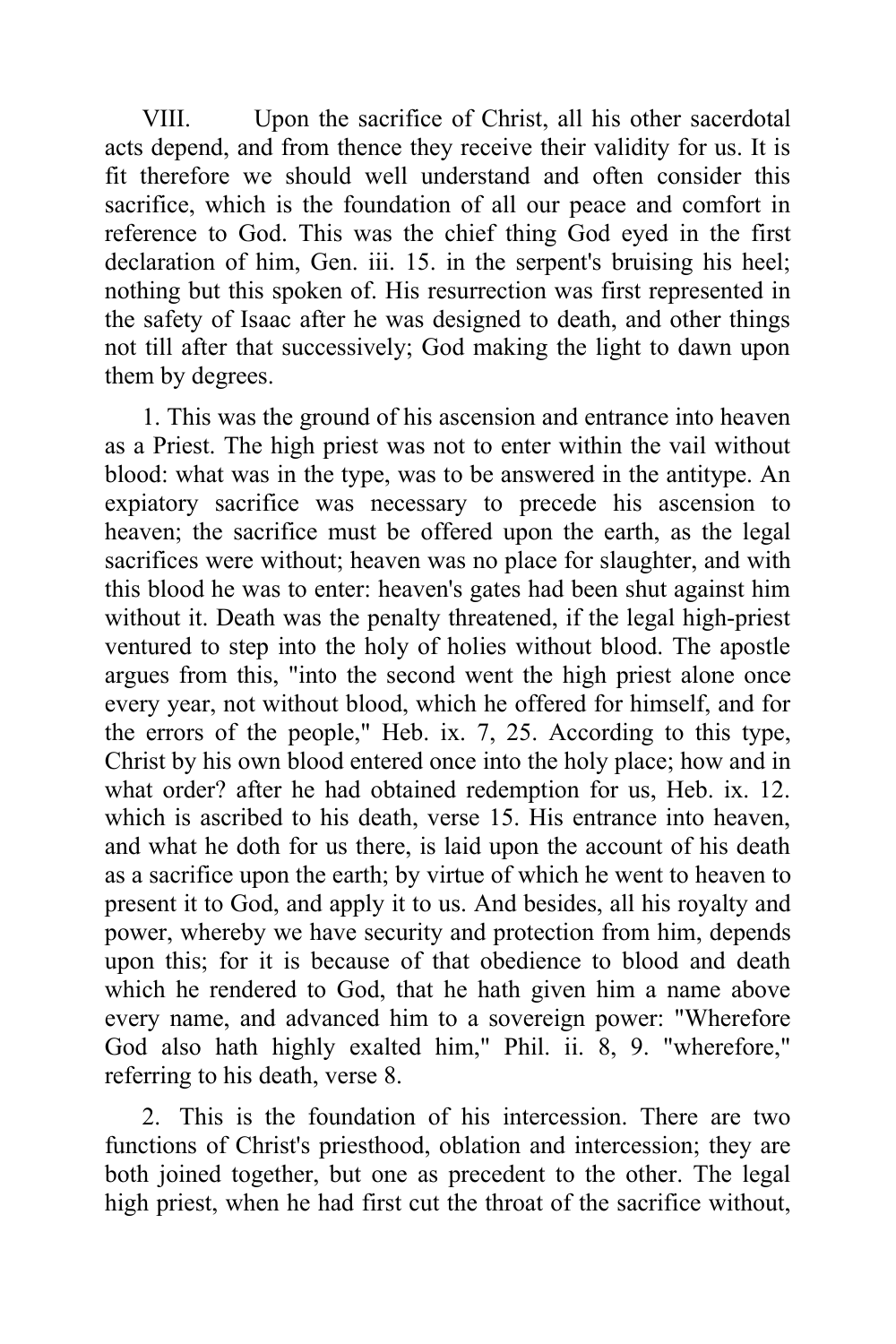upon the day of the anniversary sacrifice, was not esteemed by that act to have completed his propitiation till he had entered into the sanctuary, and sprinkled the blood of the sacrifice with his ringer; so the propitiation made by our Redeemer, was not fully complete, till he entered into heaven to exercise his intercession. Yet the oblation precedes the intercession, and the intercession could not be without the oblation. It was with the blood of the victim, and no other blood, he was to enter. Without the oblation he would have had nothing to present in his intercession. They are placed in this order by the apostle, 1 John ii. 1,2. He is first a sacrifice for propitiation, then an advocate for intercession. What he doth as an advocate, is grounded upon what he did as a sacrifice; and were it not so, the apostle's arguing would not be valid, who placeth our salvation by the life of Christ, upon our reconciliation by the death of Christ, Rom. v. 10. Indeed, he could not have been admitted according to the type, as an advocate, but as being the high priest, and a high priest he could not have been without a sacrifice.

3. This is the foundation of all the grace any have. The conveyance of all the gracious love of God is through this channel. In redemption by his blood, the riches of the grace of God abounded, and that with the marks of the highest wisdom, Eph. i. 7, 8. All had lain buried from the view of man, and the fruition of men, without this sacrifice. This did commend his love, as well as satisfy his justice. His wrath had not been appeased, nor his grace drawn out to us, without it; nor could the Redeemer lay any claim to any grace and mercy, for those for whom he came, unless he had suffered for them, as well as taken flesh for them. His "offering himself," Isaiah liii. 10—12. precedes his having a seed. The being and beauty of his seed depend upon the efficacy of his meritorious sacrifice. The offering his soul goes before the pardon of our sin; the payment of the ,ransom, before the sprinkling it on us; the sealing the covenant, before the making good the covenant; his sufferings, before his triumph; and the streams of his blood, before the treasures of his grace. Upon the account of this sacrifice we enjoy the presence of God, protection against the enemies of our salvation, and receive the blessings necessary for our souls. By all this it appears, that Christ is a sacrifice. This was his intent in coming. His death as a sacrifice was his intention in the assumption of our flesh; the prophecies predicted it, the types represented it; this he pursued,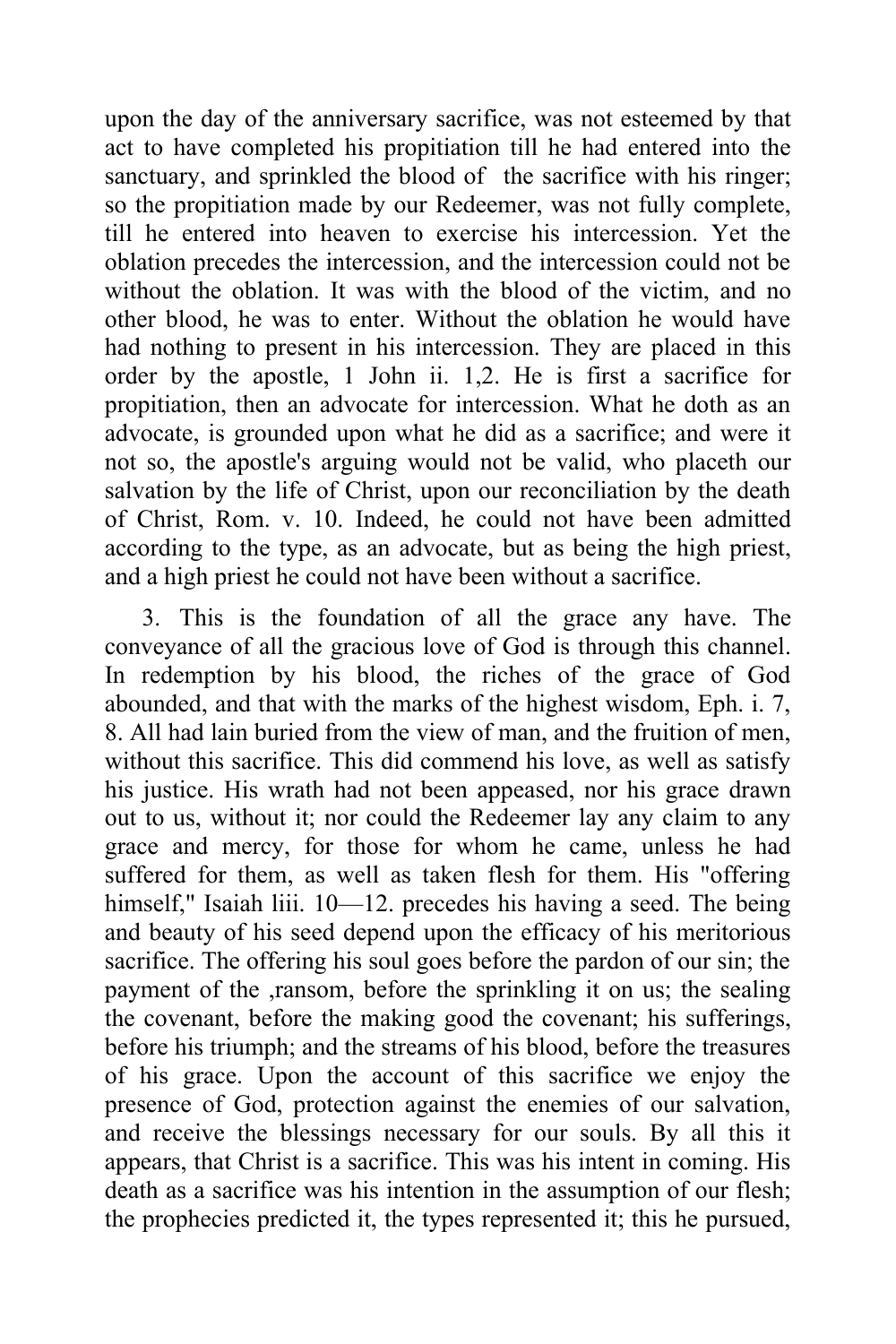for this he thirsted. The accomplishment of this fiery baptism was the matter of his longing, his thoughts were never off from it, his will shrunk not from it: when his human will shewed some reluctance, it quickly returned to its fixedness; nothing could deter him, nothing could divert him. When he undertook to be mediator, he undertook to be a sacrifice, as a thing necessarily annexed to that office for the honour of God's justice, and the preservation of the rights of his sacred law. Upon which account, when the apostle speaks of this Mediator, he adds with the same breath, "who gave himself a ransom for all," 1 Tim. ii. 5, 6. After the title of Mediator follows the "blood of sprinkling," Heb. xii. 24. A Mediator he was by means of "his death," Heb. ix. 15. It is with good reason, therefore, that in our creed there is so quick a passage from the nativity of Christ to his passion, without any mention of the acts of his life, because he was incarnate that he might be crucified.

The essence of a sacrifice consisted, (1.) In the slaying or destroying it. (2.) In the offering it to God. Both were done in Christ. (1.) In the slaying or destroying it. The shedding of the blood, the seat of the spirits, which are the instruments of action, was necessary to an expiatory sacrifice. The scape goat indeed is called a sacrifice, Lev. xvi. 5. which was not slain in the temple, nor burnt, but sent into the wilderness; and, as the Jews tell us, destroyed by being thrown down a rock, to which purpose men were appointed; who were to give notice of it by some signals from hill to hill, at a convenient distance; before which notice, the congregation at Jerusalem did not dissolve. But the other expiatory sacrifices were devoured by fire; fire being the highest representation in the world, of the justice of God. The sufferings of Christ extended to soul and body. He was scorched by the "wrath of God," Psa. xxii. His soul was poured out to death, Isa. liii. 12. alluding to the blood of the sacrifices poured out; and his human nature dissolved by the separation of the soul and body.

(2.) In the offering it to God. Oblation to God was a main part of a sacrifice, so "Christ offered himself to God," Eph. v. 2. To God as essentially considered, whereby the whole right of government and dominion was acknowledged belonging to God. Had the death of Christ been only for example, it had not been offered to God, who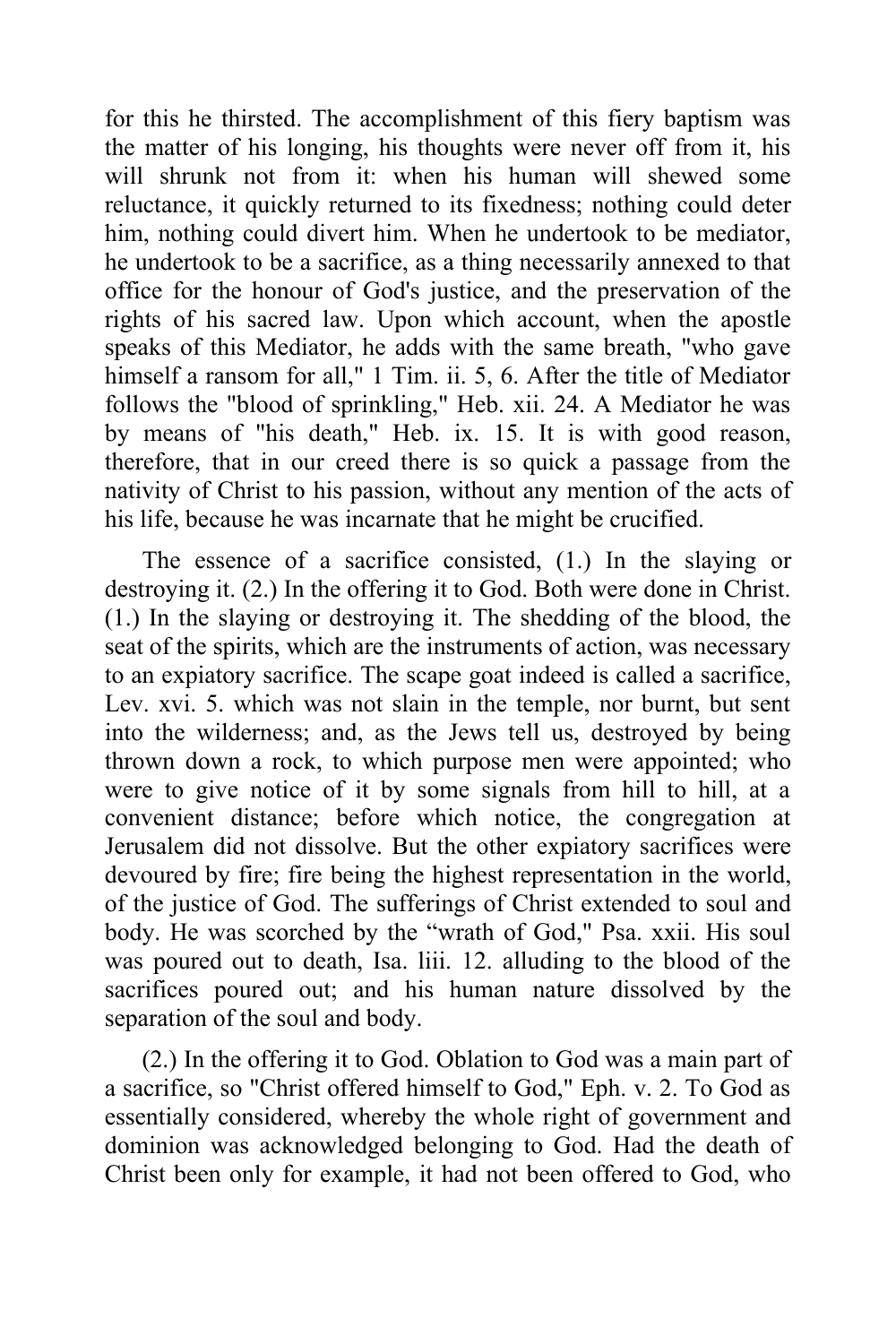was not capable of any example to be set him. It being therefore offered to him, manifests it to be a sacrifice.

Doct. 3. CHRIST WAS SACRIFICED FOR US. The original word, when joined with suffering for another, always signifies in another's stead and place; it is so used, "For a good man some would even dare to die," Rom. v. 7. that is, instead of a good man, to free him from the death he was designed to, not only for his sake; so, "He was made a curse for us," Gal. iii. 13. that is, in our stead, suffering the curse due to us for our sins. He is called the Lamb of God, in regard of God's designation of him; our lamb, our passover, in regard of his substitution in our place: as he died to appease the wrath of God, his death referred to the justice of God; as that justice flamed out against us, his death referred to us; he was a screen between the heat of wrath, and the sufferings of the creature: a Mediator respecting God, for his satisfaction and glory; respecting us, for our reparation and grace.

This will be cleared if we consider,

I. That Christ could not be a sacrifice for himself. The Messiah was to be cut off, but not for himself, Dan.

ix. 26: he needed no sacrifice for himself as the other high priests did; they were sinners, he was harmless; they being encompassed with infirmities, needed, or ought to offer sacrifices for themselves, Heb. v. 2, 3. He was "a Lamb without blemish, who knew no sin, nor was guile found in his mouth," 1 Peter i. 19. nor did he ever do any thing displeasing to his Father, John viii. 29. He needed no glory to be purchased for him, for he was from eternity happy in the same essence with the Father, being "God blessed for ever over all," Rom. ix.

5. having the command over all, and wanting nothing to a perfect blessedness. The sacrifices which were types of him, could not be for themselves; they were not capable of sinning, as wanting a rational nature, and therefore a sinful nature. A beast was not capable of sin, because not capable of a law, and therefore its blood was not due for any sin of its own. Christ had no sin, none actual, "no guile was found in his mouth," 1 Peter ii. 22; nor original, that was stopped by his extraordinary conception by the Holy Ghost, which rendered him immaculate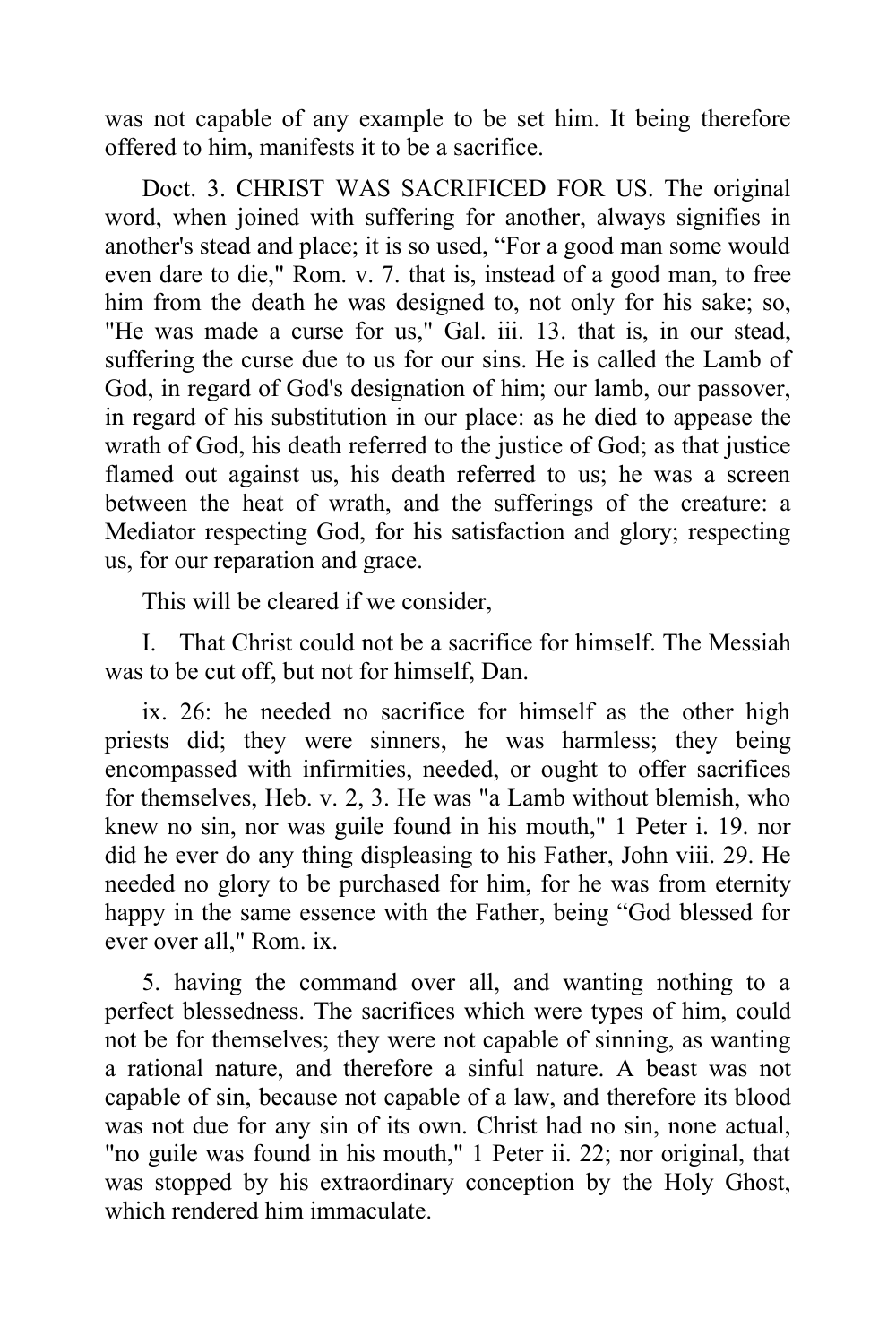II. Sacrifices implied this. They had a relation to the offerer, and were substituted in his place. The substitution of the sacrifice in the place of the offenders, was always supposed by the heathen; hence did the offering of human victims arise, their opinion being, that they could not present to God a nobler creature in their stead, than one of their own nature. The notion of all sacrifices was, that they were in the place of a sinner, to appease the offending deity, and exempt the guilty person from punishment. And the actions about the Jewish sacrifices manifested this; the offerer laid his hand upon the head of the beast, signifying by that ceremony its consecration to God, and owning the translation of his guilt upon that creature, and putting it "in his place, to undergo the punishment deserved by his sin," Lev. iv. 24. 29. And in this action of laying on hands, both hands, and with all their strength, as the Jews tell us, confession of sin was made by the presenter of the sacrifice, which signified also the disburdening of his guilt upon the head of the victim. By those actions was manifested a transferring of sin from the offender to the sacrifice, and of the death due to the criminal in like manner. Besides, the pouring out of the blood, wherein the soul of the beast was supposed to be, was destined for the expiation of the sin of the soul of the offerer, Lev. xvii. 11, 14: not that the blood is properly the soul, but because the vital spirits, which are the instruments of action, and conveying the virtue of the soul to particular members, are seated in the blood.

III. The whole economy of Christ is expressed in the whole scripture to have a relation to us. All things preparatory to his sufferings were for us: some were first given to him, before "he was given for them," John xvii. 9; he took flesh for us, "unto us a child is born," Isa. ix. 6.; for he has a fulness of grace in his human nature, John i. 16; for our sakes he dedicated himself, that we might be sanctified, John xvii. 19; for us he gave himself, Gal. ii. 20; in the very moment of his sufferings, our iniquities were laid upon him, that health by his stripes might be derived to us. Christ was a common person for us, as the "scapegoat was common to the whole congregation," Lev. xvi. 21. representing all of them; Christ was a common person for us, as Adam was, to whom, in this respect, he is compared: "Who is," that is, Adam, "the figure of him that was to come," Rom. v. 14. The apostle compares one Adam and one Christ; he illustrates the condition and the actions of the one, by the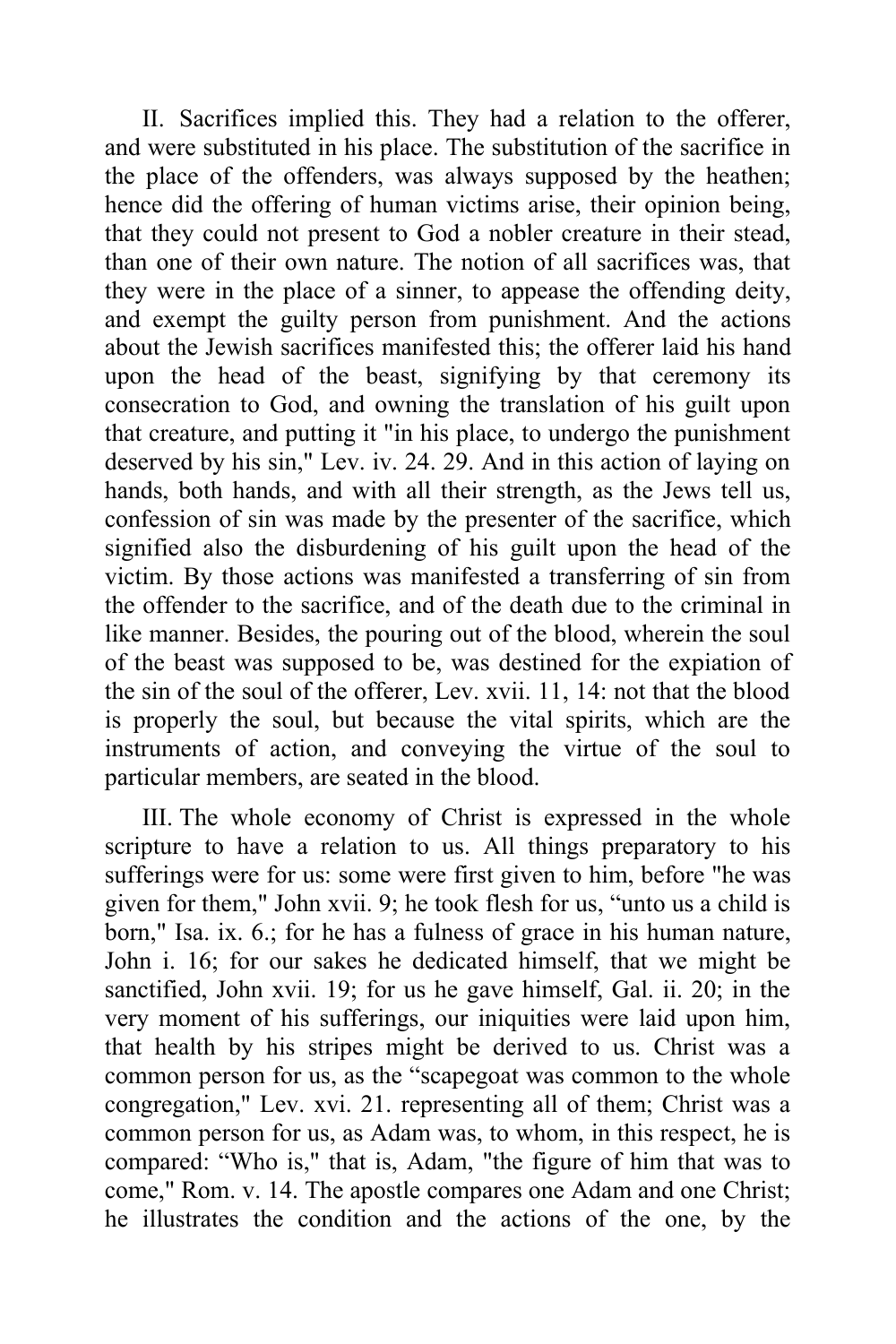condition and actions of the other; what happened to us by Adam, and what happened to us by Christ. This typicalness of Adam cannot be in any other regard than as he was a common person, representing all that were in his loins by natural generation. In this regard Christ is called the second man: "The first man is of the earth earthy, the second man is the Lord from heaven," 1 Cor. xv. 47. Not that he was the second man born in the world, for many ages were run before his incarnation, but the second common root in the world. As when Adam, being the first root of mankind in a natural way, fell, the curse came upon him and all his posterity, and the standing punishments pronounced against him did reach, and were meant of all his posterity, Gen. iii. 19; not only of Adam personal, but of Adam as a representative, and so of all those who were not yet born into the world. As we sinned in Adam as a common root of natural generation, so we were all sacrificed in Christ as a common head of all that are in him by a spiritual union: the one merited death and damnation for all that descend from him; the other life and salvation for all that believe in him.

IV. Our sins were imputed to him as to a sacrifice. Christ the just is put in the place of the unjust, to suffer for them, 1 Peter iii. 18. Christ is said to bear sin, as a sacrifice bears sin, Isaiah liii. 10. 12. His soul was made an offering for it. But sin was so laid upon the victims, as that it was imputed to them in a judicial account, according to the ceremonial law, and typically expiated by them. Christ had not taken away our sins as mediator, had he not borne the punishment of them; as a surety, "He was made sin for us," 2 Cor. v. 21. and he bare our sins, which is evident by the kind of death he suffered, not only sharp and shameful, but accursed, having a sense of God's wrath linked to it.

1. It cannot be understood of the infection of sin. The filth of our nature was not transmitted to him. Though he was made sin, yet he was not made a sinner by any infusion or transplantation of sin into his nature. It was impossible his holiness could be defiled with our filth.

2. But that our sin was the meritorious cause of his punishment. All those phrases, that "Christ died for our sins," 1 Cor. xv. 3. and was "delivered to death for our offences," Rom. iv. 25. clearly import sin to be the meritorious cause of the punishment Christ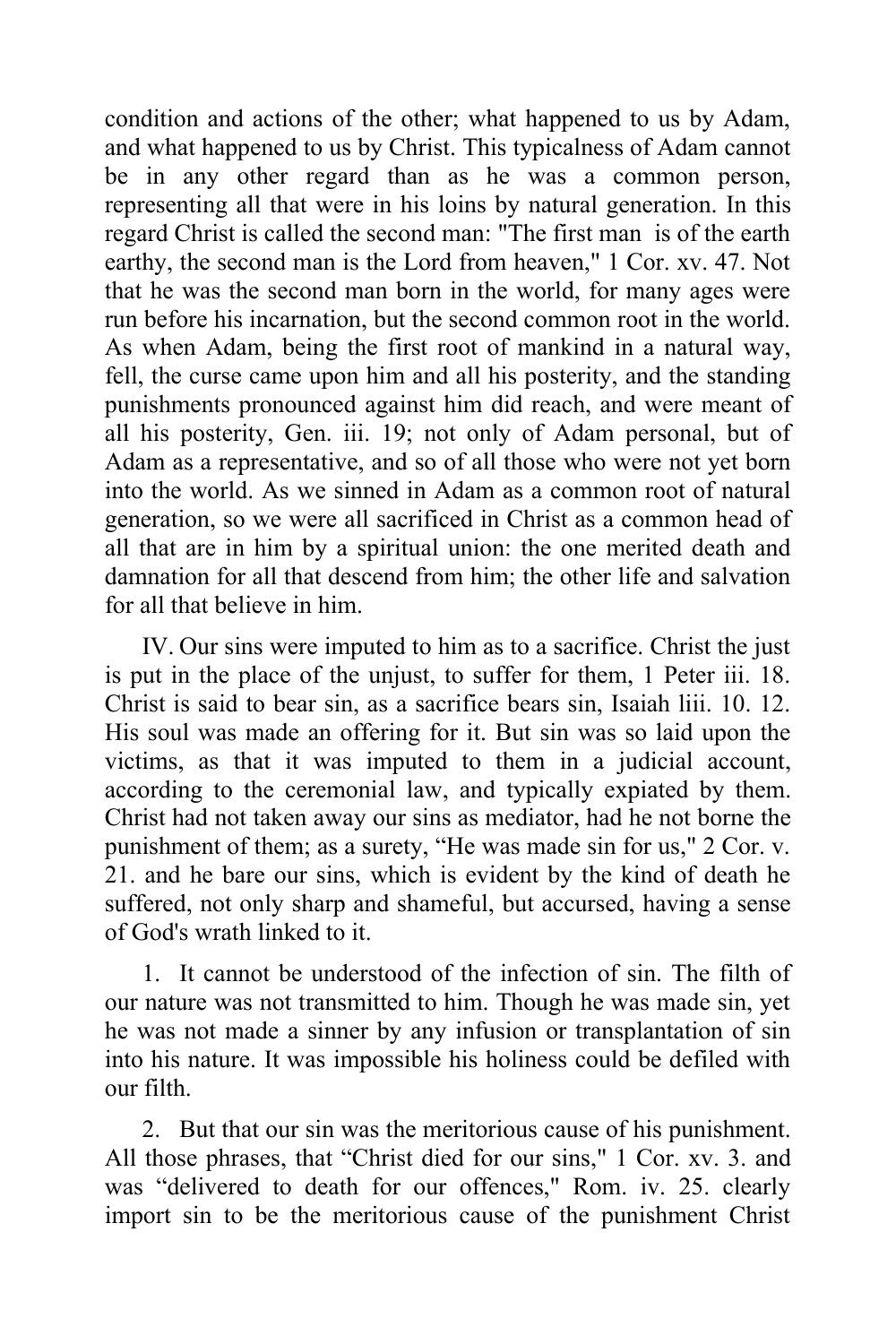endured: sin cannot be said to be the cause of punishment, but by way of merit. If Christ had not been just, he had not been capable of suffering for us; had we not been unjust, we had not merited any suffering for ourselves, much less for another. Our unrighteousness put us under a necessity of a sacrifice, and his righteousness made him fit to be one. What was the cause of the desert of suffering for ourselves, was the meritorious cause of the sufferings of the Redeemer after he put himself in our place. The sin of the offerer merited the death of the sacrifice presented in his stead.

3. Our sins were charged upon him in regard of their guilt. Our sins are so imputed to him, as that they are "not imputed to us," 2 Cor. v. 19. and not imputed to us, because "he was made a curse for us," Gal. iii. 13. He bore our sins, as to the punishment, is granted. If he were an offering for them, they must in a judicial way be charged upon him. If by being made sin, be understood a sacrifice for sin, (which indeed is the true intent of the word sometimes in scripture,) sin was then legally transferred on the antitype, as it was on the types in the Jewish service by the ceremony of laying on of hands, and confessing of sin, after which the thing so dedicated became accursed, and, though it was in itself innocent, yet was juridically and substitutive nocent. In the same manner was Christ accounted; as on the contrary, believers are personally guilty, but by virtue of the satisfaction of this sacrifice imputed to them, they are judicially counted innocent. Christ, who never sinned, is put in such a state as if he had; and we who have always sinned, are put into such a state by him, as if we never had. As we are made righteous in him, so he was made sin for us. Now, as justifying righteousness is not inherent in us, but imputed to us; so our condemning sin was not inherent in Christ, but imputed to him. There would else be no consistency in the antithesis, "He hath made him to be sin for us, who knew no sin," 2 Cor. v. 21. He knew no sin, yet he became sin. It seems to carry it further than only the bearing the punishment of sin He was judicially charged in our stead with the guilt of sin. Our iniquities were laid upon him, Isa. liii. 6. He had spoken, verse 5. of his bearing the chastisement of our peace, the punishment of our sin, and then seems to declare the ground of that, which consisted in God's imputation of sin to him in laying upon him the iniquities of us all. What iniquities? Our goings astray, our turnings every one to his own way. He made him to be that sin which he knew not, but he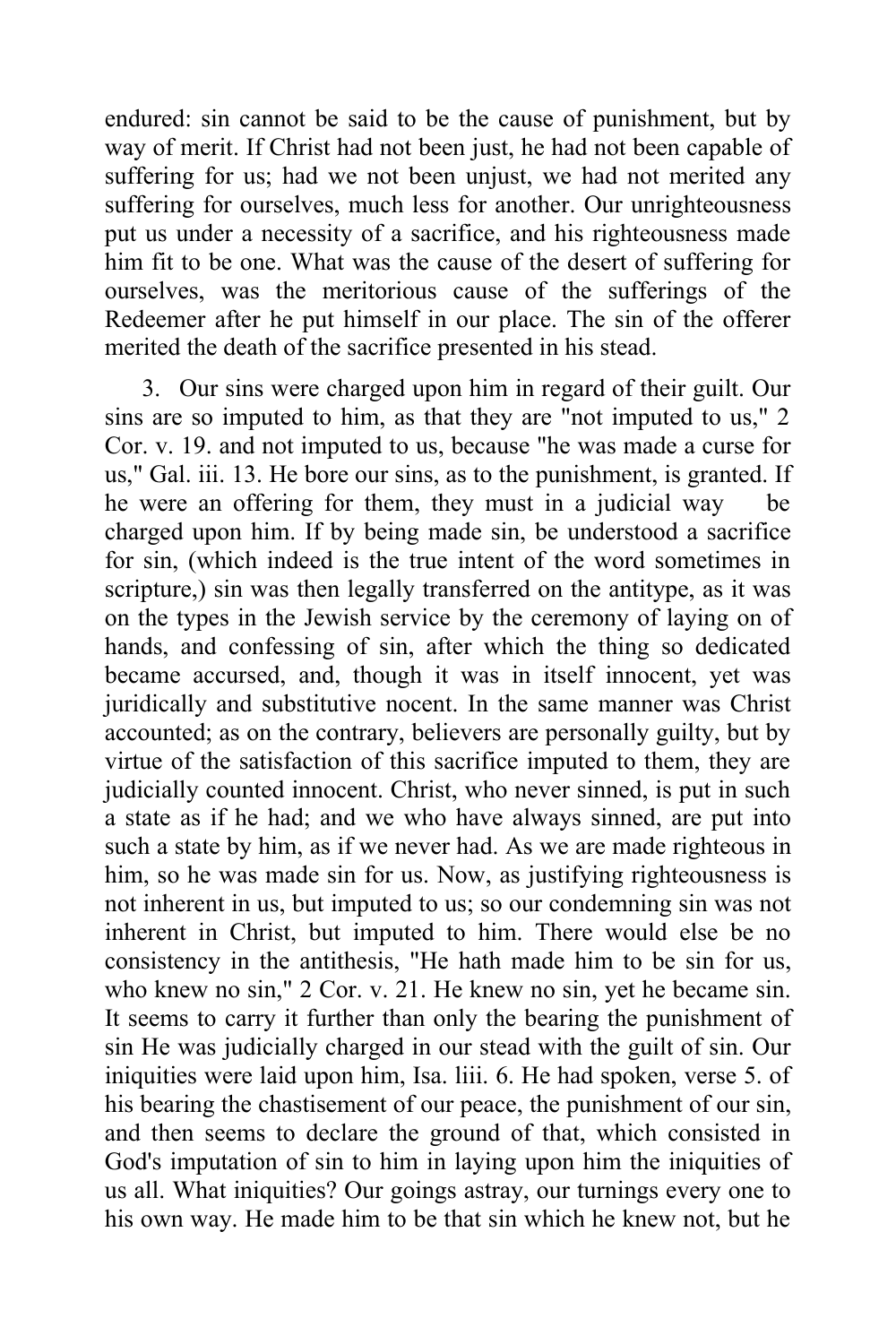knew the punishment of sin, the knowledge of that was the end of his coming: he came to lay down his life a ransom for many. He knew not sin by an experimental inherency, but he knew it by judicial imputation. He knew it not in regard of the spots, but he knew it in regard of the guilt following upon the judgment of God. He was righteous in his person, but not judicially, or juridically pronounced righteous as our Surety, till after his sacrifice, when he was "taken from prison and from judgment," Isa. liii. 8. Till he had paid the debt, he was accounted as a debtor to God.

(1.) The apostle distinguishes his second coming from his first by this, "He shall appear the second time without sin unto salvation," Heb. ix. 28. It is not meant of the filth of sin, for so he appeared at first without sin; but without the guilt of sin which he had at his first coming derived, or taken upon himself to satisfy for, and remove from the sinner. He shall appear without sin to be imputed, without punishment to be inflicted. At the time of his first coming he appeared with sin, with sin charged upon him, as our Surety arrested for our criminal debts; he pawned his life for the lives which we had forfeited, and suffered the penalty due by law, that we might have a deliverance free by grace. In his first coming he represented our persons as an undertaker for us, our sins were therefore laid upon him; in his second coming he represents God, as a Vicegerent, and so no sin can be charged upon him.

(2.) He cannot well be supposed to suffer for our sins, if our sins in regard of their guilt be not supposed to be charged upon him. How could he die, if he were not a reputed sinner? Had he not first had a relation to our sin, he could not in justice have undergone our punishment. He must in the order of justice be supposed a sinner really, or by imputation; really he was not, by imputation then he was. How can we conceive he should be made a curse for us, if that which made us accursed, had not been first charged upon him? It is as much against divine justice to inflict punishment where there is no sin, as it is to spare an offender who hath committed a crime, or to "clear the guilty which by no means God will do," Exod. xxxiv. 7. The consideration of a crime precedes the sentence, either upon an offender or his surety. We cannot conceive how divine justice should inflict the punishment, had it not first considered him under guilt. Though the first designation of the Redeemer to a suretiship or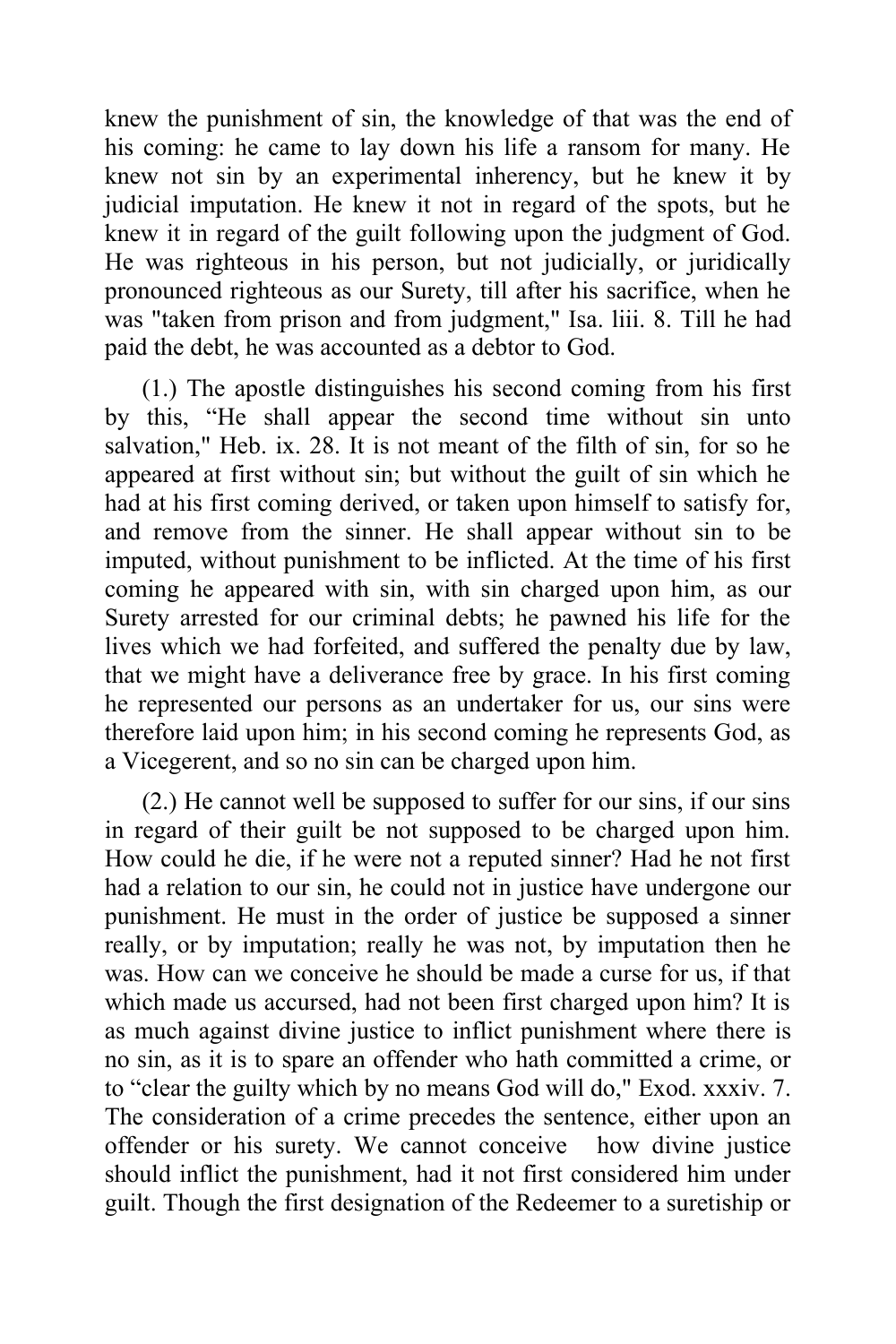sacrifice for us; was an act of God's sovereignty; yet the inflicting punishment after that designation and our Saviour's acceptation of it, was an act of God's justice, and so declared to be, "to declare his righteousness, that he might be just," Rom. iii. 26. that he might declare his justice in justification, his justice to his law. Can this highest declaration of justice be founded upon an unjust act? Had that been justice or injustice to Christ, to lay his wrath upon the Son of his love, one whose person was always dear to him, always pleased him, had he not stood as a sinner juridically in our stead, and suffered that sin, which was the ruin of mankind, to be cast, with all the weight of it, upon his innocent shoulders? After, by his own act, he had engaged for our debt, God in justice might demand of him every farthing, which without that undertaking, and putting himself in our stead, could not be done: which submission of his, and compliance with it, is expressed twice, by his not opening his mouth, Isa. liii. 7. and no wrong is done to a voluntary undertaker. Add this too. It is from his standing in our stead as guilty, that the benefit of his death doth redound to us. His death had had no relation to us, had not our sin been juridically adjudged to be his; nor can we challenge an acquittance at the hands of God for our debts, if they were not our debts that he paid on the cross. "He was wounded for our transgressions, he was bruised for our iniquities," Isa. liii. 5. The laying hands on the head of the sin-offering, was necessary to make it a sacrifice for the offender; without which ceremony it might have been a slain, but not a sacrificed beast. The transferring our iniquities upon him, must '4in some way precede his being bruised for them, which could not be any other way than by imputation, whereby he was constituted by God a debtor in our stead, to bear the punishment of our sin; he being made sin for us, our sin was in a sort made his; he was made sin without sin ; he knew the guilt, without knowing the filth; he felt the punishment, without being touched with the pollution. Since death was the wages of sin, and passed as a penalty for a violated law, Rom. vi. 23. it could not righteously be inflicted on him, had not sin first been imputed to him. In his own person he was in the arms of his Father's love; as he represented our sinful persons, he felt the strokes of his Father's wrath.

V. The sufferings of this sacrifice are imputed unto us. He took our sins upon himself, as if he had sinned, and gave us the benefit of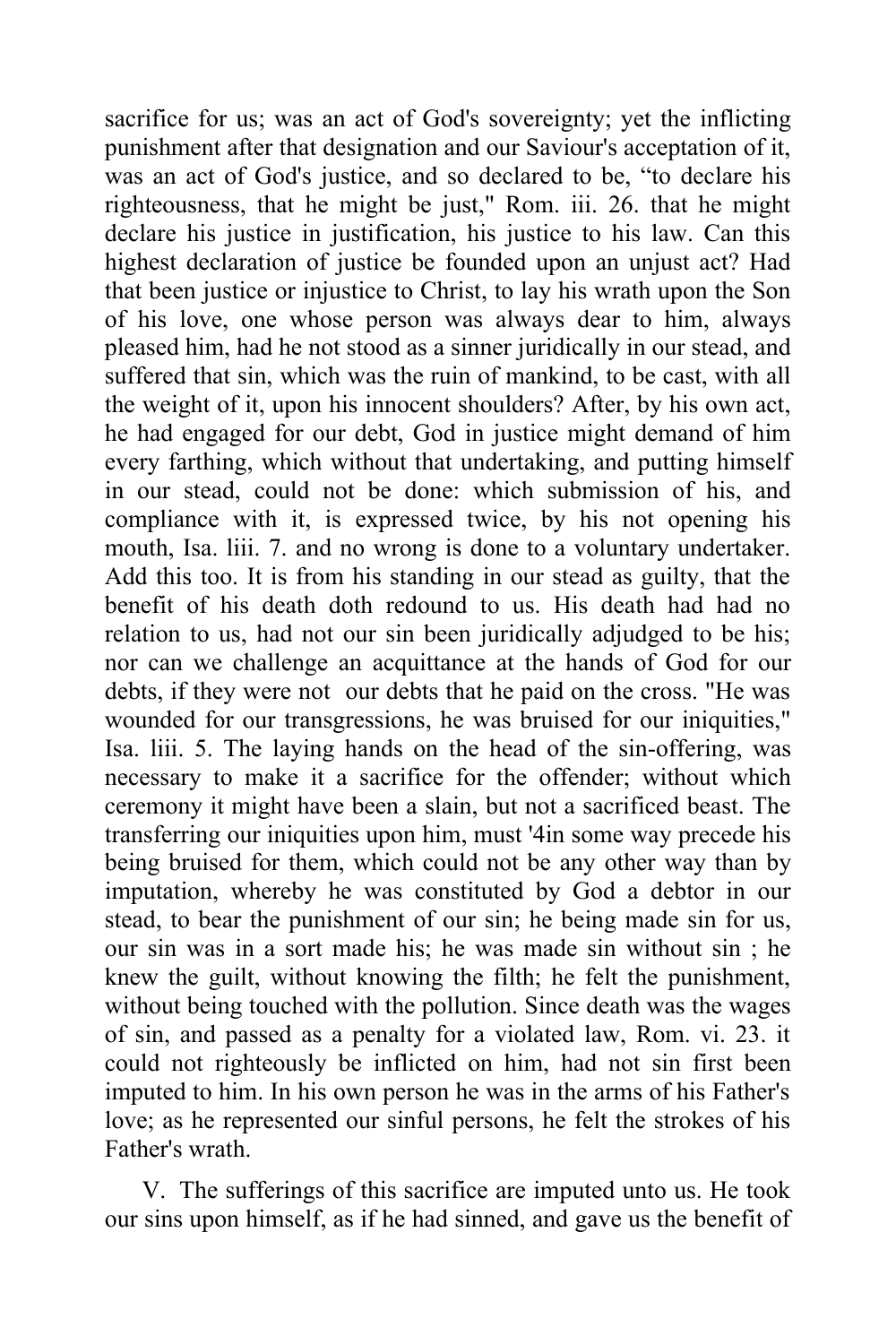his sufferings, as if we had actually suffered and satisfied; he "offered one sacrifice for sin for ever," Heb. x. 12. that is, to take away sin, if you compare it with verse 11. to remove the wrath due to us by reason of iniquity, was the end he aimed at. As our sins were imputed to him for punishment, so his sufferings are imputed to us for acceptation: "Who hath made us accepted in the beloved, in whom we have redemption through his blood," Eph. i. 6, 7. Christ had the relation of an undertaker for us, and we the relation of debtors to God; our debts then being charged upon him, his payment must be imputed to us; the surety and the principal are legally regarded as one person, so are the representative and the persons represented by him. As Adam and all mankind were as one person, and as all Israel were called Jacob from the common root of them, so Christ and believers are as one person, and what he did, is as if a believer himself did it, as the suffering of the sacrifice was accepted in lieu of the life of the sinner. By the stripes of our sacrifice, "we are healed," Isa. liii. 5. an exchange is made, stripes to him, health to us; he was made a curse, that we might be freed "from the curse," Gal. iii. 13. The first thing rising upon faith from the sufferings of Christ, is a non-imputation of sin, "not imputing their trespasses unto them;" 2 Cor. v. 29. they are not imputed to a believer, because borne by the undertaker for him. The main end of his death as a sacrifice, was to communicate a righteousness to us: "If righteousness come by the law, then Christ is dead in vain," Gal. ii. 21. if this were the main or only thing that would make the death of Christ a mere vanity, then the great and main end of his death, was to procure a complete righteousness for us, a righteousness whereby he was to be glorified, a righteousness whereby we might be justified; his sufferings procured it, his resurrection ensured it, Rom. iv. 25. All the world stands guilty before God, cannot present God with a righteousness of their own, commensurate to the law; not one act any man can do can bear proportion to it; all strength to do any thing suitable to it was lost in Adam. Since no righteousness of our own can justify, it must be the righteousness of the Son of God, which must be imputed to us in the same manner our sins were imputed to him; as it is accepted by God for us, so it is acounted by God to us: "He hath made him to be sin for us, who knew no sin, that we might be made the righteousness of God in him," 2 Cor. v. 21. Sin was in us, but charged upon Christ; righteousness is in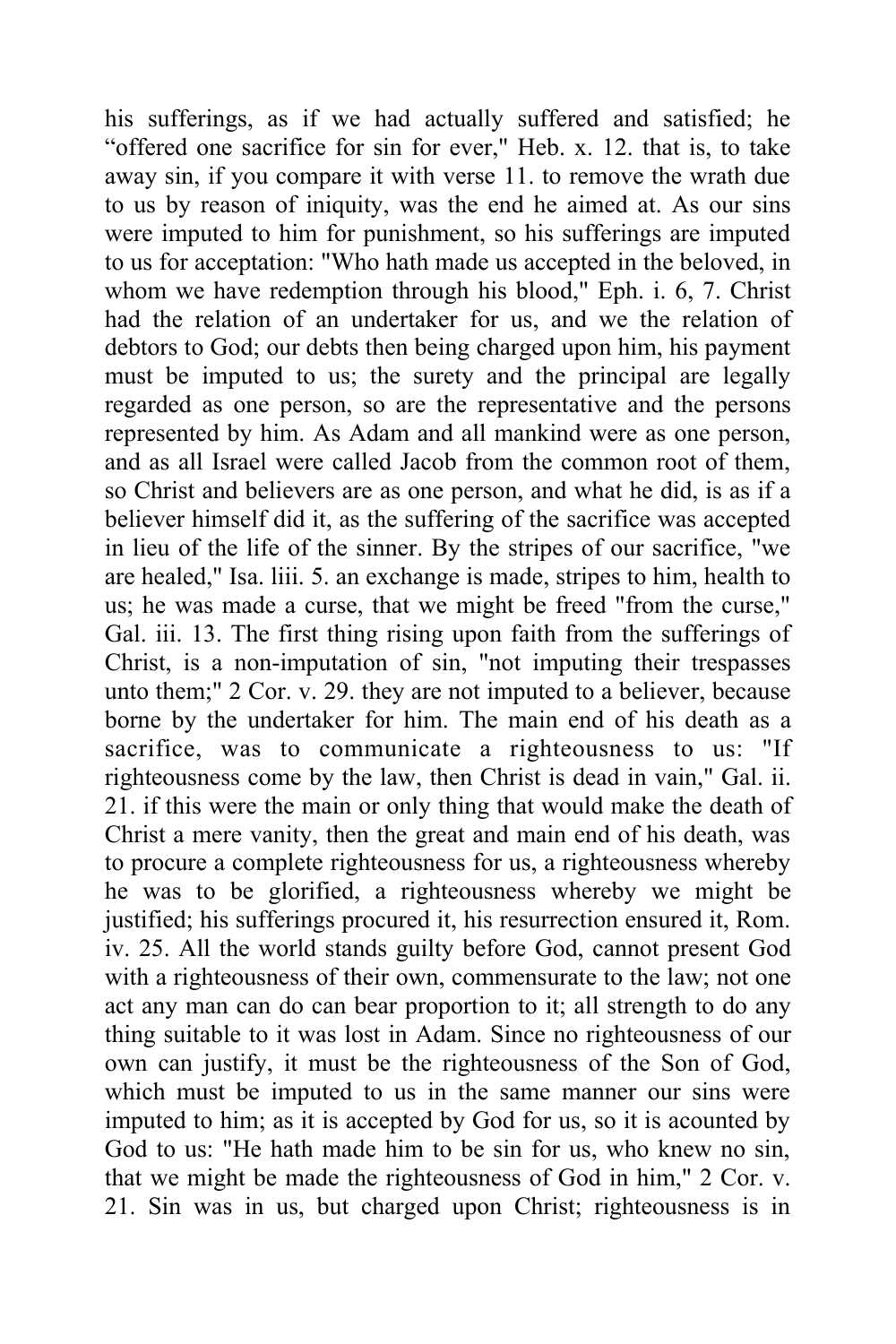Christ, and imputed to us; therefore the apostle adds *him,* to signify, that it is not our own righteousness, but another's, not inherent in us, but imputed to us.

The redounding of these sufferings to us, ariseth,

1. From the dignity of the person undertaking to be a sacrifice for us, and the union of our nature with his. He assumed our nature, that he might be a common person, and stand in our stead; he had not been a fit representative of us, without it. But the main consideration is, "the fulness of the Godhead dwelling in him bodily," Col. ii. 9. and his being the man, God's fellow, Zech. xiii. 7. whereby what he did and suffered in our stead, became, according to the value of the person performing it, infinitely meritorious for those for whom he suffered, being infinitely more than all the obedience of men and angels, and more meritorious of happiness than sin could be of misery. As infinite sin deserves an infinite punishment, because it receives its aggravation from the dignity of the person against whom it is committed; so the sufferings of Christ, though finite in regard of his human nature, received an infinite value from the infiniteness of his person, equivalent to the debts of all that come to him. Sin is finite in regard to the subject, infinite in regard to the great God against whom it is; the sufferings of Christ are infinite in regard of the subject, and infinitely please the Governor of the world, unto whom the offering is made, and therefore are of more force to convey a righteousness and beauty to the creature, than sin is to convey guilt and filth; though "sin abounded, grace did much more abound," Rom. v. 20.

2. From union with this infinite person by faith. All believers have a communion with him in his death: "If one died for all, then were all dead," 2 Cor. v. 14. All were accounted as dying and bearing the wrath of God, by God's reckoning that death to them. As the sin of Adam is imputed to all his natural posterity, as being one with him in his loins, so are the sufferings of Christ imputed to all his spiritual seed, Rom. v. 18. as being one with him in a real union. Hence we are said to be "crucified with Christ," Rom. vi. 6. and "risen with him," Eph. ii. 6. as in the person representing us; as if the same wrath endured by Christ had been endured by us, and the same acquittance given to Christ, had been given to us by God together with him; for all his meritorious passions were endured by him in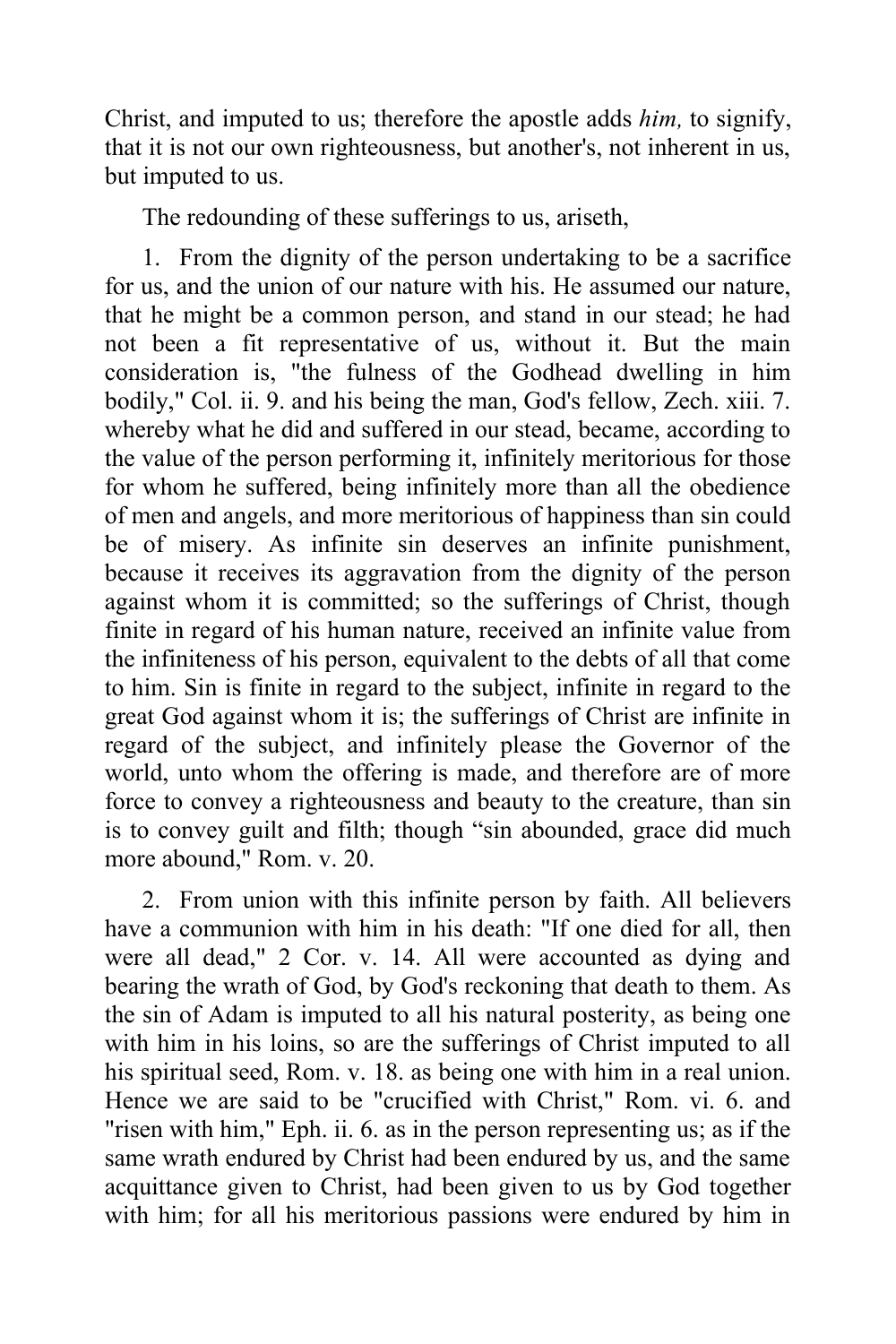the name of his elect, and for their use, and are fully belonging, in the fruit and benefit of them, to every believer. What Christ as a mediator did personally do, redounds in the benefit of it to Christ mystical, and is reckoned to every member of his body; we are made, we, and every one of us that believe, are made the righteousness of God in him. Well, then, Christ bearing our iniquities, is the cause of our justification: "By his knowledge shall my righteous servant justify many, for he shall bear their iniquities," Isa. liii. 11. If our sin had not been imputed to him, his righteousness could not be accounted to us; the commutation is clear, he first bears our iniquities, that we might partake of his righteousness.

Use.—If Christ be a sacrifice,

1. We may see the miserable blindness of the Jews in expecting the Messiah as a temporal conqueror. The Jews wait for such a one to this day. Though the promises represent spiritual deliverances under temporal grandeurs, not to raise carnal hopes, but spiritual apprehensions; yet are there not multitudes of places which speak of sufferings, misery, death? Is not his heel to be bruised, his garments to be parted, a restoration to be made by him of what he took not away? Are not the sacrifices of the law to be perfected, his soul to be made an offering for sin, wounds made for transgression, his hands and his feet to be pierced? It was not by the slaying the bodies of men, that he was to make reconciliation for the iniquities of men, Dan. ix. 24. How can he be a conqueror of kingdoms, who is to be cut off, and the city, where he was, to be destroyed as with a flood, and the desolations of it to be determined? verse 26. penally cut off, as the word signifies, Lev. xvii. 4. as one was cut off that had no sacrifice allowed for him. The right apprehensions of the promises concerning the Messiah in the old testament, what he was to be, what he was to do, cannot let you be ignorant of him in the new. How do those poor people overturn at once the whole design of that divine law they seem to reverence in the highest degree! What blindness will seize upon the hearts of men, even under the oracles of God, if the Spirit of God doth not vouchsafe to enlighten them?

2. If Christ be a sacrifice, it shows the necessity of a satisfaction to the justice of God, and a higher satisfaction than men could perform. Blood must satisfy justice, and no blood but that of the Son of God could be a sufficient and valuable propitiation. If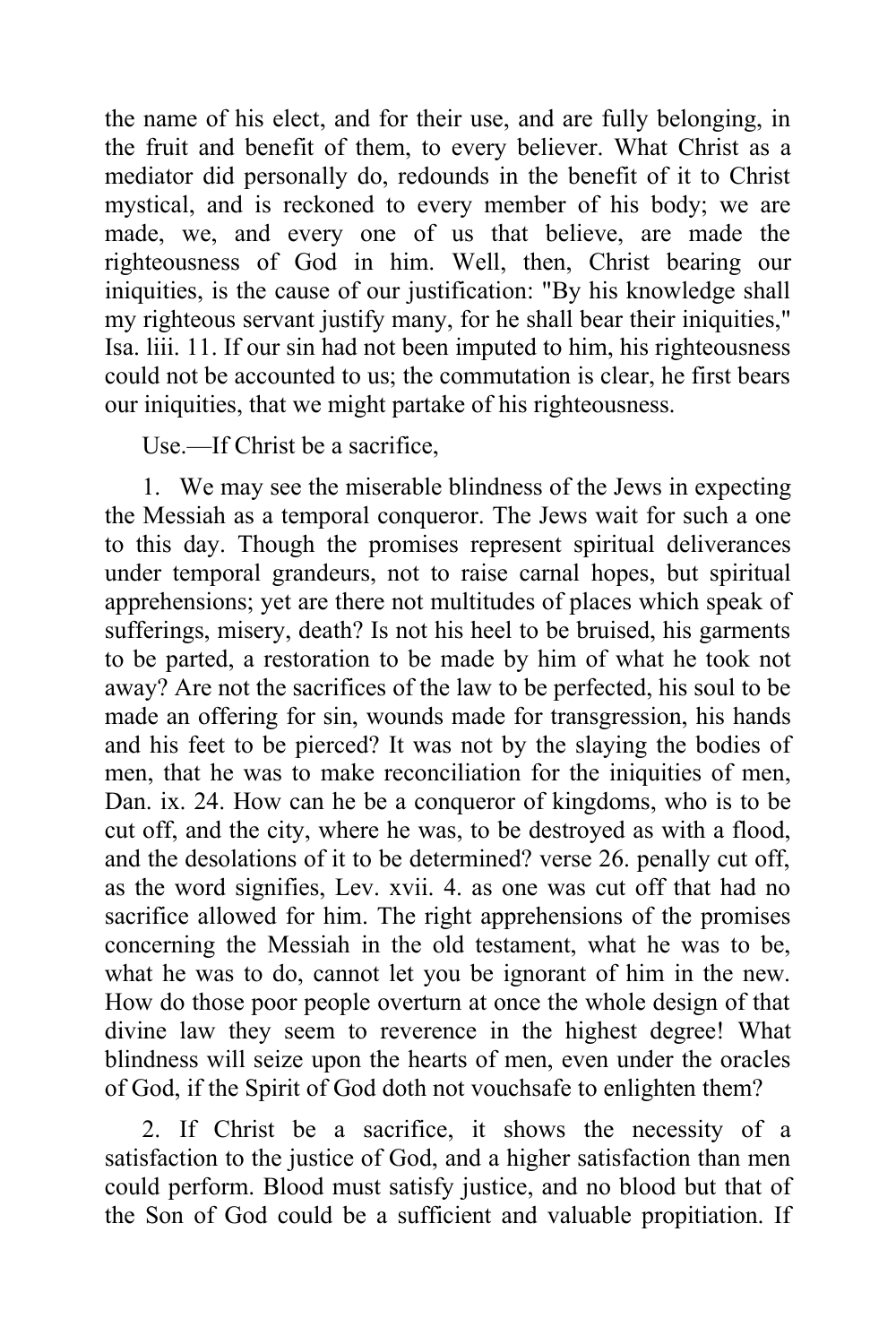mere mercy could or would have pardoned, it might have done it with or without the blood of the poor creatures mangled under the law. But, alas! neither the blood of those, nor the blood of a rational creature, could take away sin. Less than death, justice could not demand; death was settled by the immediate order of God, as the penalty of the law. The law then after transgression could not be vindicated in its honour without death. A God of infinite goodness delights not in the shedding the blood of his creatures, nor can we suppose him to be pleased with the effusion of the blood of animals. The institution of the legal sacrifices could not be exemplary to man. What virtue could the pangs of a dying beast represent to him? No other ends can be imagined but an acknowledgment of guilt, the desert of sin, the debt of death, the necessity of a higher satisfaction, and the raising them up to a faith in the promise of God, that another valuable sacrifice should be put in the room of the sinner, to take away that sin, which the blood of beasts, and the eternal groans of men, were not able to remove.

3. Christ, as sacrificed, is the true and immediate object of faith. We are revolted from God, and are made incapable of performing the terms of the first covenant. The precepts of the law are too holy for our corrupt nature, the penalties of the law too grievous to be borne by our feeble nature; a remedy must be looked after.

When the venom of sin begins to work in the conscience, and the thunder of the law alarms it to judgment, and the punishment due to sin is presented in the horrors of it, the question immediately is, whether there be any remedy, and where; how forgiveness of sin is to be attained. The only remedy is proposed in Christ, and Christ as a sacrifice. It is not Christ risen, or ascended, or exalted; not Christ only as the Son of God, or the head of angels; not Christ as the Creator of the world, or by whom all things consist; but Christ as answering the terms of the first covenant, as disarming justice, and this he did as a sacrifice. By this he bore the curse, by this he broke down the partition-wall, by this he joined apostate man, and an offended God. This is what true faith pitcheth on, daily revolves, and daily applies to. This is the first object of the soul, Christ made sin, Christ bearing the punishment, Christ substituted in the room of the offender. His resurrection and ascension come in afterward to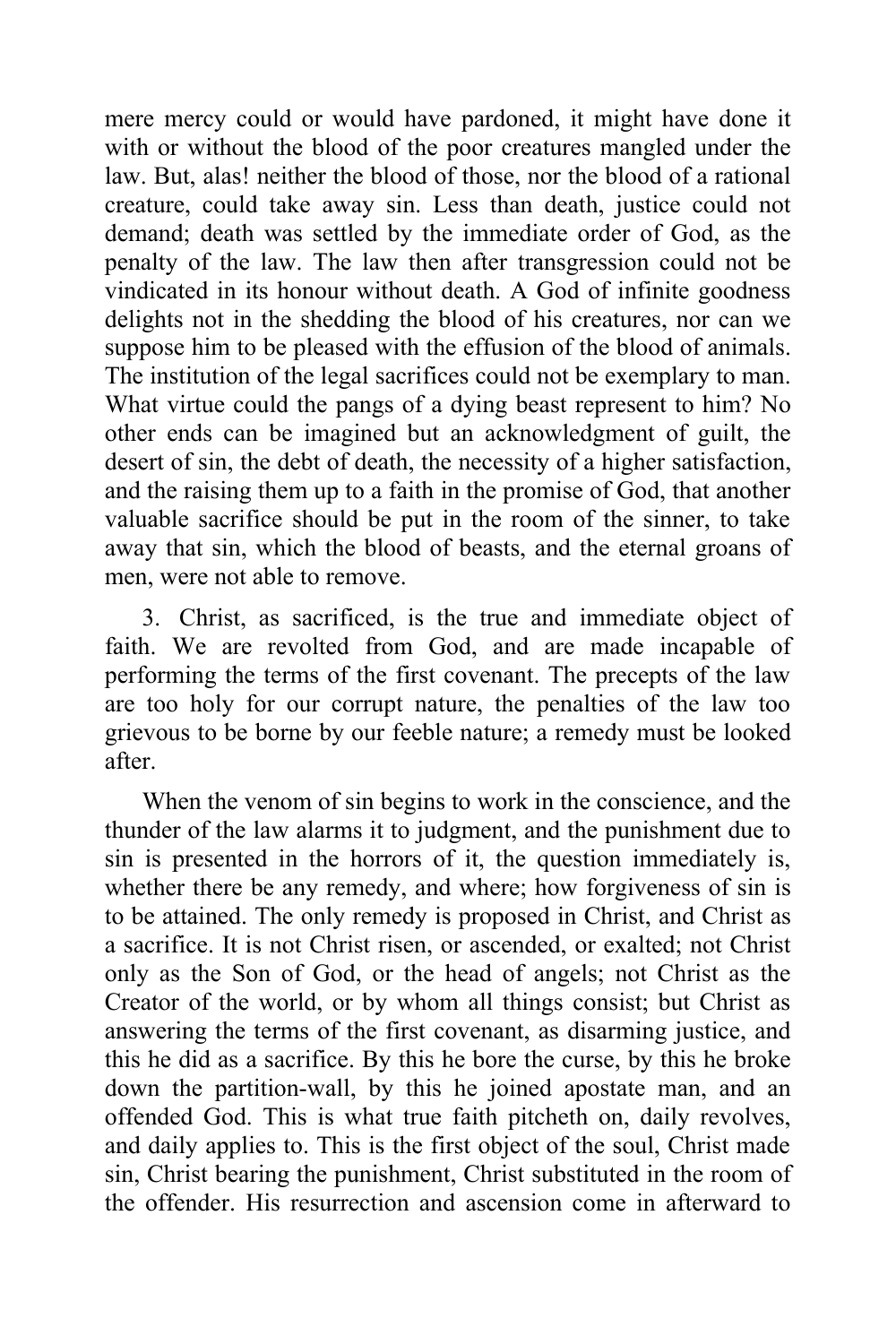ascertain the comfort. But as his being a sacrifice, is the foundation of his being an Advocate, a Prince, a Saviour, to give repentance and remission of sins; so it is the foundation of peace in ourselves. This is that which pacifies God, and only what pacifies God, can pacify conscience. This death as a sacrifice purchased our comfort, because it purchased the Comforter. Christ begged not the Spirit before he died, John xvi. 7. he assures them he could not come, unless himself went; and he could not have gone with any success to heaven, if he had not shed his blood; justice would have stopped his entrance: "Ought not Christ to have suffered these things, and to enter into his glory *V* Luke xxiv. 26. Suffering was to precede his glory. Besides, our comfort lies in his being an Advocate. But how is he an Advocate? With his blood in his hands. It is by his blood he speaks in heaven, and by his blood faith speaks to God. He paid the debt in his suffering, and pleads the payment in his glory. The payment went before the plea in order of nature, and our eyeing the payment precedes our eyeing the plea in order of faith. Both respect God as the Ruler. Christ without his garments rolled in blood, could not be answerable to God, nor acceptable to a sinner. Faith is therefore called "faith in his blood," Rom. iii. 25. As faith is the instrument of justification, so it must eye the cause of our justification, and under that notion wherein it is the cause. And that is Christ as groaning and offering up himself to God a ransom, a righteousness for many. The curse upon Adam is the lash wherewith an angry conscience scourgeth a sinner. The freedom from this curse is only found in the vengeance God exacted of the Redeemer for the sins of all that return to him by repentance. Both the death and resurrection of Christ concur to the same end, namely, our justification, Rom. xiv. 9. but in different manners; his death as the meritorious cause, his resurrection as declarative of the sufficiency of his death to that end, that as the Son of God and surety of men, he had performed whatsoever he undertook in his being a sacrifice. But the first act of relying faith is about him as a bloody victim. As often as the Israelites were stung by the fiery serpents, they were to look up for health to the serpent lifted up, a type and emblem of the death of Christ. Upon every sin of a believer, the sacrifice is pleaded in heaven by the Priest, and ought in the remembrance of it to be renewed in the repeated acts of our faith.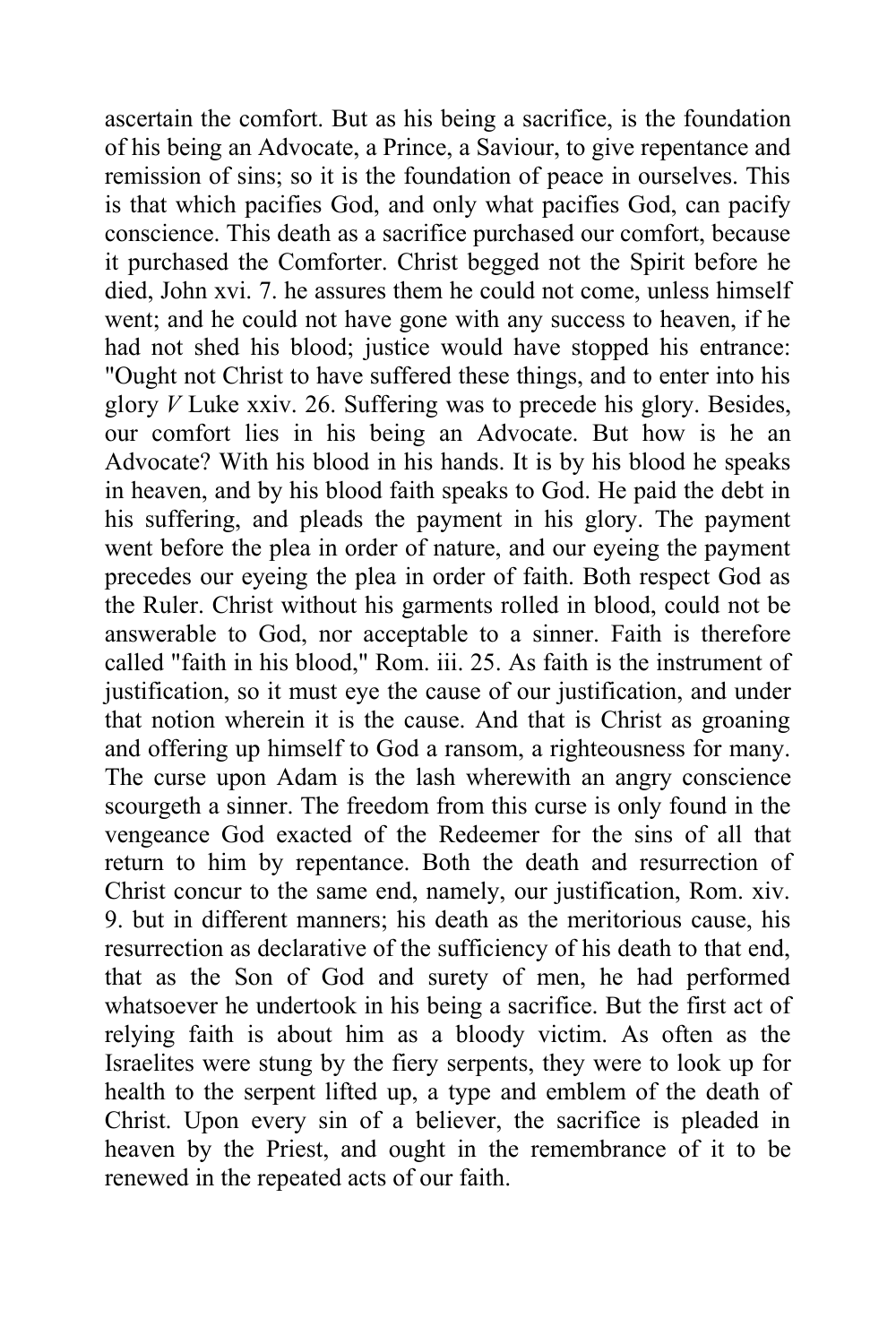4. It is no true opinion that Christ died only for an example. Wounded he was for the transgressions in Isaiah's time, when his example could reach only those that came after him; but the credit of his sufferings upon his promise to undergo them, might, and did reach the first ages of the world. The expressions in Isaiah liii. found his death higher than a bare pattern, or a testimony to the truth. The notion of expiation of sin, was always implied in the notion of a sacrifice, even among the heathens. When they parted with the dearest first- born of their bodies to Moloch, it was not for an example, but "for the sin of the soul," Micah vi. 7. As Christ was the Son of God sent, he was a testimony of the love of God; as he was a sacrifice, he was our ransom from the curse of the law.

5. Comfort to every true believer. He was sacrificed for us: God counted him a sinner for our sakes, that he might count us righteous for his sake.

(1.) As Christ hath been sacrificed for them, so he has been accepted for them. He is no more to be made sin, iniquity no more to be charged upon him, his next appearance shall be without the imputation of sin, for the conferring salvation, Heb. ix. 28, with all the bonds of a believer's sins cancelled. He is pronounced God's righteous servant, and from this declaration of his righteousness, and the true and believing knowledge of it; doth our justification arise, Isa. liii. 11. Had it not been a perfect sacrifice, it could never have wrought such complete effects, and "for ever have perfected those that are sanctified," Heb. x. 14. He is gone with the smoke of his sacrifice to heaven, and was well entertained, which is a signification of the completeness and perfection of his rig'hteousness for man, John xvi. 10. The pure and piercing eye of divine Justice could not be perceive a spot in him. Had any blemish been, it could not have escaped an infinite knowledge. Nor could the justice of God, in turning over all the registers of the debts owing from the creatures, perceive one but might be cancelled upon the value of this payment, if the creature did not negligently or wilfully refuse his own delivery, and prefer his debts and captivity before it. It was a sacrifice offered according to God's heart, with which his soul was infinitely well pleased. The person of the Son of God made every gaping wound, every panting groan, and doleful agony, grateful to God, and profitable for us. The Godhead united to the manhood, put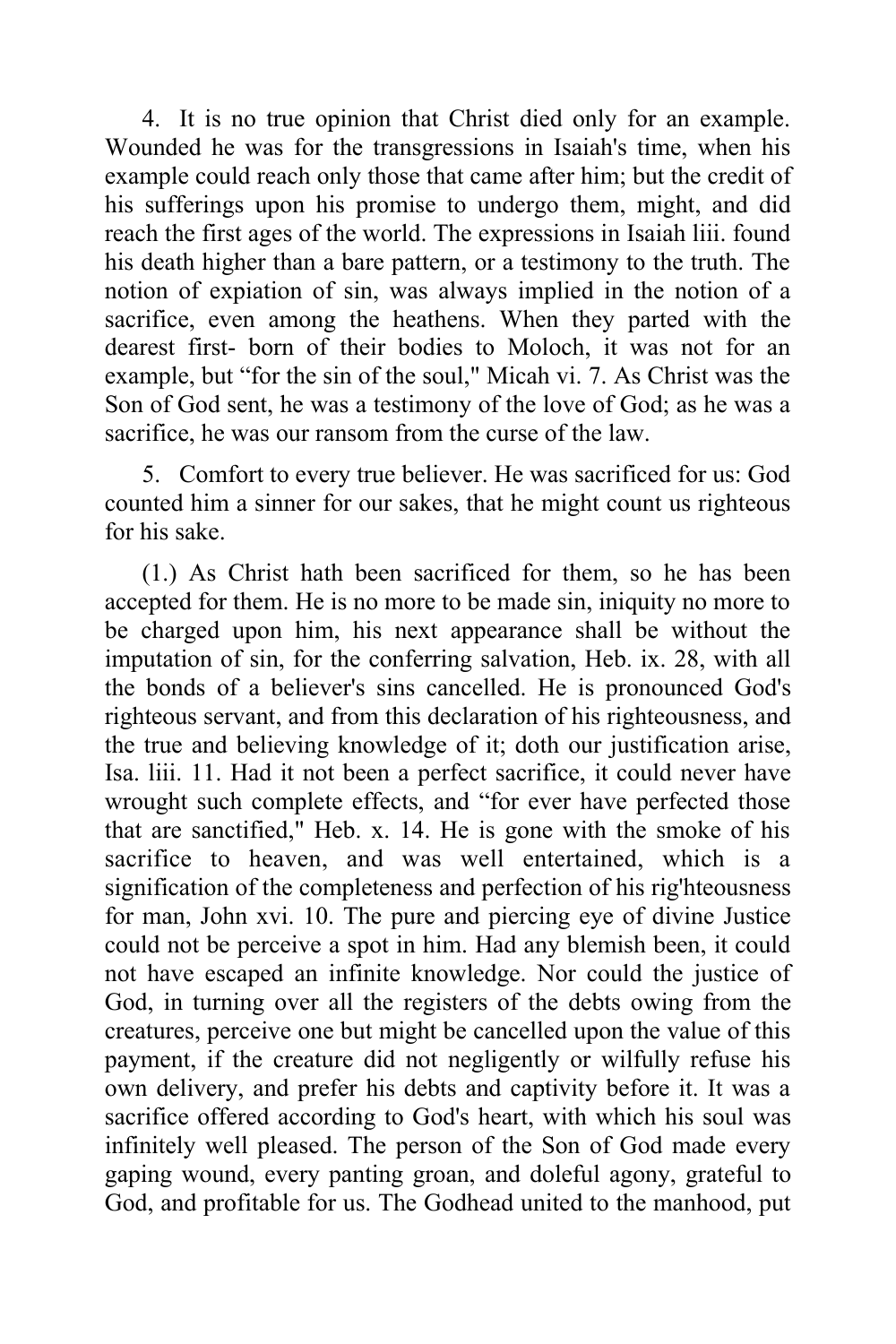an inexpressible value upon every pang. Not that every pang, or the least drop of blood, was sufficient for our redemption; the law required death, and death must be suffered: but all those passions preceding his death, were meritorious in conjunction with his death.

(2.) This sacrifice unites all the attributes of God together for a believer's interest. The floodgates of mercy are opened, and the fire of justice confined in its flames: the flames of the one centre in Christ, that the streams of the other might flow down to us; rivers of mercy quench not the flames of justice, nor the flames of justice suck up the rivers of mercy. As the sacrificing Christ is a vengeance against sin, it is an act of justice; as it is a means of remission of the sins of those for whom he was sacrificed, it is an act of mercy to the creature. Both Justice and Mercy join hands to help the fallen creature up. God is just in being merciful, and merciful in being just; so that we well may cry aloud with the psalmist, "Gracious is the Lord, and righteous," Psalm cxvi. 5. Justice struck the sacrifice, that the streams of mercy might have a fuller scope. Compassion helped justice to a satisfaction more honourable than could have been had from creatures; and justice helped mercy to a fuller and more illustrious exercise of itself, than ever it could have had without it. Justice is now a second to mercy; of an antagonist it is become an advocate. God must be unjust, if he be not merciful to a believer. Since our High Priest hath been faithful to God, God will not be unfaithful to him, or those for whom he offered up himself. Happy must he be, that hath mercy supplicating, and justice itself pleading for him.

(3,) This sacrifice is of eternal virtue. The virtue of the sacrifice is parallel to the office of his priesthood: a priest and a sacrifice are relatives. The immutable oath then that constituted him a priest for ever, settles for ever the value and virtue of the sacrifice; for without a sacrifice he could not be a priest; his office would expire, if the virtue of his sacrifice did; they eternally lived together in conjunction. It is the "blood of the everlasting covenant," Heb. xiii. 20. It is an everlasting covenant, because an everlasting blood whereby it was settled. The ground of its prevalence is, that it was not the sacrifice of a mere man, but of God, Heb. ix. 14.

(4.) The effects of this sacrifice therefore are perfect, glorious, and eternal. It is our deliverance from wrath, the scorchings of hell,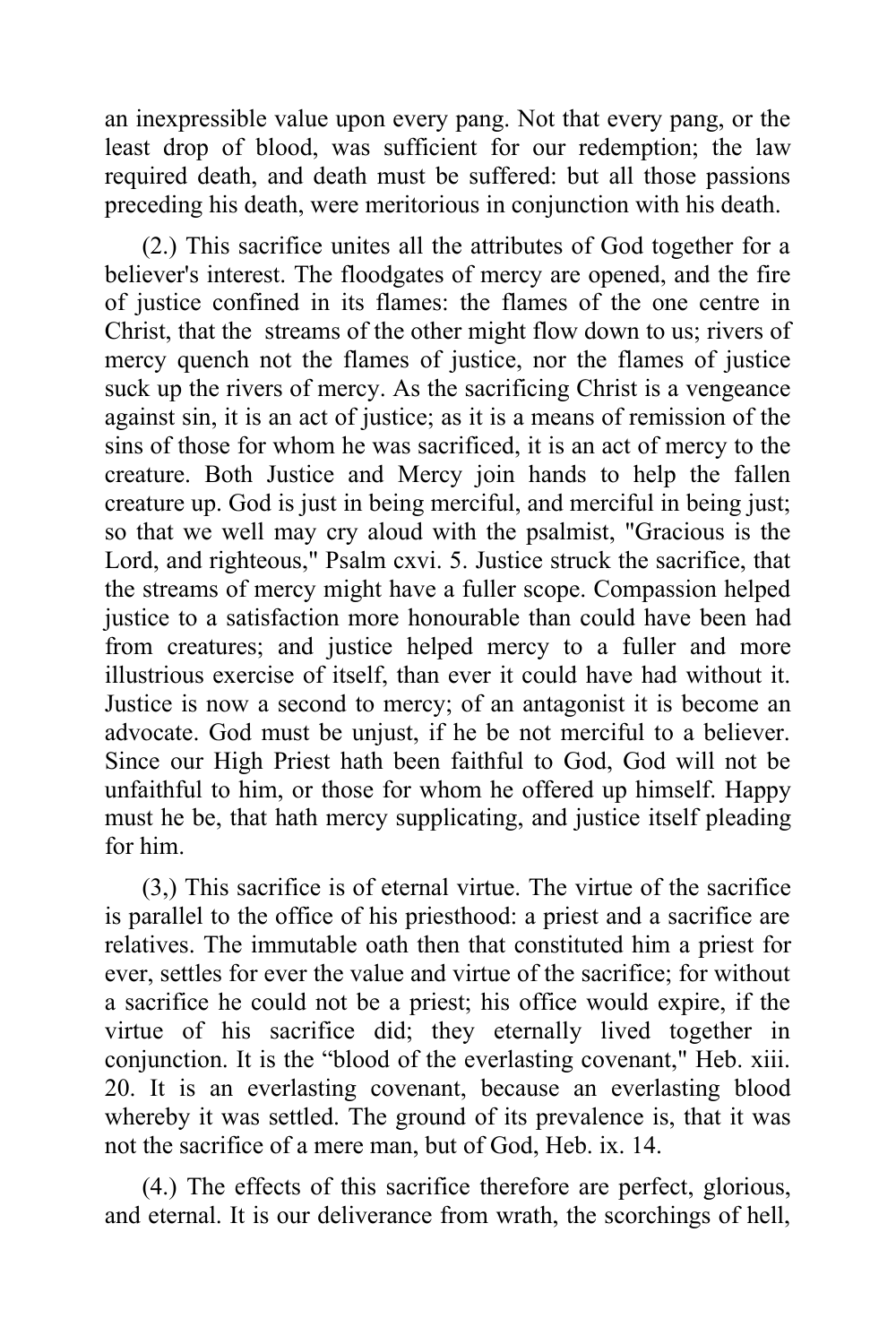and terrors of punishment. The purity of this sacrifice expiates the impurities of our services. No sin so great, but the value of this sacrifice, believed in, can answer it. The highest sin is the transgression of the law, and this is the satisfaction of the whole penalty of the law. Sin is an offence against God, and this sacrifice is the highest pleasure to him. None of our sins can be so great as all those that met upon the back of this innocent Lamb. It is enough to cross every book of accounts; "Who shall lay any thing to the charge of God's elect? It is God that justifieth, and Christ that died," Rom. viii. 33, 34. "There is no condemnation to them that are in Christ, because he hath as a sacrifice for sin condemned sin in the flesh," Rom. viii. 1, 3. Not, no desert of condemnation; that there is: not, no condemnation, because of something done by themselves; no, but because of something done by Christ, who hath obliterated the bloody roll of sin and curses by his blood. God will not refuse.it to any that believingly plead it; he will not be unjust to the true value of it, nor to his own ordination. If it be unrighteous in God to "forget the labour of a believer's love," Heb. vi. 10; it will be so to forget the obedience of his Son, and the person interested in it. God was not so ready to bruise him for us, but he will be as ready to apply the plaister of his blood to us.

How great, then, is the happiness of a believer on the account of this sacrifice! Whatsoever is lost by the sin of the first Adam, is gained by the sacrifice of the second; with what boldness may we enter into the holiest with this blood of Jesus in our hands and hearts! Heb. x. 19.

6. We must then lay hold on this sacrifice. The people were to be "sprinkled with the blood of the sacrifice," Exod. xxiv. 8. so must we with the blood of our Lamb. Thus only can it save us, 1 Peter i. 2. Thus is our Saviour described by this part of his office, "He shall sprinkle many nations," Isa. lii. 15. Our guilt cannot look upon a consuming fire without a propitiatory sacrifice; our services are blemished, so that they will rather provoke his justice, than merit his mercy ; we must have something to put a stop to a just fury, expiate an infinite guilt, and perfume our unsavoury services. Here it is in Christ, but there must be faith in us. Faith is as necessary by the ordination of God in a way of instrumentality, as the grace of God in a way of efficiency, and the blood of Christ in a way of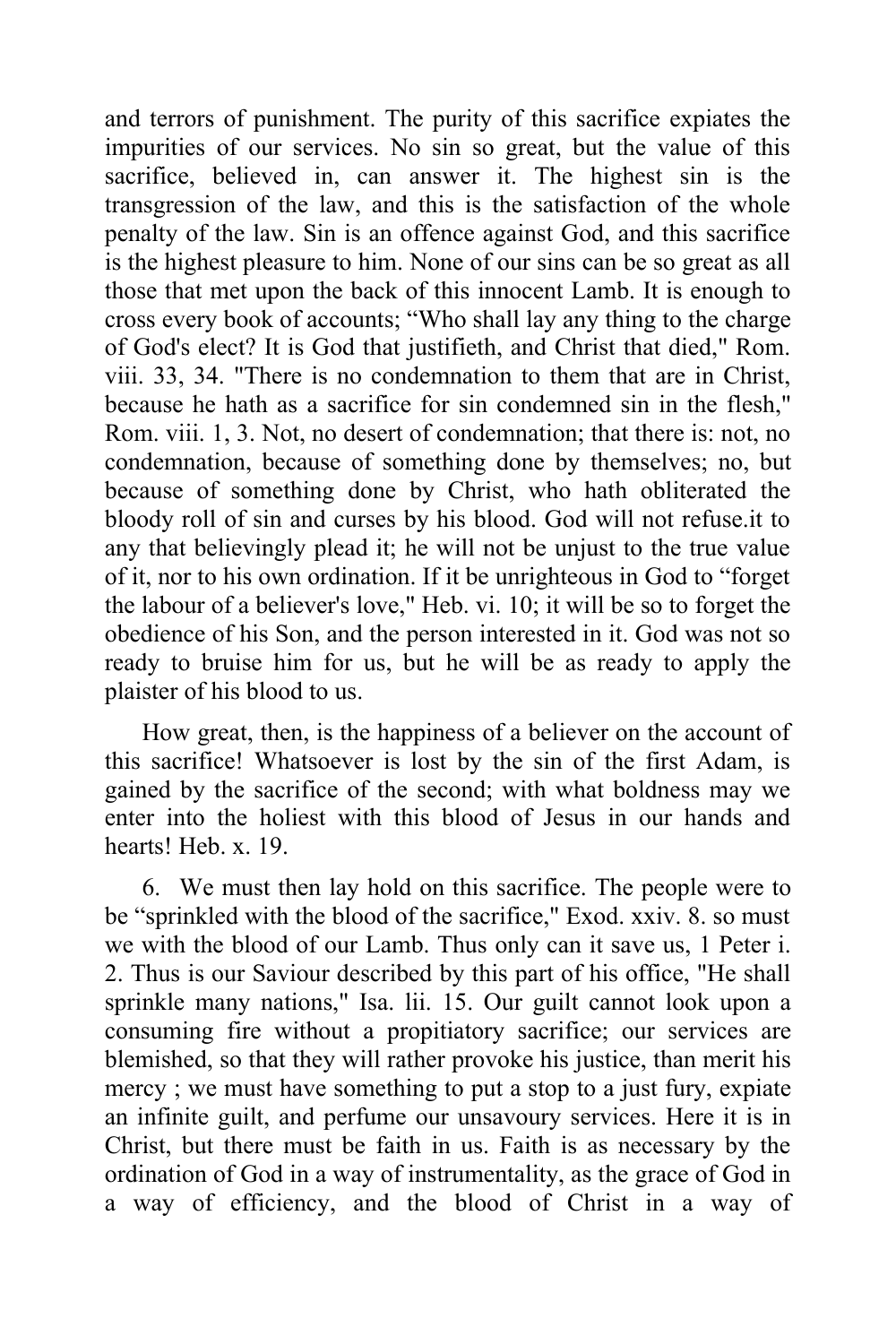meritoriousness of our justification. All must concur: the will of God the offended Governor, the will of the sacrificing Mediator, and the will of the offender. This will must be a real will, an active operative will, not a faint will. We must have a faith to justify our persons, and we must have an active sincerity to justify the reality of bur faith. Christ was real in his sacrifice; God was real in the acceptation of it; we must be real in believing it. Rocks and mountains cannot secure them that neglect so great a sacrifice, that regard this atoning blood as an unholy thing. It is as dreadful for men to have this sacrifice smoking against them, and this blood calling for vengeance on them, as it is comfortable to have it pleaded for them, and sprinkled on them. Why will any then despise and neglect a necessary sovereign remedy ready at hand? Is it excusable, that when we should have brought the sacrifice ourselves, or ourselves have been the sacrifice, we should slight him who hath voluntarily been a sacrifice for us, and cherish a hell merited by our sin, rather than accept of a righteousness purchased at no less rate than the blood of God? This sacrifice is full of all necessary virtue to save us; but the blood of it must be sprinkled upon our souls by faith. Without this we shall remain in our sins, under the wrath of God, and sword of vengeance.

7. We must be enemies to sin, since Christ was a sacrifice for it. Unless sin die in us, we cannot have an evidence that this sacrifice was slain for us. He that hath an interest in Christ's blood, must be planted "into the likeness of his death," Rom. vi. 5. We are highly unjust, if we will not sacrifice a beloved sin for him, who sacrificed a precious life of more value than heaven and earth for us. We should empty ourselves of our filth, since he emptied himself of his glory. The very expression, "sacrificed for us," carries a force and a spirit in it to animate us to this. We must be friends to the duties God enjoins us. It is disingenuity to put him off with a shred of our souls, or a grain of service, who became a *holocaust* for us. Scanty services are fit only for a scanty sacrifice. As God shows in this sacrifice his compassions to the sinner, so he declares the certainty and terror of his penalties upon the obstinate rebel. If the Son of God, undertaking to be a sacrifice, was not preserved from death upon the account of his filiation ;f men cannot expect but to sink under it upon the account of their rebellion. Well then, let us not look upon the least sin without horror, since it is a crime not to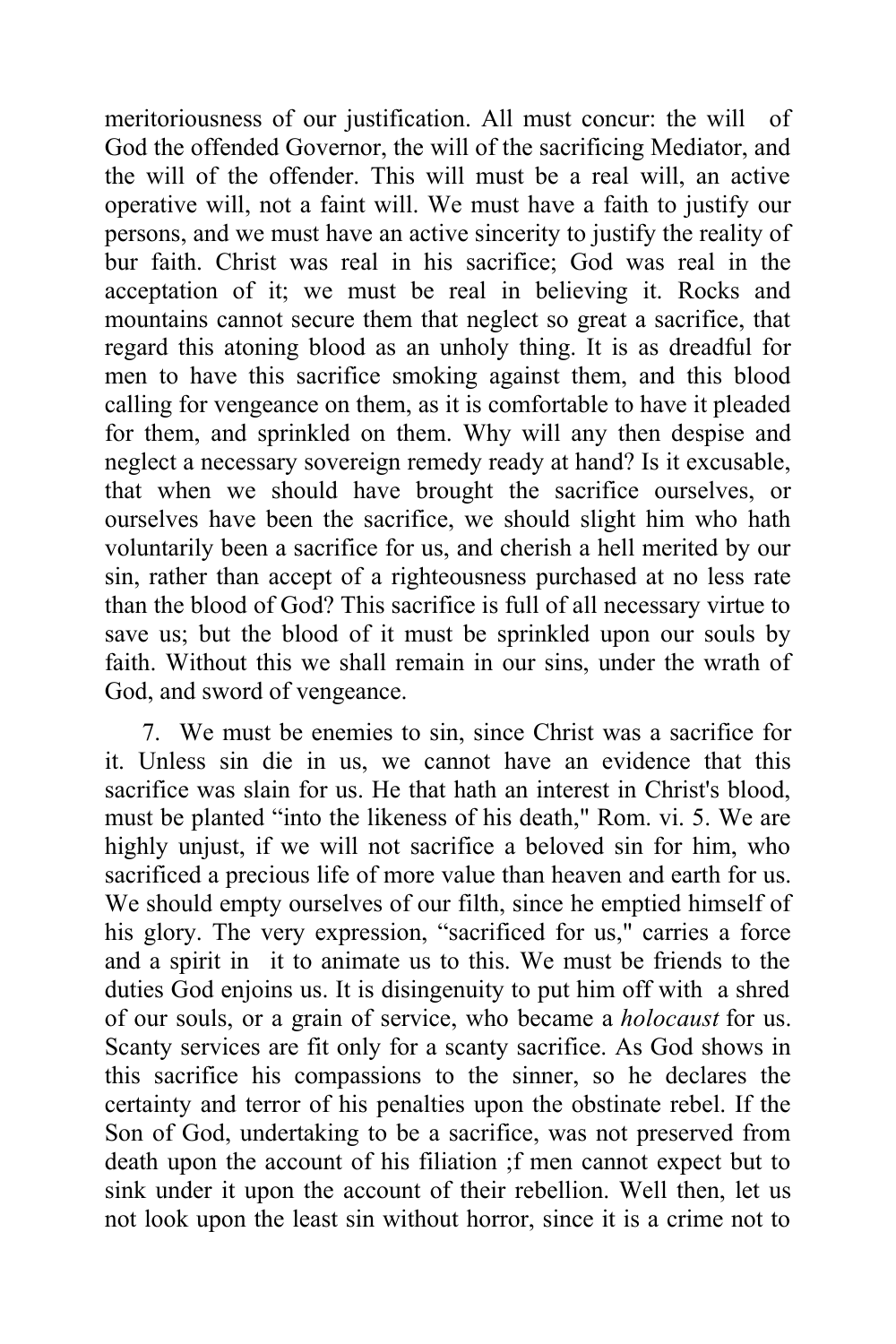be expiated by any lower price than an infinite blood. It should cause us to mourn also for sin. It was our unrighteousness made Christ's back and his soul to suffer; he had never felt the wrath of his Father, if we had not broken the law of his Father. When the death of Christ, our sacrifice, comes into our thoughts, the remembrance of our sins should bear it company. We should never consider that Christ died, but we should join also with sorrow at the consideration of that for which he died.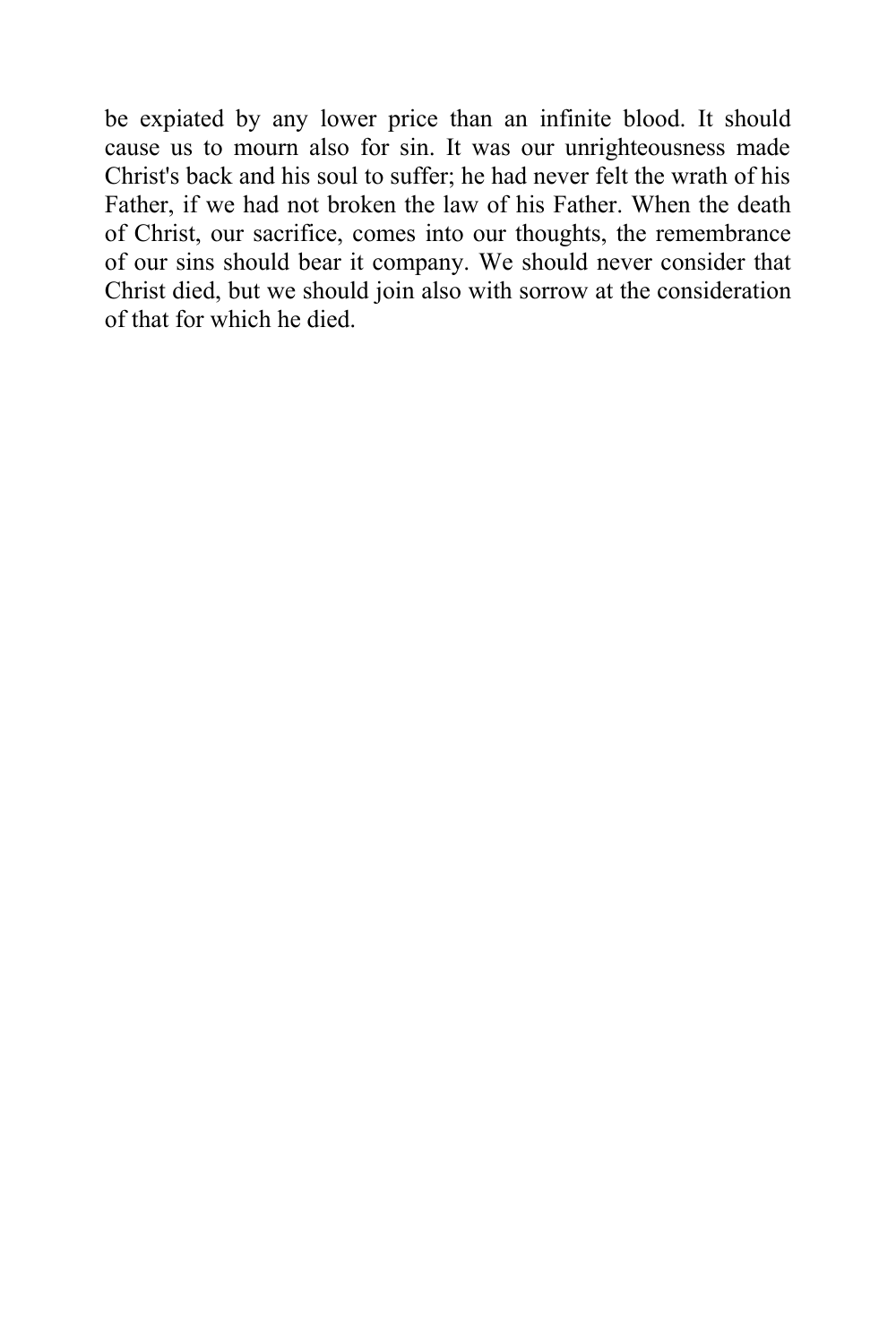## **A DISCOURSE ON THE VOLUNTARINESS OF CHRIST'S DEATH.**

*And walk in love, as Christ also hath loved us, and hath given himself for us, an offering, and a sacrifice to God of a sweet smelling savour,* Ephes. v. 2.

THE exhortation in this verse to a mutual love, depends upon what the apostle had urged in the end of the former chapter, where he had endeavoured to persuade them to a kindness and tenderheartedness to one another, and backed it by the pattern God had set them in his pardoning grace; and in verse 1, of this chapter, he extends that motive to all other duties, and draws a general maxim for their observance; that they ought to imitate God in all things imitable by a creature: "Be ye therefore followers of God as dear children," verse 1. Consider the great example God hath set you, and as you have obligations to him, not only as your God, but your Father; so imitate him, not only as creatures, but as children, and express in your lives those admirable perfections, which he hath engraven on you by regeneration, and especially his patience and meekness in bearing, and his love and kindness in pardoning, those that injure you.

Observe: Those that lay claim to a relation to God, without imitation of him, are not children, but bastards.

They may be of his family by instruction, not by descent. There is no implantation in Christ, without an imitation both of the Creator and Redeemer.

He doth prosecute the exhortation in this verse: '' Walk in love;" let the perpetual tenor of your lives be in love; and that by the example of Christ, as before he had done it by the example of God, which indeed Christ had in person urged to his disciples before his departure from them: "I have given you an example, that ye should do as I have done to you," John xiii. 14,15. and amplifies this example of the love of Christ.

1. From the effect. His passion. 2. The manner of it. Voluntary ;" hath given." 3. The subject of it; "himself." 4. The end of it; "a sacrifice." 5. The event and fruit of it.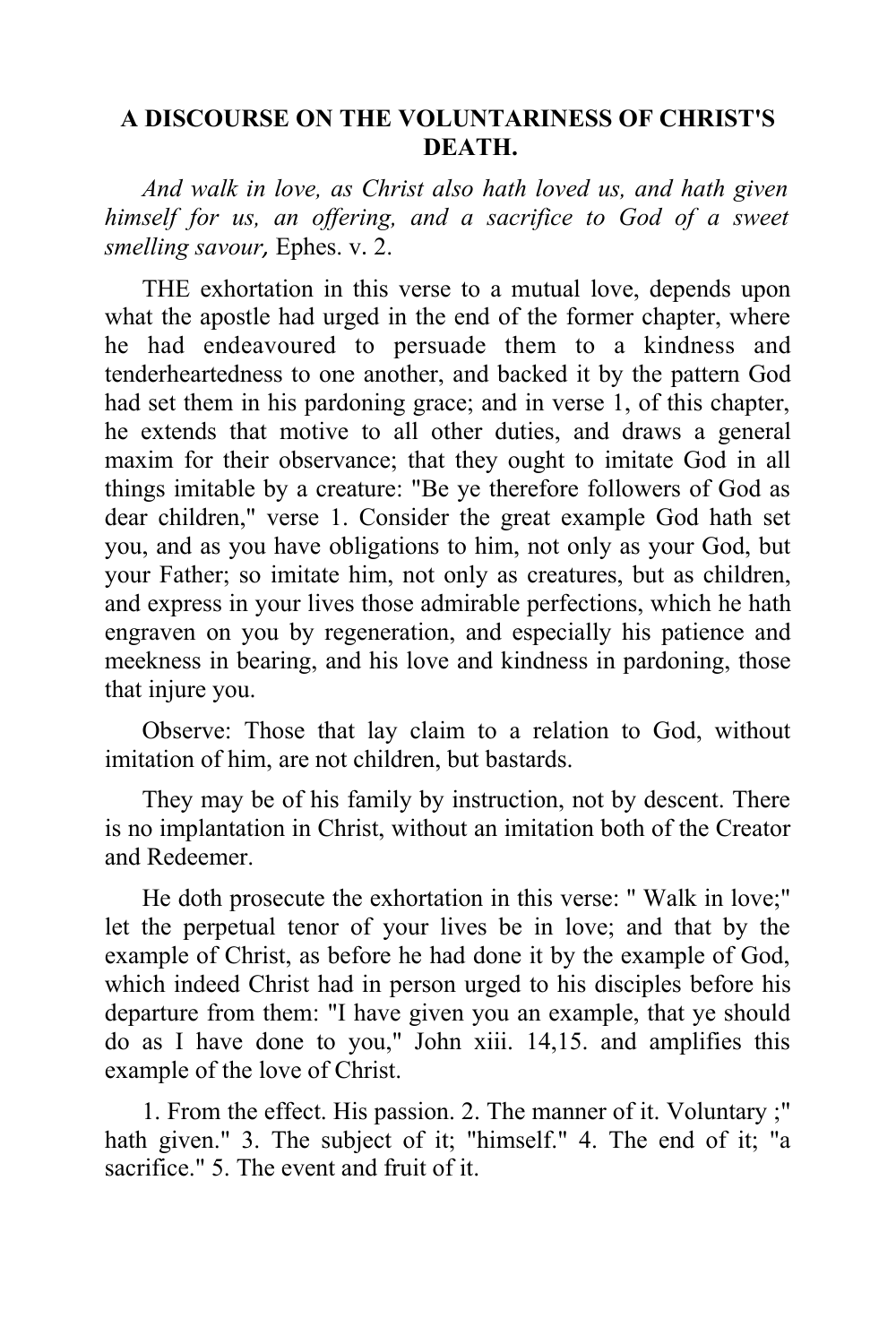"A sweet-smelling savour." A fragrant odour, which by a metalepsis is put for the appeasing God, it having a wonderful force to appease the wrath of God, which was inflamed against us. The most generous example to imitate, is the person of our Saviour; the most efficacious motive to persuade to that imitation, is the sacrifice of our Saviour; the course of our lives ought to be in love, not only an act, a spurt, but a walk. "As Christ hath loved us:" and as of similitude, not of equality; we cannot equal the stature of Christ's affection, but we may draw in our life lineaments like to his.

The latter words are the subject of this discourse: "Loved us." This is the first spring of all the actions of Christ towards us, and the passion of Christ for us; there could be no other motive, as it respected us. Our misery might excite his pity, but his affection produced his passion; he loved us, as God, in common with his Father; he loved us, as man, by a participation of our nature. In this love, there is his divine will as a priest, his human will as a sacrifice; he pitied us while we were insensibly hurried down by the devil to a gulf of perdition: love was the only impulse, love excited him, love prepared him, love sent him, love offered him; the highest assurance of his love, was the loss of his life, the excellency of the fruit shows the goodness of the tree.

*"*Has given himself." He was given by God, yet he offered himself; there was a joint consent: "The Son can do nothing of himself, but what he seeth the Father do," John v. 19. It is spoken after the manner of men, as sons learn of their fathers, and imitate them in their actions. Christ's giving himself, implies the Father's giving him.

"Himself." He was both the priest and the sacrifice; he offered not gold or silver, or a whole world, but himself, more precious than millions of worlds, composed only of angels and innumerable spirits, as excellent as the omnipotence of God could create.

"Himself." Not only his body of flesh, not only his soul a spirit, but himself, his whole person. His soul, his body, himself, the Son of God, and the Son of man; he loved us as he loved himself, above what he loved himself, shall I say? He exposed his life for us, his most holy person for us; the act of his murderers is not regarded as a sweetsmelling savour, but his own act of obedience.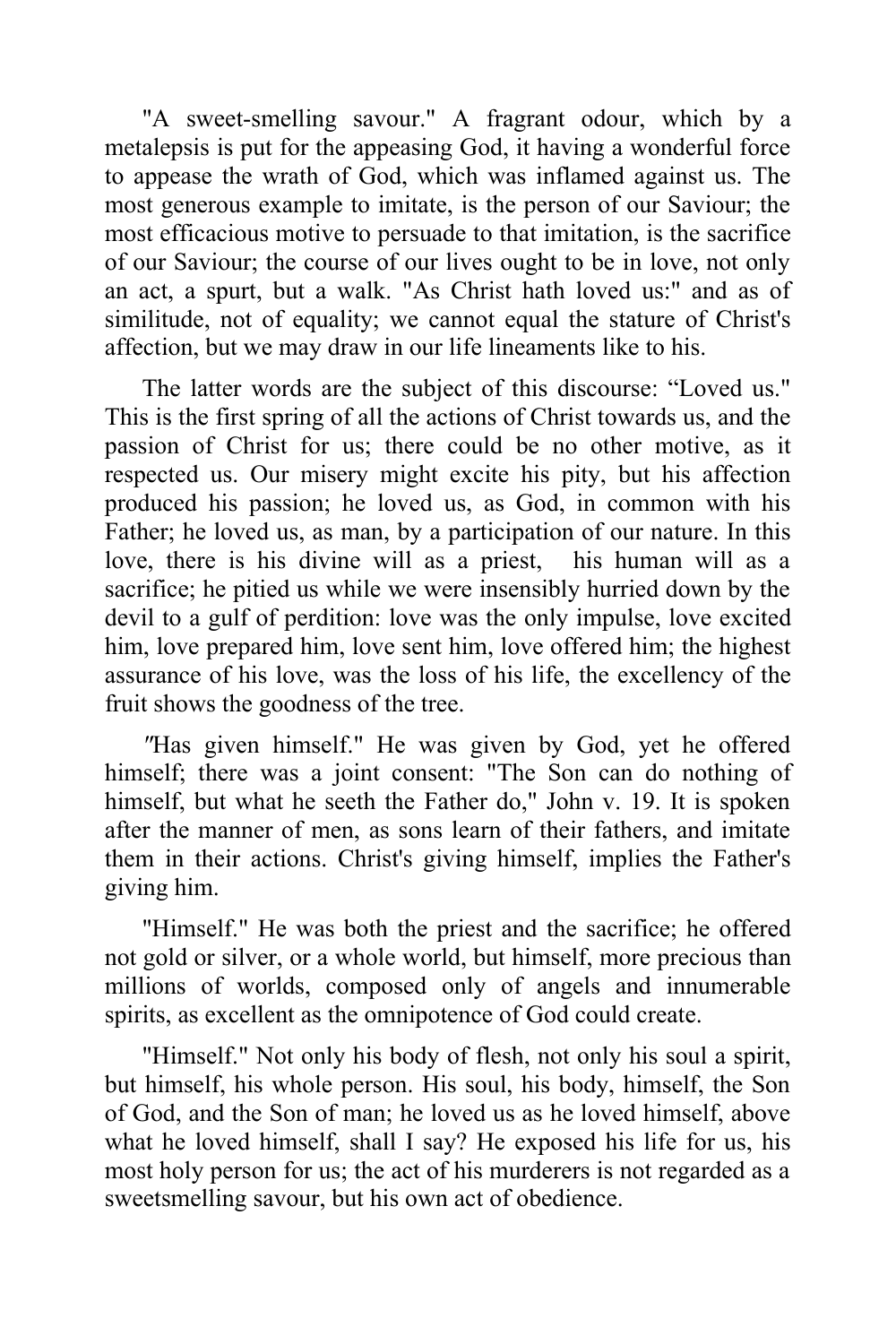To whom did he thus give himself? "To God." To that God, to whom, by our base apostasy, we had rendered ourselves obnoxious, and had fallen under his deserved wrath. Our Saviour was God's before, as he was the Son of God, but he delivers himself to God, as a mediator, a victim to satisfy for our sins, and reconcile us to our injured Creator; he offered himself to God, as the judge and revenger of sin, the guardian of the law, the assertor of his truth in his threatening; he appeared before God as sitting upon a seat of justice, that he might open to us a throne of grace.

To what end did he deliver himself? "An offering and a sacrifice." Not *like* an offering, or *like* a sacrifice, but an offering, a sacrifice; not to do us a small kindness, but to offer his life for us; he would die in our stead, that we might live by his death; not only an offering, but a sacrifice, an incense to be consumed into smoke, a sacrifice to be stuck and bled to death; all the offerings and sacrifices of the law were completed in Christ. All his life wherein he acted for the glory of God, was an offering; in his death, he bled and expired as a sacrifice; he underwent a death, not honourable, but ignominious, and not only ignominious among men, but joined with the legal curse of God. As he was the Son of God, he gave himself, having power to do it, John x. 18.

Unless he had been the Son of God, he could not have been a sufficient sacrifice for us.

"For a sweet, smelling savour." He gave himself with an intention to be accepted, and God received him with a choice acceptation. Sacrifices under the law were accounted by God as a sweet savour, Lev. i. 9. iii. 16. Exod. xxix. 41. This expression is first mentioned at the time of the sacrifice of Noah, Gen. viii. 21. so God is said to smell an offering, 1 Sam. xxvi. 19. God accepted Noah's sacrifice, and took an occasion from thence of declaring his counsel to Noah, that he would not destroy the world, implying, that he would in time recover it by the promised Seed. A smell is here attributed to God. As good scents recreate and refresh the sense of a man, so did the sacrifice of Christ please and content God. Our sins had sent up an ill savour to heaven, had disturbed the rest of God. Christ expels our ill scent by the perfume of his blood, and restores a sweet savour in the heavenly places, "purifying the heavenly things himself," Heb. ix. 23. God being a pure Spirit, could not be taken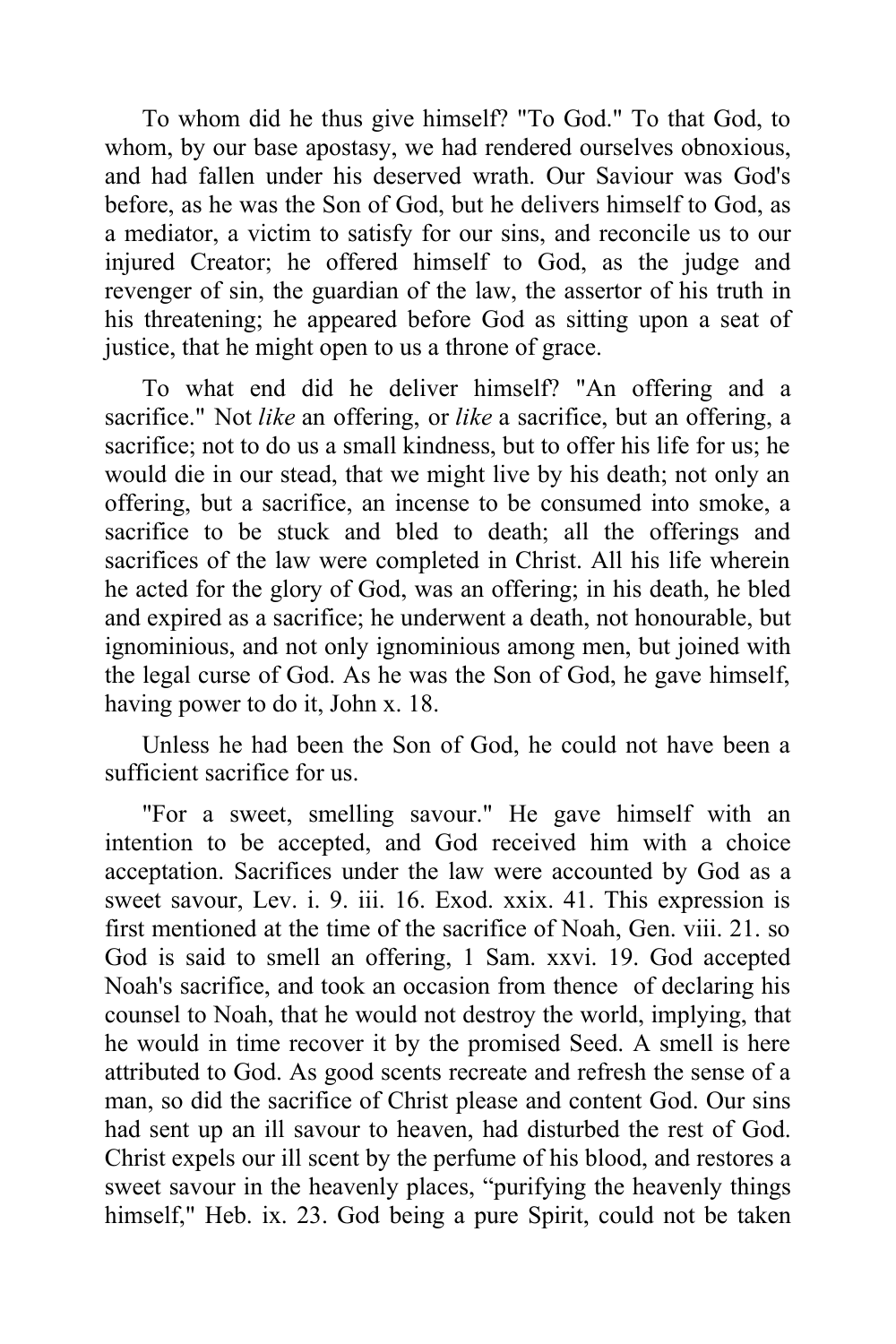with the smoke of the legal lambs, nor refreshed with the fumes of incense; but both God and believers under the old testament had a content in them, as they were shadows of this sweet sacrifice, which was intended for the appeasing God, and securing the offending creature. What the legal sacrifices could not perform, as being earthy, mean, and too low for the acceptation of God, and delighted him no otherwise than as they referred to Christ, that this sweet sacrifice of the unblemished Lamb of God, possessed with a perfect love both to God's glory and man's safety, performed, and sent up such a fragrance to the nostrils of God, that he approved both of the priest and the sacrifice, infinitely above the best sacrificers and sacrifices under the law, and changed his countenance towards the filthy creature, that had raised such noisome streams in his presence.

The things observable are many: 1. The love of Christ was the spring of his passion. 2. The person of Christ was consecrated for us, and given to us.

But the only things I shall take notice of, are, 1. CHRIST WAS A VOLUNTARY SACRIFICE. 2. CHRIST WAS AN EFFICACIOUS SACRIFICE.

Doct. THE SACRIFICE AND SUFFERINGS OF CHRIST FOR US WERE FREE AND VOLUNTARY. His offering was a free-will offering. It is expressed in the same chapter: "He gave himself for the church," Eph. v. 25. His voluntariness was typified by the paschal lamb, a lamb being the mildest of all creatures, resisting neither the shearers nor butchers, Isa. liii. 7. All his work is assigned to his love, Rev. i. 5, 6. His love was antecedent to his shedding his blood, and our being washed in it. Love renders any work delightful. The Sun of righteousness hath not a less bridegroom spirit and cheerful disposition in running his humble race, than a sun in the heavens is expressed to have, by the psalmist, in running his natural race in the heavens, Psa. xix. 5. He was not made poor by force, but became so, and laid aside his own riches for our sakes, 2 Cor. viii. 9. He became destitute of the advantages other men enjoy, that from his worldly poverty we might become rich in spiritual graces. He was not emptied of his glory by another, but made himself of no reputation: he took upon him the form of a servant, it was not imposed upon him by constraint: he was not debased by others, till he had humbled himself to the lowest degree of humility. He could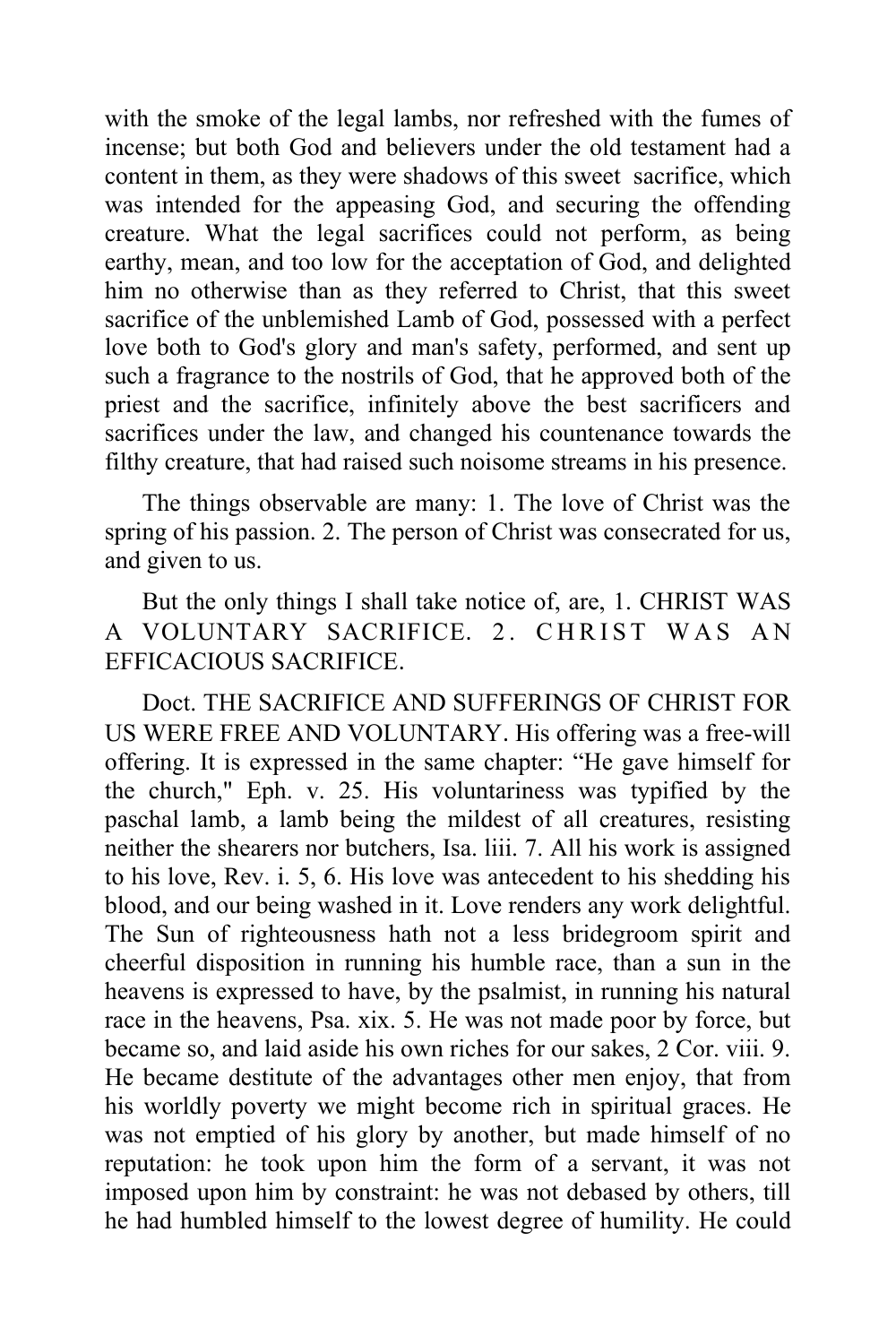have resisted them when they lifted him up upon the cross, but he would be obedient to the determination of his Father to the last gasp, Phil, ii. 7, 8. The hiding the majesty of God under the form of a servant, his descent not only to the earth, the lowest dregs of the world, the footstool of the Divinity, but to the most abject and forlorn condition in that earth. His taking the similitude of weak flesh, and running through all the degrees of reproaches and punishment, even to the grave itself, were voluntary acts, the workings of his love, that he might rescue us from a deserved hell, to advance us to an undeserved heaven, and make us partakers of that blessedness he had voluntarily quitted for our sakes. He willingly put himself into the condition of a servant, which is to be at the beck of another, and have no will but that of his master's. He submitted his reason and affections to God, to be employed in his work according to his will. He had an absolute power over his own body, John x. 18. yet he made a free offer of it, and subjected it to the penalty to be inflicted on him. One place more: "For their sakes I sanctify myself," John xvii. 19. It cannot be meant of his consecration to his office of priesthood, that depended upon the call of his Father; he was constituted a Priest, not by his own intrusion, but the Father's election, settled by an oath; the Father, and not himself, glorified him in this regard, Heb. v. 4, 5: nor of his habitual and inward holiness, for so he was sanctified by the Spirit in his conception, and filled with all graces, Luke i. 35. John iii. 34; but it is meant of his offering himself a sacrifice: his 'Father made him a Priest, the Spirit made his human nature fit to be a sacrifice; his own will made him an actual offering.

In the handling this doctrine, I shall do these four things.

- I. Lay down some propositions for explaining this.
- II. The evidences of this voluntariness.
- III. The necessity of it.

IV. The use.

I. Propositions for explaining it.

1. The Father's appointing him to be a sacrifice doth not impair his own willingness in undertaking. The Father is said to send him, and deliver him, John iii. 34. Rom. viii. 32. Not that the Son was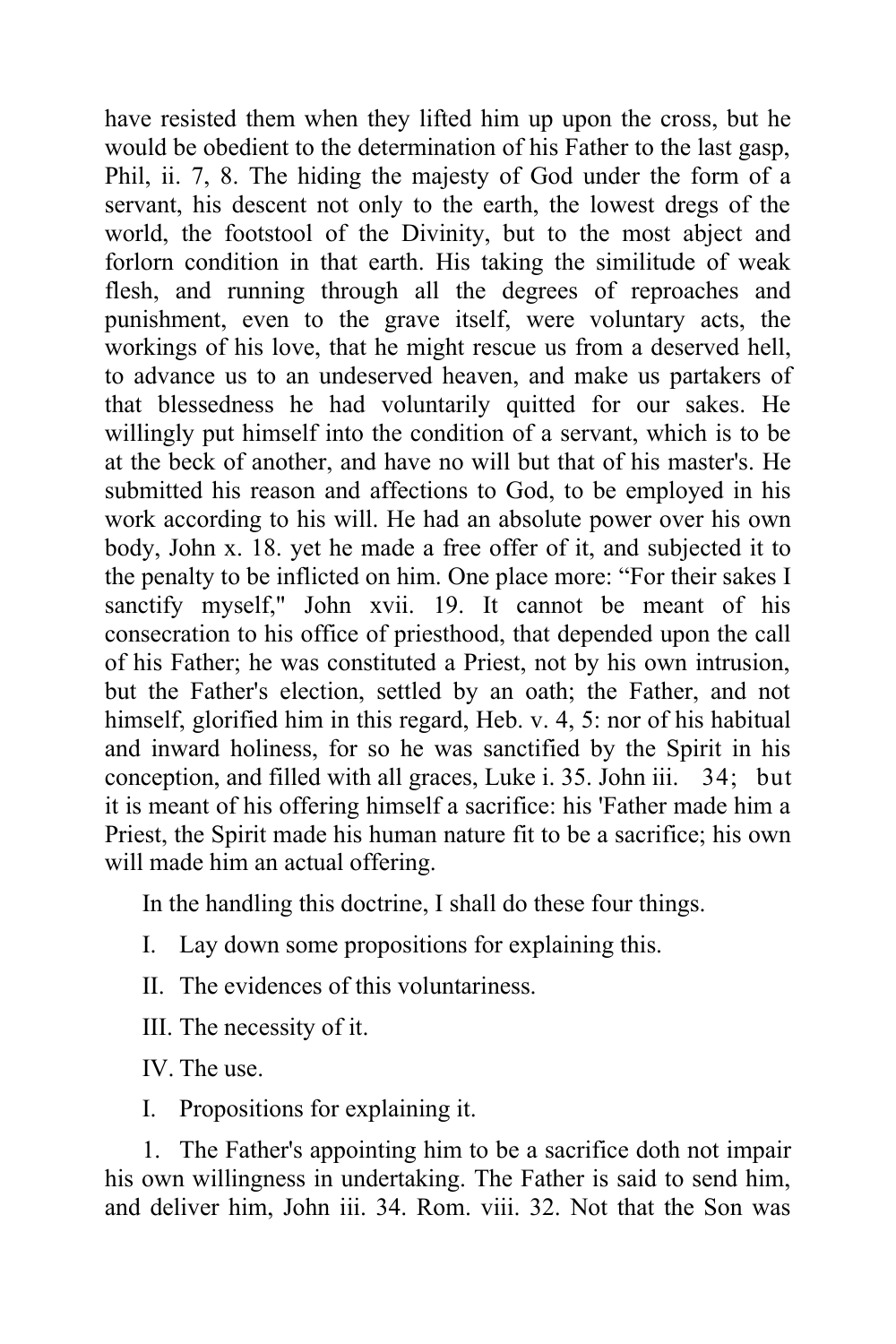over-persuaded, or came only out of obedience, without any inclination of his own. The Father being the root and fountain of the Deity, all actions are originally ascribed to him, though common to all; so he is first in order of being, as he is first in order of working. The Father is said to deliver him, because the first motion of redemption is supposed to arise from the will and motion of the Father; yet the love of Christ was the spring of all mediatorial actions, and his taking our nature on him; and therefore he is no less said to give himself than the Father is said to give him to us, and for us. God is said to set him forth, Rom. iii. 25. yet he is said to come, Matt. xx. 28. Not thrust out, or forced to come. God lays our sins upon him, yet Christ is said to bear them. His engagement was an act of choice, liberty, and affection. He could not be constrained by his Father to undertake it. His will was as free in consenting, as his Father was in proposing. The Spirit is said to be sent by the Father and the Son, to take of Christ's, and show it to us, to fit those for heaven that are given to Christ; yet his distributions are according to his own will, 1 Cor. xii. 11. dividing to every man according as he will. If you consider Christ as one God with the Father, there is but one and the same will in both: will belongs to essence, or nature; the essence of God being one, there are not in God divers "wills, though the Godhead be in divers persons, because the power of willing is the nature, not a personal propriety. The decree of redemption was joint in Father and Son. What Christ decreed as God, he executed as man. And what he willed from eternity, he began in time to will as man. Christ, as God, gave himself to death with the same will, and by the same action, as the Father gave him; but as man, he gave himself by a will inspired by the Father. Yet for our conception's sake, the scripture represents things so as if they were distinct wills, which yet we must not imagine, any more than because the scripture in condescension to our weakness represents God with eyes, and ears, and hands, we must conceive God to have a fleshly body like ours.

2. The necessity of his death impeacheth not the voluntariness of it. Many things are voluntary, which yet are necessary; there are voluntary necessities. God is necessarily, yet voluntarily holy; the devils are necessarily, yet voluntarily evil. It is not in their power to become good, yet they are carried to evil with a complete will. Man desires to be happy by a natural, and therefore necessary inclination,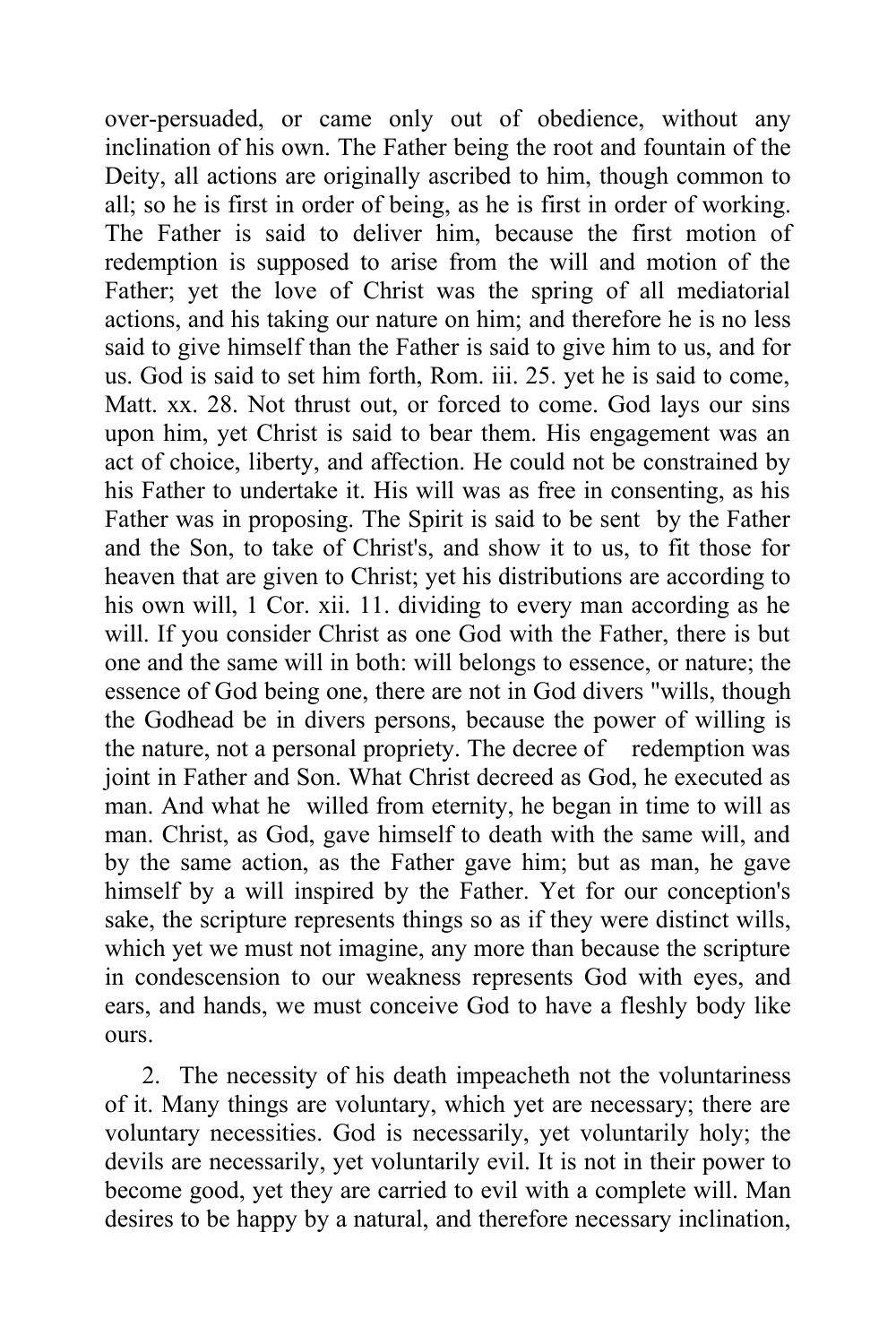yet willingly and without constraint. This death was necessary by a determination of God; voluntary, by a cheerful submission of Christ. The election of the good angels rendered then' standing necessary, but the adherence of their wills to God made their standing also voluntary. Grace did not force them against their will, nor God's determination of Christ render him a sacrifice against his mind.

(1.) It was voluntary in the foundation. The decree was not necessary, but an act of divine liberty. Nothing can incline God to an act of grace, but his own most holy will. Christ being at liberty whether he would espouse our interest or not, his undertaking to manage it was a pure voluntary act, arising from his own will. He was not bound to become a creature, and take upon him the form of a servant, but his entering into that condition was an act of free choice and condescension. No reason can possibly be supposed, why the Son of God, and Lord of the creation, should make himself lower than the angels for us, by any necessity of his own condition. There was, indeed, a necessity for us who could not be redeemed without him, but no necessity arising from the divine nature. If a creature ready to be famished be in a place where there is only one person of ability and sufficiency to relieve him, there is a necessity on the part of the poor creature to be relieved, and relieved by that person, since there is no other to help him, but there is no necessity on the part of the sufficient person to relieve him; the help he affords him will be a mere act of charity. This act of Christ is therefore called grace: "The grace of our Lord Jesus Christ, that though he was rich, yet for our sakes he became poor," 2 Cor. viii. 9. nothing could move him to become either a creature or a servant in a created state, but the yearnings of his own bowels towards fallen and miserable man.

(2.) It was necessary after this engagement. His engagement to make himself liable to punishment in our stead was free, but when he had entered into bonds to the Judge of heaven and earth, he was then in his power to be delivered up to death, according to that obligation which he subscribed and consented to; he was then legally, and by his own consent, bound to perform what he had undertaken, and could not justly detract. The promises of Christ are without repentance, as well as the gifts of God. After Christ had put himself into the state of a creature, and form of a servant, the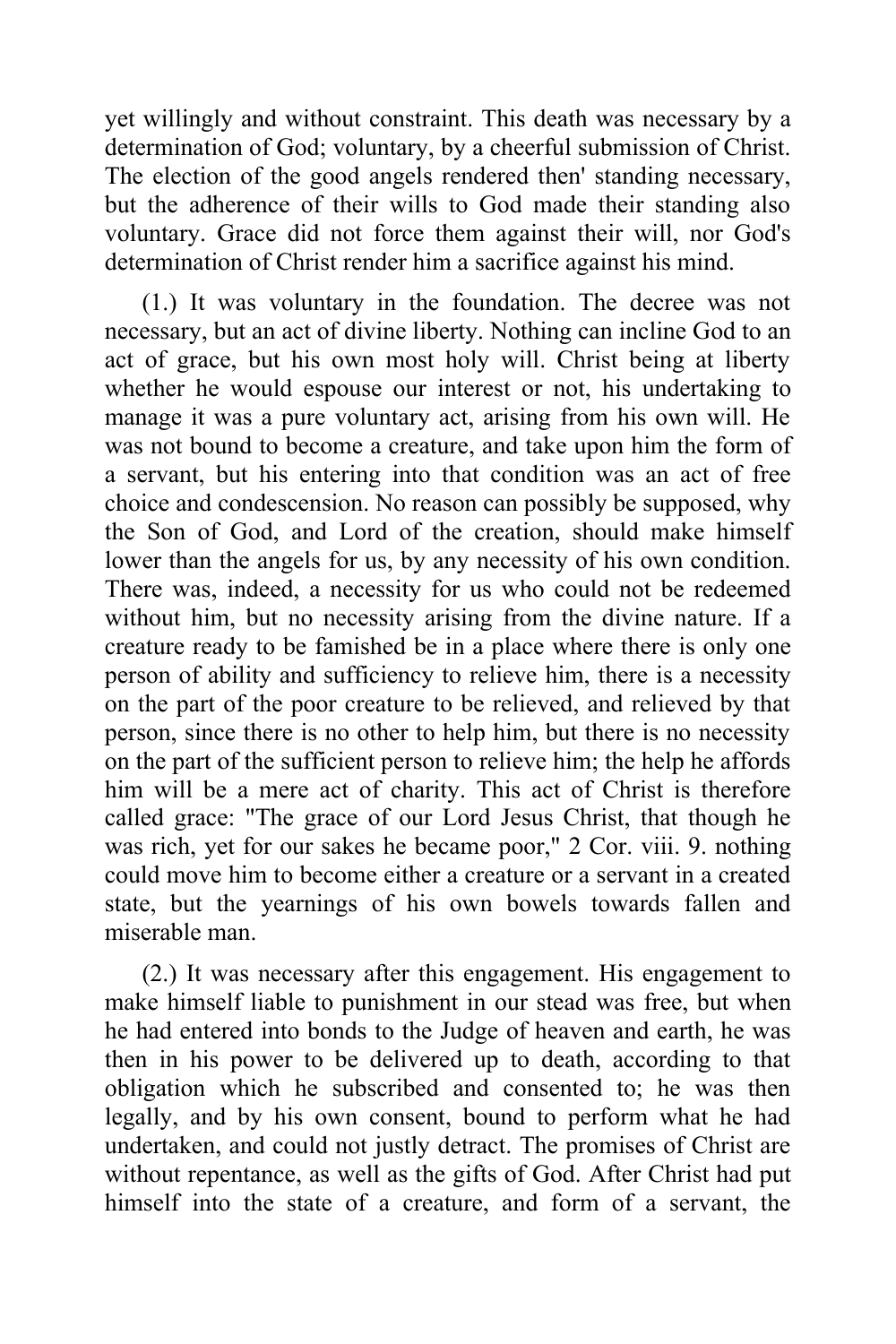homage due from a creature to God, and the work of a servant after his ear was bored, was necessary, and could not be refused by him. He had then broke his word passed to his Father in the covenant of redemption, had he absolutely declined it. "He ought to die as Christ;" Luke xxiv. 46. that is, as clothed with our nature for such an end. He needed not to die, as he was the Son of God by eternal generation, and lay in the bosom of his Father; but it was necessary as he was made under the law, made Christ, that is, anointed to such a purpose. It was necessary also, in regard of the truth of God laid to pawn in several promises, prophecies, and legal representations; but still the fountain of all this was the free bubbling up of infinite affection to mankind. Yet this necessity was a necessity of immutability, not of constraint. The holy and unchangeable will which complied with the first proposal, remained in force till the final execution. The will of the eternal Spirit, whereby he offered himself to his Father, was immutable. It is a necessity arising from himself, and the perfection of his own nature; from his own holy will, not from any constraint. God cannot be constrained, liberty is so essential a property of the divine nature, that though it may determine itself, it cannot constrain itself. To be God is a term of infinite power, to be constrained is a term of impotency: these are contradictions in the Godhead. Besides, in his human nature he could not sin, he could not be overcome by the devil, he could find nothing in him as a foundation to stand upon, John xiv. 30. He could not do any thing against his Father. But to desert his suretyship had been contrary to that law to which he had subjected himself; the word of the oath, whereby he was constituted a priest, had been fruitless. It had been the utter ruin of all the gracious decrees of God, because all the elect were "chosen in him," Eph. i. 4, 5. the covenant with Abraham and the patriarchs had been null; the oath which he sware to them, broken, Luke i. 73. and the foundation of their faith falling, the whole superstructure had been dissolved, and they would have believed God in vain. All this necessity is no plea against his willingness. The obligation which the truth of God lays upon him, after he hath promised, doth not diminish his first kindness and grace in making the promise. As the necessity of his death did not extenuate the Jews' sin in butchering him, so neither doth it lessen Christ's willingness in laying down his life after he had voluntarily entered into our bonds.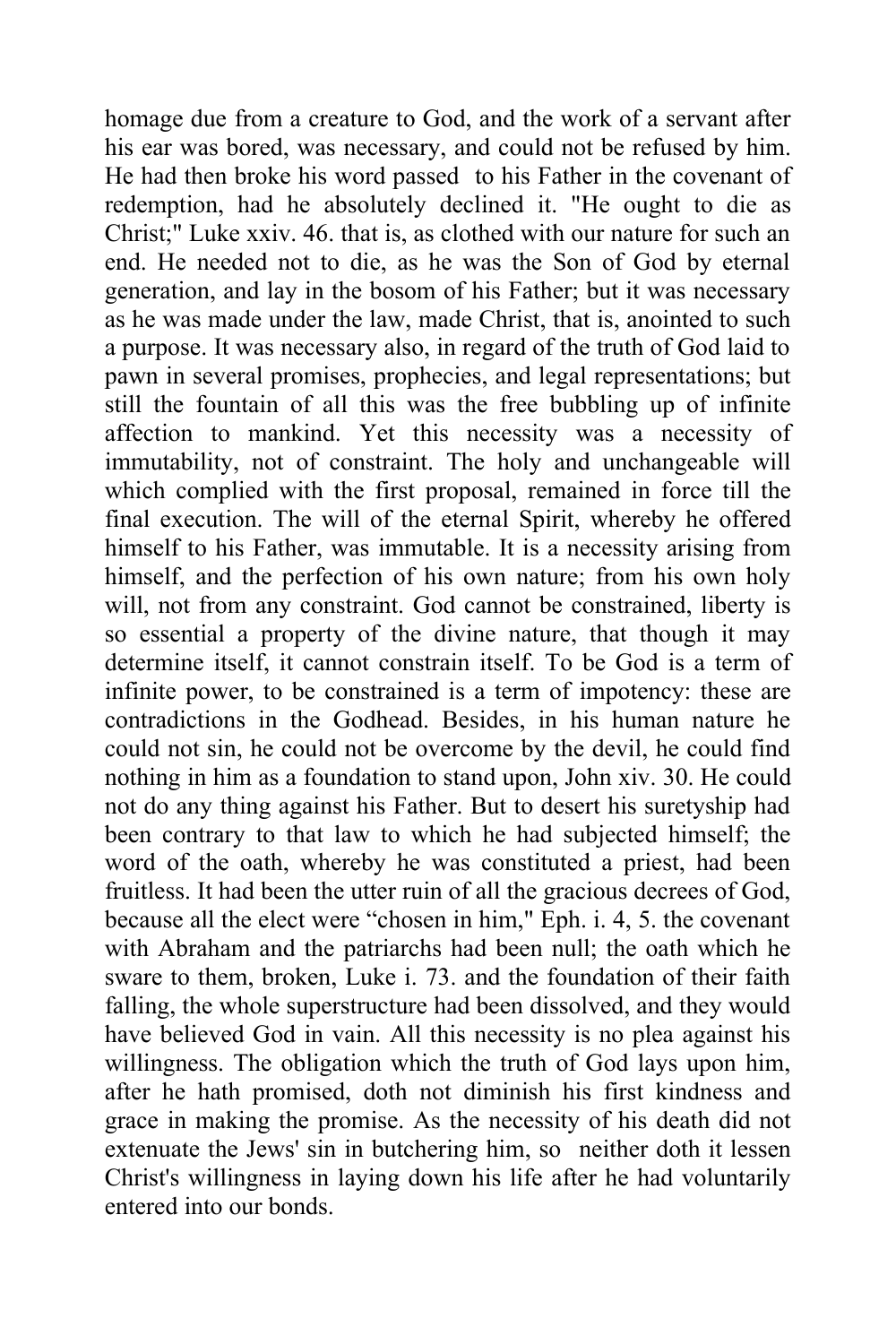(3.) Though his death was violent in regard of man, yet this doth not abate the voluntariness in regard of himself. Judas betrayed him, the Serjeants apprehended him, Pilate condemned him, and the soldiers crucified him: these were but instruments to execute "the counsel of God," Acts iv. 28. yet he need not have been apprehended unless he would; he showed his power to escape, not only the united force of the Jewish nation, but of the whole world, by striking his apprehenders to the ground with the majesty of his looks. He that can rescue himself from the hands of men, and will not, may be said to die willingly, though he die violently.

They slew him as murderers, and made him a sacrifice to their revenge, not to God, "with wicked hands," Acts ii. 23. and with wicked minds too. He was the sole offerer of himself, as it respected God, and advantaged us. Judas willingly delivered him, Pilate with an imperfect will condemned him, the Jews delightfully reproached him, but the intention of none of them was to make him a sacrifice of redemption. It was for "our sakes he sanctified himself," John xvii. 19. but it was not for our sakes the Jews butchered him. Judas delivered him for the silver, and Pilate condemned him to preserve his grandeur; but he delivered himself with an excessive affection for us. His murderers had no regard to the making him an expiation for the sin of the world; his oblation to God as a sacrifice, was an act purely of his own will at the very time of his death, not of his enemies' rage. In this capacity his death was solely the fruit of his love, and the hovering of his soul over the lost sons of Adam; it did not arise from a necessity of nature, but the will of his mercy to us; he gave himself, and gave himself out of love, Gal. ii. 20. Enemies did not give him, nature did not give him. The inward transports and affections of his soul, the actings of his choicest graces, whereby his offering was rendered acceptable to God, his murderers were not the cause of; they had not force enough to crucify him, had not a joy been set before him, which made him "endure the cross," Heb. xii. 2. that is, the things wherein he rejoiced, as those things are called our hope, which are the object of our hope. The joy of Christ, which made him despise the shame and ignominy of the cross, was the glorious good he should procure by his suffering, the expiation of sin, reconciliation of God, the new creation of the world; for the producing and ripening such fruits did he hang upon the tree. This gave him contentment and pleasure in the midst of his indignities,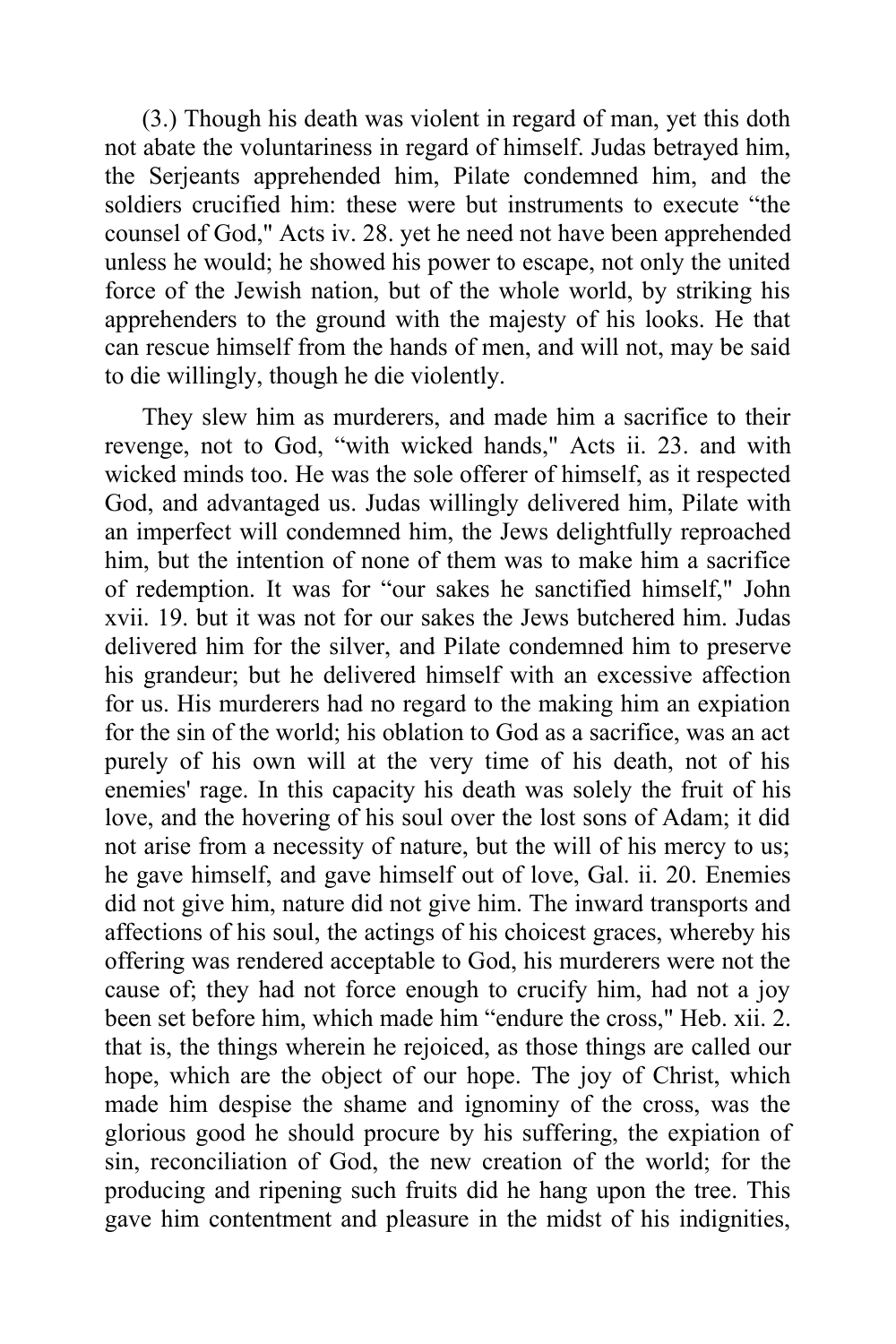and this was increased, not impaired by the fury of his enemies. Though his death, in regard of men, was violent, yet, as the death of a sacrifice, it was wholly voluntary.

(4.) When our Saviour seemed unwilling to it in the time of his agony, he was then highly willing. This was when he prayed earnestly that the cup might pass from him, and begins, "Father, save me from this hour," John xii. 27. The smugglings of innocent nature do both times end not only in a gracious submission to the will of God, but in an ardent desire that the will and glory of God might have their full accomplishment. "But for this cause came I unto this hour, therefore, Father, glorify thy name," do thine own work, and finish every part of thy will in me, and what thou hast appointed me to undergo. The state Christ was in must needs admit of some shrinkings in his nature, encompassed with our infirmities; he saw the comfortable influences of God suspended, the indignation of God for our sins breaking out, the guilt of innumerable iniquities imputed to him, and the law with all its curses edged against him, and himself left to bear the weight of all this, and conflict with a wrath no creature ever bore before. The apprehensions of all these meeting in a clear understanding, could not but raise suitable passions of fear and trouble in his human nature. If he had not known the greatness of the punishment he was to endure for our redemption, he had undertaken to ransom us from he knew not what. If he had not feared it, he had not been a sensible man; if he had not trembled at it, he had not been an innocent man. Suitable affections to God in his carriage towards us, are the necessary duties of a creature. God is the object of fear in his vindictive justice, which Christ then was to be subject to. It had not consisted with that reverence which Christ always showed to God, not to be sensible of the sharpness of those punishments which were then providing for him as a substituted criminal in our stead. Though the person of our Saviour was but one, yet he, having two natures, had two wills, a divine and a human, otherwise he were not God and man. If he had not a human soul, he were not a man; and if he had not a human will, he had not a human soul; as he truly took our nature, so he took the laws of it, whereby it cannot love pain, but shun whatsoever it apprehends hurtful to it. As death was an evil against nature, he desires to decline it; as it was to be an atonement for sin, and appeasing of wrath through the dignity of the sacrifice,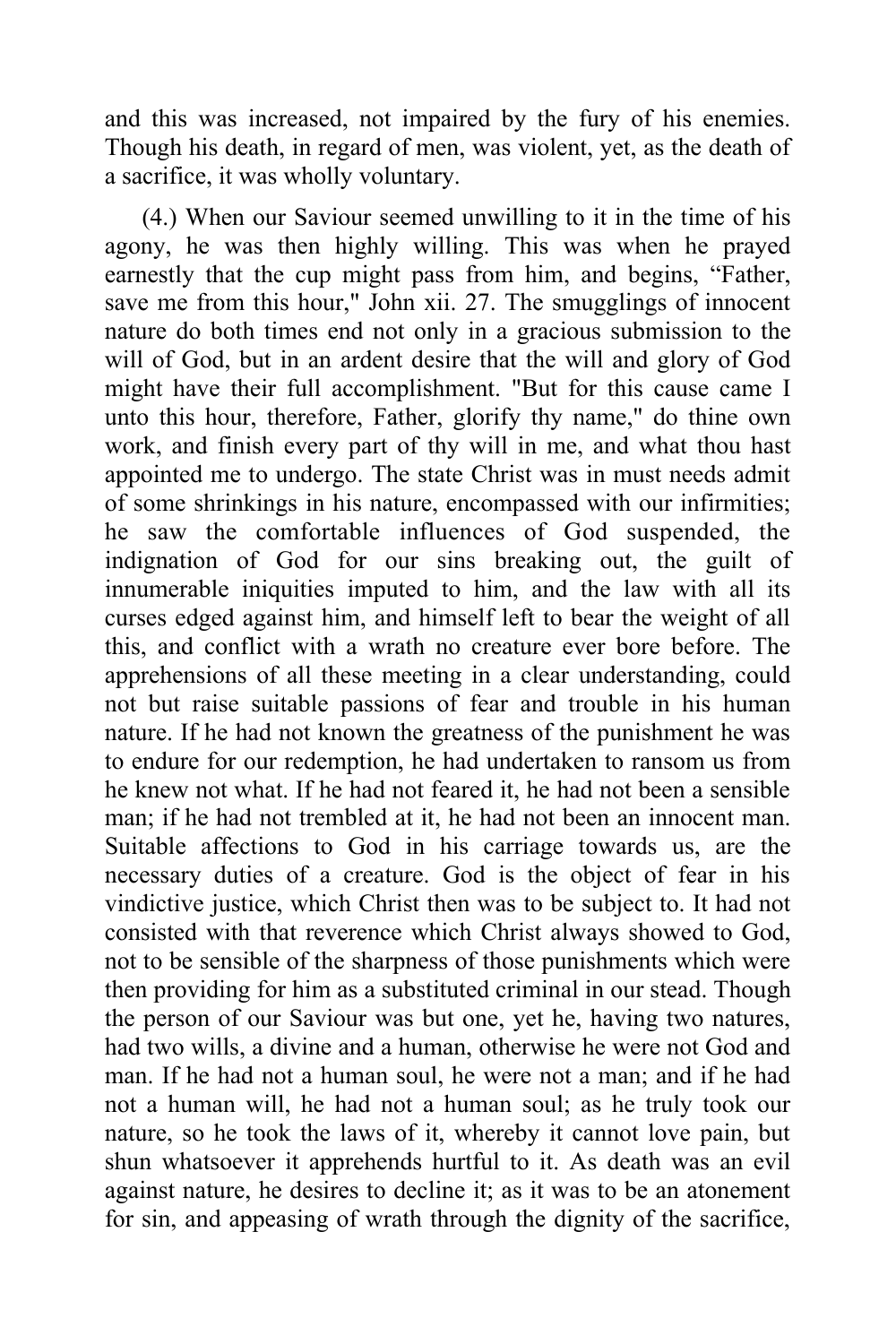he desires to undergo it; he regarded it as man, and so had some reluctance to it; he regarded it as a man designed for such an end, and therefore submitted to it. "But for this cause came I unto this hour." As it was a dissolution of nature, a fruit of God's displeasure against sin, and should for a time exclude his soul and body from the fruition of the divine favour and glory, though the personal union should not be dissolved, he startled at it; for the more Christ loved the sense of the divine love, which he enjoyed in his life, the more grievous would the apprehension of the want thereof be. But when he considered, that he was united to that nature, that he might suffer in it, and lay it down as a sacrifice to that Justice which brandished a naked sword against man, that without it the world could not be freed from that misery sin had hurled it into, he then put his neck under the cross. As a patient, who considering the potion offered as bitter, abhors it, but remembering the intention of the physician, and the beneficial qualities of the medicine, doth readily accept it: both the abhorrence and the acceptance are acts of the same will upon divers considerations; or rather the abhorrence is an act of nature regarding :t as distasteful, the acceptance is an act of reason regarding it as wholesome. Now, was not the will of Christ as Mediator as victorious in the issue over the reluctance, as it had been in the capacity of a man desirous of the removal of the cup? The human will yields to the divine will, and conforms itself, not only in a quiet posture, to the resolves of God, but in an ardent desire that his will might be performed. There was more of obedience in "Thy will be done, not mine," and more of ardent affections in "Father, glorify thyself," than there was of reluctancy in "Let this cup pass from me," or," Save me from this hour." He disclaims the will of his human nature, to perform the will of his Father's mercy.

II. Wherein this voluntariness of Christ's death appears.

1. He willingly offered himself in the first counsel about redemption to stand in our stead. When our necks were upon the block, and the blow from justice was otherwise unavoidable, Christ steps in, diverts the blow from us to himself, and declares himself willing to suffer what we had merited, that we might escape upon that suffering. The Father proposed it, the Son consented to it: the will of God is antecedent to the consent of Christ, "I come to do thy will, O my God," Psa. xl. 7. which will was the will of God for our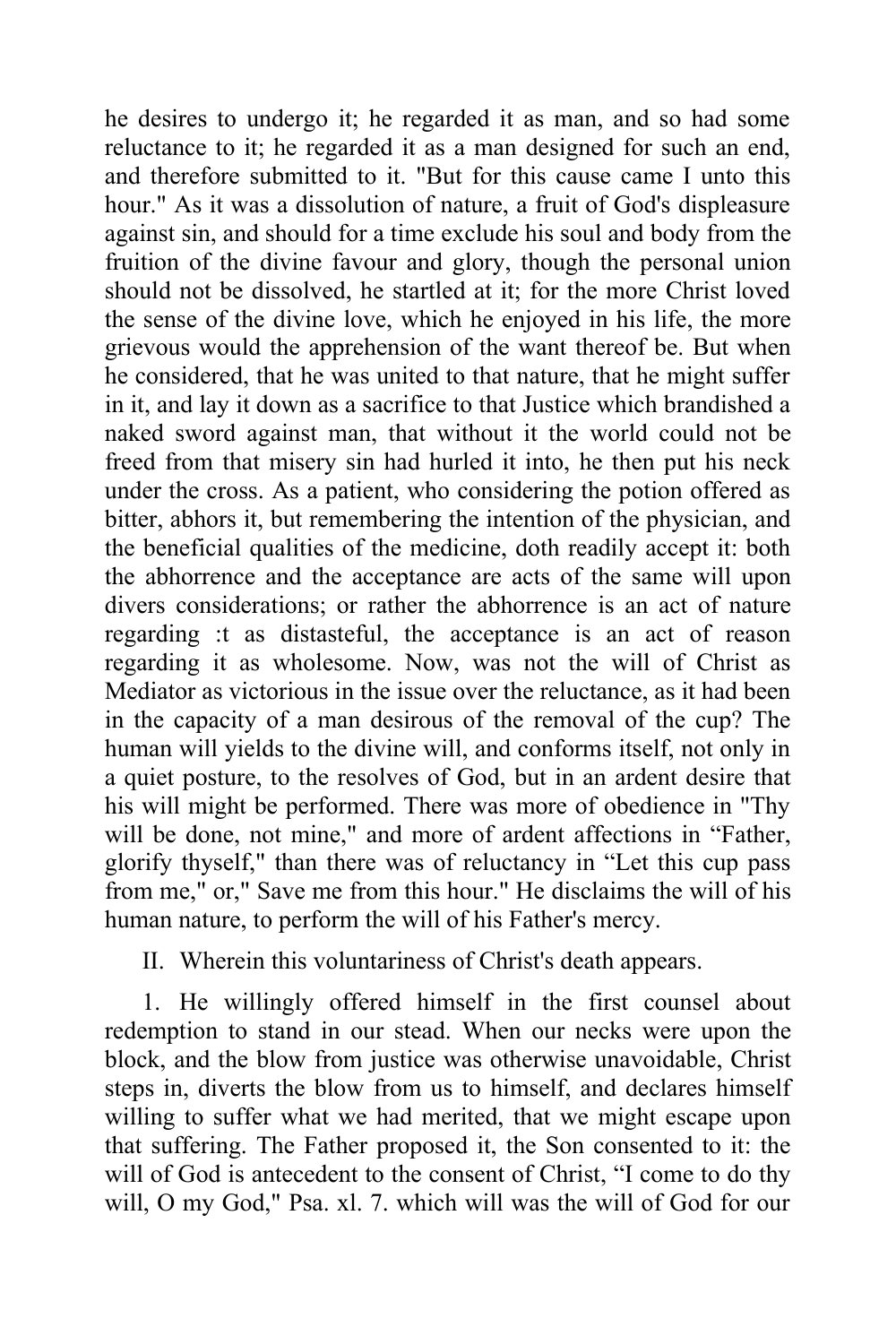sanctification through the "offering of the body of Christ," Heb. x. 10. Though he knew every thorn in the way he was to pass, the greatness of the wrath he was to undergo, yet his heart leaped into the Father's arms with a full and ready consent at the first overture. The Father proposed it not with more affection than the Son entertained it with delight, "I delight to do thy will, O my God." He was loth to leave expressing it, "I come;" that is not all, "I delight to do thy will;" nor doth it rest there, "Thy law is within my heart:" it is so settled, that it cannot be rooted out but with the utter dissolution of my heart. Thus in the volume, or the beginning of the book, it is written of him. In the book of Genesis, in the first promise, the second person in the Trinity, who is supposed to appear to our first parents after the fall, represents himself a suffering Saviour, and testifies his own consent to the suffering he was to undergo, as the seed of the woman by having his heel bruised by the serpent, and the victory he was to obtain by breaking the serpent's head. When the counsel was resolved upon, Christ is said to "delight in the habitable parts of the earth," Prov. viii. 31. His consent was passed before the world was; it was a delight to him, because of the glory of God's grace, to be made illustrious in the sacrifice of himself. It cannot be meant of the first creation, for that is supposed, and there could be no exulting delight in that, since the defilement of it by sin presently succeeded the laying on the top-stone. It is meant therefore of the restoration of the world, which was to be wrought by this wisdom of God. Some, to invalidate the deity of Christ, understand by wisdom in that book and chapter an intellectual habit, which is ridiculous. The antiquity of the wisdom here spoken of, is before the mountains were settled, and before there were any fountains abounding with water. The wisdom here described was present with God, when he made the world. It was entirely familiar with him, there was such a familiarity between God and wisdom, as between a father and a son, verse 30. "I was by him as one brought up with him," and peculiarly the delight of God.

2. The whole course of his life manifests this willingness. His will stood right to this point of the compass all his life. He never had any defect in his understanding, nor did his memory of what was appointed for him ever fail him. In the time of his life he frequently mentioned the tragedy to be acted upon him, the manner of his death by lifting up on the cross, John iii. 14. And he who was intimately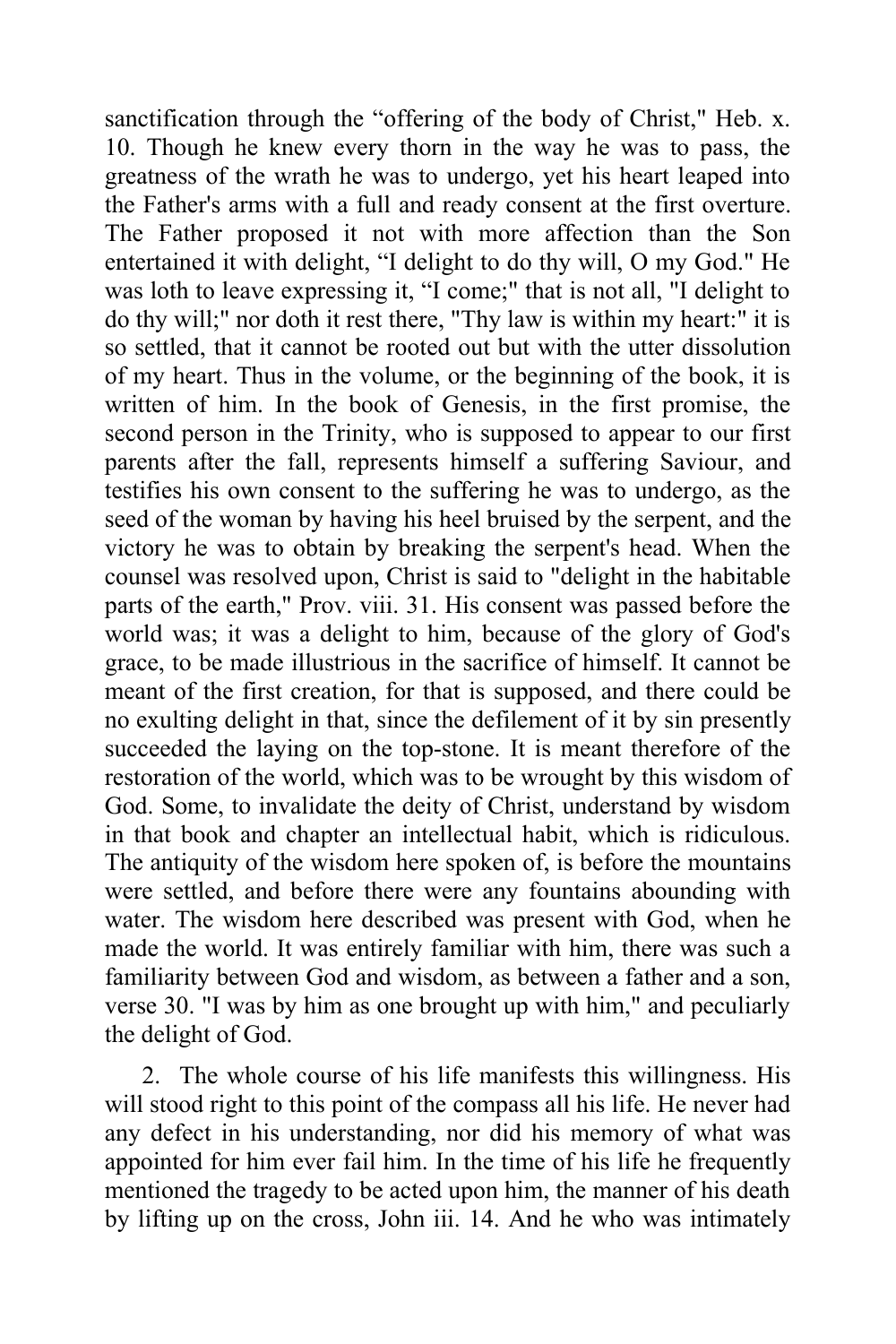acquainted with the prophets, knew every circumstance of his death predicted in them. Many enter the lists with difficulties out of ignorance, but the willingness of our Saviour cannot be ascribed either to ignorance or forgetfulness. He knew long before that Judas was to betray him, before such a design entered into the heart of Judas, John vi. 64. yet cashiered him not from his family. He foretold the hour of his death; his desires were strong for it, he was straitened till he was baptized with that bloody baptism, Luke xii. 50. He had little ease in his own bowels, as though it were a kind of death to him cot to be a sacrifice; and when Peter would have dissuaded him from suffering, he useth him as smartly as he would have done the devil: "Get thee behind me, Satan," Matt. xvi. 23. implying that in that speech he was the same enemy, by giving him the same title. And the night before, he doth solemnly oblige himself to suffer by his deed, as well as he had before by his word; he makes his testament in the institution of the supper, and delivers his will into the hands of his disciples. His heart was bent to wade through it; he gave them his blood in the sacrament, to show how freely he would pour it forth the following day in a sacrifice; the free distribution of his body to them represented the free offering up his body for them.

3. At the time of his death, he manifested this voluntariness in his whole carriage. When the time drew near, he declined it not; he would enter Jerusalem with hosannas, as if, when he went to his death, he went to his triumph; and indeed it was so, for by that oblation of himself upon the cross, "he triumphed over principalities and powers," Col. ii. 15. He went into the garden, which was as it were the bringing himself to the door of the tabernacle to be offered to God. He had at the passover bid Judas execute quickly his traitorous intention, and now quickens the high priests' dull officers to apprehend him, when he told them twice, himself was the person they sought. He summoned not one angel to take arms for his rescue, though he could have commanded legions to attend him; but as he had rebuked Peter before for dissuading him, he now rebukes him for defending him; moved thereto by an ardency of zeal to drink the cup: "Shall I not drink of the cup which my Father hath given me?" John xviii. 11. He would not court the protection of Herod by working a miracle to please his curiosity. As he would have no relentings himself, so he would not endure them in others; and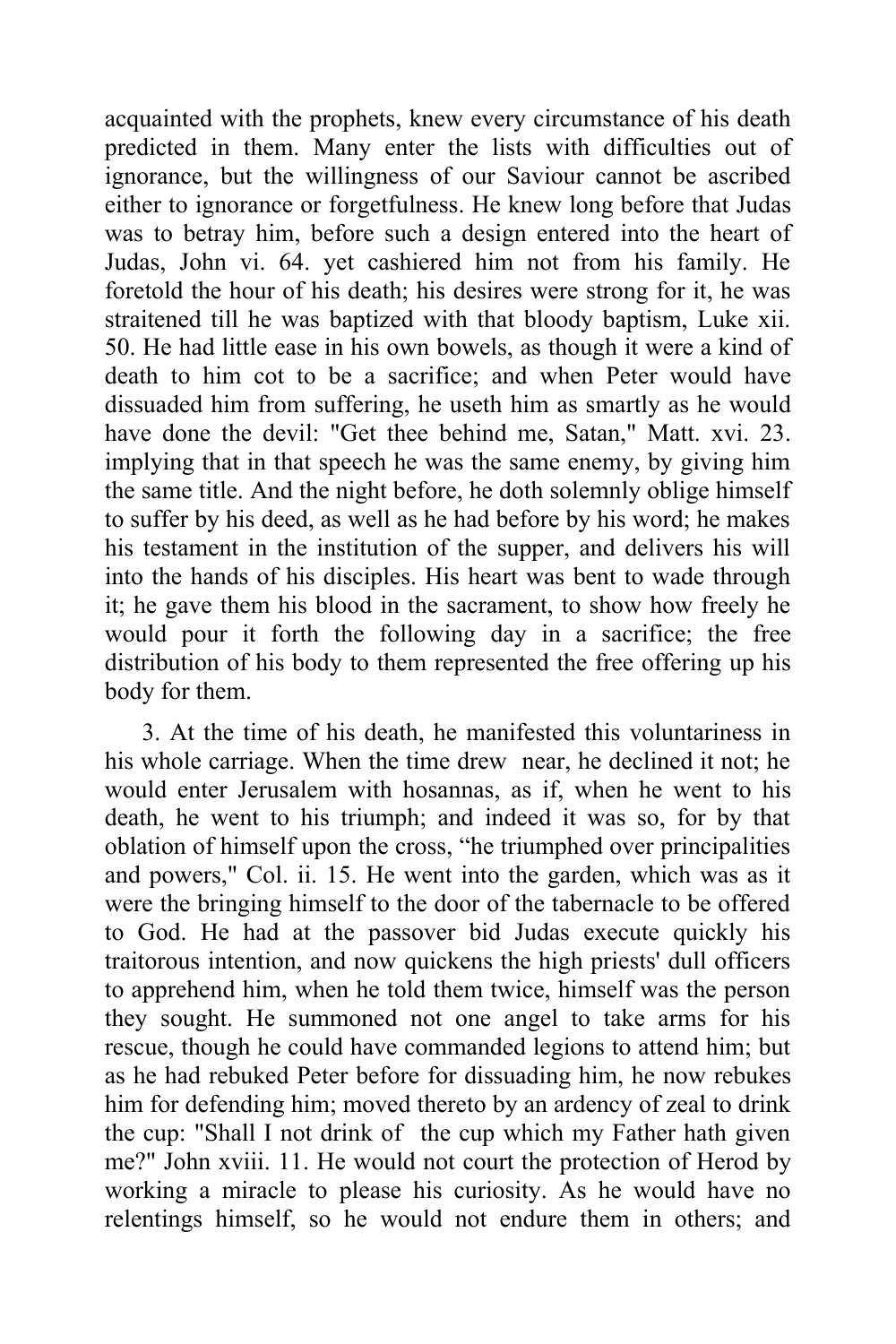therefore dissuades the women from expressing their natural affection in a few tears, Luke xxiii. 28. His soul was not wrung and torn from him, but he rendered his spirit into the hands of his Father, and cried with a loud voice before that last act; so that he died not by a defect of strength, but by an ardency of will. He was more delighted with his sufferings for us, than we can be with the greatest worldly pleasures and grandeur, and valued reproaches for us above the empire of the world. To conclude: his soul was not torn from him, but "he poured it out," Isaiah liii. 12. even that which was dearest to him, as a man doth water, freely and willingly out of the vessel, "he poured out his soul unto death ;" he ordered death to come and fetch it.

III. Why this voluntariness was necessary.

- 1. On the part of the person.
- 2. On the part of justice.
- 3. On the part of acceptation.

1. On the part of the sacrifice itself. He was above any obligation to that work he so freely undertook for us. When he made himself of no reputation, it was a work of his charity, not of necessity; and he was bound in no other bonds, but those of his own love. Nor could he be over-ruled to any thing against his own consent; for, being God "equal with the Father," Phil. ii. 6. he was subject to no law, nor could be constrained to bend under the terms and penalties of it. Christ as the second person was not under a law any more than the Father; for he was "in the form of God," that is, had the same essence with God. Suppose he had been incarnate without entering into any bonds for us, though so far as he was man, he was bound actively to obey ihe precepts of the law, yet not bound to endure the penalties of the law, unless he had been a transgressor of the precept: he was to have obeyed it as a creature, but not suffer the curse, unless he had been a guilty creature.

But he was not only made under the law, as an innocent creature, but "in the likeness of sinful flesh," Rom. viii. *3.* as like as possible could be, sin only excepted ; and therefore observed those ceremonial precepts which concerned creatures, as sinful; as circumcision, though he had no lust in his human nature to be cut off, and baptism, though he had no stain to be washed away. And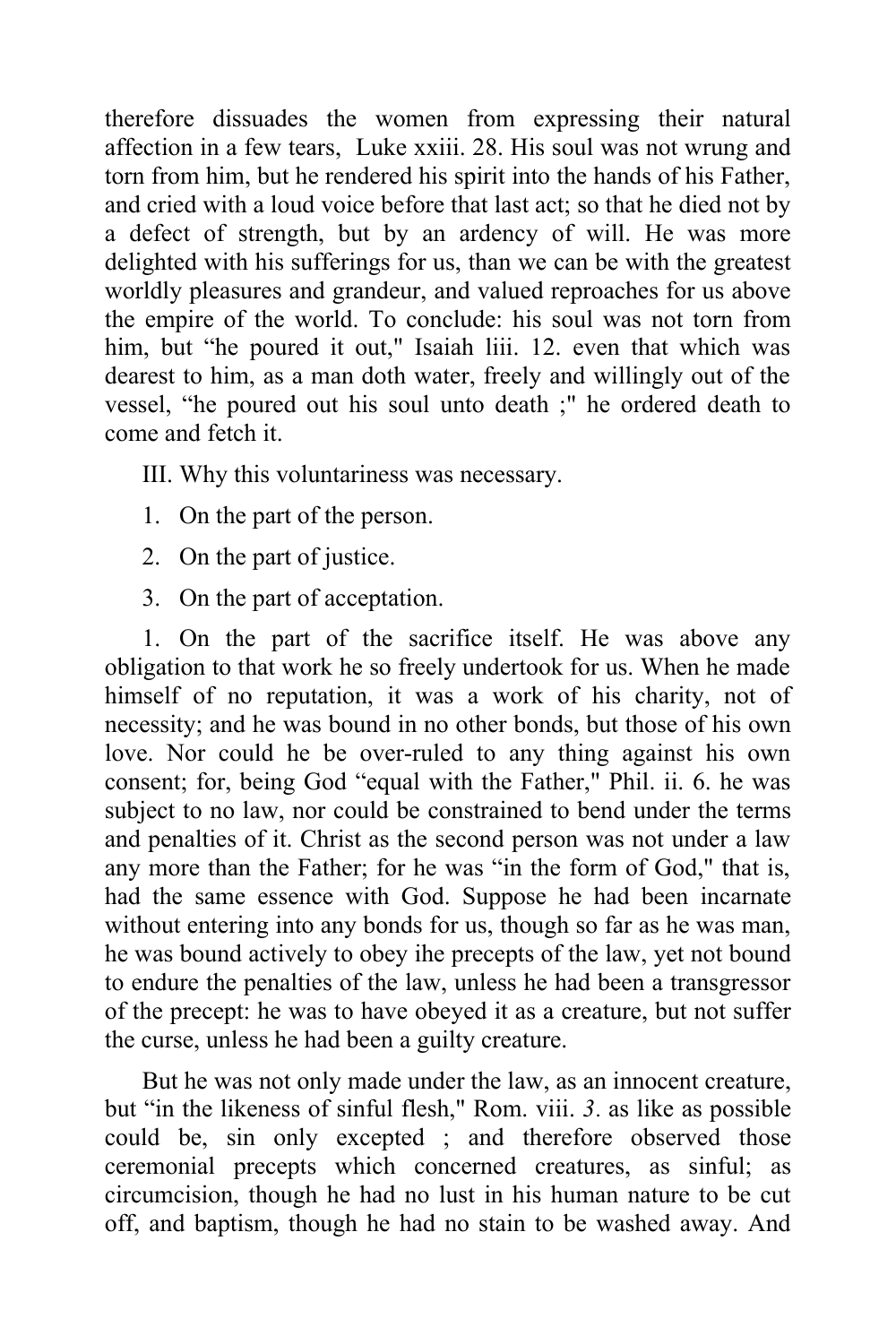indeed, as he was not, so he could not be a transgressor, being secured by his conception from any original taint, and by the hypostatical union from any actual spot: if he could possibly have been a transgressor, the salvation of the elect had been contingent. Being a creature, of the seed of the woman, he may be supposed to be under the condition of the covenant of nature; yet not violating that covenant, he could not justly die for himself.

2. Necessary on the part of justice. The satisfaction for sin was to be made by death, because man upon his revolt from God, was by the immutable law bound over to death. Man could not satisfy the law but by death, and so must have lain under the bonds of that death for ever, and no convenient way could be found for his rescue, unless some one, who was not obnoxious to that penalty by nature, should suffer in his stead that death which he owed. Now, had it not been an injustice to inflict a punishment upon a person purely innocent, and unwilling to render himself in the place of the criminal? No man can be justly constrained to pay either a pecuniary or criminal debt for another without his own consent, either actual at the time of paying or suffering, or legal, when, by entering into the same bonds, he hath made himself legally one person with the debtor or offender. Had not Christ voluntarily undertaken it, justice had been wronged instead of being satisfied. It could upon no account have been just to punish one that had not been guilty upon his own score, or by substitution. The satisfaction of justice in one kind had been an injury to it in another. Well then; the will of Christ could not have saved us without his suffering, because, as the law had denounced death, justice was to be satisfied by death. Nor could the sufferings of Christ have saved us, without his will; for none can be an involuntary surety: had he not consented to have our sins imputed to him, the punishment of our sins could not have been inflicted on him. To take from any what is not due, and when they are unwilling to part with it, is rapine.

3. Necessary in regard of acceptation. Christ s consent was as necessary as God's order. Had Christ suffered for us without the consent of his Father, the Judge of the world, though his sufferings had been of infinite value, because of the dignity of his person, yet God had not been obliged to look upon us as concerned in him, nor count him to us, or for us; and had not Christ consented that they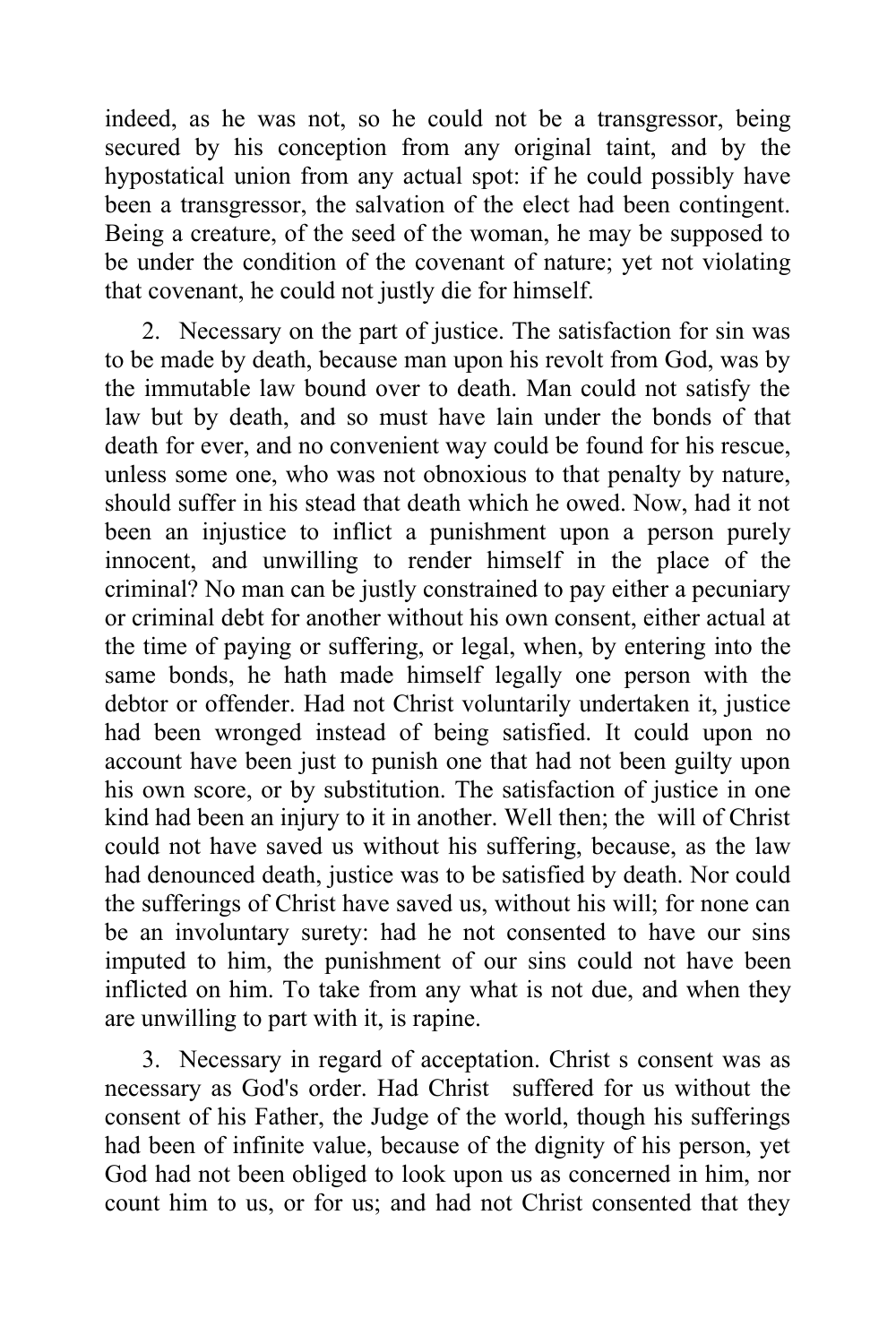should be for us, they could not justly have been accepted for us, or applied to us. It had been an alienating the goods against the will of the donor. As God's order makes his sacrifice capable of being satisfactory, so the consent of Christ makes it capable of being accepted for us, and applied to us. The heathens would not offer a beast that came struggling to the altar; but God, under the law, regarded not the reluctance of the sacrifice, but the free-will of the offerer, which was necessary to make the sacrifice a sweet savour. How much more necessary is the voluntariness of that person who was to be both sacrifice and priest! Love belongs to the integrity of a sacrifice, a burnt body without charity is of no value, 1 Cor. xiii. 3. The merit of his death depended not upon the act of dying, or the penal part in that death, but upon his willing obedience in it, in conjunction with the dignity of his person; and without this, his soul might have expired without being a sacrifice. As the disobedience of Adam rendered the world obnoxious to wrath, so by the voluntary oblation of Christ, justification is conferred upon believers, Rom. v. 19. His love made his sacrifice a sweetsmelling savour. By the pouring out his soul is our redemption wrought, "He shall divide the spoil with the strong, because he poured out his soul unto death," Isa. liii. 12. or, He shall partake of the spoil with the strong', he shall take us as his own spoils, who were before the devil's prey, and restore to us that blessedness which the devil rifled us of. We are restored, and himself exalted, not merely because he died, but because he died willingly. In vain had we hoped for the benefit of a forced redemption. IV. Use.

1. The way of redemption by a sacrifice was necessary. Why should Christ so willingly undertake this task, be a man of sorrows, lay himself down into the grave, if the atonement of our sins could have been procured at an easier rate? He that made the world by a word, would have redeemed us by a word, if it had been consistent with his own honour. It is at least necessary for God's greater honour, and man's surer benefit. The application of it to us must be as necessary as the oblation of it for us. Think not a few tears, the heat-drops of a natural repentance, can expiate those sins for which Christ thought the best blood in his heart so necessary to be shed.

2. The death of Christ for us was most just on the part of God. What Christ did willingly submit to, God might justly charge upon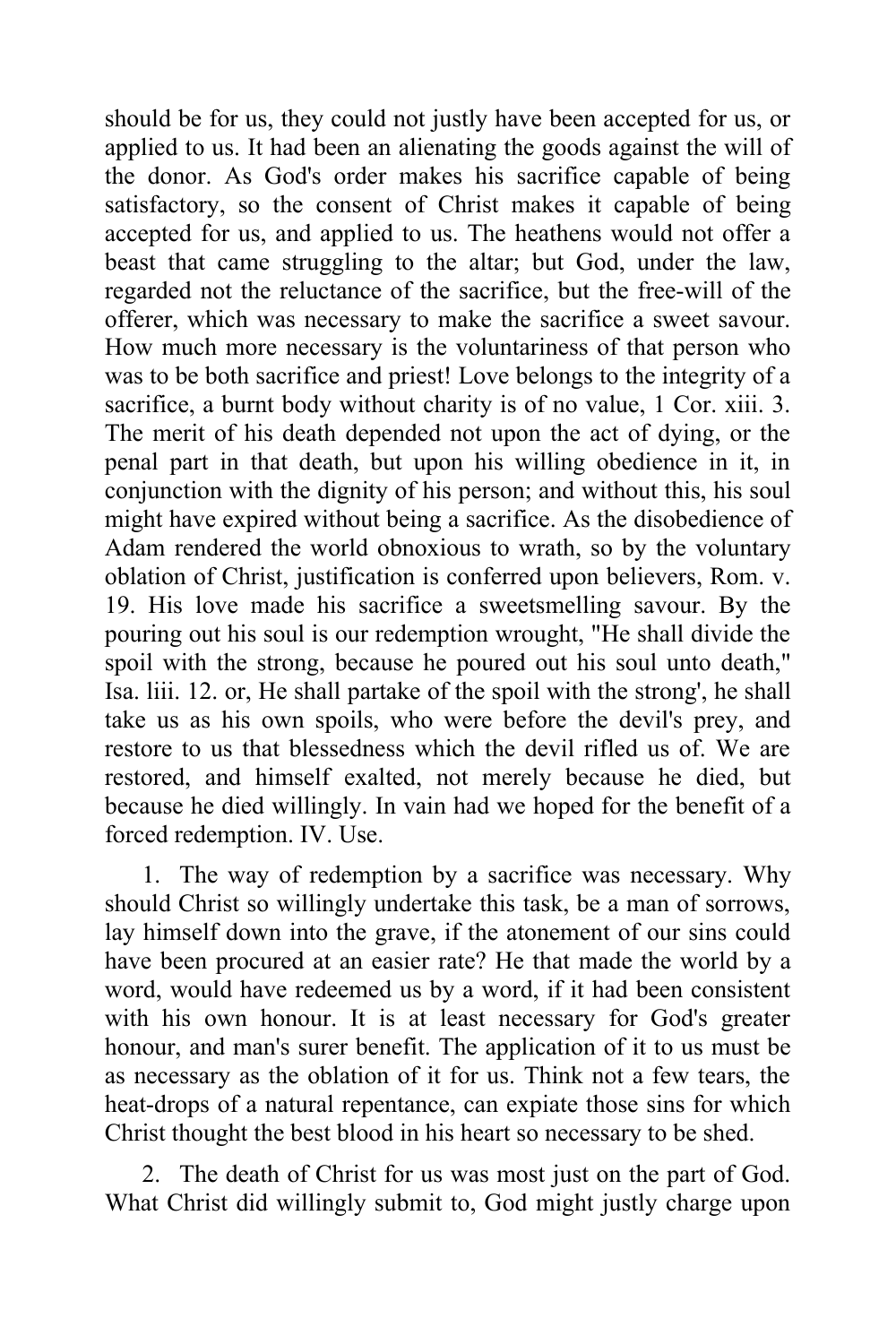him as a due debt. That man who will enter into bond to secure the debt to the creditor, or satisfy for the criminal to the governor, may justly be sued upon default of payment by the one, and arrested for default of appearance by the other; what he promised may justly be demanded of him.

3. How wonderful was the love of Christ 1 To accept so willingly of such hard conditions for us, and die so ignominiously upon the cross we had deserved! He knew the burden of sin, he knew the terrors of hell, yet he did not shrink from the imputation of the one, or the sufferings of the other; it was not a willingness founded upon ignorance, but upon a clear-sighted affection. He was willing to be reproached, that we might be glorified; he would be like to us, that we might be conformed to him; and took our human nature, that we might in a sort partake of his divine. O wonderful love! to open his breast to receive into his own heart the sharp edge of that sword which was directed against us. Had not his feet been well shod with love, he would soon have turned back, and said his way was unpassable. A courtesy is enhanced by the greater ingrediency of the will in it; our Saviour had a double will in this matter, the will of the divine, and the will of his human nature, like two streams from distant parts meeting together in conjunction. Worse than devils are we, if we are not ravished with so great an affection, which made him leave the heaven of his Father's presence for a time, to pass through our hell in the dregs of the creation.

4. How willingly then should we part with our sins for Christ, and do our duty to him! O that we could in our measures part as willingly with our lusts, as he did with his blood! He parted with his blood when he needed not, and shall not we with our sins, when we ought to do so, for our own safety, as well as for his glory. Since Christ came to redeem us from the slavery of the devil, and strike off the chains of captivity, he that will remain in them, when Christ with so much pains and affection hath shed his blood to unloose them, prefers the devil and sin before a Saviour, and will find the affront to be aggravated by the Redeemer's voluntariness in suffering for his liberty. How willingly should we obey him, who so willingly obeyed God for us! Christ did not let his enemies snatch away his life, but laid it down; our duties should jiot be wrung from us, but gently distil from us. The more will in sin, the blacker; the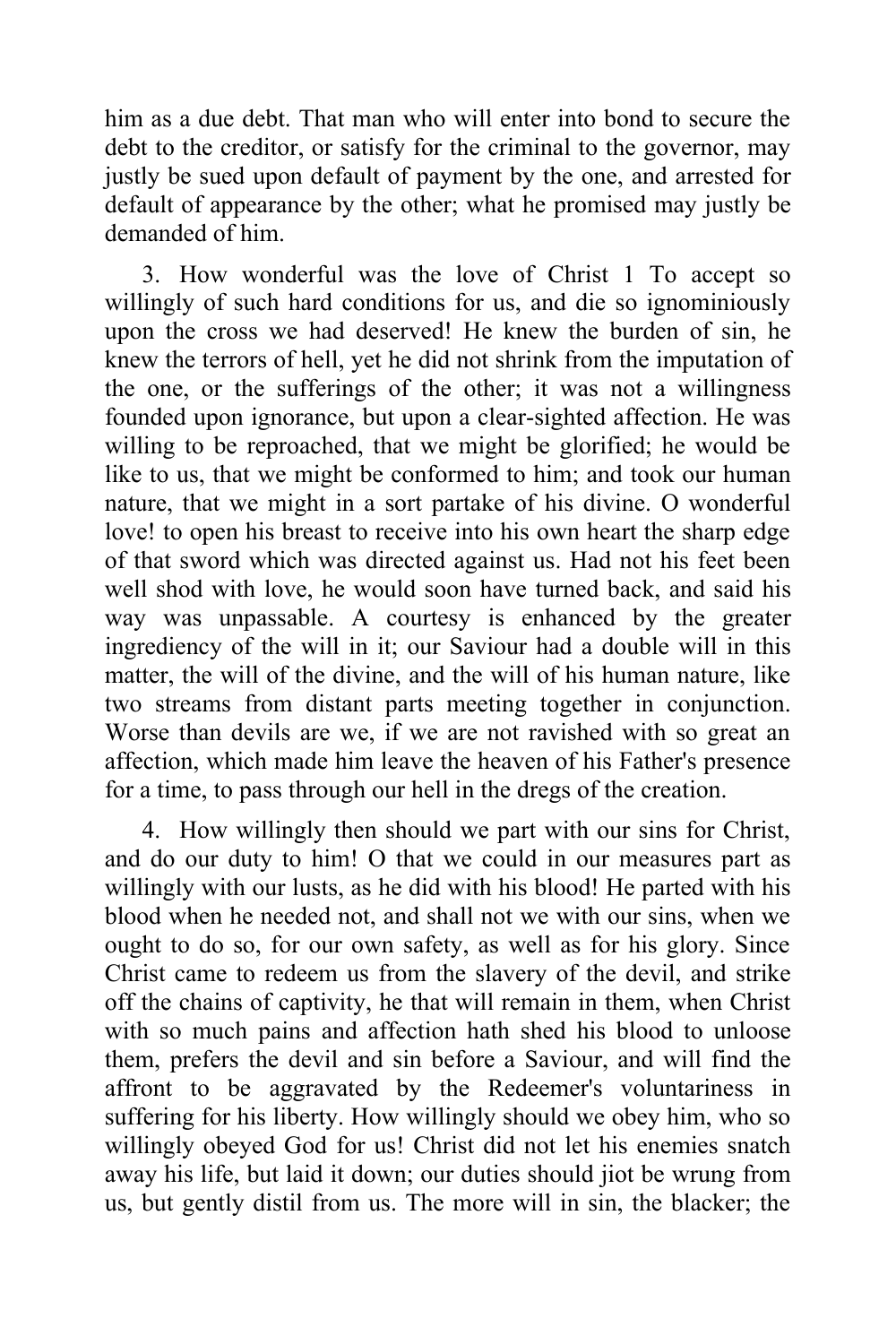more will in obedience, the sweeter. It is in this we should imitate our great pattern.

Having despatched the first doctrine about the voluntariness of Christ's death, from those words "hath given himself;" I proceed to speak of the acceptableness of it, from this latter clause of the verse. Allusion is made here to the perfume God commanded under the law, Exod. xxx. 34. The spices were to be pounded, and afterwards put into a censer, to be dissolved into a sweet fume, in the Levitical service: Christ was bruised by his humiliation, to be rendered a sweet perfume to God.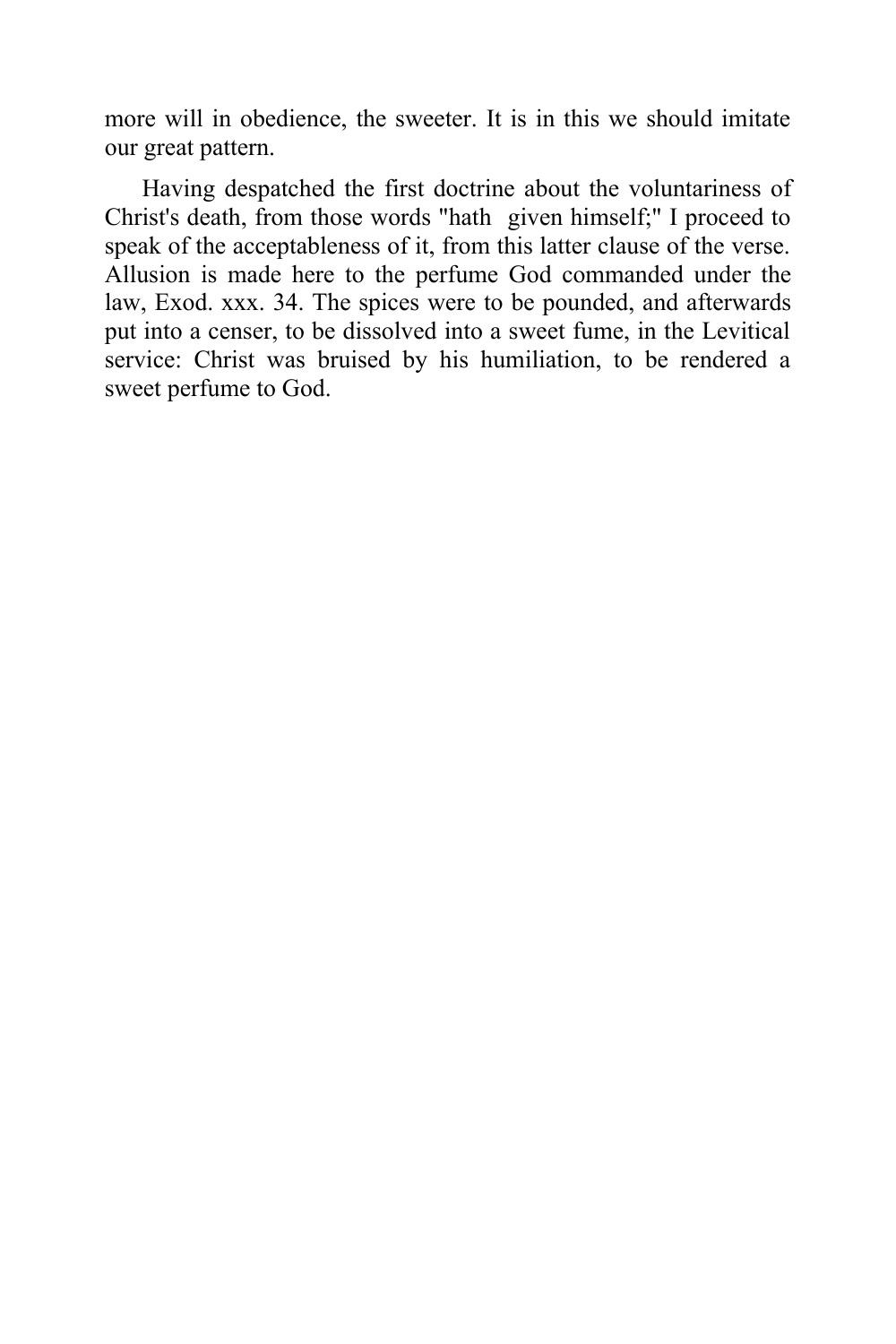## **A DISCOURSE ON THE ACCEPTABLENESS OF CHRIST'S DEATH.**

*And walk in love, as Christ also hath loved us, and hath given himself for us, an offering, and a sacrifice to God of a sweet smelling savour,* Ephes. v. 2.

## THE SACRIFICE OF CHRIST WAS ACCEPTABLE TO GOD, AND EFFICACIOUS FOR MEN.

There was a complete satisfaction made to God, the supreme Judge offended, pleasing to him, and effectual to free the guilty party from the obligation to the deserved punishment. Christ was white, in regard of his innocence; ruddy, in regard of his bloody passion: both put together, made him the "chiefest among ten thousand," Cant. v. 10. The efficacy of this sacrifice in many fruits of it, is fully expressed, "The transgression was finished, an end put to sin," Dan. ix. 24. the apostasy of Adam was checked, the idolatry of the Gentiles overthrown, the atonement of sin made, which could not be by the legal sacrifices; a righteousness pleasing to God, and therefore everlasting, introduced; all the predictions of him fulfilled, whereupon he is anointed, that is, fully settled in all his offices, and declared by that anointing to be a complete sacrifice, and the Prince of our salvation. The last words our Saviour spake upon the cross, gave us an assurance of this. He saw and knew the work completely performed, and then gave up the ghost: "When Jesus had received the vinegar, he said, It is finished: and he bowed his head, and gave up the ghost," John xix. 30. All the prophecies of what I was to do, are accomplished; I have nothing else now to do, to render my undertaking complete, but the bowing down my head, and sending out my last breath to my Father. All the sacrifices of the law, the daily and anniversary sacrifices, were shadows and images of him, and fulfilled in their main design in and by him. It could not be otherwise than acceptable; since there was no omission of any thing required of him, no commission of any thing forbidden to him. The whole law, both the mediatorial law, and the law of nature, were within his heart; the whole law was answered by his life. He paid an obedience, not by measure, as he had received the Spirit not by measure, to prepare him to be a victim for our redemption. It was acceptable to God for us; so must the apostle be understood. It was a sweet savour to God for those persons, and those ends, for which he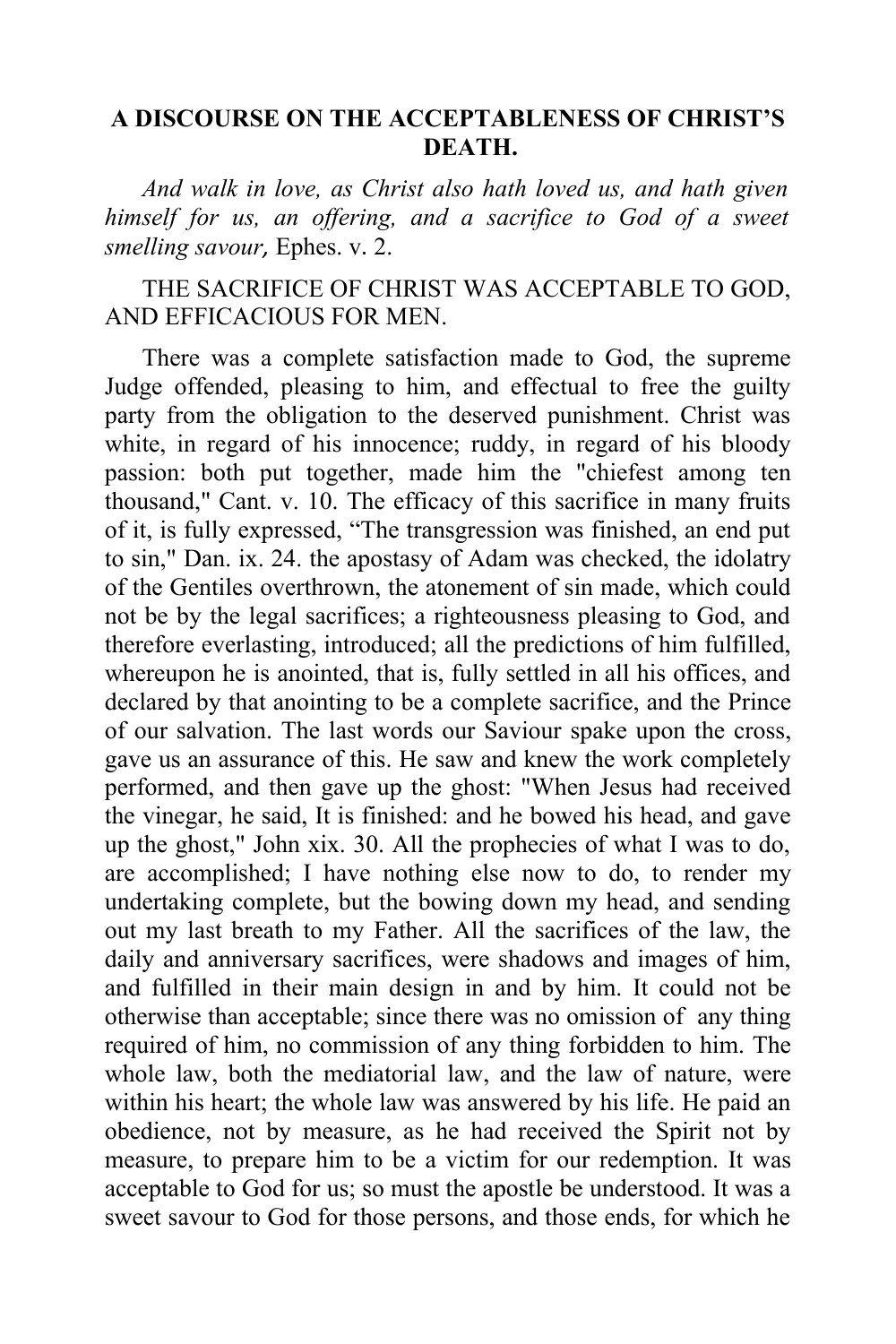gave himself. As it was a sacrifice intended and offered to God for us, so it was accepted as a sweet smelling savour by God for those persons and ends.

In handling this doctrine, I shall,

- I. Premise two things for the explication of it.
- II. Prove it.

III. Apply it.

I. I shall premise two things for the explication of it.

1. God was not absolutely bound to accept it for us. Though this sacrifice was infinitely valuable in itself; and had it been without a divine order, might have been counted a testimony of affection to the honour of God, and the good of the creature: yet God might have refused any acceptance of it for us; he might have rejected every sacrifice, but that of the offender. If we consider it simply in itself, without any previous order, without any covenant struck between the Father and the Son concerning it, he was not obliged to have any respect to the apostate creature, upon the account of it. But after a covenant struck between them, wherein it was agreed that Christ should lay down his soul as a ransom, and offer himself an unblemished sacrifice for the sons of men, and that he should see the travail of his soul, and by his righteousness justify many, after he had borne their iniquities in his own body on the tree, Isa. liii. 10, 11. God could not but accept it, unless he could have found a spot in the offering, and charged him with a nonperformance of any article covenanted between them. If it were according to the tenor of the covenant of redemption, it could not be refused by God, being consequent to his decree and promise. But if we consider it in itself, God was not bound to accept it for us, though he might have had a high esteem of it: for, according to the tenor of his law, he might have demanded a compensation from the person of the sinner, and laid the punishment upon the person upon whom he found the guilt, and exacted the life of the sinner as a sacrifice for the sin. The acceptableness of this sacrifice was from itself, in regard of the dignity of the person, the infiniteness of the sacrifice; but the actual acceptation of it for us, was from the covenant and agreement between them. When a man offers to give a thousand pounds for that which is not worth a thousand pence, the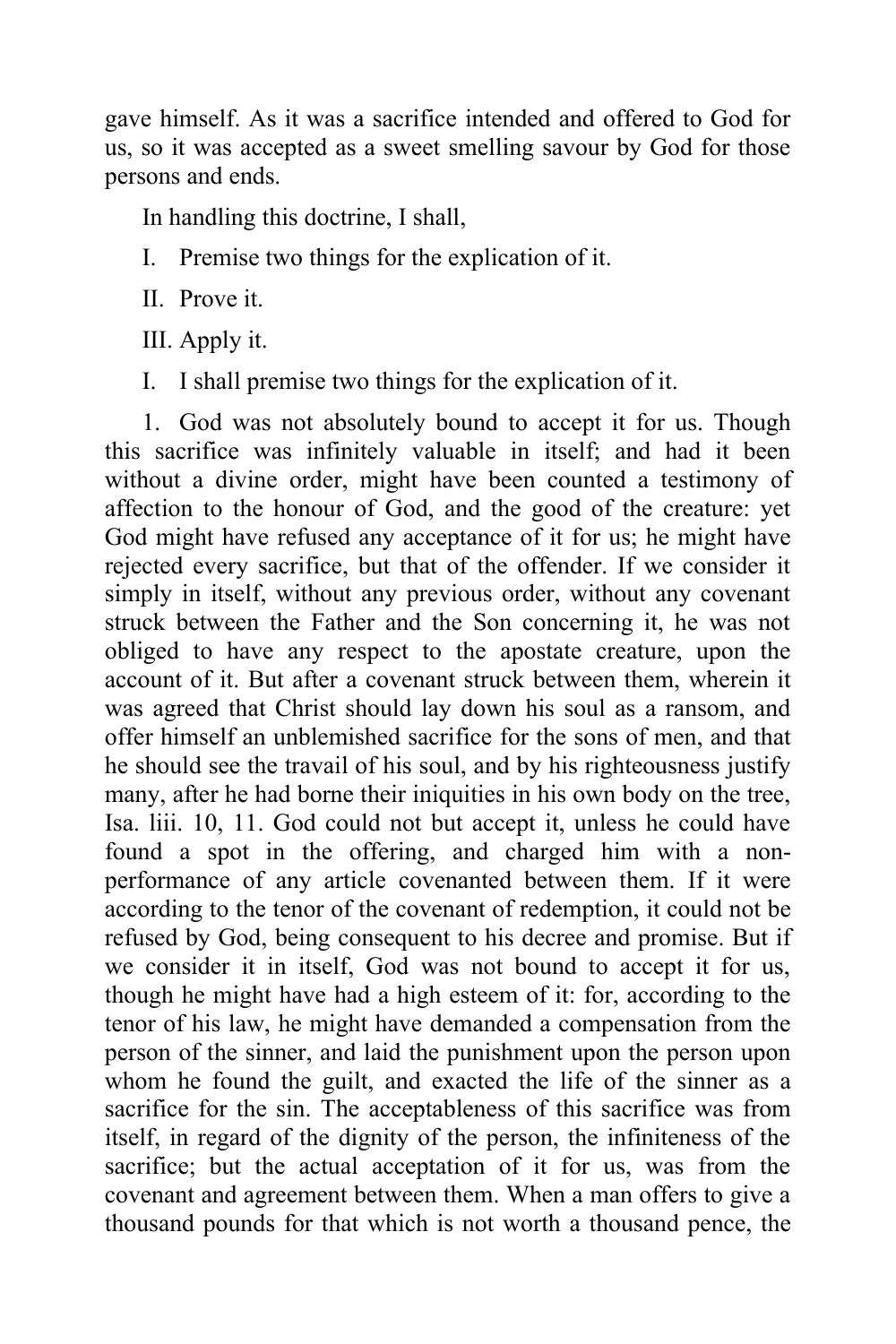sum is not only a valuable, but an overvaluable consideration for that which is desired; but the acceptation of this sum from the other, depends upon the will of the person whose property it is. The death of Christ was a sacrifice of a valuable consideration for the sin of the world, and sufficient to expiate the greatest crimes both for number and weight: but the receiving of it upon such an account, depended upon the will of the Lawgiver, whose authority was violated in the breach of the law, and who, as the only Judge, had passed sentence on the offending creatures, and had "concluded all under sin," Rom. xi. 32 and sentenced the whole world," under condemnation," Rom. iii. 19. It must be accepted by him, it had not else been of itself valid for us. In regard, therefore, of the value of this sacrifice, all the beneficial fruits of it streaming upon the creature, are in scripture ascribed to the death of Christ: but in regard of God's acceptation of it for us, they are ascribed to the grace of God; to the grace of God, as appointing and accepting; to the death of Christ, as procuring and purchasing. The grace of God gave a virtue to the mediation of Christ, in regard of its application to us; but the death of Christ had a value in itself, whether it had been accepted for us or not, or ordered by God to be applied to us. And as God respects the agreement in the promise he makes to us, so Christ doth not enter any pleas in respect of the intrinsic worth of his blood, but makes this agreement the foundation of them: "I have finished the work which thou gavest me to do," John xvii. 4. The prevalency of it for us depended upon God's order. Indeed, had he not finished the work, he could not have challenged the reward promised: there was to be merit on hi3 part, before a reward on God's. Yet the sufferings on his part may be conceived without any reward on God's part, if considered separate from this agreement and divine transaction between them. We must not understand this, as though, if God had not been obliged to dignify Christ for his sufferings, by the promise he had made him, he would not have rewarded those sufferings out of mere goodness; for since God in his own nature is infinitely good, he cannot but love holiness and affection to him, and testify his approbation of it by some retribution.

2. As the acceptation of it depended upon the will of the Lawgiver and Ruler, so the acceptableness of it depended upon the will of the Redeemer. The apostle therefore saith, "He gave himself for us;" the sweetness of it depended upon the will of the donor, in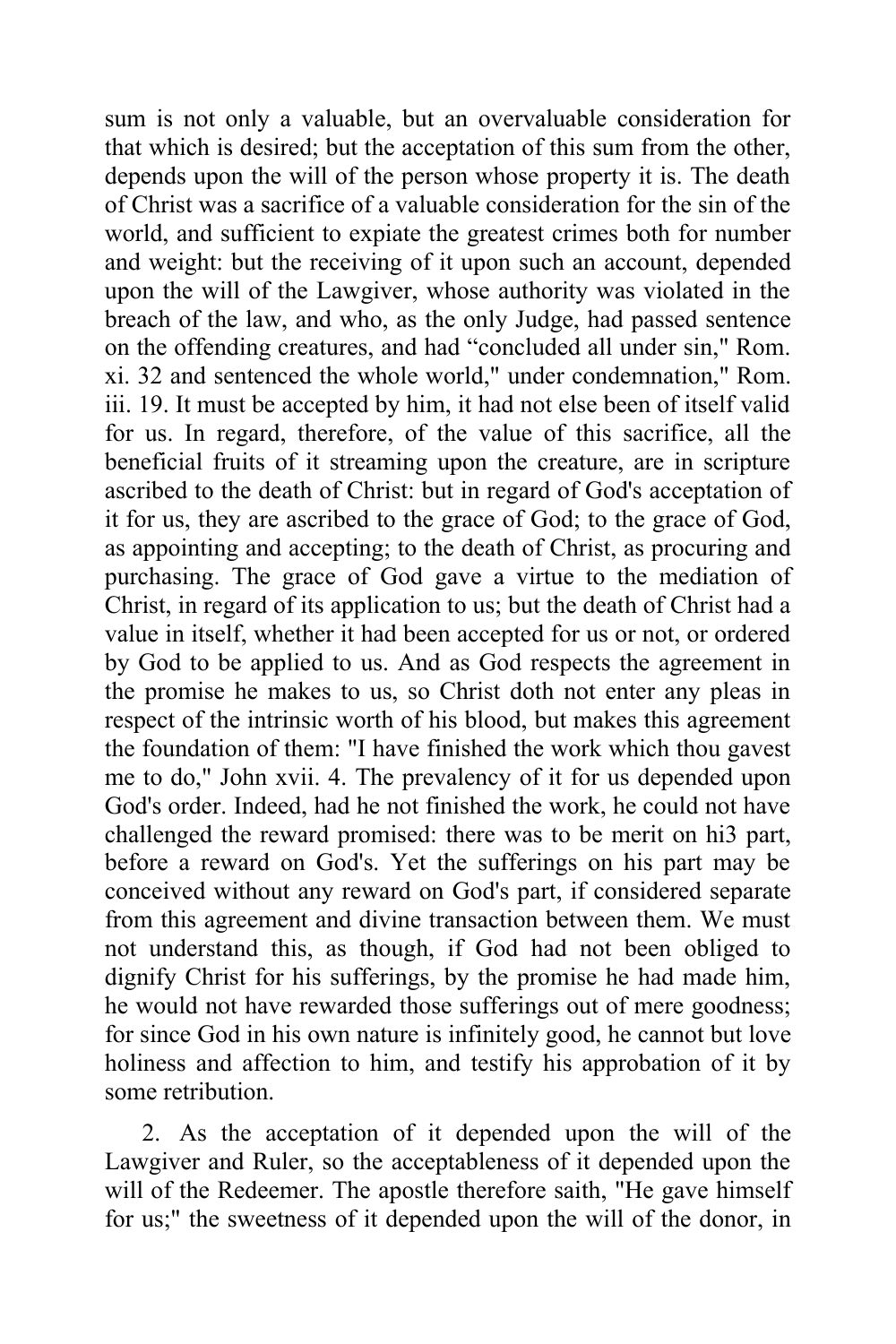concurrence with the will of God. The more of will there is in any act of a creature's obedience, the more savoury it is to the divine majesty, to whom it is paid: his love both to God and us made his sacrifice a sweet smelling savour. The merit of his death depended not upon his mere dying, or upon the penal part in that death; but upon his willing obedience in it, in conjunction with the dignity of his person: without this, he might have breathed out his soul without being a victim. Had not Christ's will been full and firm in it, that his sufferings should be for us, they could not justly have been accepted for us, or applied to us'; it could not have been a payment of our debt, and the application of him to us had been an alienating the goods of another against the will of the proprietor. This sweet savour exhaled from his voluntariness; he was not dragged to his sufferings, but suffered more willingly than we had greedily sinned against God. We had conscience checking us in sinning, but Christ had no conscience checking him in suffering; it was his meat and drink to do his Father's will. As God's order makes his sacrifice capable of being satisfactory, so the free willingness of Christ makes it capable of being accepted for us, and applied to ns. Involuntary services are rather passions than actions; in them we rather suffer a service than perform it. There was obedience in every preparatory act of Christ, obedience in the last act, in the suffering death; and it was his obedience in suffering, not simply the suffering itself, made it meritorious of his mediatorial glory for us, "Wherefore God also hath highly exalted him," Phil. ii. 8, 9. namely, because of his "obedience to the death of the cross." His joy in performing, was the incentive of God's joy in valuing, accepting, and rewarding it; God eyed his obedience in the crown he gave him; and it was in the consideration of his obedience in suffering, that he advanced him to that excellent dignity.

II. That this sacrifice is acceptable to God and efficacious for us, will appear in several propositions.

1. God took pleasure in the designment and expectation of it.

(1.) His eternal delights were in him, not only as his Son, but as a Redeemer. God's delight in Christ, and Christ's rejoicing in the habitable parts of the earth, and delighting in the sons of men, are coupled together, Prov. viii. 30, 31. as if God delighted in him, because he delighted in the redemption of man. Hence God is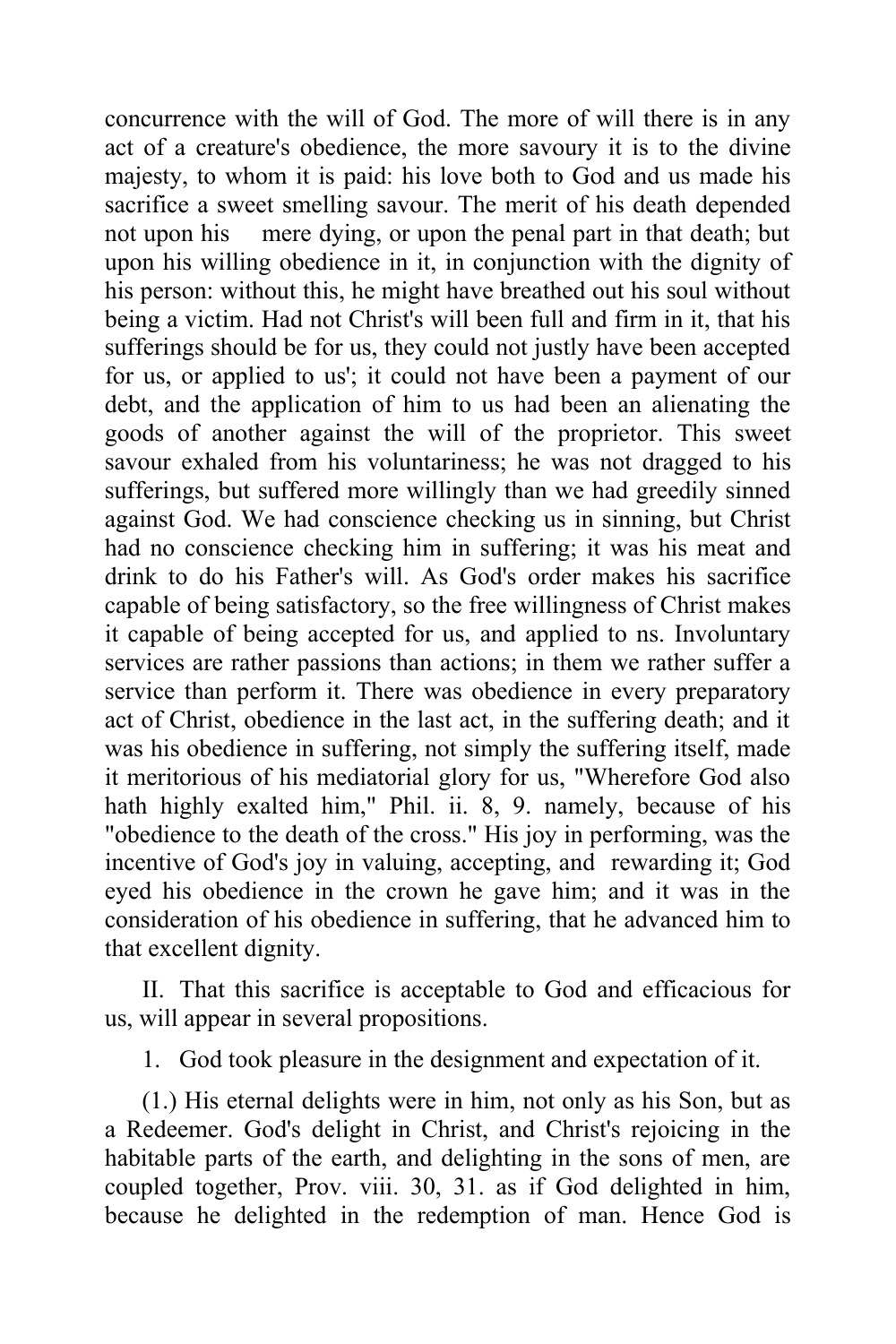introduced speaking with a kind of joy of this ransom, "Then is he gracious to him, and saith, Deliver him from going down into the pit, I have found a ransom," Job xxxiii. 24. that is, I have accepted a ransom, and have a price in my hand; as, "I am become rich, I have found me out substance," Hosea xii. 8. that is, I have got wealth enough; so I have here price sufficient, loose the chains of the prisoner. This finding is the same on God's part with acceptation, as finding on Christ's part is the same with obtaining, "Having obtained eternal redemption," Heb. ix. 12. having found. It is the speech of God: who else but the Ruler of the world, and the Judge of all flesh, hath power to order the delivery of the captive? It is the exultation of his mercy at the appearance of a sufficient sacrifice for the forlorn sinner, whose soul was drawing near to the grave, and his life to the destroyers. It is the triumph of mercy at the thoughts of it.

(2.) What was the ground of his promises to him, but his pleasure in him for this undertaking? What else can be the meaning of those words, which the apostle cites to prove the Deity of Christ, "And again, I will be to him a Father, and he shall be to me a Son," Heb. i. 5. that God would be always to him a Father, accepting his obedience, and he should always be a Son, offering upon the cross, or pleading upon the throne his sacrifice and sufferings; a father to him as Mediator, to countenance, encourage, accept him, and all his undertakings? This is a promise made to Christ; what need of any promises to Christ, considered only as the Son of God, equal with the Father? It is a promise to Christ as the seed of David; (the place the apostle cites it from, is 2 Sam. vii. 14.) and if to him as the seed of David, it is made to him as Mediator, promising a kingdom to him upon his suffering, and an eternal acceptation of him as an obedient son; the ground whereof was his purging our sins by himself, Heb. i. 3. all the promises of God to Christ, respect not Christ absolutely considered as the Son of God, but in the relation of mediator, sacrifice, ransom for man, for they are all branches issuing upon that first promise to man in paradise, of the Seed of the woman, whose heel was to be bruised. God promiseth to be a Father to Christ, in the same sense that Christ owns him to be his God, and his Father after his resurrection, John xx. 17. which respects God's relation to him as Mediator; for as he is considered absolutely as the Son of God, God could not so properly be said to be his God. The term implies a covenant between them, in pursuance of which,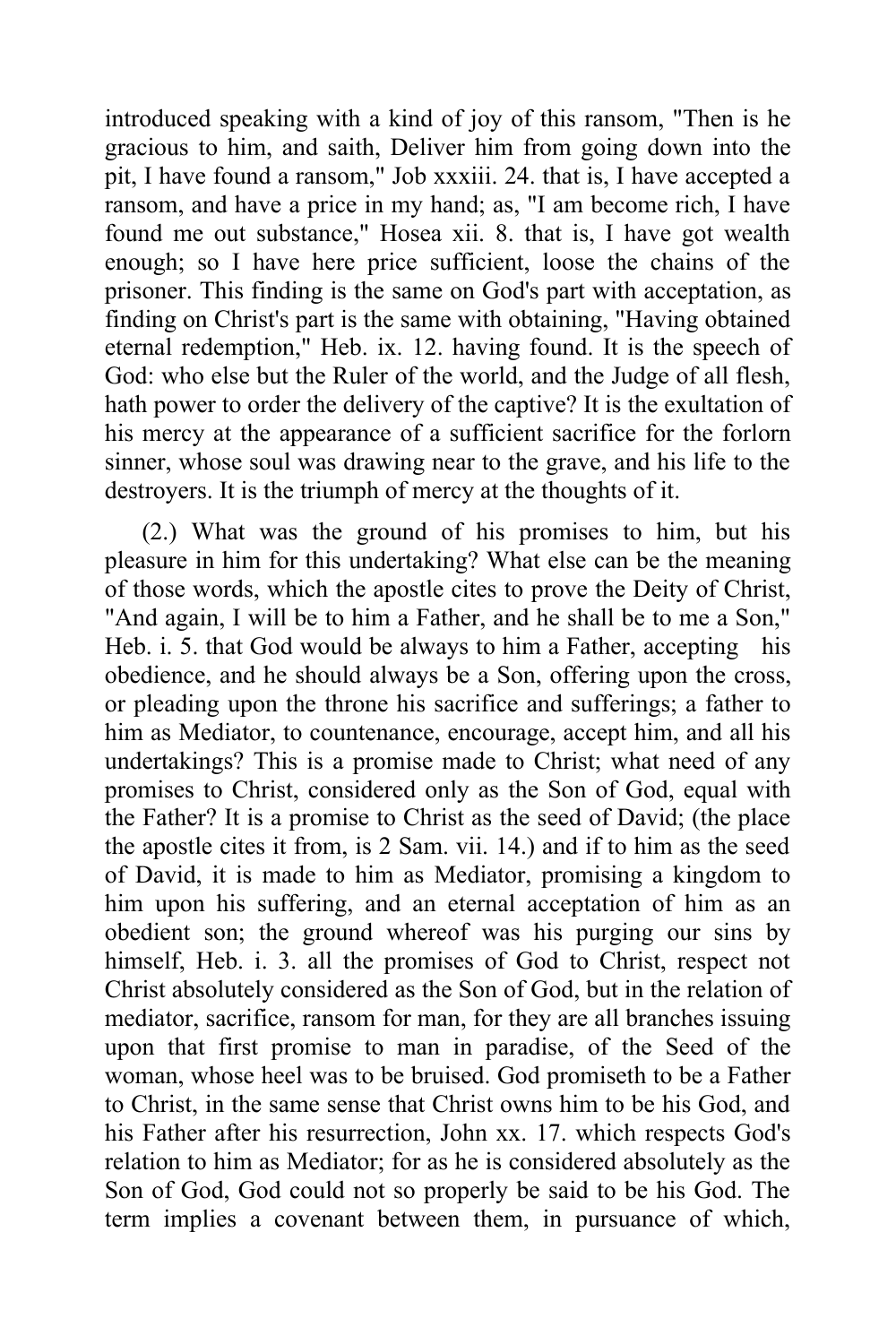Christ was to be God's servant, and in acceptance of this, God was the God of Christ, and promises to be his Father, manifesting his fatherly and gracious acceptance of his services, as a father doth the obedience of a son; and therefore Christ pleads the righteousness of God for the obtaining the accomplishment of his grace in those that believe in him, as well as the love which God bore to him as Mediator: "O righteous Father," &c. John xvii. 25, 26. Grace was the fountain of the promise, but justice is obliged for the performance.

(3.) Hence it was that he declared his acceptation of him at his entrance into his office, which was at his baptism: "This is my beloved Son, in whom I am well pleased," Matt. iii. 17. not respecting only his eternal filiation, but the work he was entering into the exercise of, and the preparations to his being a sacrifice: with this work, wherein his Son was to glorify him, was he well pleased; his interposition as a victim for the salvation of many brethren, was grateful to God. The Hebrew word in Isa. xlii. 1. whence this place is cited, is often used to express God's pleasure in, and acceptance of, sacrifices offered to him "according to his will," as Job xxxiii. 26. Mai. i. 8. and here it refers to the whole work of Christ, as the whole work of redemption is called the good pleasure of God, Ephes. i. 5. He confirms here, by his own testimony, what he had declared before by the angels in their hymn: "Good will towards men," Luke ii. 14. So certain was God that this sacrifice would answer all his ends, that he testifies himself well pleased with him, before the full performance of his work.

(4.) Hence it was that God delighted to bruise him, and in the thoughts of it. He foresaw what pleasure he should take in this, as I may say, aromatic sacrifice, after it was bruised and pounded, Isa. liii. 10. Not that God did delight in the act of bruising, considered separately from the ends for which he bruised him, since all acts of justice are his strange works, but with an eye to the issue of it, which was, the glory of his divine perfections, the recovery of lost man, the restoration of the health and soundness of the creation; as the physician delights not in the sharpness of the medicine he administers to the patient, or a surgeon in lancing the body, but as it conduceth to the health of the patient.

(5.) Hence it was that he took pleasure in the representations of it before it was actually offered. Hence the very first service after the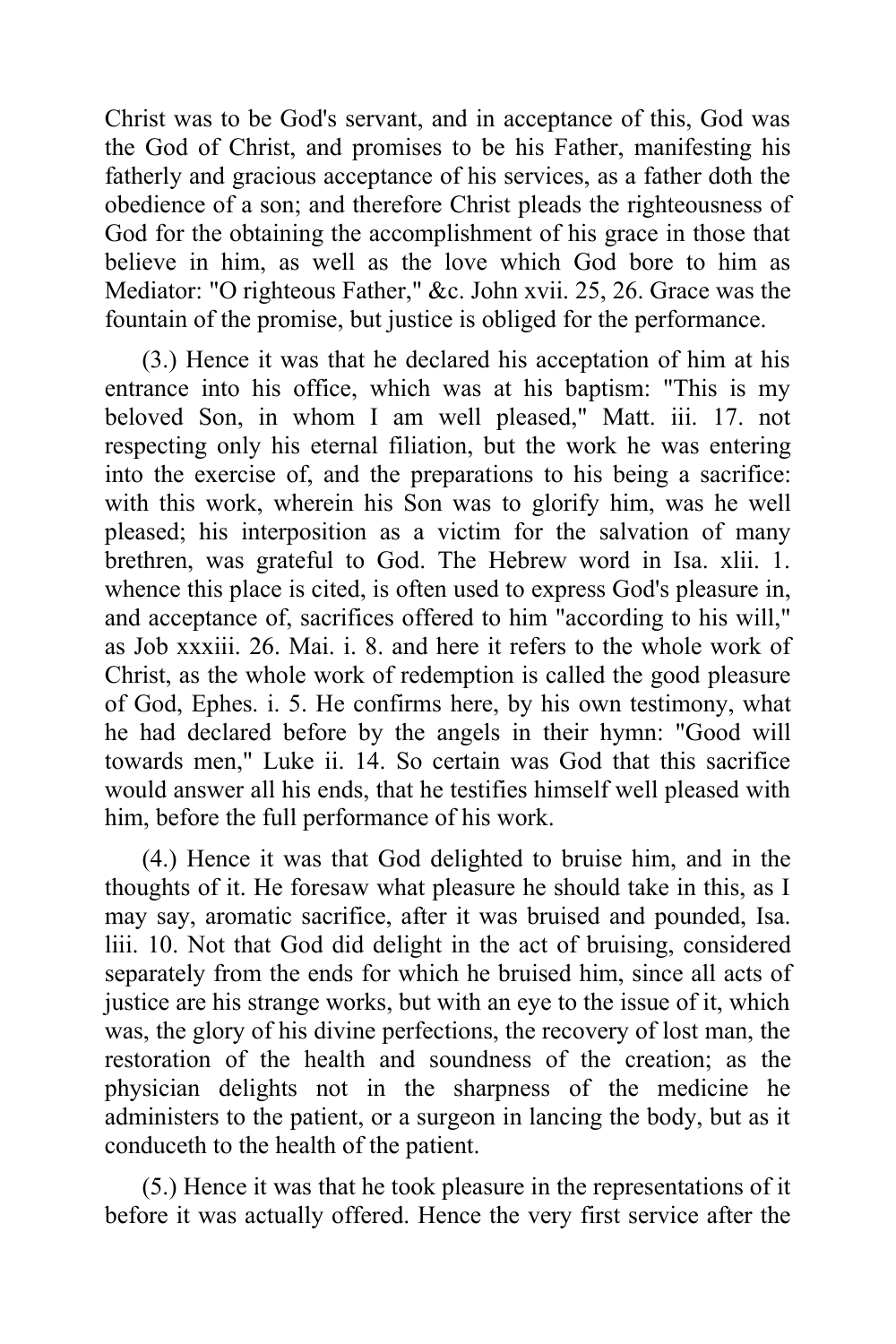promise was probably a sacrifice, as hath been said before, and the chief part of worship in the only church God had in the world for many ages, consisted in sacrifices, the representations of this grand victim in the end of the world. In all those things, which could not upon their own account satisfy God, as not being suited to his justice and wisdom, and not able to expiate the sin of a rational creature, he smelt a sweet savour, as they were images of this sacrifice, whence the greatest and most pleasant fragrancy should be exhaled, Gen. viii. 20.

All this pleasure of God testified before the oblation, was from the certainty of its accomplishment. God knew he "laid help upon one that was mighty," Psa. lxxxix. 19. mighty to please him, and pleasure us. God could not have beforehand rejoiced in that which should have come short of his expectation; it is inconsistent with the Deity to have such a disappointment; the least failure in the sacrifice would have frustrated his contrivance, and rendered it loathsome to God as the sin of Adam for which he suffered: but it was impossible for God to be disappointed; and impossible for the Redeemer, being God as well as man, to fail in the performance of his part, and thereby God come short of his satisfaction, and the sinner of his security.

2. God had a restoration of his rest, which had been disturbed by the entrance of sin, and therefore this sacrifice was highly acceptable to God. He was God's "servant, in whom his soul delighted," or had a rest, Isa. xlii. 1. Excluding all other things from contributing to the rest or delight of God. God rested in the works of creation as they were shadows of his wisdom, power, and greatness; especially as they were effluxes of his goodness, and answered his glorious ends; for the ground of his resting was a review of the goodness of them according to his own mind and idea. He saw himself and his attributes glittering in the creatures. But the rest of God was disturbed by the invasion sin made upon his rights in the world; and no sooner had he made the world, and was "refreshed," Exod. xxxi. 17. but disorder and 'confusion, by means of sin, spread itself over that frame; whereupon he cursed the earth, which he had newly made; gave sentence against man, and though it was tempered with the mercy of a gracious promise, yet he left him under some outward penal evils all his days, because of his revolt, and had no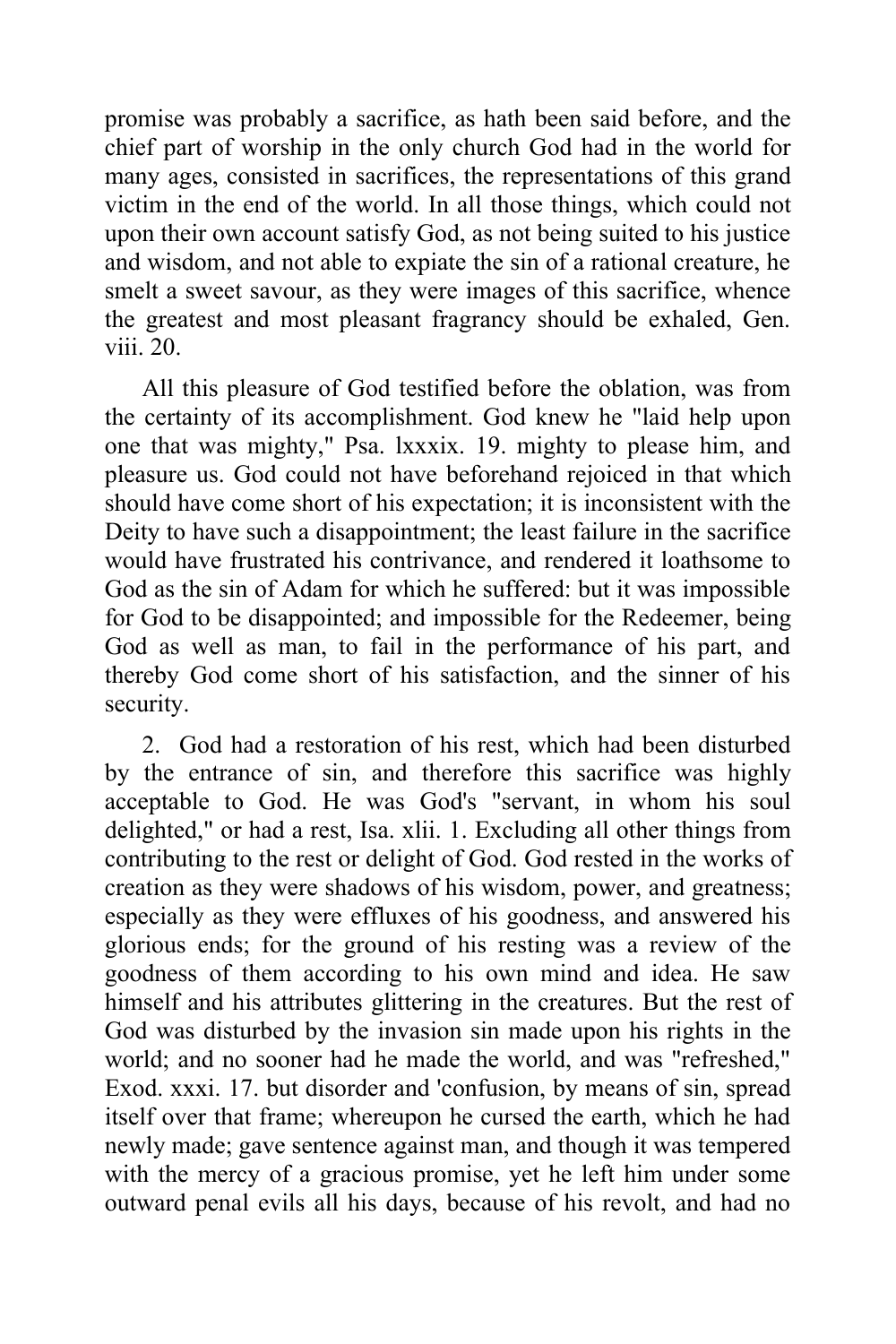rest but in that Seed of the woman, whose heel was to be bruised by the serpent, that the serpent's head might be shattered and bruised by him; and thereby an end put to that disorder which had entered by the serpent's breath. And therefore all the joy God hath in his church, the best part of his creation, is from this rest or acquiescence in his love, or the object of his love: "He will rest in his love, he will rejoice over thee with singing'," Zeph. iii. 17. Hence it is, that the temple, the type of Christ, is called, in regard of those shadows of him, namely, sacrifices daily performed in it, "the house of his glory," Isa. lx. 7. "a glorious high throne," Jer. xvii. 12. "the place of his rest," Isa. lxvi. 1. Could gold and silver, polished stones, and artificial structures.be the rest and throne of God? As little as the blood of bulls and goats, could affect him of themselves with a fragrant smell. His sole acquiescence was in the temple of the body of Christ made fit to be a sacrifice, and represented by those types. Such a rest he had in him as a sacrifice, that upon that very account he gave all things into his hands: and as by eternal generation he had communicated to him the perfections of his nature; so, as he was a mediatorial sacrifice, he gave him authority to execute judgment, gave him a kingdom as large as his own, and seemed to vail his own authority, to increase his, and as it were stands behind the curtain, while this our Mordecai, that saved us from death, manages all the concerns of his empire, and all to this end, that "men might honour the Son as they honoured the Father," John v. 22, 23. Such a perfect acquiescence hath God in him, that he will entertain nothing to the prejudice of the honour of Christ in his work. He will not have the best works and sacrifices of men, partners and competitors with him; lie will for ever discard all those that have not the same thoughts of him, the same satisfaction and glorious rest in him, according to their measures, as himself hath. No other sacrifice shall be of value with him for the atonement of sin; not a drachm of mercy, not so much as to the quantity of the cooling virtue of a drop of water, can reasonably be expected by those who refresh not themselves with that sacrifice wherein God found so delightful a rest. Such a rest hath God in this sacrifice, that it shall be the matter of the praises of the saints to all eternity in heaven.

3. The highest perfections of God's nature had a peculiar glory from this sacrifice. All his perfections, not discovered before to the sons of men, are glorified punctually, according to his intentions and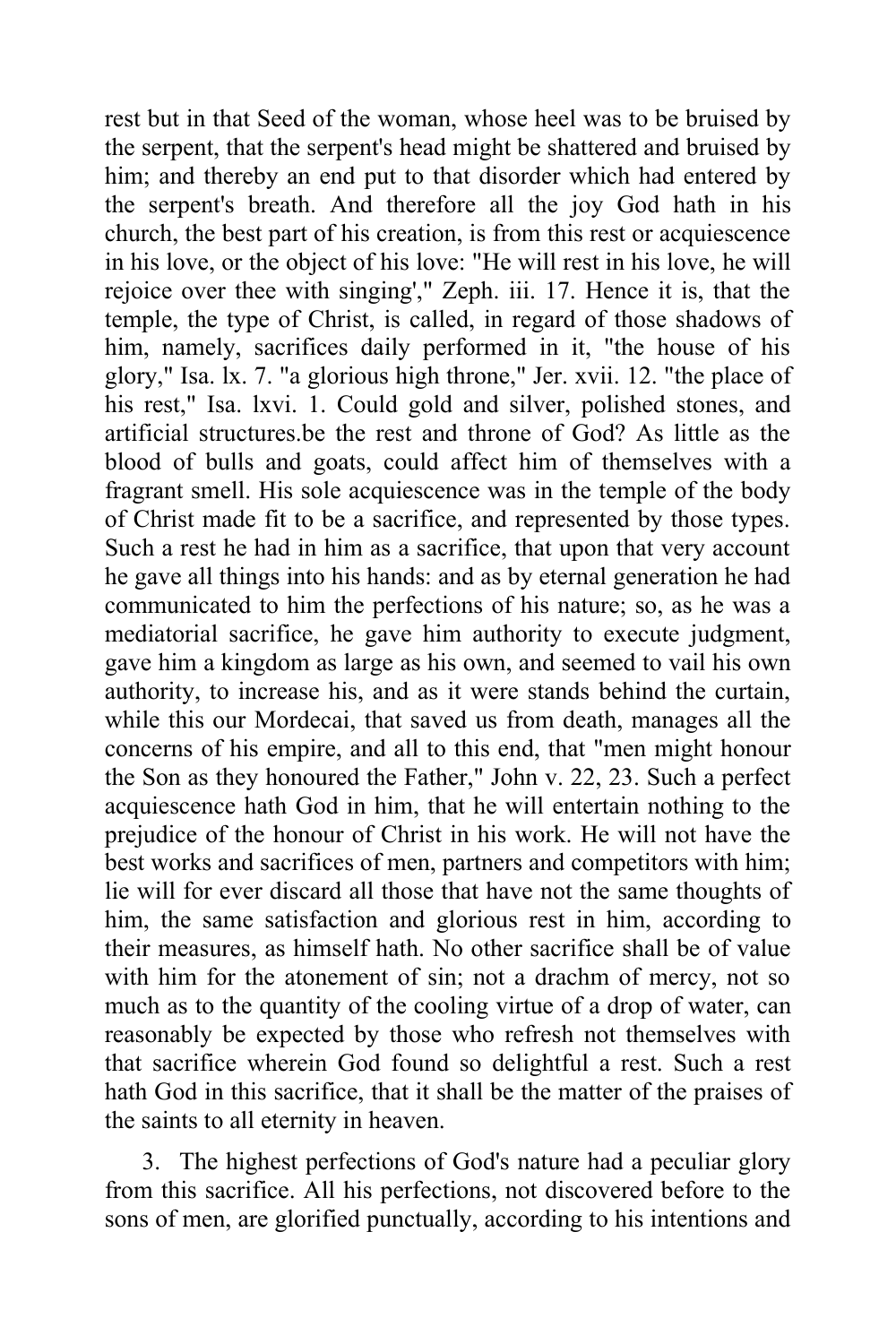resolves for their discovery. Not a tittle of his nature which was to be made known to the sons of men, but is unveiled in this sacrifice, to their view, in a greater glory than the creatures were able to exhibit him. The "knowledge of the glory of God shines in the face," or appearance, "of Jesus Christ," 2 Cor. iv. 6. that is, all the perfections of his nature are delineated in this saving sacrifice. In which respect some think that, of the "fulness of the Godhead's dwelling in him bodily," Colos. ii. 9. is to be taken, not only that the Deity dwelt in the human nature, but the full discovery of the perfections of the Godhead was in the appearance of Christ in his body, as prepared for a sacrifice, as in a map and scheme, as clear as could possibly be represented to the view of men. It is in the purchase of our redemption by his blood, that he appears to be the "image of the invisible God," as well as the "firstborn" or head of "every creature," Colos. i. 14,15. the image of those perfections of the Godhead, which otherwise had been utterly invisible to man; the image, not of his will, as the Socinians say, but of his nature. Hence is the glory of the Lord, as well as the salvation of his people, the name and title of Christ, "the glory of the Lord shall be revealed," Isa. xl. 5. Luke ii. 32. His holiness was glorified in the discovery of the hellish filthiness of sin; his justice in the grievous punishment of it; his mercy to his creatures, in the giving the dearest thing he had, a ransom for them. In him he appeared gracious as well as righteous, transcendently merciful in the exercise of the highest justice, Psa. cxvi. o. both shone clearly in the head of this sacrifice, being tempered for the glory of God, and the good of the creature; the seat of Justice is turned into a throne of grace, puts on the quality of an advocate instead of that of an accuser, uttering absolutions instead of condemnations. Since Justice is propitiated by the death of Christ, it steps in as an agent in the justification of a believer, Rom. iii. 25, 26. Justice, the main attribute to be dreaded by man, was so glorified and pleased by this sacrifice, that this alone would oblige him to the remission of sin, if mercy should not have any suit for itself.

4. Compare this sacrifice with the evil for which he was sacrificed, and which had invaded the rights of God, and the sweet savour of it will appear, as also the efficacy of it.

(I.) This sacrifice was as honourable for God, as our sins had been a dishonour to him. As much glory accrued to him by it, as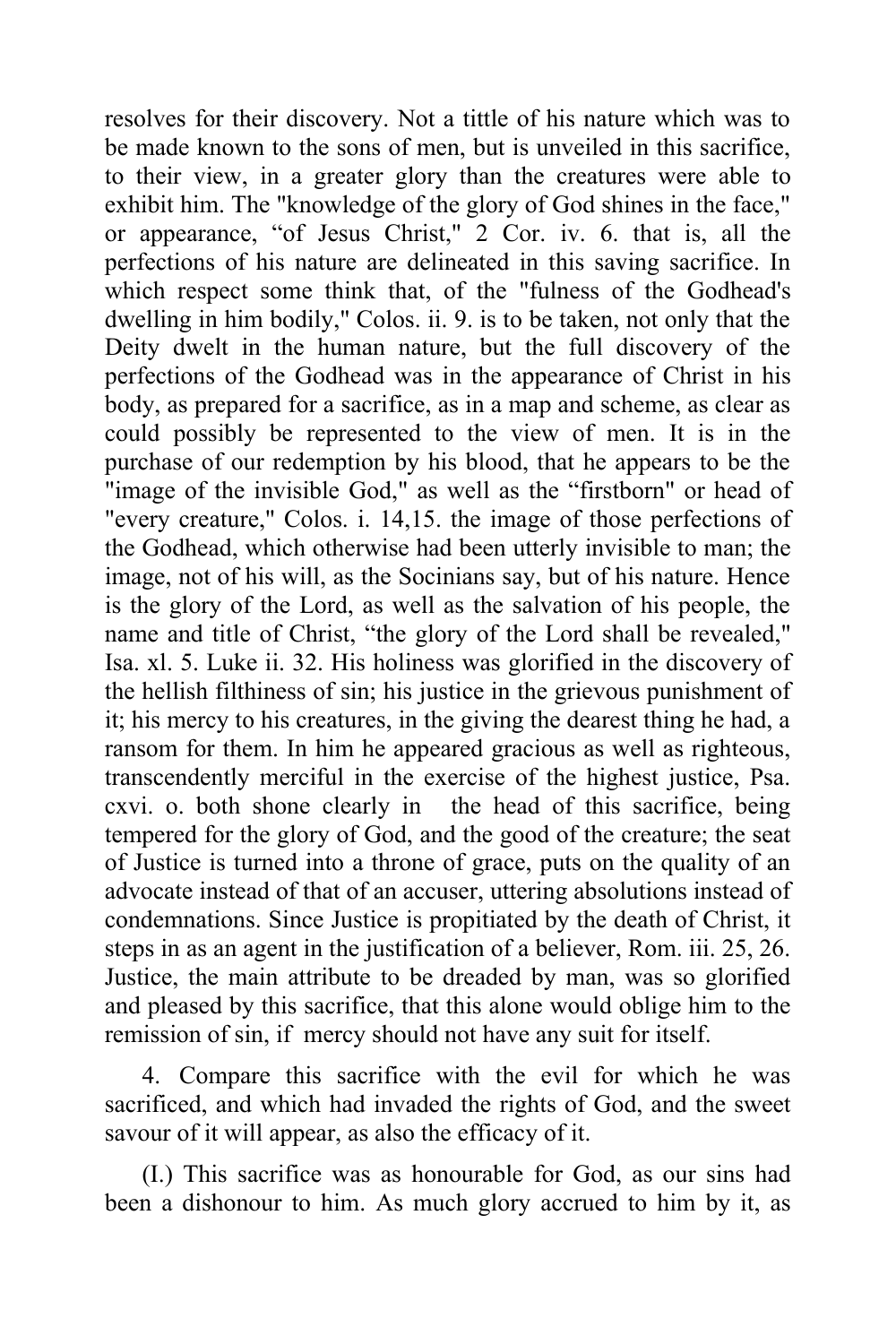injury was offered him by our sin. Our sin was the sin of a creature, and the sacrifice was the act of that person by whom God made the world. The sin was the act of his creature-image, the sacrifice was the act of the "express image of his person," Heb. i. 2, 3. Sin was committed by man, and expiated by him who was God. It was not only a rational sacrifice for the sin of a rational creature, but a divine. The sin was an infinite offence in regard of the person against whom it was committed ; the price was of an infinite value in regard of the person by whom it was paid; the dignity of the person makes a compensation for the malice of the crime; an infinite person was not more wronged by the transgression, than he is righted by the dignity of the person who made the compensation for it. It is every way proportioned to the infinite guilt of the crimes for which it is offered, and the infinite justice of God which was offended thereby. God had a price of a full value, he was fully repaired in his honour, and we delivered from our chains. In some respect the attributes of God were not so much dishonoured by the sin of Adam, as they were glorified by the death of Christ; Christ glorified by his sacrifice those perfections which were not then discovered nor discoverable to Adam in his innocence, as patience and grace; as well as those which were particularly offended by the revolt of man. This sacrifice fully repairs the honour of God, which nothing else could do. The reason why the damned lie for ever under the weight of his wrath in hell, is, because by all their suffering they cannot restore that honour to God, which thy have robbed him of by their iniquities.

(2.) There was therefore a greater pleasure arose to God from this sacrifice, than noisomeness from our sin. The dignity of the person suffering was equal to the dignity of the person injured, and infinitely exceeding the quality of the person offending. The sin of a creature could never be so filthy, as the blood of the Son of God was holy; and the noisomeness of the first could not equal the sweetness of the latter. The stench of sin was not only balanced and tempered, but overpowered by the sweetness of this sacrifice. Divine justice was not more incensed against the crime, than divine holiness was delighted with the offering. Sin was the sin of the human nature, the sacrifice was of the human nature in union with the divine, and offered up by an "eternal Spirit," Heb. ix. 14. The apostle in that text alludes to Gen. viii. 21. God smelt so sweet a savour from Noah's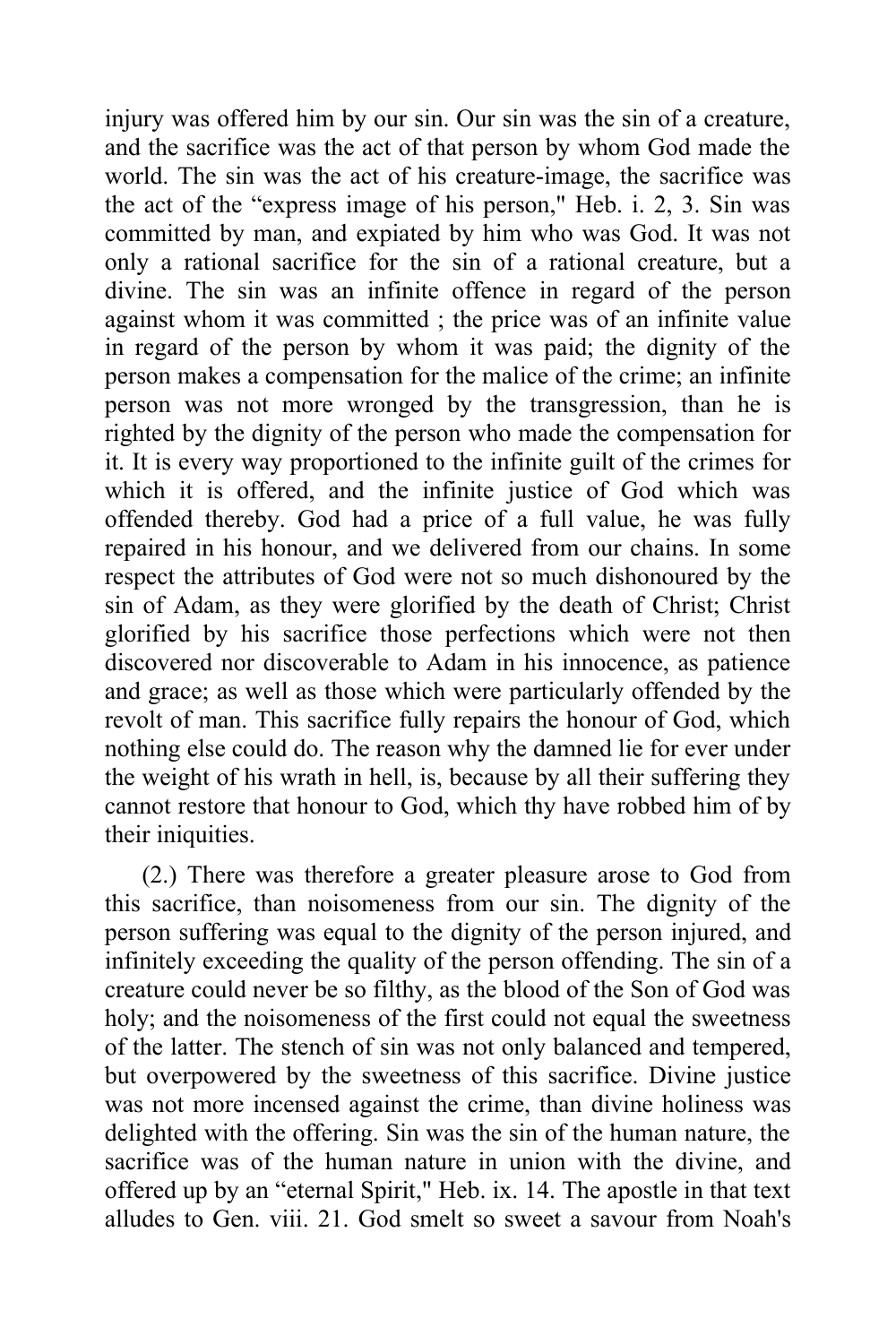sacrifice, the type of this, that he resolves never more to curse the ground, or send a deluge upon the new world, though he knew it would prove as bad as the old; for in the same breath, wherein God's resolution is discovered to us, his sense of the evil of men's imaginations from their youth is declared also. The fragrant odour of the one, was above the noisome scent of the other. Though our consciences are purged from dead works, which do morally pollute us, as the touch of a dead body did ceremonially pollute the Israelite, yet they are but partially purged here to serve the living God. There is not a service we offer, but hath something mixed with it contrary to the holiness of God; yet the evil fumes that steam up with our sacrifices of duty, are overpowered by the rich perfume of the sacrifice of the Son of God: that when for the foulness of our imperfections we deserve a repulse, yet for the sweetness of his sacrifice we find an acceptation; so much did the merit of his blood overcome the ill scent of our iniquities in the nostrils of God, that he cancels our bonds, which were due to him, and makes new ones of himself to Christ; he frees the creature from the deserved punishment, and obligeth himself to give eternal life to every one that believes in him thus sacrificed, howsoever noisome his sins wherewith he had affronted Heaven before.

(3.) Therefore it is efficacious for man, because so pleasing and sweet to God. Sin did not so much hurt to the transgressor, as this sacrifice procures good to the believer. Sin took away spiritual life, Christ by his sacrifice procures a restoration of it in a fuller communication than before, John x. 10. a richer and more overflowing fountain than before, more abundantly than Adam in innocency, who had it mutable in his own hands, we immutable in the hands of our Head, who is our life; more abundantly than the patriarchs of the old testament, who had it in hope, and we in the full exhibition. A spiritual life more firm than Adam's, ending in an eternal life more durable. Therefore the grace of Christ surmounts the effects of Adam's sin. The apostle discourseth of the abundance of grace above the abundance of sin, Rom. v. 15—17. As Adam's sin barred paradise against him and his posterity, the blood of Christ, as oil to the lock, makes heaven's gates open easily for the readmission of every believer.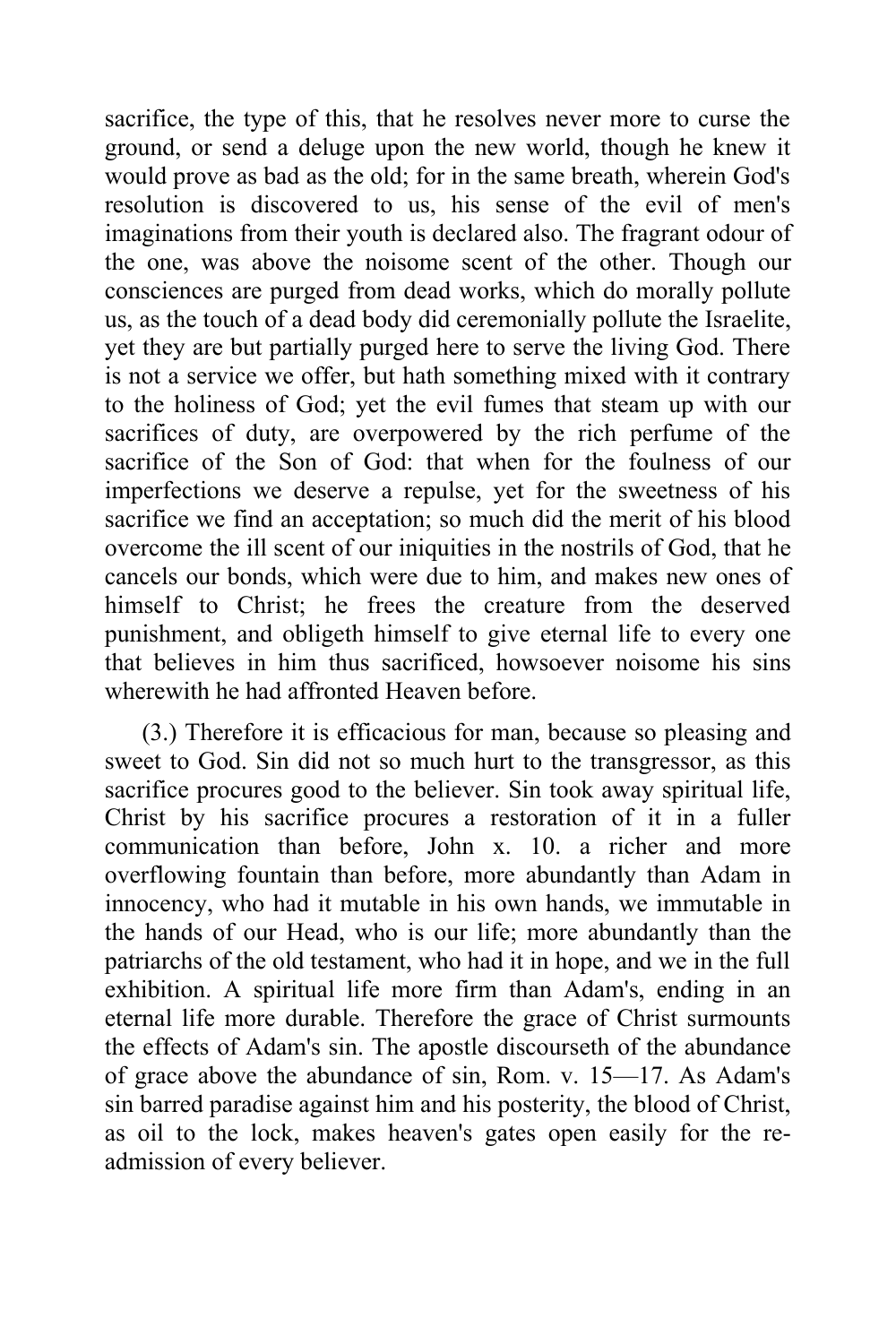5. His resurrection after his bloody sacrifice, is a clear evidence of the sweetness of its savour with God, and its sufficiency for us. He was not totally swallowed up by divine justice, but surmounted all the strokes of it, and lifted up his head above the waves that surrounded him. The fetters of death had not been unlocked, if his sacrifice had not been satisfactory. The justice of God might as well have discharged him without any sacrifice at all, as discharged him upon an insufficient one. The freedom therefore of the prisoner from his chains, is an evidence of the full satisfaction of the debt, and the completeness of the sacrifice, since it is by that God, whose name hath that letter in it, "By no means to clear the guilty," Exod. xxxiv. 7. that the writ of execution was taken off: "He was taken from prison and from judgment," Isa. liii. 8. By whom? By him who only had authority to release him, who became a God of peace by his sacrifice, before he showed himself a God of power in his resurrection, Heb. xiii. 20. He was appeased as an offended Lawgiver, before he gave a judicial discharge as the supreme Governor, unloosed the chains of death, sent an angel as his officer to unlock the prison doors, the grave, and set him at full liberty, no more to be arrested. There could be in this case no forcible breaking of prison, he being in the hands of the Almighty God, who had as much power to keep him in the chains of death, had his sacrifice been blemished, as he had to free him, when his sacrifice was spotless. Justice therefore is fully satisfied, since the "pains of death are unloosed," Acts ii. 24, 25, &c. for it was not possible he should be holden of them, because the truth of God was engaged that his "holy One should not see corruption." This raising him was a justification of him; for when he was taken from prison, he was taken from judgment also, that no suits could be brought against him, or any new actions laid upon him, and he was "declared to be the Son of God," Rom. i. 4. and if we take in verse 3, that seed of David also, which was prophesied of; and he was declared to be so with power, not only by the power that raised him, but by the power of the government of the world, wherein he was instated upon his resurrection. For this act of God was a testimony that he had ordained him, and ordained him also "to judge the world," Acts xvii. 31. By this he was acquitted by God, as having done all that he did according to the articles between them. And in that act all his members have an original and fundamental discharge to be sued out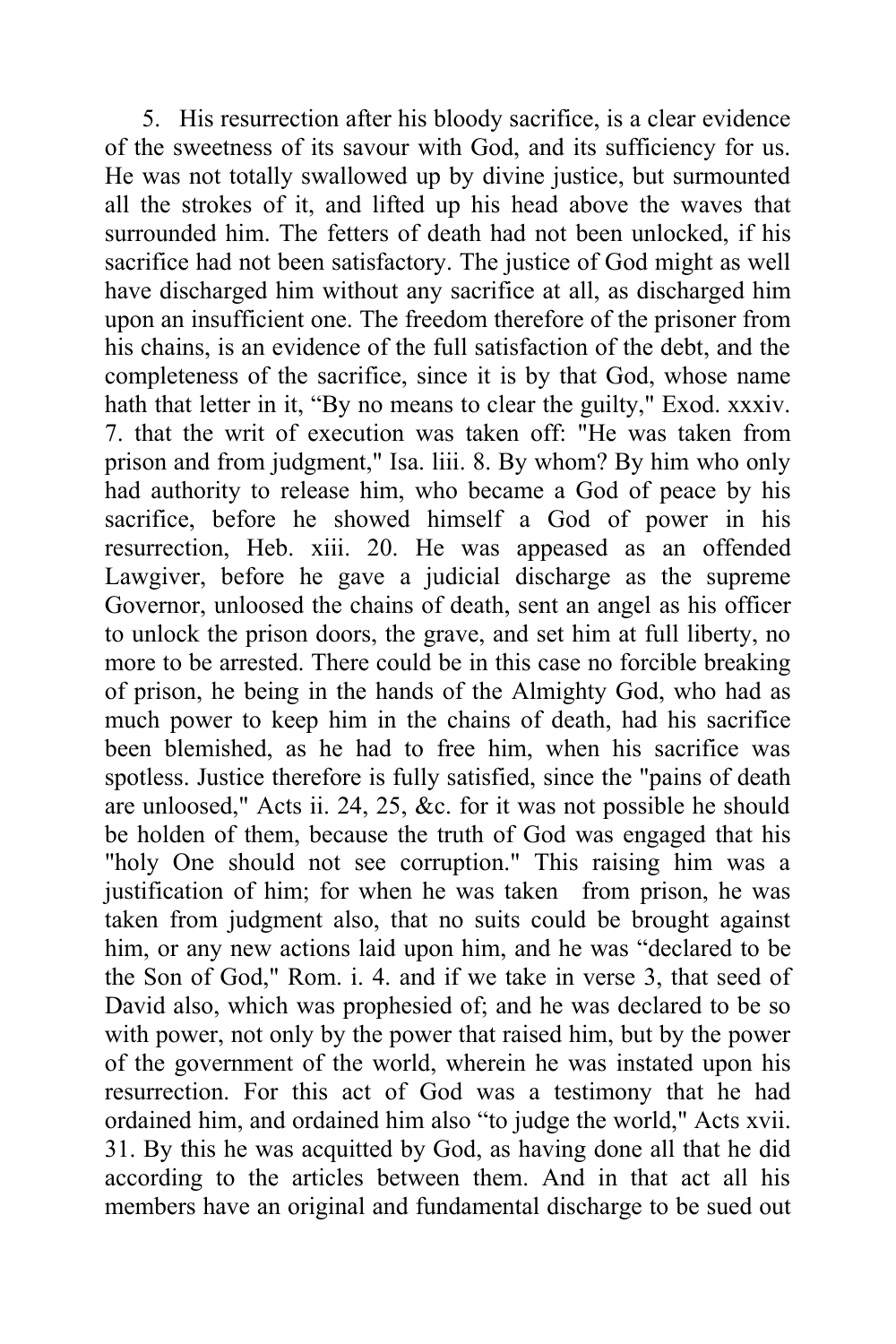in due time in particular upon their faith i It is in this discharge he triumphs, as it was his justification before men and angels: "He is near that justifieth me, who will contend with me?" Isa. 1. 8. This is the foundation of the apostle's triumphant challenge: "O death, the apostle's triumphant challenge: "O death, where is thy sting?" 1 Cor. xv. 55,56*.* Where is sin, that ushered death into the world, and by it stung man to the heart? It is conquered by the resurrection of Christ, which is a clear evidence *of* the sweetness of this sacrifice to God, and its efficacy for us. Our faith is not in vain, which it had been, according to the apostle, "if he had not risen," 1 Cor. xv. 17. as he died, namely, in the quality of our Surety and Head. Had not the sacrifice been without exception, the devil had been the victor, and Christ his triumph. He would have acquired a stronger power over men by the least blemish, as he first gained it by Adam's sin. Had he not been justified himself, he could never have justified us, nor could the mercies of David have been sure and perpetual without it, Acts xiii. 34. So mightily pleased was God with this sacrifice, that he employed his glorious power to raise him; Justice had no plea to continue him in prison, nor the devil any power to hinder the breaking of his fetters. His sacrifice was his act to propitiate God, his resurrection was God's act to comfort us.

6. The ascension and full exaltation of Christ after his bloody sacrifice, is a full evidence of this doctrine. Since the promises made to Christ are accomplished, which were conditional upon the making his soul an offering for sin, it manifests he is an unexceptionable sacrifice. He had a kingdom promised him, and doth now rule in the majesty of God, Micah v. 4. Had there been the least blemish upon him, he could not have claimed the performance of any one promise, nor had justice been bound to make any good to him. Grace to man made the first promise to Christ in favour of justice, and justice would have hindered the performance of any promise, had it been able to find any exception. This sacrifice of his, in "pouring out his soul to death," is the foundation of all his advancement, Isa. liii. 11,12. This being the condition on his part, could not but be followed, upon the fulfilling it, with a performance of the promises on God's part. Now Christ went first to heaven in his soul immediately after his oblation to present his sacrifice to God, and receive his judgment about the validity of it; for that day, the day of his sufferings, he was to be in paradise; "after death the judgment." This was agreeable to the type of him. in the anniversary sacrifice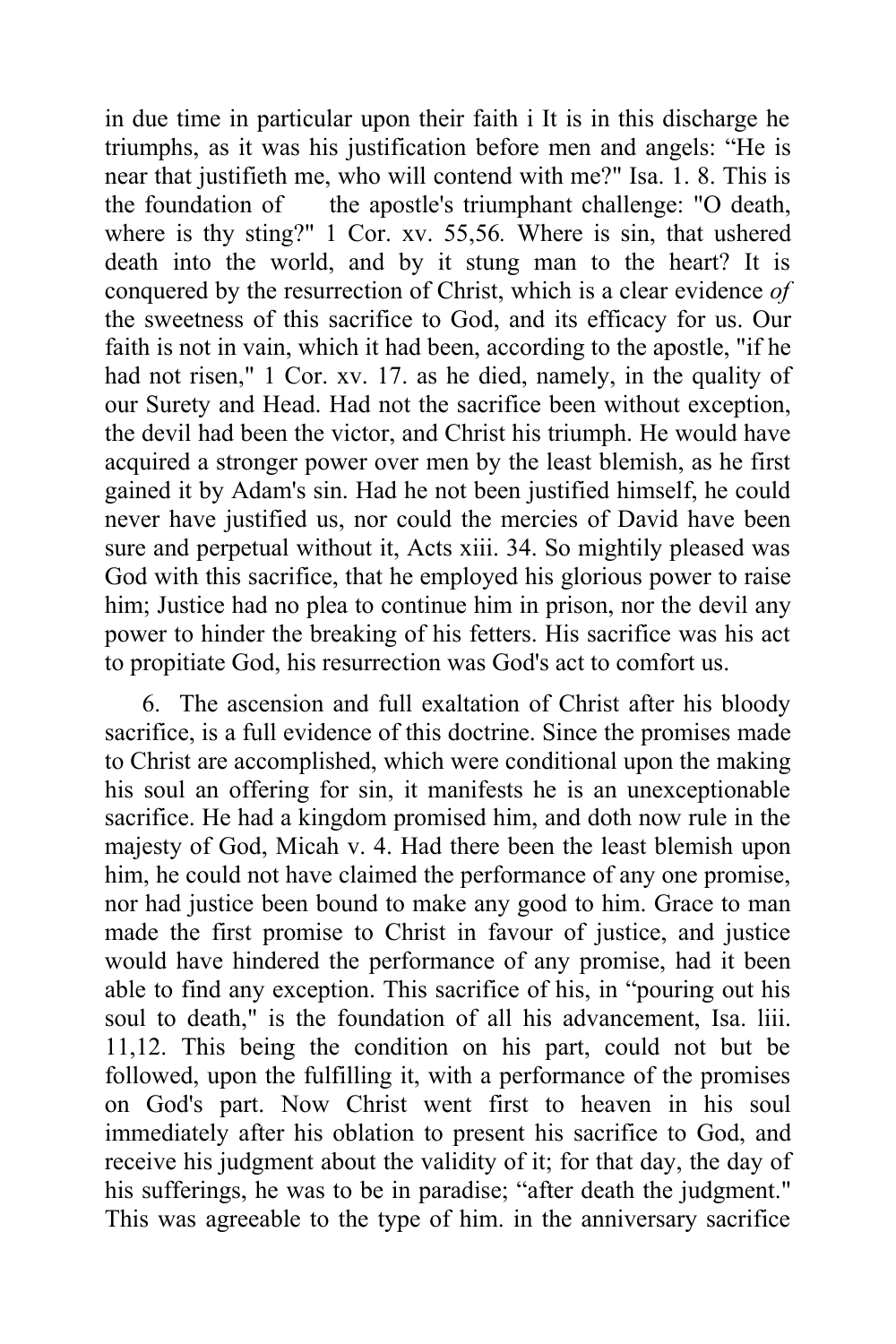upon the day of expiation, when the high priest was to go with the blood into the holy place immediately after the shedding of it, and sprinkle it on the mercy-seat; for after the blood was clotted, it was incapable of being sprinkled. Christ immediately after his death appears in heaven, to receive the acceptation of his Father. This was in his soul, his body then lying in the grave, which the scripture calls not an ascension till his soul and body were re- united, and both went up to heaven together. By this first entrance into heaven, Christ obtained eternal redemption for us. Had not this judgment passed from God, of the prevalency of his sacrifice, God had never sent an angel to unlock the grave, nor a cloud as a chariot to carry him up to heaven. This supposeth his sacrifice on earth to be already ratified in heaven. By this ascension he was again declared, as well as by his resurrection, to be without sin, without any need of repeating his sacrifice, Heb. ix. 28. His triumphant entrance into heaven assures us, that his sacrifice was admitted into the bosom of God with infinite delight and pleasure. He could not have had a glory, had he not punctually observed his order. Triumph doth not precede, but follow a victory. His. going to the Father was a full conviction of the righteousness of his person, and his punctual discharge of his office; and the chief topic whereby the Spirit should argue men into a compliance with him, John xvi. 9, 10. is, because he is gone to the Father. Heaven had been no place for a blemished and imperfect offering. The angels had not been commanded to be his adorers, but rather with their flaming swords have chased him out of heaven; he could as little have continued there with a spot, as Adam in paradise after his transgression. No gift could have been poured out upon the sons of men. The Holy Spirit could never have been the purchase of an unaccepted sacrifice. He could not have been invested with a power to exercise any office in heaven, if he had not executed what he had undertaken upon earth; he could not have lived to apply his sacrifice to us, if he had not been accepted in his offering himself a sacrifice for us. But, since he sits at the right hand of God, it is an infallible token of God's absolute rest in him, and his own rest from any further labour; it is an argument of special favour and dearness. God hath given him all power in heaven and earth, ordered all the angels to worship him, and not only to give him a simple adoration, but to be at his command, his ministers and attendants in his kingdom; he subjected his whole court to him and his service; he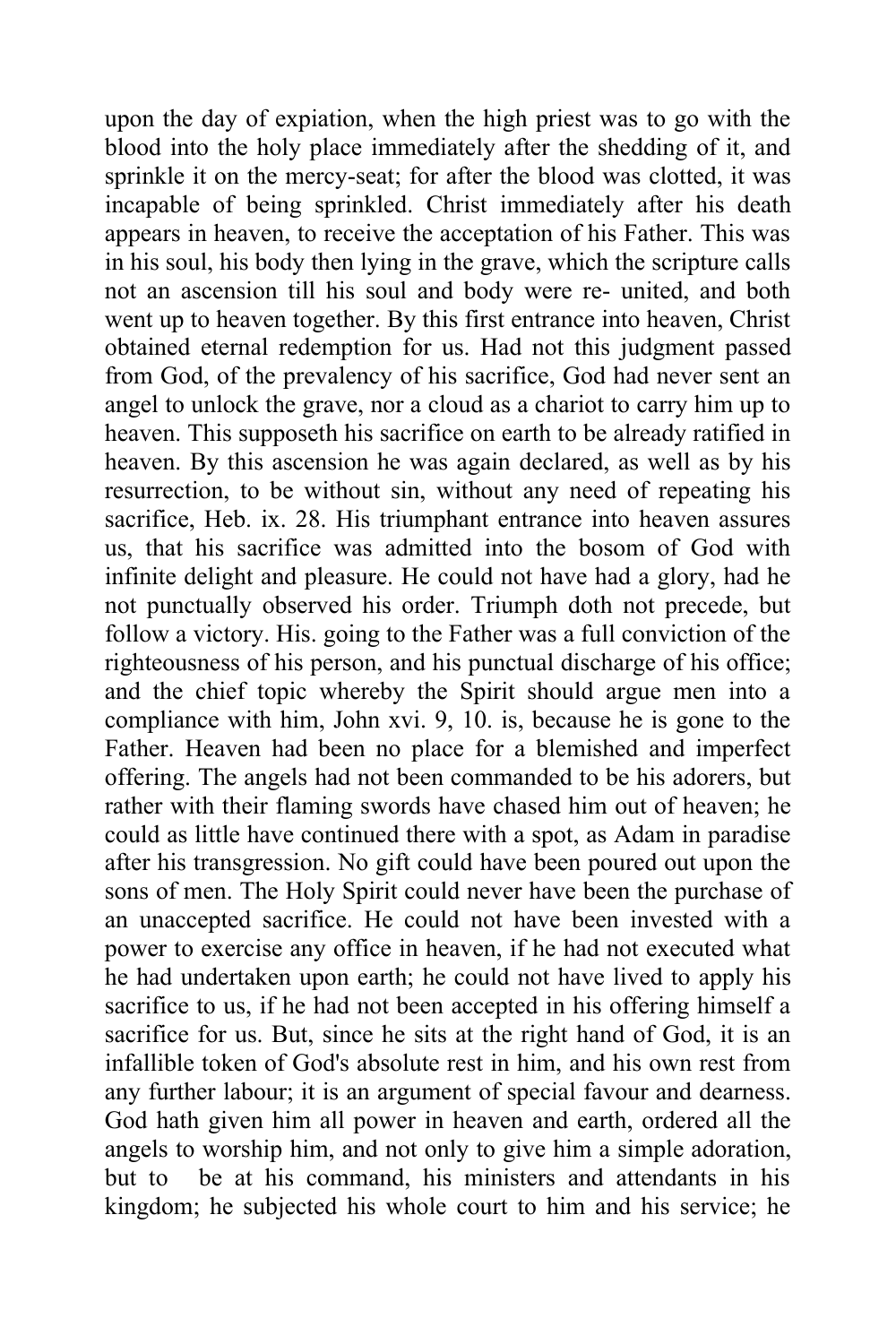bestowed upon him all the honour that was possible to be given him as Mediator, out of the complacency he had in him as a sacrifice. It was upon the account that "he purged our sins" by himself, that he "sat down at the right hand of the majesty on high," and had all that dignity conferred upon him which is afterwards named, Heb. i. 3. The whole prophecy of it is called "a song of loves," Psa. xlv. title. So highly pleasing it is to God, that he will not cease shooting his arrows, till he hath put every enemy under his feet, that doth not agree with him in his pleasure and delight in Christ, Psa. cx. 1. As therefore he is entered into heaven, sat down at the right hand of God, and has maintained the plea of his sacrifice for so many hundred years since he first entered his suit, it is a proof that the pleading his death, and the sight of his sacrificed body, is not wearisome and distasteful to God. It is not like a carcase that he desires to be buried out of his sight. He joyfully hears the voice of his blood sounding in his ears to this moment. Well therefore might the apostle upon this account make so great a challenge to all: "Who is he that condemneth? it is Christ that died; yea, rather that is risen again, who is even at the right-hand of God, who also maketh intercession for us," Rom. viii. 33, 34. Christ by his death, appeased the wrath of God; by his resurrection', he was acquitted by the justice of God; by his ascension, he took possession of his regal throne; by his sitting at the right-hand of God, he prevalently pleads his sacrifice for the ends for which it was offered, and by his Spirit applies his blood to them that believe in him.

7. The admirable virtue of this sacrifice, evidenceth the sweetness of it in the account of God. It had a virtue antecedent to the oblation of it, and after the oblation it hath a perpetual virtue.

(1.) It had a virtue antecedent to the oblation of it. God upon the foresight of this sacrifice to be made in due time, did dispense his pardon to those that rested upon this future sacrifice, and did not stay till the satisfaction should be made for the injury committed, but imparted it to men, that hoped in the merit of the sacrifice before the oblation of it, and released the captive upon the single bond of Christ, before the actual payment of the ransom. Upon his promise to be a sacrifice, believers under the old testament were saved by the merit of it, as well as those under the new. Abraham rejoiced to see his day, and was justified by faith in him. When he appeared, his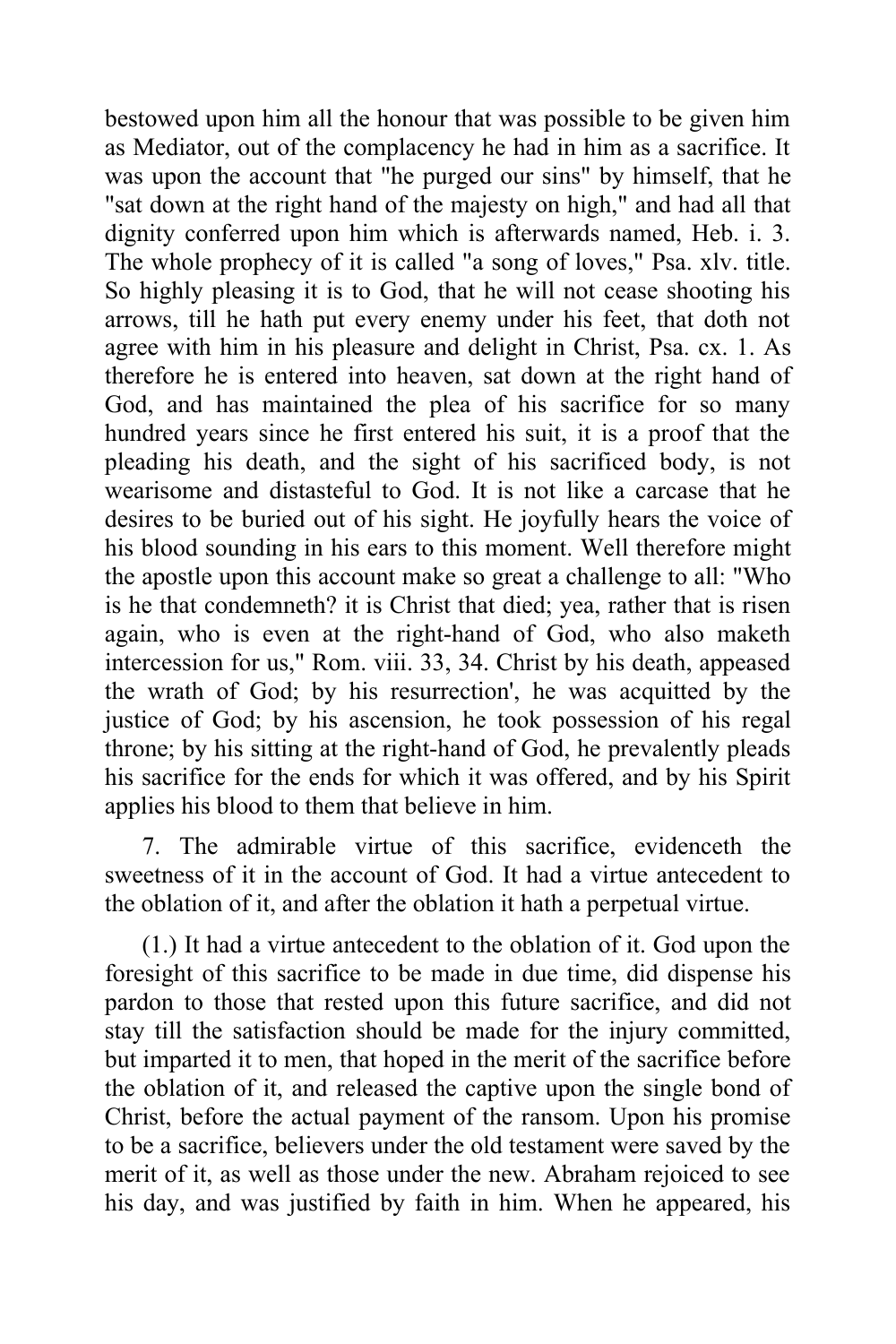design was to "put away sin," Heb. ix. 25, 26. what sin? not only sins committed while he was in the flesh, or sins committed after his ascension, but sins before, even those transgressions which the legal sacrifices from the time of their first institution were unable to expiate; such sins, which the high priest entering into the holy place every year with the blood of animals, was not able to wipe off", and to "make that perfect which the law could not," Heb. vii. 19. and redeem from the "transgression under the first testament," Heb. ix. 15. As a head appointed by God, he saved men before his coming, as Adam the first head ruined men before their birth. It is not more efficacious now, nor will be to eternity, than it was before; for he is the same in point of virtue yesterday, in the ages past, as he is today, at present, and will be in ages "to come," Heb. xiii. 8. Whoever were accepted by God in their persons and services, were accepted upon the account of the first-born or head of every creature; as in him all the elect were chosen, so in him they were all accepted, Eph. i. 4, 6. Faith was from the first ages of the world; the proper object of faith is God in the Redeemer, and he was not considered by the patriarchs, but in that quality, in all their sacrifices, since he had changed the government after the fall, from God as Creator, to God as Redeemer; and therefore as air his acts of government respected the Redeemer and the redemption, so all the services of men were to respect the Redeemer promised. What God did to them, was in the name of Christ, the angel of his covenant; and what they offered to God, was with an eye to the promised Seed, which is the same thing with our doing all things in the name of Christ, the circumstance of time only being altered; what was future then being changed into time past now. The ground of this was the agreement between God and Christ for the performance of this oblation. When bonds are agreed on, and time given for the payment of the debt, the prisoner hath his liberty till that revolution of time. Now, not only the thing to be done, but the time when it was to be done, was settled between them, called therefore a due time, or a stated opportunity, Rom. v. 6. arid the fulness of time; and till that time there was to be a relaxation or pretermission, a not charging the debt upon them, which is the word used by the apostle: "For the remission of sins that are past," Rom. iii. 25. Had not this sacrifice had a virtue antecedent to the oblation of it, Christ himself, in the days of his flesh, could not well have uttered those words so often, "Thy faith hath saved thee,"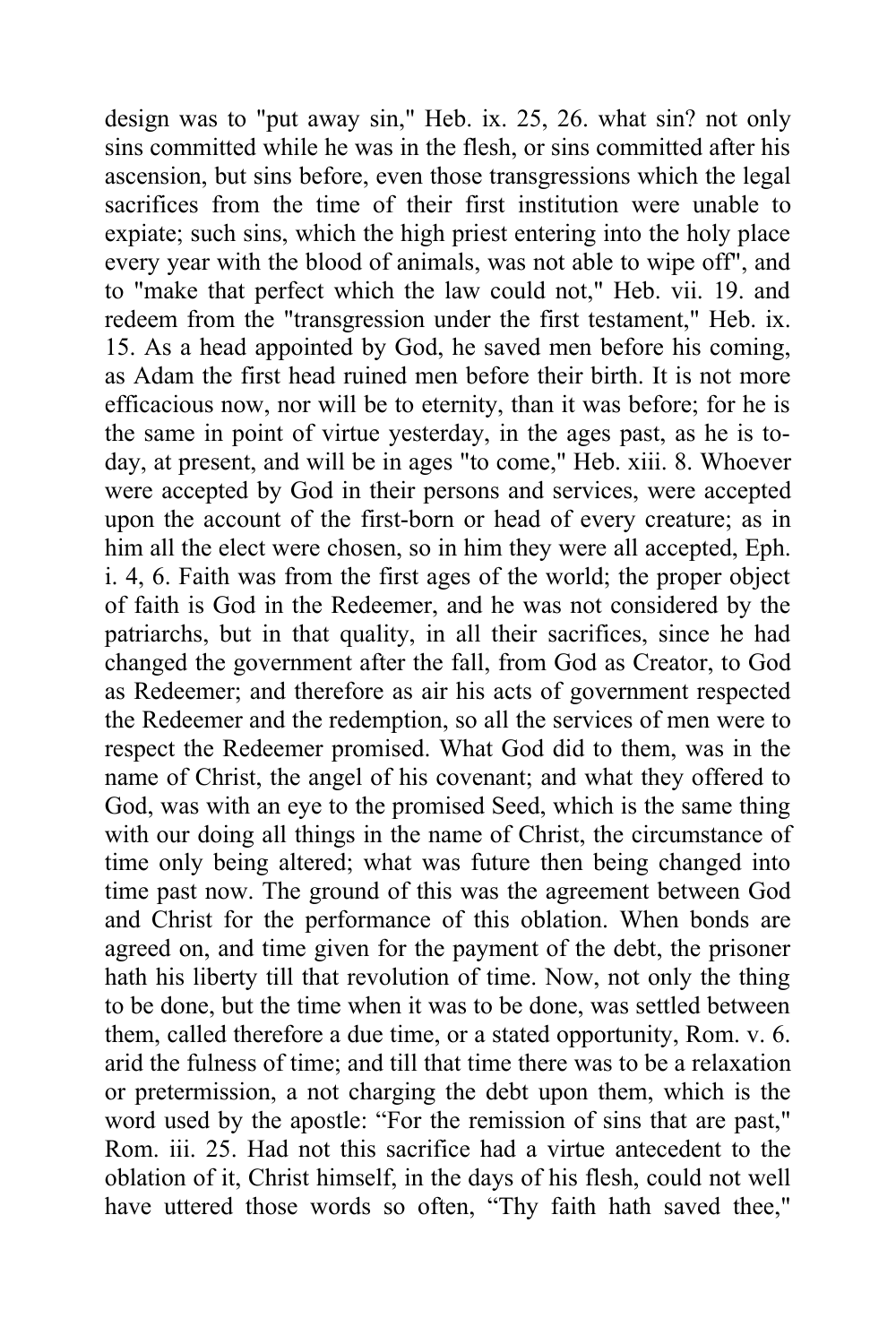before he had bowed his head upon the cross. The removal of sin, the bar to communion with God, upon the credit of a future sacrifice, is an undeniable evidence how sweet the expectation of it was to God; and therefore sweet must the actual immolation of it needs be.

(2.) After the oblation it hath a perpetual virtue. If the virtue of it, before it was offered, reached to the first ages of the world, as far as Adam and Abel, it will continue in as excellent a force to the last believer, that shall close up the number of the elect at the end of the world. If the blood of Abel is so efficacious as to procure a perpetual vengeance upon Cain, shall not the blood of that person, by whom God created the world, be more efficacious to procure a perpetual blessing from the grace of God, to which he is more inclined than to acts of vengeance? Though this sacrifice was but once offered, yet it works, in regard of its virtue, perpetually as a moral cause. As, the act of sin ceasing, the guilt and power of sin remains binding over to punishment, so, though the act of Christ's offering himself ceased, yet the virtue of it is durable. The blood of this redeeming victim, is intimated to be an incorruptible blood: "We are not redeemed with corruptible things, as silver and gold, but with the precious blood of Christ," 1 Peter i. 18,19. precious because incorruptible; the opposition testifies it, though it be not the same expression; precious blood is opposed to corruptible things. As his body, so likewise his blood, and the efficacy of his sacrifice, was not to see corruption; his blood is like the rod of Aaron, always flourishing in the holy of holies before the mercyseat.

Aaron's rod flourished after Aaron's death, the sacrifice of Christ is always fresh rising before the throne of God, producing the fruits it merited, and the grace we want. This blood is called "a new and living way," as if it were just now shed, or had been sprinkled upon us as soon as it streamed out of his body. Since he is a Priest for ever, the virtue of his death abides for ever; he could not be a Priest for ever without an everlasting sacrifice, for priest and sacrifice are relatives. If he be a priest for ever, he is a sacrifice for ever; the same moment that the virtue of the latter ceaseth, the honour of the former would shrink away: but that is "unchangeable," Heb. vii. 24. His kingdom cannot be shaken; his sacrifice therefore, which was the foundation of his kingdom, cannot be wasted; he must cease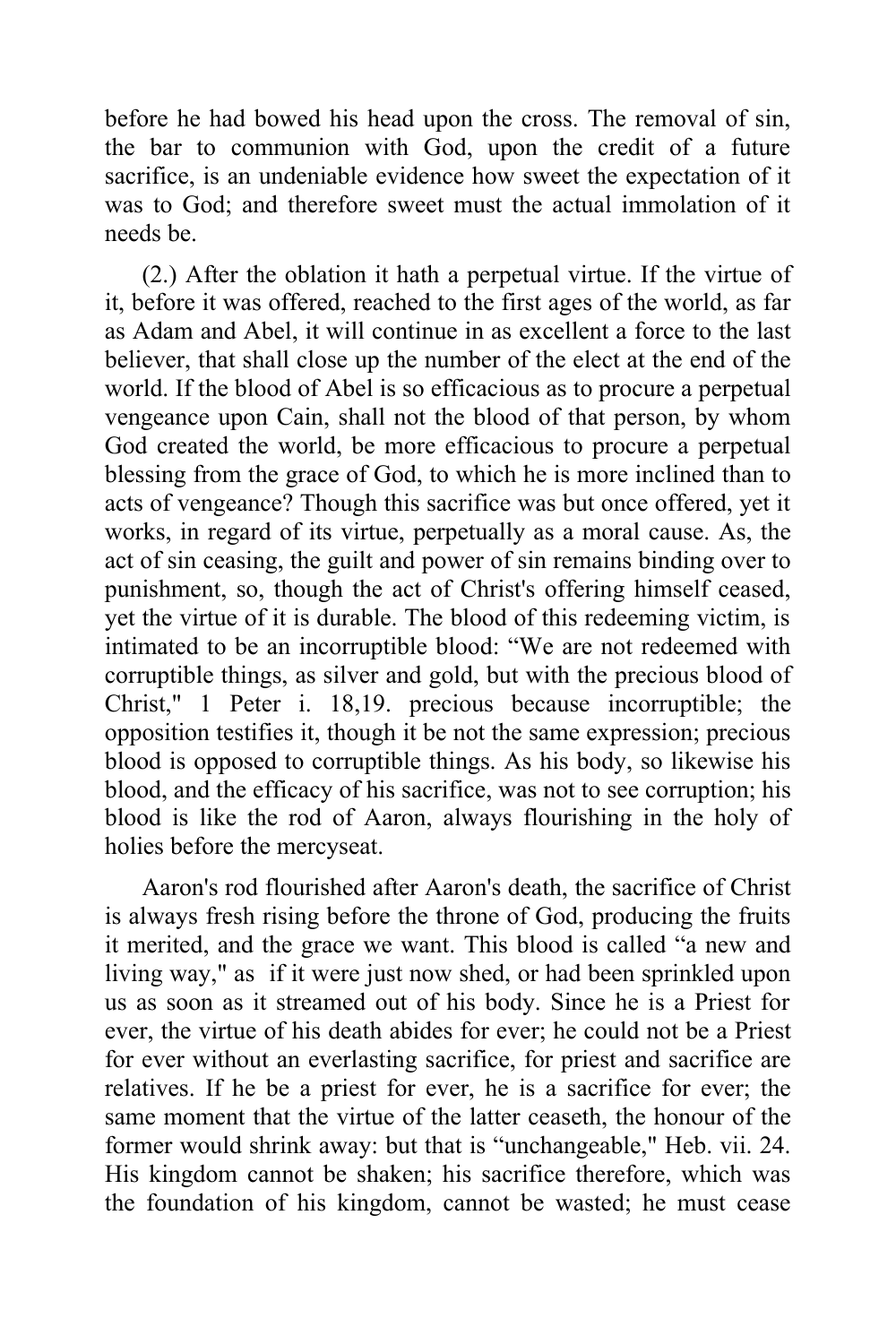sitting upon his throne, fall from being the Father's darling at his right hand, if the virtue of his merit, and the efficacy of his blood, should cease producing the true fruits of it among his people. Though the oblation was but once, yet the presentation is perpetual; he pleads upon his throne what he offered upon the cross. If it were a wasted thing, it were not worthy of the plea of so great a person as the Redeemer, nor worthy to be pleaded before so great a person as the Judge of all the world. He is, in regard of the continued virtue, not said to have been, but to be, our propitiation: "He is the propitiation for our sins," 1 John ii. 2. he *is,* not *has been,* he *is now* sitting in heaven: he was a propitiation on earth in his offering, he is a propitiation in heaven in the presentation of that offering. While his plea is heard, his death is accepted, for his plea is only the voice of his blood, and the fumes of his sacrifice. If the gospel must be preached to the end of the world, the virtue of his sacrifice, upon which the efficacy of the gospel depends, shall endure as long as the world endures. This perpetual virtue was typified by the ashes of the red heifer burnt without the camp, which were reserved for purifying from legal uncleanness, Numb. xix. 9. As the power of the devil shall never be able to pull him out of his throne, so the power of sin shall never be so prevalent as to weaken the virtue of bis blood; as long as he remains in a state of life, his blood will have its efficacy, because it is the blood of "the everlasting covenant," Heb. xiii. 20. "What greater evidence can there be of the gratefulness of it to God, than its virtue reaching to the most distant ages of the world, and running through all the revolutions of time? 8. It is so acceptable to God, that it is a sufficient sacrifice for all, if all would accept of it, and by a fixed faith plead it. It is sufficient for the salvation of all sinners, and the expiation of all sins. The wrath of God was so fully appeased by it, his justice so fully satisfied, that there is no bar to a re-admission into his favour, and the enjoyment of the privileges purchased by it, but man's unbelief. The blood of Christ is a stream, whereof all men may drink; an ocean, wherein all men may bathe. It wants not value to remove our sins, if we want not faith to embrace and plead it. As no sickness was strong enough against the battery of his powerful word when he was in the world; so no guilt is strong enough against the power of his blood, if the terms upon which it is offered by God, be accepted by us. It is absolutely sufficient in itself, so that if every son of Adam, from Adam himself to the last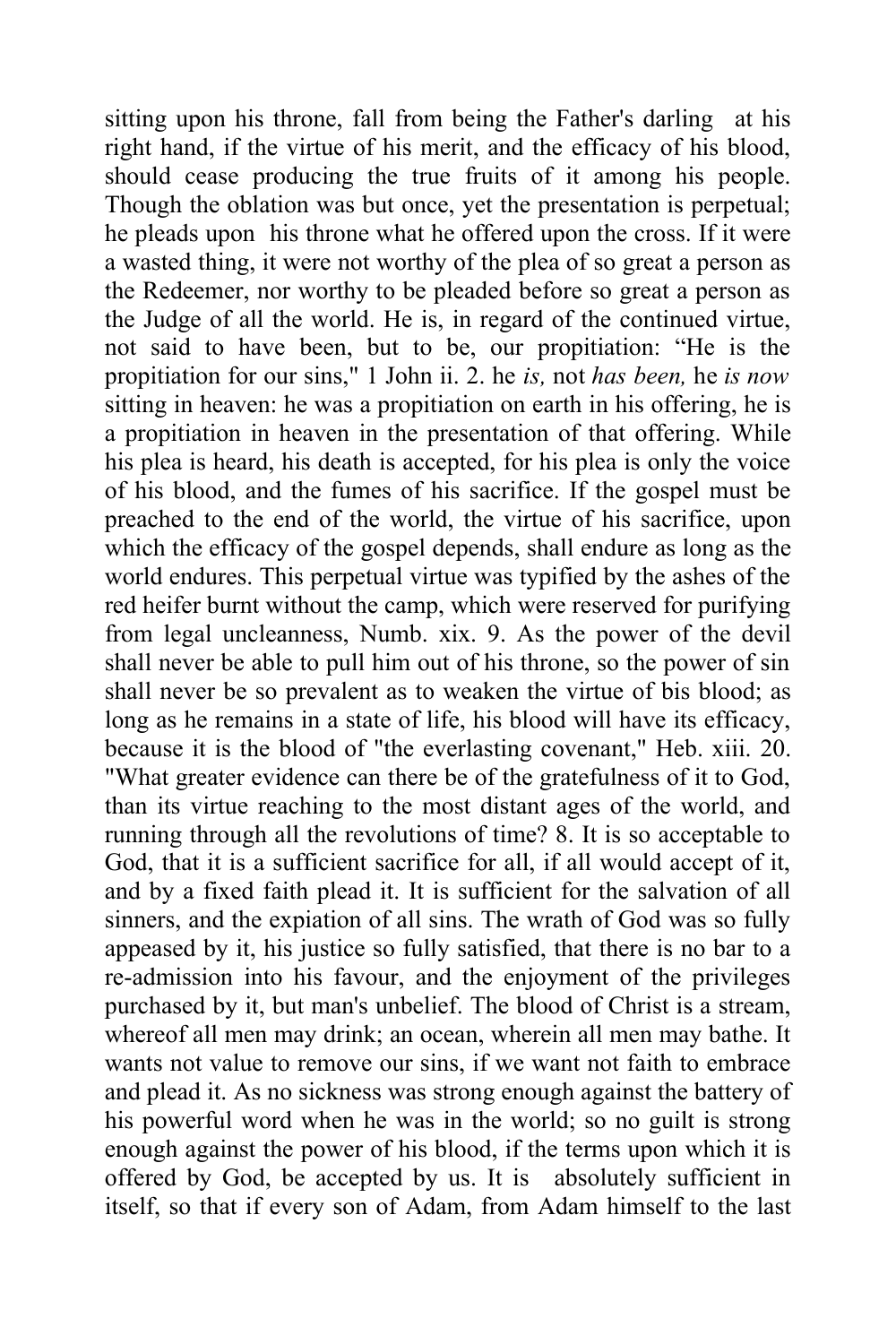man that shall issue from him by natural descent, should by faith sue out the benefit of it, it would be conferred upon them. God hath no need to stretch his wisdom, to contrive another price, nor Christ any need to re-assume the form of a servant, to act the part of a bloody sacrifice any more. If any perished by the biting of the fiery serpent, it was not for want of a remedy in God's institution, but from wilfulness in themselves. The antitype answers to the type, and wants no more a sufficiency to procure a spiritual good, than that to effect the cure of the body. He is therefore called "the Saviour of the world," 1 John iv. 14. And when the apostle upon the citation of that in the prophet, that "whosoever believeth on him shall not be ashamed;" concludes, that there is "no difference between Jew and Gentile," but that "whosoever shall call upon the name of the Lord, shall be saved," Rom. x. 11, 13. by the same reason it may be concluded, that there is no difference between this and that man, if they believe: what is promised to one believer, as a believer, is promised to all the world upon the same condition. And when the apostle saith, verse 9, "If thou shalt confess with thy mouth the Lord Jesus, and believe with thy heart, thou shalt be saved;" he speaks to every man that shall hear that sentence. If any man believe, this sacrifice is sufficient for his salvation; as Adam's disobedience was sufficient to ruin all his posterity descending from him by natural generation; so is this sacrifice sufficient to save all that are in Christ by a spiritual implantation. The apostle's comparison would not else be valid: "As by the offence of one, judgment came upon all men to condemnation, so by the righteousness of one the free gift came upon all men unto justification of life," Rom. v. 18. And if all men in the world were united to him by faith, there could not be any more required of Christ for their salvation than what he hath already acted; for it is a sacrifice of infinite value, and infinite knows no limits. Since it was sufficient to satisfy an infinite justice, it is sufficient to save an inexpressible number; and the virtue of it in saving one, argues a virtue in it to save all upon the same condition. Who will question the ability of an almighty power to raise all men from death to life, that hath raised one man from death to life by the speaking of a word? If men therefore perish, it is not for want of value, or virtue, or acceptableness in this sacrifice, but for want of answering the terms upon which the enjoyment of the benefits of it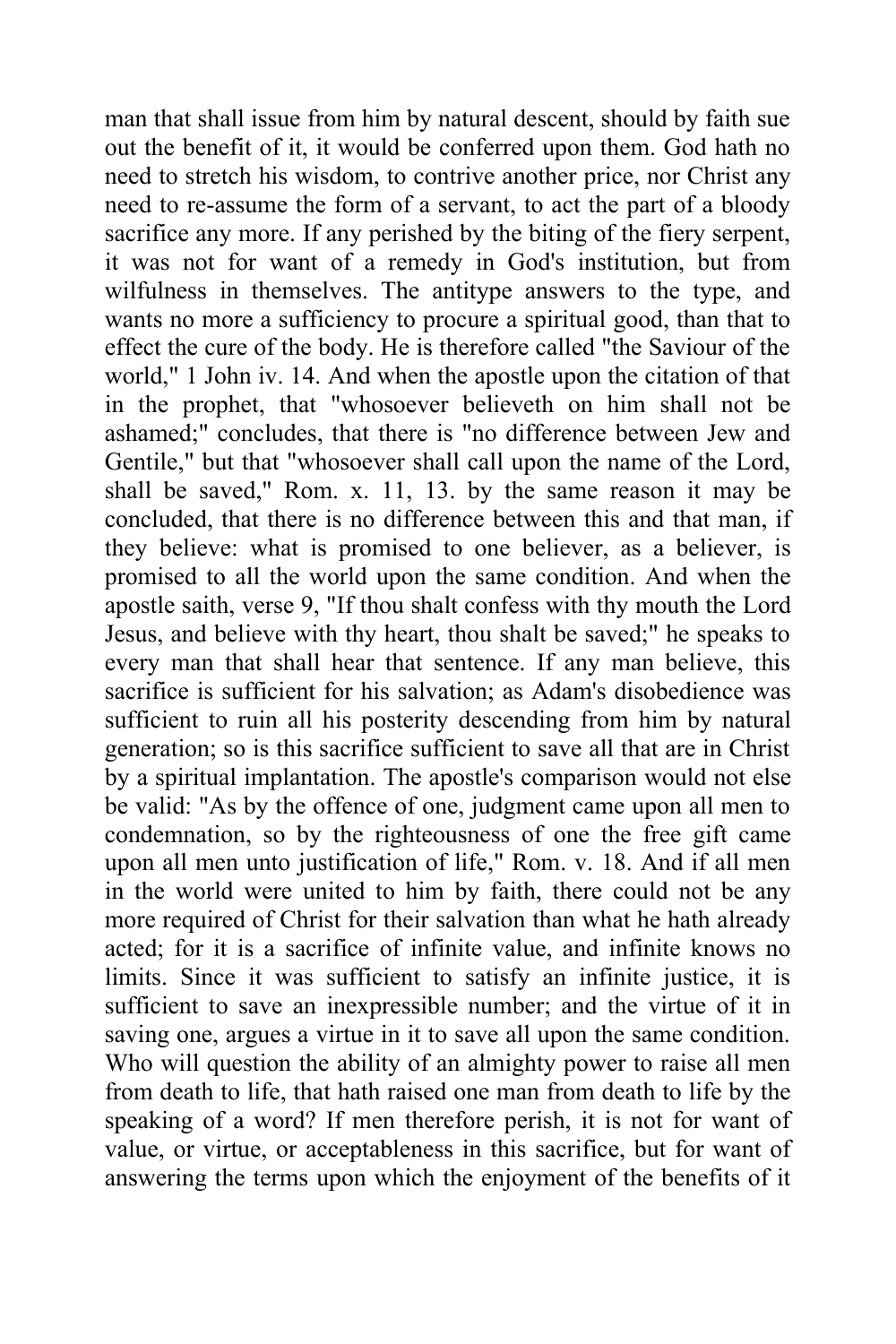is proposed. If a man will shut his eyes against the light of the sun, it argues an obstinacy in the person, not any defect in the sun itself.

9. The effects of this sacrifice show the acceptableness of it to God. As the effect of Adam's disobedience demonstrates the blackness and strength of his sin, so the fruit of this sacrifice evidenceth the efficacy of it. Had it not been sweet to God, we had still been in our sins. He was to perfect his people, which had been impossible, had he not been perfect himself in his sufferings; if he hath "perfected for ever them that are sanctified," then that sacrifice whereby he did perfect them is fully complete, Heb. x. 14.

(1.) Remission of sin. Our lives by our rebellion were a debt to the violated law; when we transgressed the precept, we incurred the penalty: this debt is discharged to believers by Christ's offering his soul in our stead, a sacrifice for sin, a rescue for our souls. "He took away sin as the Lamb of God," John i. 29. As a sacrificed lamb, for the analogy relates not to a lamb as a creature, but a lamb as a sacrifice. He took away the sin of the world, the guilt of sin, the curse of God, whatsoever belongs to the eternal wages of sin, lie transferred upon himself. There is a perpetual virtue in its nature : "He took;" as when we say a drug purges, we signify not only the act, but the natural quality of it. The apostle concludes the efficacy of this oblation from God's remembering sin no more: "Their sins and iniquities I will remember no more; now where remission of those is, there is no more offering for sin," Heb. x. 16—18. The completeness of the fruit discovers the judgment of God, for the completeness of the merit upon which it is founded. He himself therefore after his resurrection gives his apostle commission to publish this as the fruit of his death, to let men know, that the way to heaven in the removal of the bar, was secured by the blood of Jesus, John xx. 22, 23. Luke xxiv. 47. All the sacrifices wherein here was a daily remembrance of sin, were abrogated as useless after this offering, which surmounted the efficacy of all the legal ones put together. They expiated ceremonial uncleanness, and the pollution of the body; this, moral iniquities and the filth of the soul, Heb. ix. 13, 14. the apostle instanceth in the most solemn offering, that of the red heifer, supposed to be of a more durable efficacy than the daily offerings, since the ashes of it were reserved for a "purification for sin," Numb. xix. 9. But this, much more the rest, were exceeded by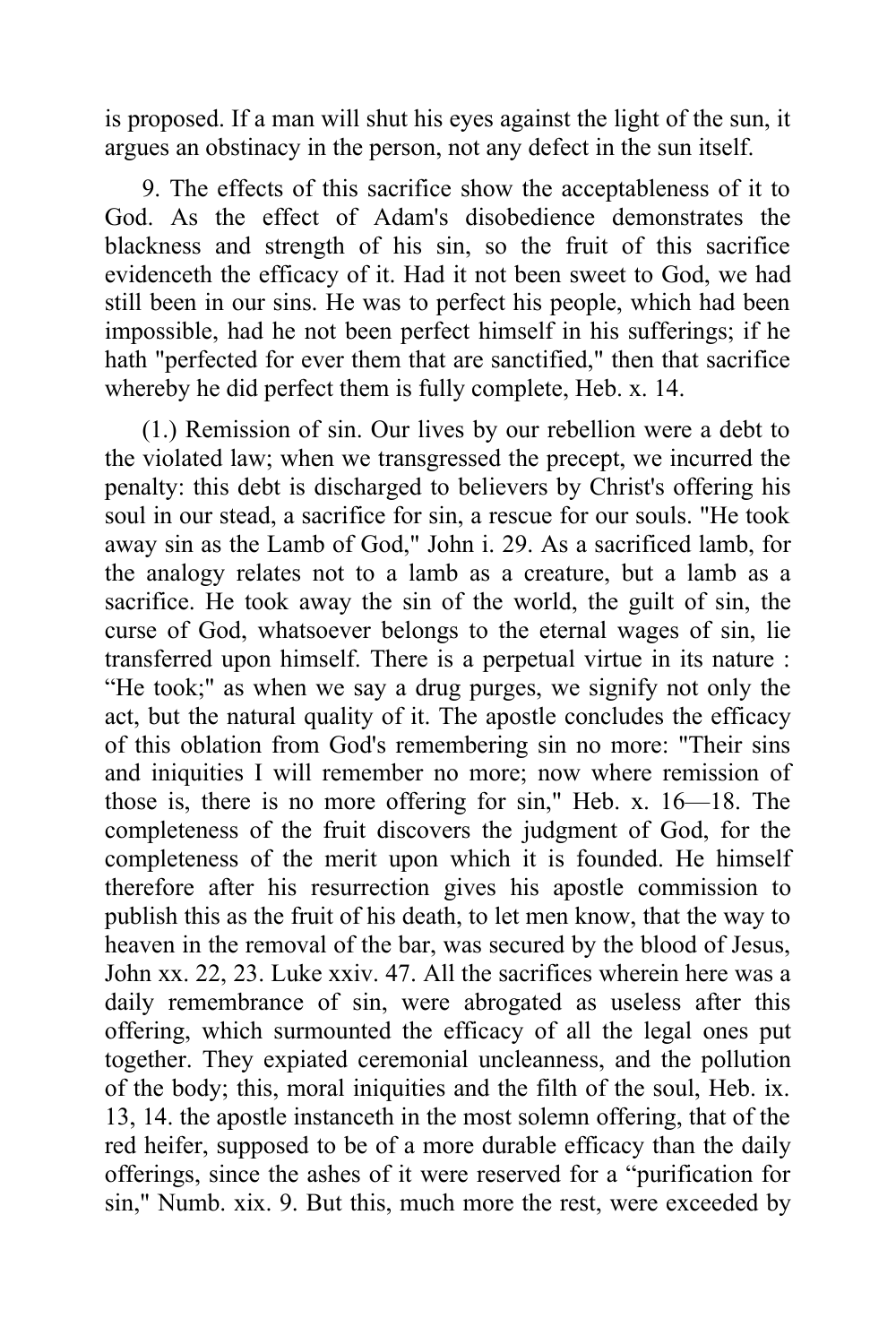this offering that purged the conscience from those dead works, that bound the soul over to eternal death. And indeed the ceremonial act of the high-priest in sprinkling the blood of the heifer directly "before the tabernacle," verse 4, intimated that the efficacy of it was to be derived from the flesh and blood of Christ typified by that structure. By this we gain a plenary indulgence, so as to have "no more conscience of sin," Heb. x. 2. Not that there is no more sin in believers, or no more sense of sin, but no more accusations and charges of sin before God, or despairing servile thoughts for sin in their own consciences. For in his blood "we have redemption, the forgiveness of sins," Eph. i. 7. Upon which account a challenge is made by the apostle to all the believer's adversaries, to bring an effectual charge against them, Rom. viii. 33, 34. It frees us not from one or two sins, but vast numbers of them: "The blood of Christ cleanseth us from all sin," 1 John i. 7. So that all the powers of hell can never lay the load upon them again; for this saves to the uttermost, covers their iniquities, and blots them out as a thick cloud. "Death is swallowed up in victory," the destruction and condemnation by sin: "O death, where is thy sting?" that is, Where is sin? that is, the sting of death, 1 Cor. xv. 54, 55. And indeed so acceptable to God was the first undertaking of our Saviour, that God promised him this as the fruit of his suffering, that his labour should not be in vain, that he should see his seed, that by his knowledge he should justify many, when he "bore their iniquities," Isa. liii. 11. And therefore when the apostle saith, the old man is crucified with Christ, he understands that the destruction of the body of death, and the remission of all the extravagancies of it, is purchased by Christ at the hands of God, Rom. vi. 6. And all the sense we have of remission, from any ordinance, especially by that of the supper, is not from the ordinance itself, or the remembrance of this sacrifice; but from the perpetual and prevailing efficacy of it with God to this day. The removal of so great a weight from the soul, which we were unable to bear, so great a curse which we were unable to suffer, shows the high acceptableness of it with God.

 (2.) The confirmation of the covenant. After sin had stept into the world, and invaded the rights of God, the first covenant became utterly uuprofitable for the relief of man. God makes a new one, which was not signified to be valid to any without sacrifice. It is not unlikely that the first declaration of it to Adam, in the promise of the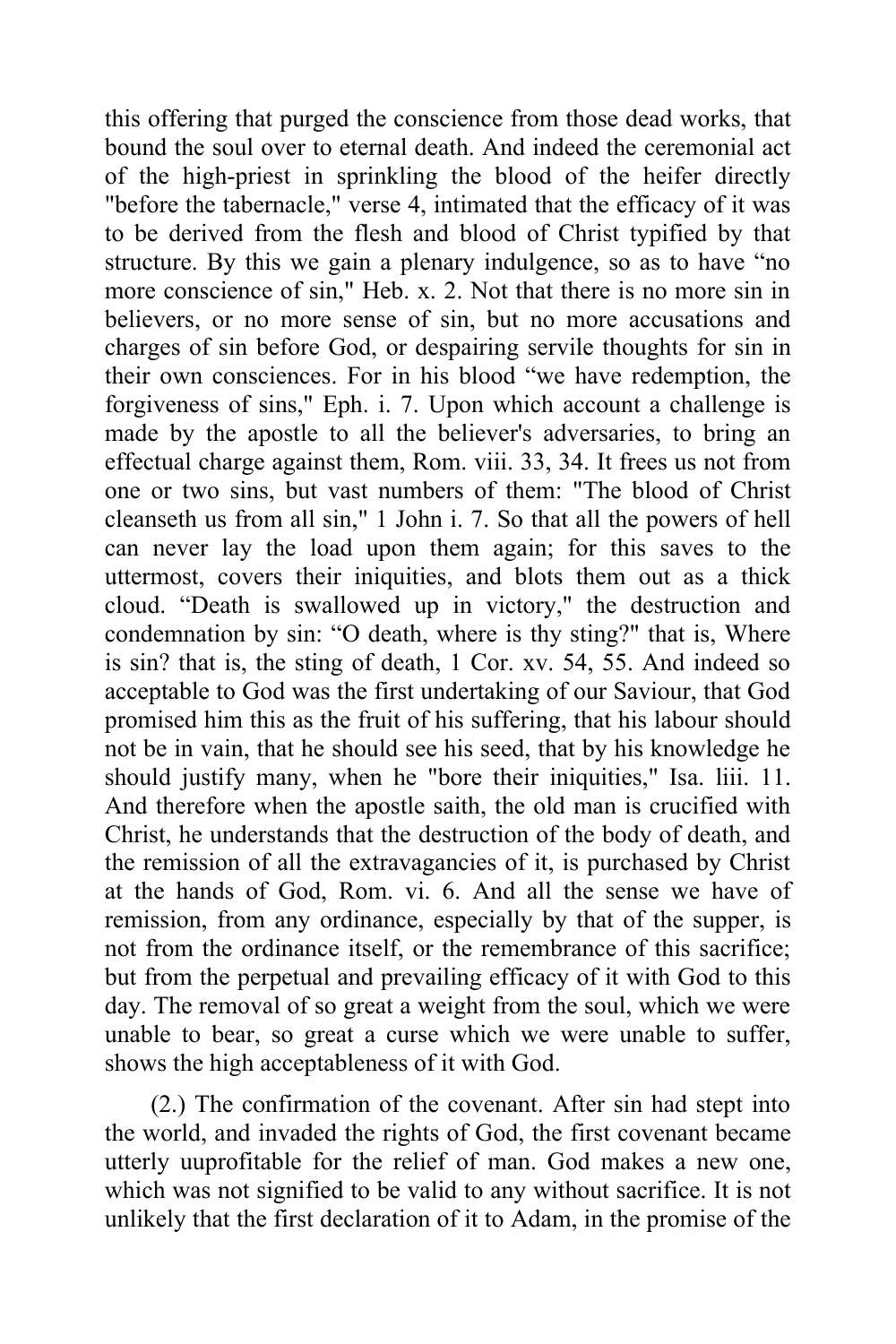Seed, was accompanied with the sacrifices of beasts; both to show to him a token of that punishment he had merited at the hands of justice; and in what a bloody way his recovery was to be accomplished. The repetition of it to Abraham was confirmed by sacrifices, Gen. xv. 17,18. And the solemn covenant between God and the Israelites was confirmed by sacrifices, and the blood of them called by Moses, "the blood of the covenant," Exod. xxiv. 5—8. that is, a type of that blood which shall be shed for the confirmation of that blessed covenant whereby the soul shall be purified from sin. And by the institution of God this seems to be essential to a covenant with God: "My saints, that have made a covenant with me by sacrifice," Psalm 1. 5. And this custom was used by the heathens in their leagues and solemn contracts between nations, and in covenants between their gods and them, which descended to them probably by tradition from the first parents, though they had lost the true intent of that tradition. All this respected the confirmation of the covenant of grace (succeeding in the room of that violated covenant of works) by the blood of the promised Seed, whereby man was to be repaired, and the devil defeated. Hence is God so mightily affected with the engagement of Christ to be our surety, that he presently established the covenant of being their God, and making them his people: "Who is this that hath engaged his heart to approach to me, saith the Lord? Ye shall be my people, and I will be your God," Jer. xxx. 21, 22. That is the immediate issue of this engagement. To this purpose was he given to be a witness of the everlasting covenant," Isa. lv. 3,4.

And to this his sacrifice had an immediate respect, whence the blood that merits, the striking off the chains of the prisoners, and taking away the bars, is called the "blood of the covenant," Zech. ix. 11. And Christ, in the institution of the supper, Luke xxii. 20. calls it the "new testament in his blood," that is, the true blood shed for the ratification of the covenant, which was only typified by the blood of all former sacrifices. And "for the remission of sins;" this only is mentioned, though other benefits besides this flowed from the covenant, because as sin was the foundation of all evil, so pardon of sin is the fountain of all good. Had other blessings been merited without this, a bar had been put to our enjoyment of them, by the want of this. Upon this first link all other blessings in the chain of happiness depend. All the promises of God, which are branches of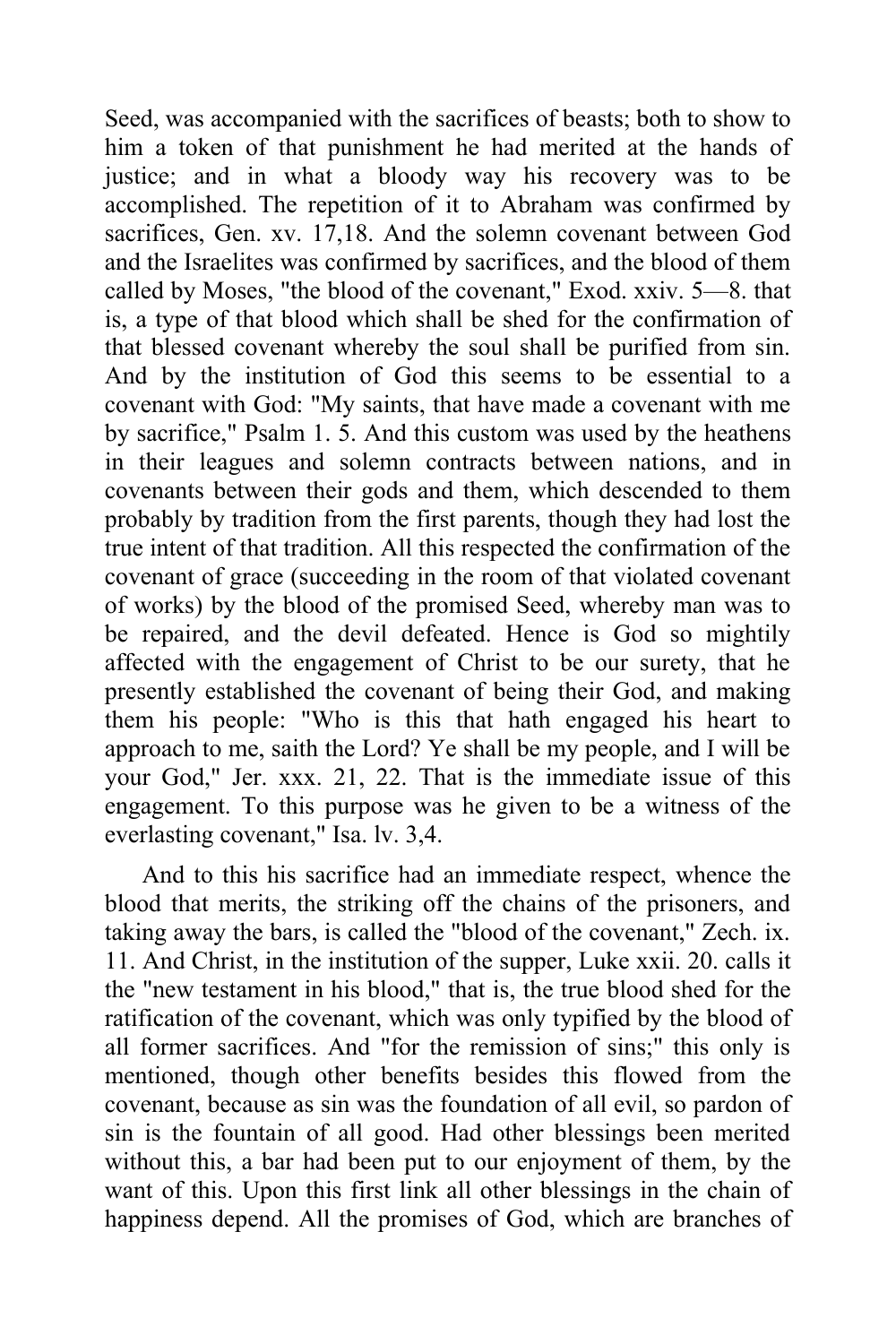this federal engagement, are yea and amen in Christ, of an infallible certainty. He himself is "the Amen, the faithful and true Witness," Rev. iii. 4. And to this purpose is the sacrament of the supper appointed, being the perpetual representation of this sacrifice, wherein God shows. himself resolved to stand firm in the covenant, which was confirmed by the blood of the cross, and make good to a believer all the branches of it. This manifests it to be highly acceptable to God, since the covenant made just after the unprofitableness of the old, is upon the account of this sacrifice ratified by God (as the sure mercies of David) in all the parts of it, to all the indigencies and highest satisfaction of every believer.

(3.) Restoration of peace, and intercourse with God. Man was upon the terms of enmity with God, hating him, and being hated by him. God hates men, not as creatures, but as sinners. Man hates God, not as God, but as Sovereign and Judge. Man turned off God from being his Lord; God turned off man from being his favourite. Therefore Christ, in respect of this sacrifice, is called our propitiation, 1 John ii. 2. and Rom. iii. 25. alluding both to the sacrifices and the place of the sprinkling the blood. As "He was bruised for our iniquities, the chastisement of our peace was upon him," Isaiah liii. 5. And though he was reconciling us all his life, yet it is principally ascribed to his sacrifice in his death, Col. i. 21, 22. All that Christ did in his life, had not been available for us, had he not added the top-stone in the shedding his blood: and therefore in the Creed there is a transition and leap from his birth to his death, all intermediate actions of his life being omitted, because that was the great work whereby it was finished. Access to God was barred up, till the way was opened by the blessed "Son of God,"Heb. x. 19,20.

So much is God pleased with it, that his majesty condescends to the lowest step, to solicit his apostate creatures; and miserable man is admitted to importune God, not only with hopes, but assurance of his favour, and a happy success upon the account of this expiatory sacrifice. God hath laid aside the rigours of his justice, to beseech us with the bowels of his mercy; and tore down the partition-wall that hindered his deplorable creature from an access to him, and hereby given us a full evidence what an inestimable fragrancy ascended from this sacrifice before him, since he did not only blot our sins out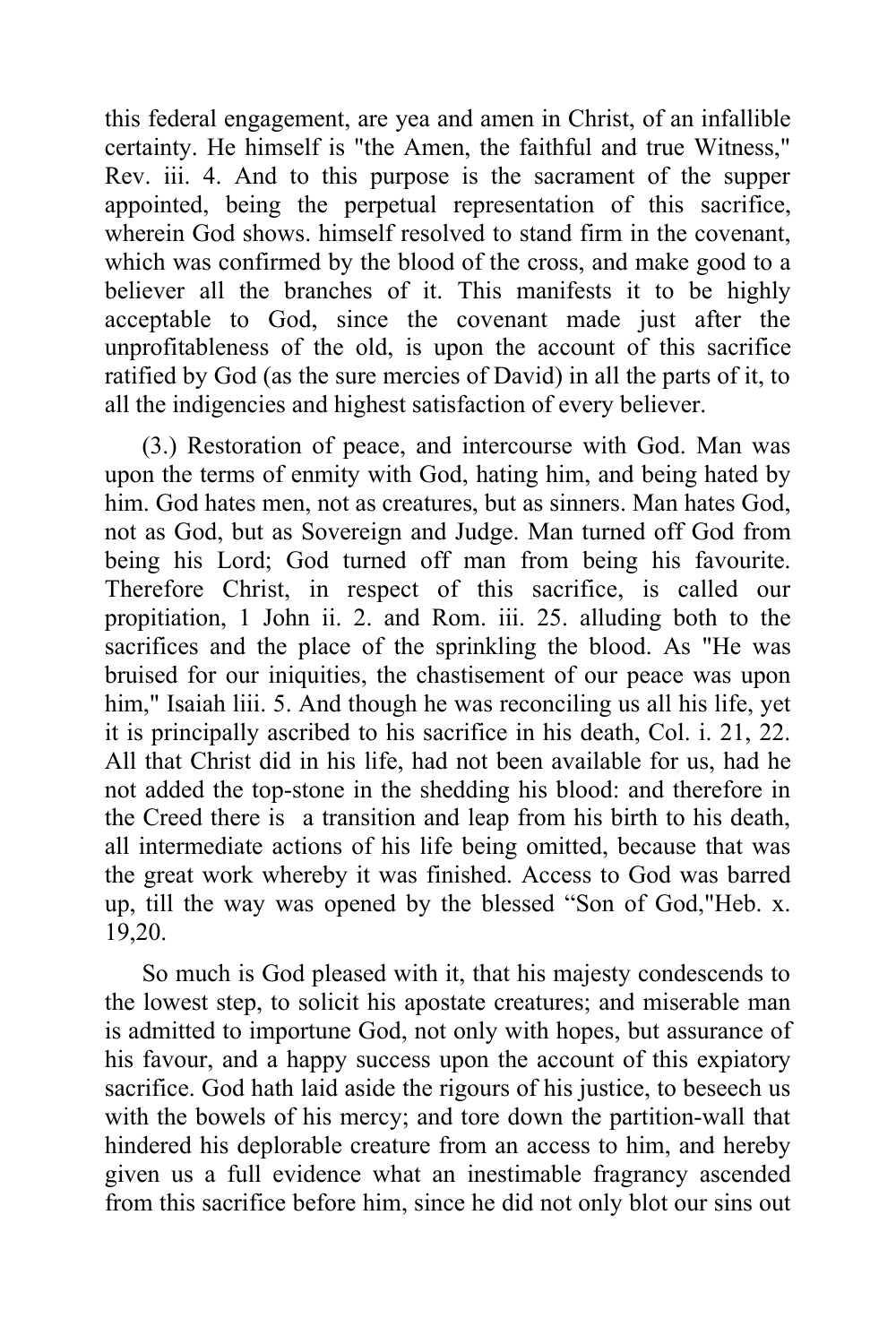of the records of his justice, but restored us to his forfeited favour, and conferred upon us the privilege of children, and conversed with man as an object of his love, who before had rendered himself the mark of his wrath.

(4.) The mission of the Spirit. God first sent Christ to be an acceptable sacrifice to him, and, to testify his high valuation of it, sent the Spirit in his name, or upon his account, to be an abiding Comforter to us. Had not the sin which first drove the Spirit out of the world, been expiated according to the mind and will of God, he had not revisited the world, but left it in its original darkness. His first mission, and all his consequent operations, are the fruits of this sacrifice. Though he was sent by the Father, yet sent "in the name of the Son," John xiv. 26. as a fruit of God's acceptation of him. His name had been of no prevalence for so great a gift, had not his death been first of a grateful savour with the Father. Had he not gone away, the Comforter could not have come to us, John xvi. 7. which refers not only to his ascension, but to his passion; and had he gone, and his death been disapproved of, the Spirit had staid in heaven. Nor would the Spirit have been employed to bring things to our remembrance, which were not worth our remembrance to our comfort, if they had not been first worthy of his Father's acceptation. He was "not to speak of himself," John xvi. 13. that is, he was not to publish a new doctrine, but impress what Christ as a Prophet had taught, and what Christ as a Priest had acted. He would not have been sent to act upon a weak foundation, and to propagate that which had not exactly answered the will and design of God. He was to glorify Christ, verse 14. that is, to declare the efficacy of his death. Christ had not been a fit subject to be glorified in the world, had he not, in the administration of his office, glorified God, and been glorious in his eyes. And since he is an abiding Spirit, his perpetual inhabitation manifests the perpetual favour of this sacrifice; for, since the first acceptation of it was the cause of his coming, the perpetual fragrancy of it must be the ground of his abiding. He could no more abide, if there were an interruption of its sweetness, than he could first have come, had there been a defect of sweetness in it. This sacrifice did not only procure the coming of the Spirit, but his coming, with the most glorious things in the possession of God: "All things that the Father hath are mine, therefore said I, he shall take of mine, and show it unto you," John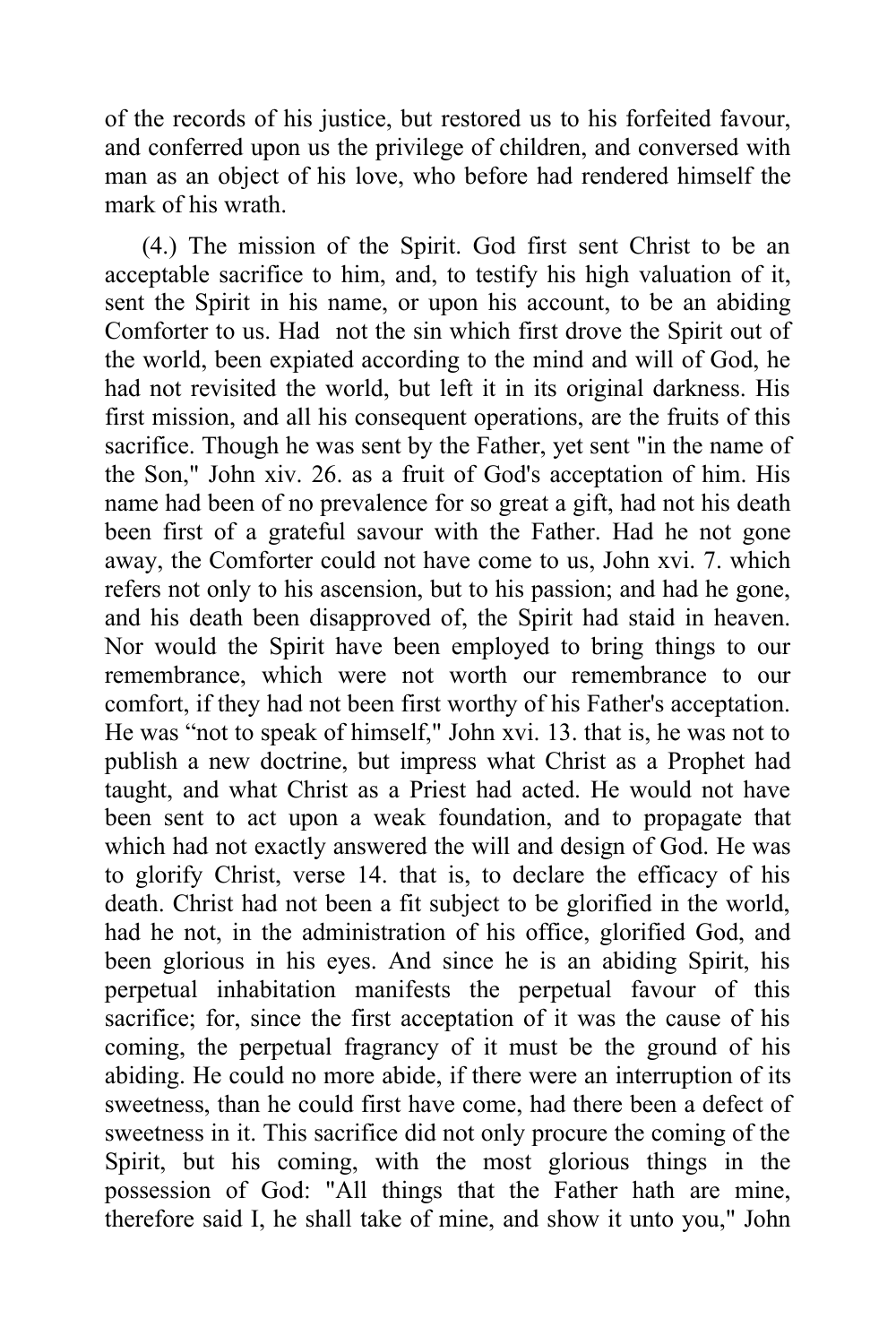xvi. 15. All things that the Father hath: the greatness of the Comforter, the fulness of the treasure, and his perpetual abiding with these rich gifts, are full evidences how much God is pleased with this offering. As God could not testify his good will to man in a higher manner than sending his Son to be a sacrifice for him, so he could not in a higher manner testify his delight in that sacrifice, than to send so great a person as the Holy Ghost to be a solicitor to men to accept of it, and a Comforter to those who believe in it, the third person in the blessed Trinity, to preserve the honour of the oblation of the second. God would never have been at the expense of so great a gift to keep up the credit of a person and sacrifice wherein he had no pleasure.

(5.) The acceptance of our persons and services. His delight in this sacrifice is the ground of the the acceptation of every person accepted by him: it is in the Beloved that every one is accepted, Eph. i. 6. Not beloved simply as his Son, the second person in the glorious Trinity, but beloved as a sacrifice; for he was beloved as he was a medium for the praise of the glory of the grace of God, which was not as he was a Son by eternal generation, but as he assumed our nature by his incarnation, and offered it to God by his passion.

The Trinity had been blessed, if man had not been created; and had been blessed, if revolted man had not been redeemed, and not a spark of grace shot out upon the world. Therefore in the following verse, this, as well as the other parts of redemption, is ascribed to his blood. Had not Christ been first accepted as an oblation of infinite value, neither the persons nor services of men, abounding with guilt and filth, could have been worthy of the notice and entertainment of God. Our acceptation is the fruit of the acceptation of the offering Christ made of himself. The pleasure God takes in his obedience to death, makes believers as his members, and their services as sprinkled with his blood, delightful to God; upon which account, the last time, wherein this victim was to be offered, is called "the acceptable year of the Lord, and the day of vengeance of our God," Isaiah lxi. 2. an acceptable time, when it was the day of vengeance upon sin in the suffering of the sinner's Surety.

(6.) The joys and peace of conscience. By his bonds he procured our liberty, by his condemnation our absolution, and tasted of the vengeance of God, to fill us with the delights of the Spirit. As God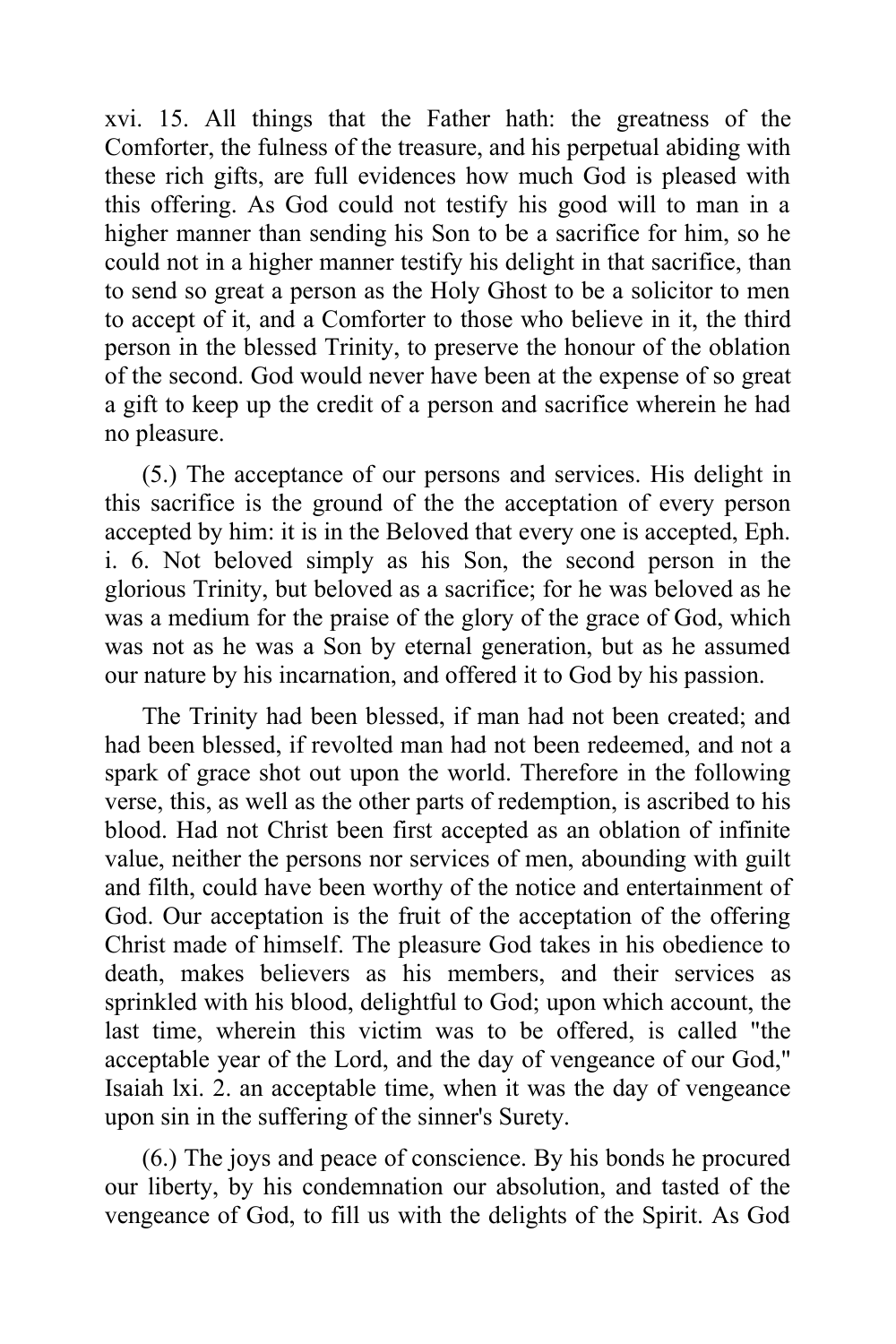had a rest in his acceptation of it, so he gives us a joy and peace in our believing it, which is the acceptation on our parts, answering to the acceptation on God's part, Rom. xv. 13. This is accompanied with a repose to the conscience, a silencing our fears, and a filling with "a joy unspeakable, and full of glory." These gifts God doth most plentifully distribute, when we are deepest in sufferings for the acknowledgment and approbation of this sacrifice; it is then Stephens shall see the heavens opened, and behold Christy at the right hand of God, have a sense how; highly God values that in heaven, which wicked men reproach, and believers suffer for on earth, Acts vii. *55.* then it is that a "Spirit of glory and of God rests upon them," 1 Pet. iv. 14. God eats not his morsels alone; he impresseth a joy in the hearts of his people, when they are either publicly witnessing to this blood, or privately acting faith in it, or celebrating the memorials of it: when we eat our spiritual meat with singleness of heart," God doth accompany it with "gladness," Acts ii. 46. Every beam of paradise, darting into the heart at such seasons, is a token of its sweet savour with God, and an assurance of God's valuing us, for valuing that which is so much the object of his delight. Man only stands in a posture for such spiritual viands, when he is in the exercise of an estimation of Christ in imitation of that esteem God hath of him; this is the best savour to God, next to that of the oblation of his Son.

(7.) Bestowing of the glory of heaven upon this account. The restoring men to that eternal salvation they had lost, is a certain proof of the strength of this sacrifice. As soon as Christ was "made perfect by suffering, he became the author of eternal salvation to all that obey him," Heb. v. 9. Nothing can be a higher demonstration to the sense of the creature, of God's esteem of this victim, than his admission of poor creatures to reside with him, for ever to behold and enjoy his glory. By this we have liberty to enter into the holy place, not only a license or bare permission, but a right of purchase, whence it is called a "purchased possession," Eph. i. 14. a right of donation as a fruit of his delight in Christ, "the gift of God through Jesus Christ," Rom. vi. 23. Justice, that barred heaven, is satisfied; and God consented to a preparation of mansions in paradise, instead of dungeons in hell, that his enemies might become the heirs of his kingdom. So agreeable to God is the odour of this sacrifice, that God is not only content to free us from the hell we had merited, but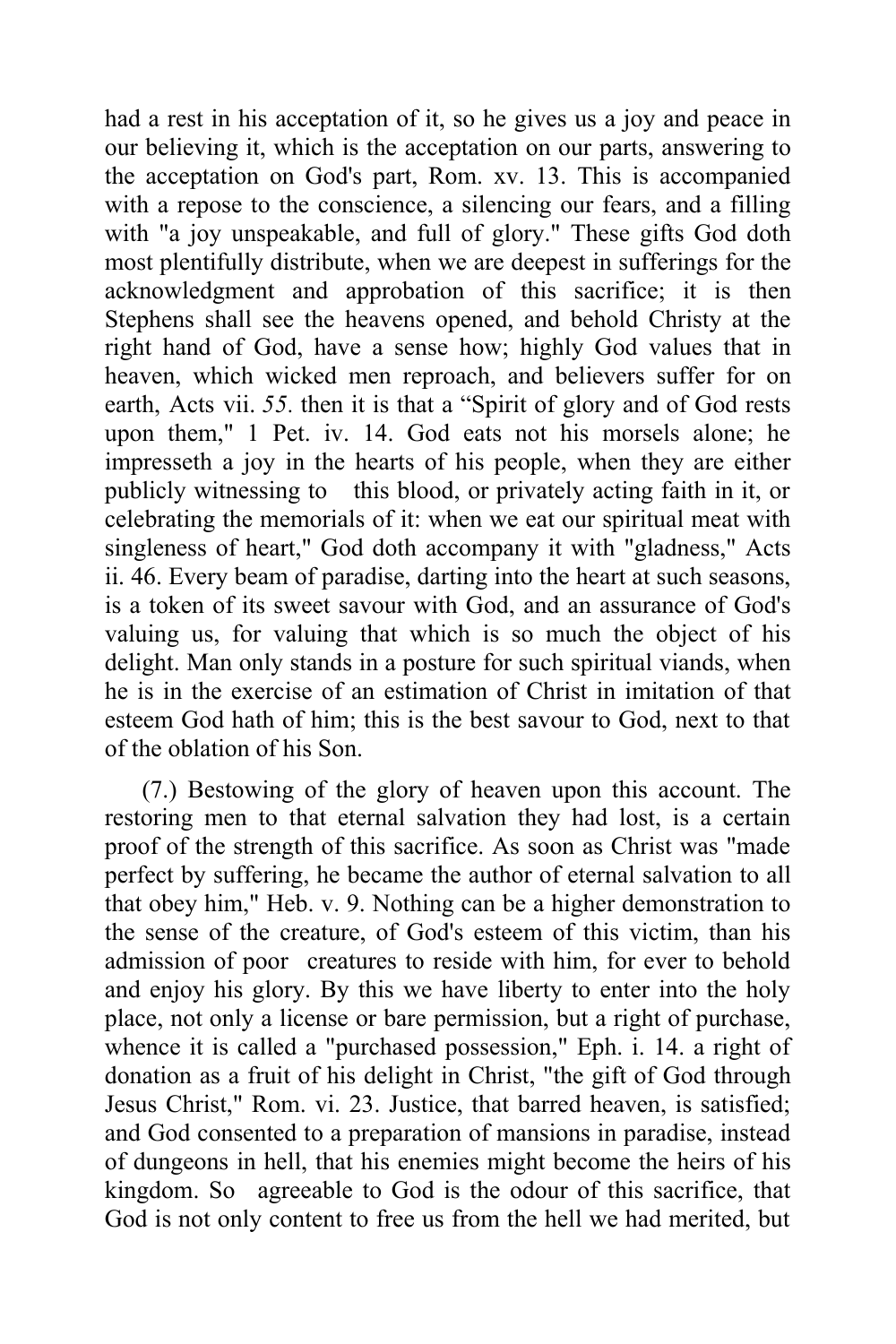he would also open for us the heaven we had forfeited, that we might be partakers of the glory and kingdom of his Son; not only deliver us, but perfect us; not only cross our debts that entitled us to prison, but impute a righteousness to entitle us to glory; stop the mouth of hell, and open the gates of heaven. Hence we are said to be "raised together with Christ," namely, by the glory of the Father, as he was, to "sit in heavenly places with Christ," by the donation of the Father, as he did, Ephes. ii. 5, 6. the meaning of which is, that by those acts of raising up and exalting to glory his sacrificed Son, he hath sealed to every believer the perfection of regeneration in a possession of glory for ever. The" satisfaction God hath in the value of this offering, cannot give forth itself in fuller expressions, than in our salvation by the virtue of it, every thing formidable and burdensome being removed, every thing great and glorious bestowed, justice with all its vengeance appeased, the law with all its retinue of curses silenced, sin with all its demerits expiated, the covenant with all its benefits ratified, peace with all its blessings restored, the Spirit with all its treasures bestowed; our services purified from their filth, our consciences pacified from their fears, whatsoever is grievous abrogated, the veil of the temple, with all the heavy weight of ceremonies, rent in twain; hell quenched, and heaven prepared and furnished for all who imitate God in his valuation of this sacrifice.

Quest. What was it that rendered this sacrifice acceptable to God, and efficacious for us?

Ans. 1. The dignity of his person. That which is inferior, cannot be the rest and satisfaction of a superior nature; nothing but infinite therefore can be the rest and satisfaction of an infinite Being. The holiness and goodness of any, or of all creatures, could not render a sacrifice worthy of the acceptance of God. The holiness of a creature was not infinite to answer the infinite evil of sin, and suit the infinite holiness of God, any more than the weakness of a creature could have rendered him strong enough to endure the strokes of an infinite justice. Since the heavens are not pure in the sight of God, and the angels, if compared with him, are not free from vanity, Job xv. 15. iv. 18. it is necessary that he in whom God doth rest, should excel, not only the dignity and perfections of angels, but the condition of any finite being. If the holy angels cannot be the rest of God,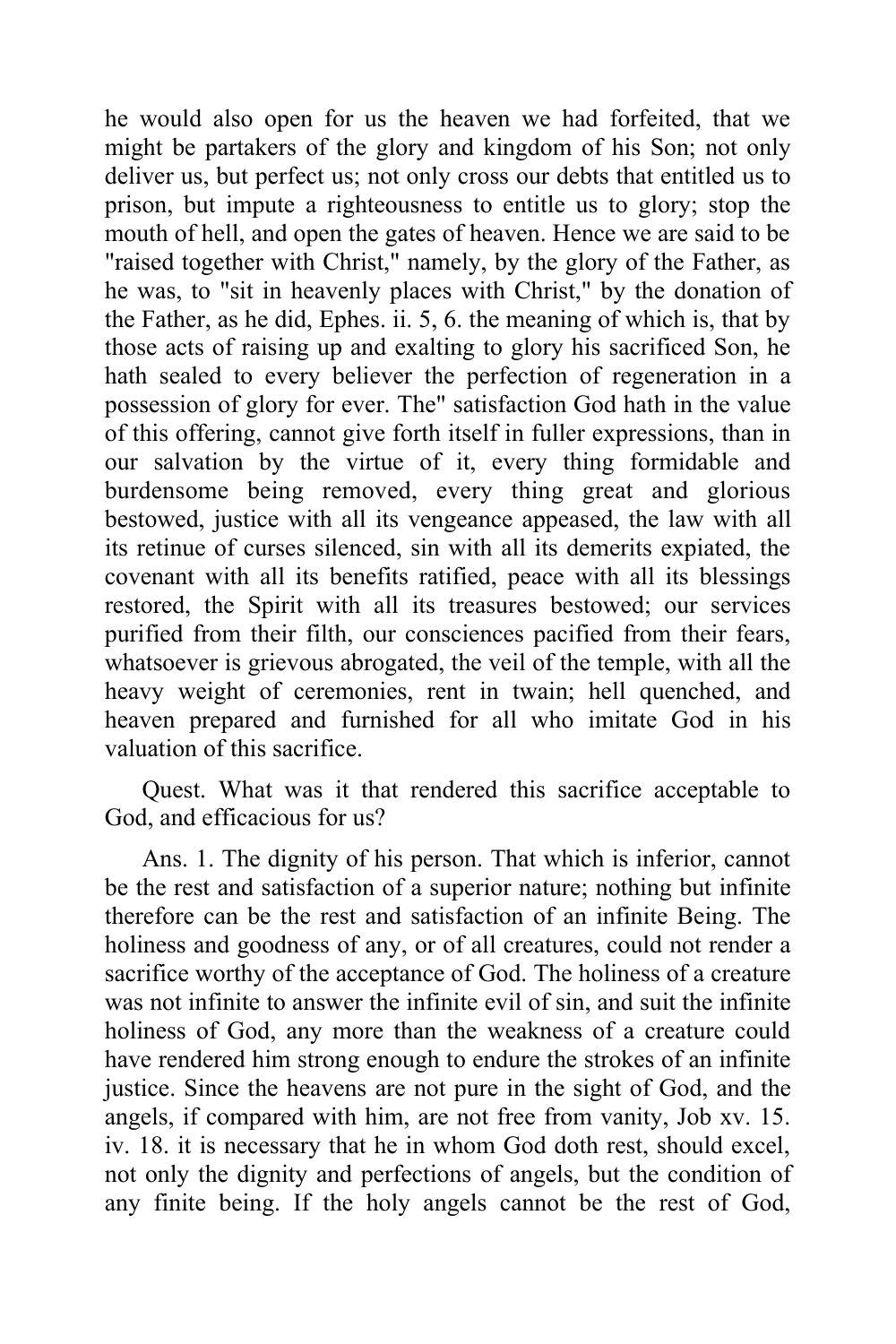because of their natural mutability abstracted from the establishing grace of God, much less can man, who is filthy, and drinks iniquity like water; for whatsoever dignity might be considered in his person to commend the sacrifice, might be considered also in his crime, to aggravate the guilt. But the dignity of this person was solely to be regarded in the offering, because he had no crime to be magnified by the consideration of it, being offered, not for any sin of his own, but for the sins of others. This sacrifice was of infinite value, and therefore worthy of the acceptance of an infinite nature; his person was of as great a dignity as the Father's, to whom he was offered. Though there be a distinction of order between the three Persons, yet not of dignity; he had no peer but God, for he was "equal with him," had equalities of perfections with God, was every way equal to the party offended, so that he is called God's fellow, one of the same nature with him; a man as stricken by the sword, yet his fellow as considered in his divine nature, Zech. xiii. 7. meant of Christ, part of the verse being applied by Christ to himself, Matt, xxvi. 31. his fellow, though man, yet not as man: in whom the "fulness of the Godhead dwelt," Colos. ii. 9. not typically as in the sanctuary and most holy place, nor mystically as in believers, but personally, as his flesh was the proper flesh of the second person. Hence that name which is peculiar to the essence of God is ascribed to him: "He shall be called the Lord, our righteousness," Jer. xxiii. 6. Jehovah, the incommunicable name of God, he, that righteous Branch whom Jehovah should raise up, verse 5. shall be called Jehovah; he that is raised up is Jehovah, as well as he that raised him; the glorious name of God would not have been ascribed to a simple man. He was in the form of God, before he took upon him the form of a servant, and laid not aside the form of God, when he made himself of no reputation, and in that disreputed state became obedient to the death of the cross; upon this account, his sacrifice is more worthy of acceptance than the sacrifice of all creatures. As the mediation of a prince is far more noble than that of a peasant, and the head of a king of greater value than that of a subject; the person of one David was more worth than ten thousand of the common Israelites, 2 Sam. xviii. 3. And as the person of Christ, so the sufferings of that person, are of more worth than the souls of all men, and their bodies cast into the scale.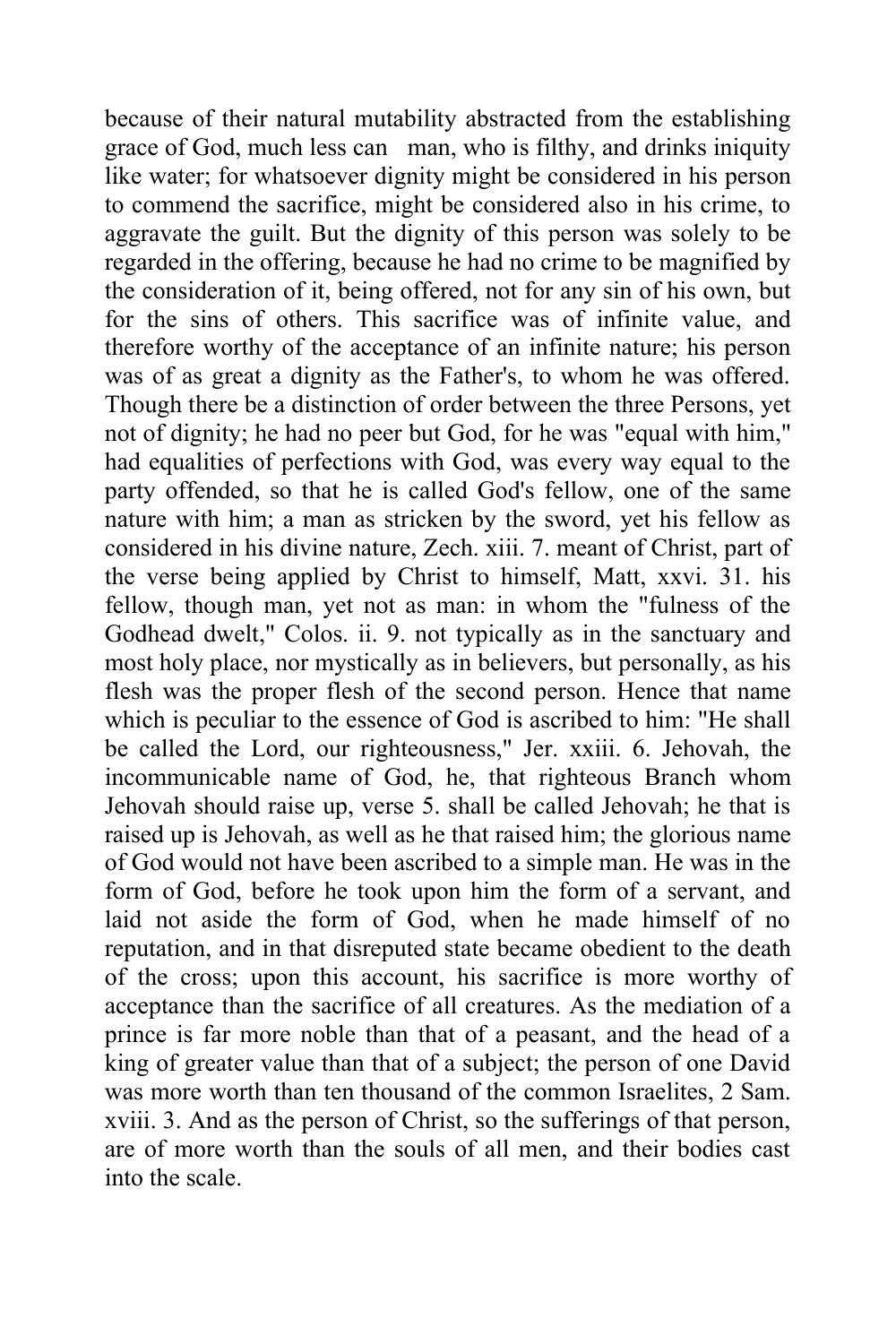The dignity of Christ thus appearing, let us see how his sufferings are dignified by the greatness of his person.

(1.) His sufferings were partly finite, partly infinite. They were finite, in regard of the time of duration; finite, in regard of the immediate subject wherein he suffered, his human nature; which being a creature, could no more become infinite, than it could become omnipotent, omniscient, or eternal. But in regard of the person who suffered, the sufferings were infinite; the Deity being in conjunction with the humanity. That which is finite in regard of time, and in regard of the subject, may be infinite in regard of the object. As the sin of a short minute, and the sin of a finite creature, in regard both of the time when it is committed, and the person guilty of it, is finite; but in regard of the object, God, whose glory is eclipsed, it is an infinite evil. As the greatness of an offence is to be measured by the greatness of the person whose honour is invaded: as the striking a king is capital, when the striking an ordinary man falls under a small pecuniary fine; so the value of a satisfaction is to be measured by the excellency of the person satisfying. As therefore an infinite sin deserves an infinite punishment, because it is committed against an infinite God; so the sacrifice of Christ deserves an infinite acceptation, because it is offered by an infinite person. The subject sacrificed, makes the sacrifice infinitely grateful; as well as the person offended, renders the injury infinitely heinous. This was not the sacrifice of a man, or an angel; but of the head of the creation, "the brightness of God's glory, and the express image of his person," Heb. i. 3. By which, his sufferings were advanced into infinity, and the merit of them an infinite odour before God. There could not have been so much honour rendered to God by the obedience of a mere creature, as there was injury offered him by the transgression of the sinner. Though our sins were not infinite in number, because no number can increase so vastly as to be actually infinite, since it is composed of units added to one another; yet had they been far less, they had needed an infinite virtue in the sacrifice, by reason of the infiniteness of their guilt, because the majesty of God and his perfections are infinite, which are dishonoured by sin. Such a sacrifice this is, which hath an infinite virtue of expiating.

(2.) This infiniteness ariseth from the near and strait union of the divine with the human nature. It was not the simple offering a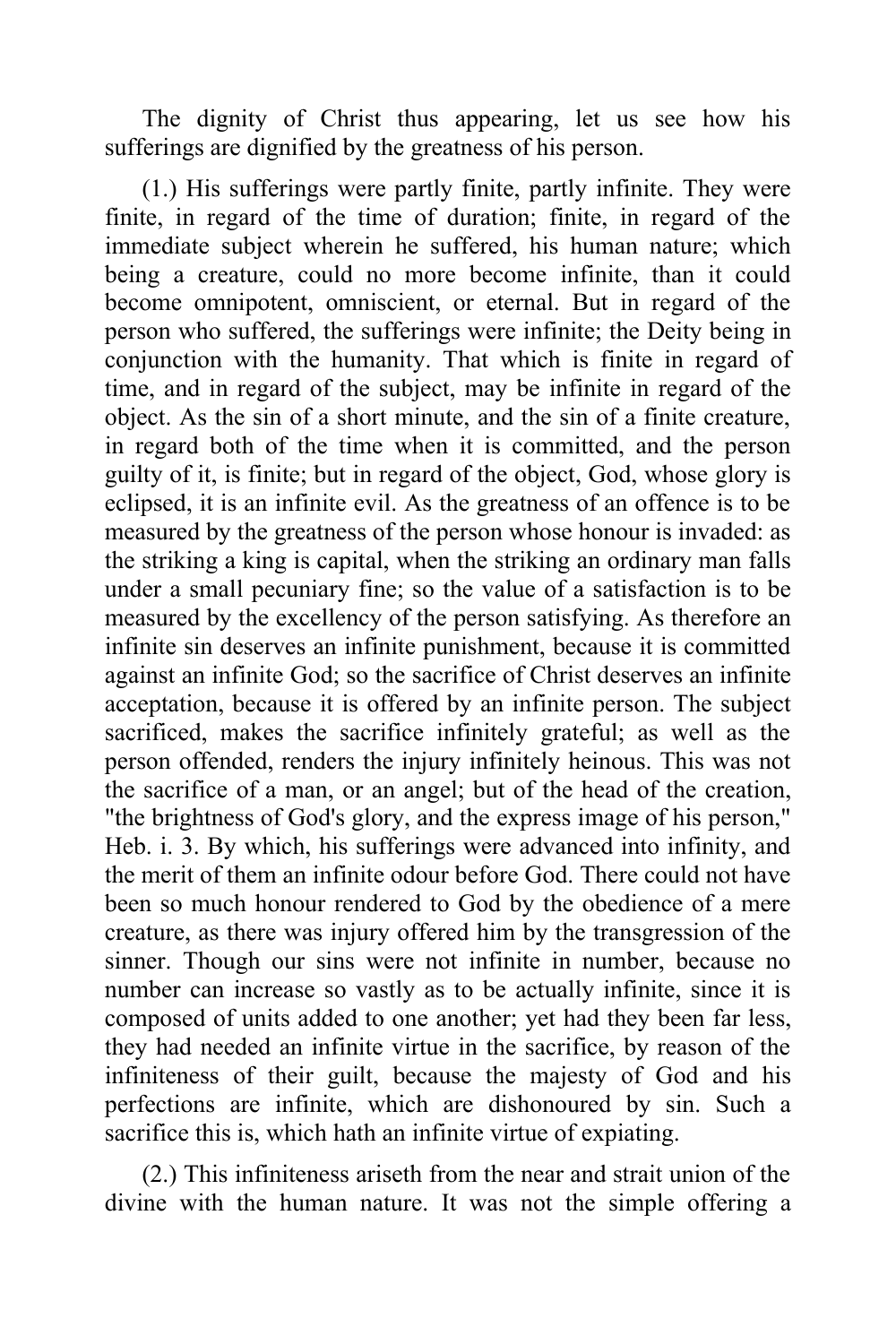sacrifice by the Son of God, which was so acceptable. Had the Son of God offered any thing else, though the offerer had been infinite, yet the offering had been finite, because not allied to, and in conjunction with, the person offering. It was infinitely valuable, not because himself was the offerer, but because himself was the offering, offering that which was in conjunction with his deity. "Purged by himself," Hebrews i. 3. Offered himself up through the eternal Spirit," Heb. ix. 14. By the personal union, the dignity was conferred upon the sufferings of his human nature. If you will say, a sacrifice had been infinite, only because it was offered by an infinite person; you may as well call the meanest worm in the world infinite, because it was made by an infinite God, and in an infinite manner of operation. The dignity therefore ariseth, from the unity of the same infinite person, in whom the two natures were united; so all the actions of Christ, as Mediator, received their value from his person. And by reason of the unity of his person, that which was the act of one nature, is attributed to the other: as when it is said, "the Son of man came down from heaven," John iii. 13. that is, that person who was man, though his human nature had not been in heaven : and when his blood is called, "the blood of the Son of God," 1 John i. 7. and "the blood of God;" it was not the blood of the Godhead, but of that person who was God.

(3 ) In regard of this near conjunction, the godhead of Christ did influence every mediatorial action. (I do not take in all the actions of the human nature, that had no respect to his mediation, any more than as they did refer to the sustentation of his human nature, as his eating, drinking, sleeping, &c.) This value was as inseparable from his sufferings, as the divine nature was inseparable from the human. In all that he did, he was the Son of God; as much upon the cross, as before his descent from heaven; in the lowest pitch of his humiliation, as well as in his highest state of exaltation; the Son of God as much, when at his death he said, "It is finished," as after his resurrection, when he said, "All power is given to me." The man against whom the sword did awake, was "God's fellow,", when he felt the piercing edge of it, Zech. xiii. 7. Indeed, he laid aside the manifestation of his glory, but could not lay aside his glory; for then he might lay aside his eternity, omnipotency, his deity, and cease from being God, which is utterly impossible. He was always the same, and, as his years, so neither did his glory fail, Heb. i. 12. In all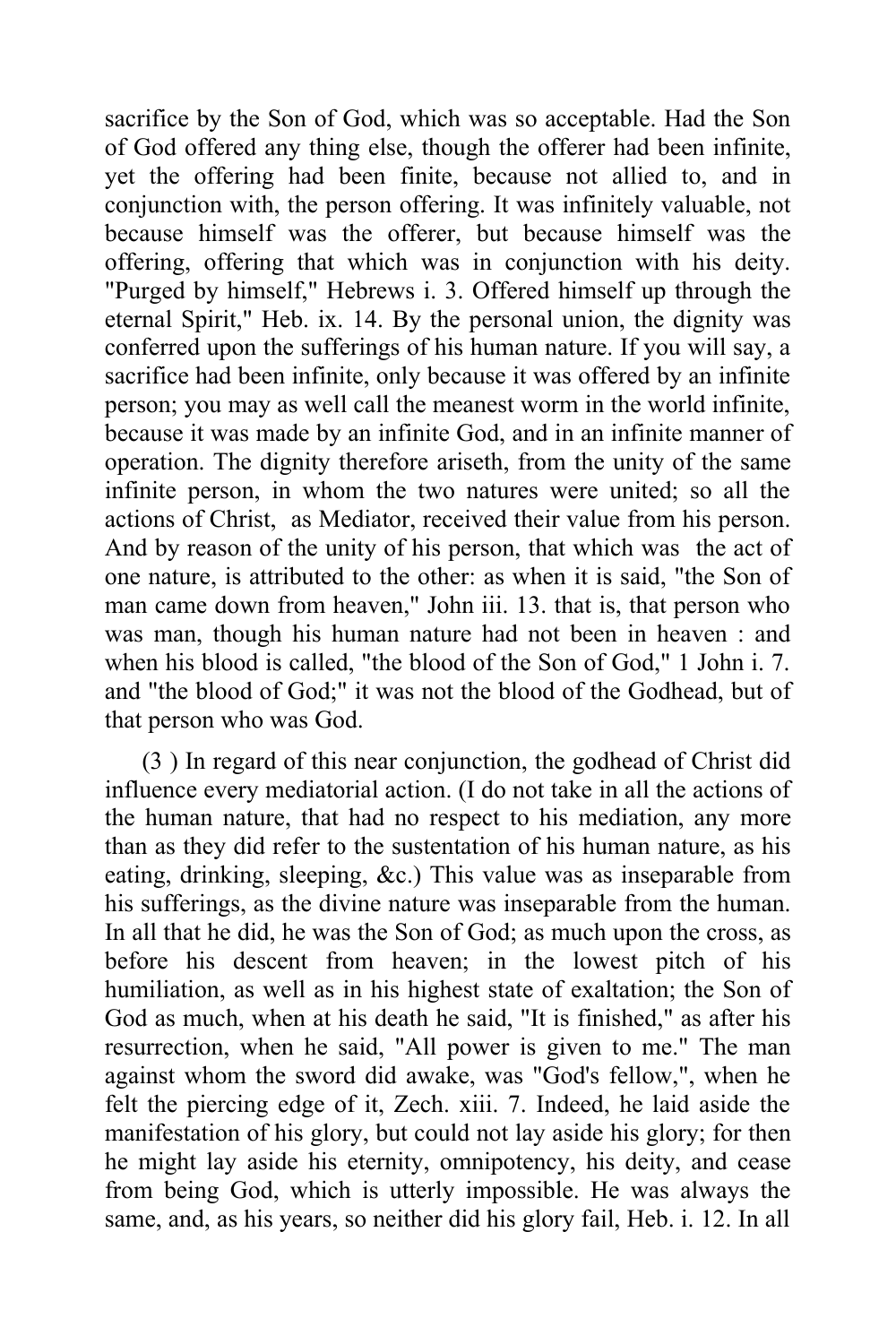his sufferings he retained the relation and reality of the Son of God, the union of his natures remained firm in all his passions, and therefore the efficacy of the deity mingled itself with every groan in his agony, every pang and cry upon the cross, as well as with the blood which was shed: and as his blood was the "blood of God," Acts xx. 28. so his groans were the' groans of God, his pangs were the pangs of God, and were therefore subjectively infinite in value; yet did not every groan and pang procure our redemption by itself, upon the account of the infiniteness of its value in being the groans of God, because they without death did not answer the tenor of the law, nor was the curse of the law, which he was designed to endure, accomplished in any act of suffering, without shedding of blood, and that to death: "Without shedding of blood, there is no remission," Heb. ix. 22. for as there was a necessity of the conjunction of the divine nature with the human, to make his sufferings infinite; so there was a necessity of a full conformity to the threatening of the law, and his Father's order, to make them efficacious for the honour of God, and. redemption of the creature. The sum is this: As what the divine nature acted, was wrought instrumentally by the human; so what the human nature acted or suffered, was made efficacious, and dignified, by the divine.

(4.) In this respect God, his deity, may be accounted as it were his suffering, or as if he suffered. It was not necessary his deity should suffer to make the sacrifice infinite, and indeed it was impossible. The divine nature is as impassible as it is immutable; yet in regard of the strait union of the two natures, his mediatorial actions and sufferings, being the actions and sufferings of the person, may be counted as the sufferings of the deity itself in a moral way, and by legal estimation. As sin is called *Deicidum,* not that it is so, or can be so physically, but in a moral way, in men's doing that which puts on the nature of destroying God, were it in the power of the sinner, or possible in itself; or as sin in scripture is called a wearying of God, when omnipotency cannot be tired, and if God were tired, he were not omnipotent: but they carry themselves so towards God, as would weary the most patient man in the world; and it is esteemed by God a wearying of him. As Christ was not guilty of sin but in a juridical manner, by reason of his voluntary subjection to punishment in the stead of the sinner; so neither could the divine nature suffer but by way of estimation, as the person of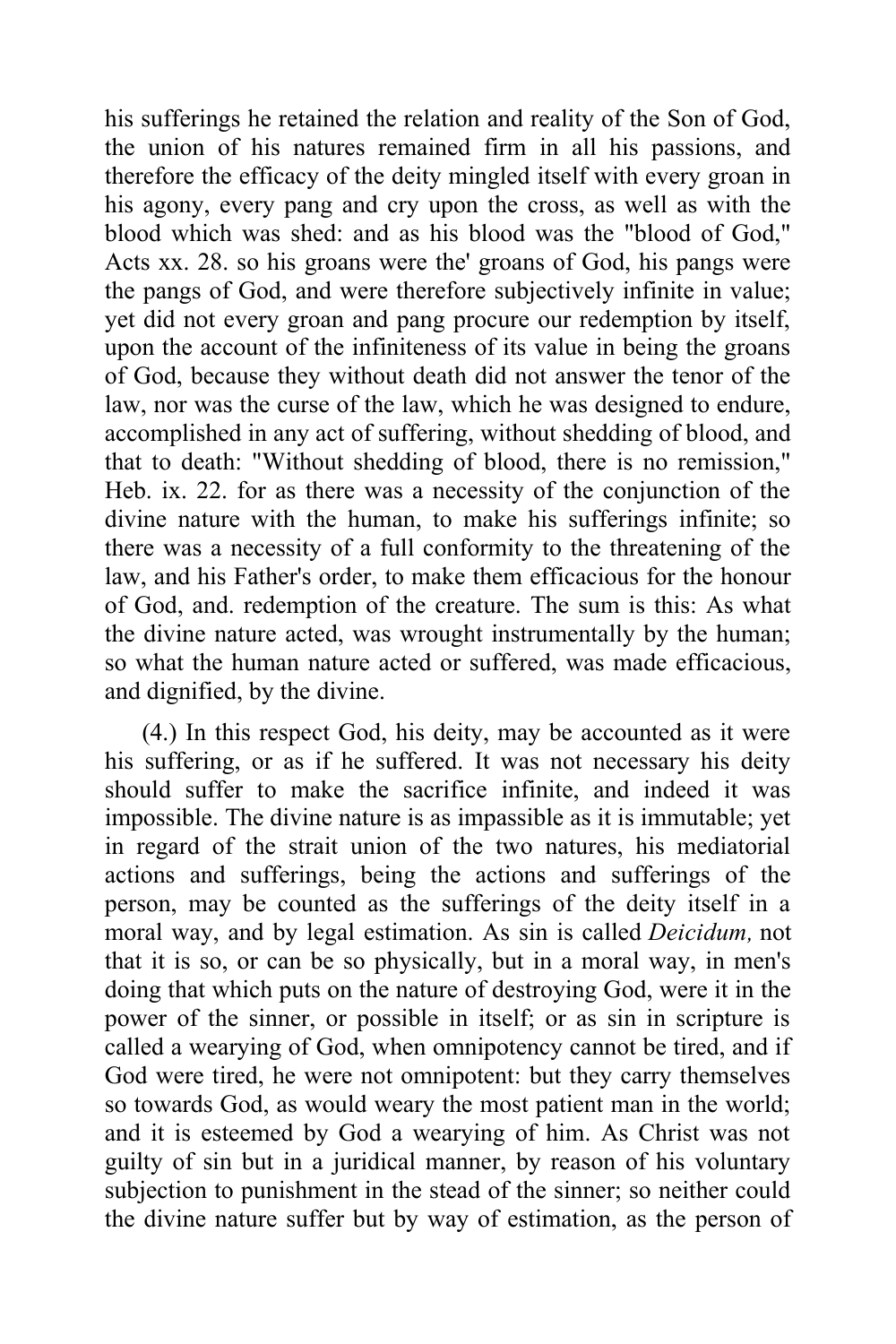the Son of God did voluntarily assume the human nature wherein he was to suffer. As Christ hung upon the cross as if he were guilty, so the divine nature in conjunction with it might be esteemed to suffer, as if it were passible; the Deity did suffer in an eclipse of its glory, and vailing the manifestation of it. Hence, as he had a body, his blood was the blood of a man, yet because it was the blood of his person, it was the "blood of the Son of God," 1 John i. 7. and the "blood of God," Acts xx. 28. The immediate subject suffering was the human nature, but the person suffering was "the Lord of glory," 1 Cor. ii. 8. In that state and condition he offered up himself, which the apostle signifies: "He offered up himself through the eternal Spirit," Heb. ix. 14. "Through" imports not only that the divine nature of Christ did offer the sacrifice, but it seems to have the same sense as the same word: "The father of them that believe, though they be not circumcised," Rom. iv. I ]. The father of them that believe through uncircumcision, that is, in an uncircumcised state, or "who by the letter and circumcision do transgress the law," Rom. ii. 27. not that circumcision was the cause of the one's faith, or uncircumcision the cause of the other's sin; but that the one believed, and the other transgressed, in those several states. So Christ here, when he offered himself, was not in the condition of a mere man, but had a divine and eternal nature in the offering himself up unto God. It is from this state and condition of his in his suffering, that the apostle draws an argument for the value of his suffering above those of the legal sacrifices, and their excellence to purge the conscience, and puts the emphasis of a "how much more?" The very foundation of our redemption by his blood, is his being the image of the invisible God: "In whom we have redemption through his blood; who is the image of the invisible God," Colos. i. 14,15.

(5.) Hence it follows, that the sufferings of this person, because of his dignity, were equivalent to an endless duration of punishment; because the infiniteness of the person did more than recompense the shortness of the duration of his punishment. As the dignity of his person did outweigh the persons of all the angels, and all men in the world, had they been without spot; so the time of his sufferings, though the moments of enduring them had been fewer, in regard of his greatness was equivalent to the eternity of the sufferings of all creatures; because it was more that God should suffer one minute,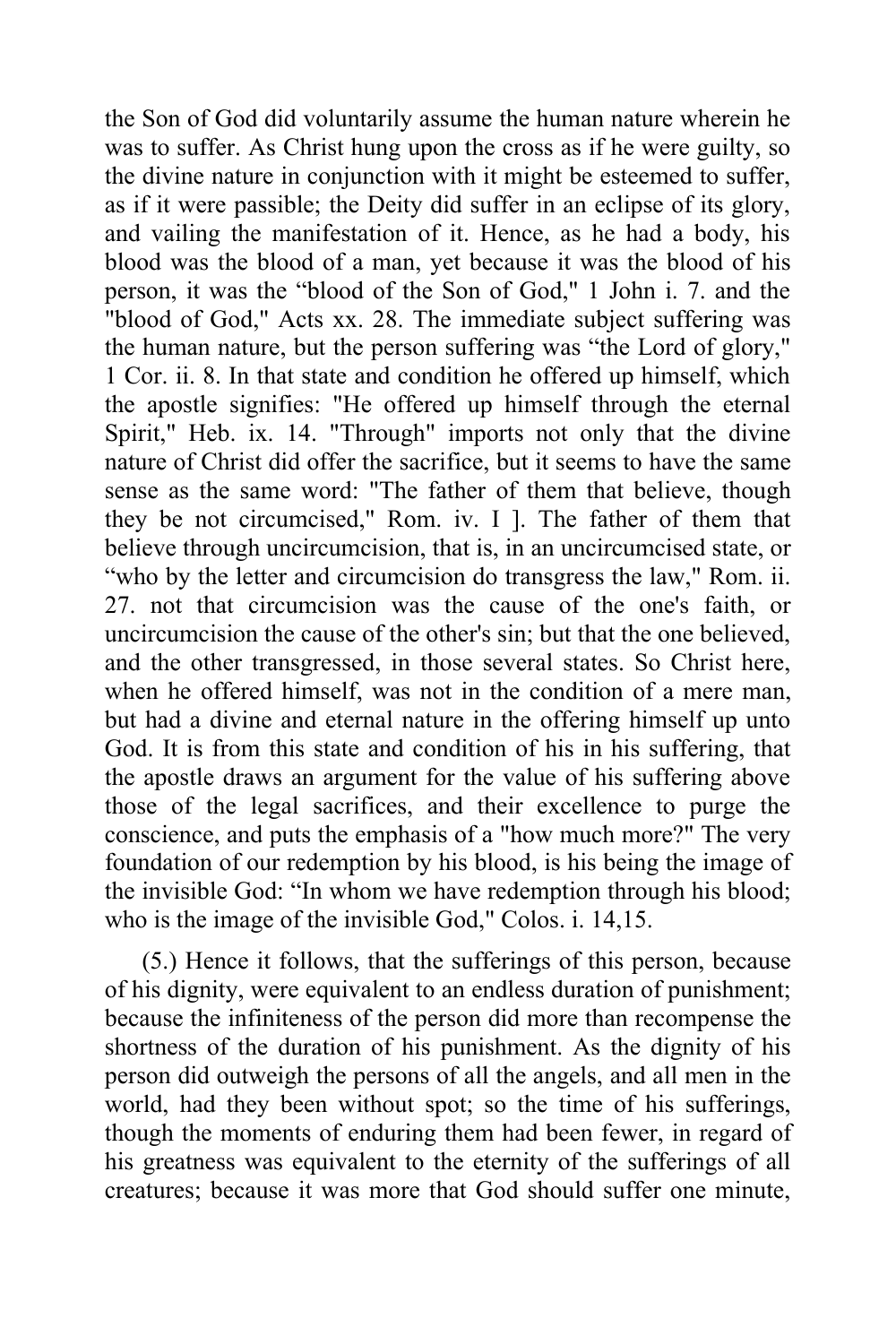than that all creatures in heaven and earth should endure torments to an endless eternity.

(6.) Hence it follows, that in regard of the dignity of his person, he was not only equivalent, but superior to all those for whom he was a sacrifice; and to all, for which he was a sacrifice. The sacrifice was as noble as the sin was vile, and offered by a hand more honourable than the persons, by whom the crime was committed, could be unworthy. The dignity of the person was greater than the meanness of the offender could be base.

The sin could not be more infinitely evil than the person satisfying was infinitely excellent. What an infinite object suffered by the offence, was made up by an infinite subject expiating the crime. The dignity of his person is the reason why his righteousness hath a sufficiency in it for all "unto justification of life," .Rom. v. 19, 20. He is superior to all that were to be redeemed by him out of every kindred, and tongue, people, and nation, because he is God blessed for ever. The oblation is greater than the offence, and the offerer than the transgressor What wrath so infinite, that the blood of an infinite God cannot calm? What death so sharp and strong, that the life of God cannot remove? It should be no less a cordial to us, than it is a savour to God, to think that our sacrifice is as infinite as the wrath we had merited, and more infinite than the sin whereby we had deserved it. Our sin was objectively infinite, as committed against God; our sacrifice was objectively infinite, as offered to God, proportionable to the honour he would have repaired; and subjectively infinite, in regard of the sacrifice offered for the reparation of it. God regarded him as the man his fellow, when he struck him; we should regard him in the same relation, when" we plead him. To conclude: since this victim was equal with God, equal with him in essence, equal with him in nature and perfections, he could not be displeased with the sacrifice, unless he had been displeased with himself, and his own nature.

Ans. 2. As the dignity of the person, so the purity of the sacrifice, renders it fragrant to God, and efficacious for us. His freedom from taint, and conjunction with the fulness of the Deity, are linked together in demonstrating the efficacy of it to purge our consciences from dead works: "Who through the eternal Spirit offered himself without spot," Heb. ix. 14. He was as free from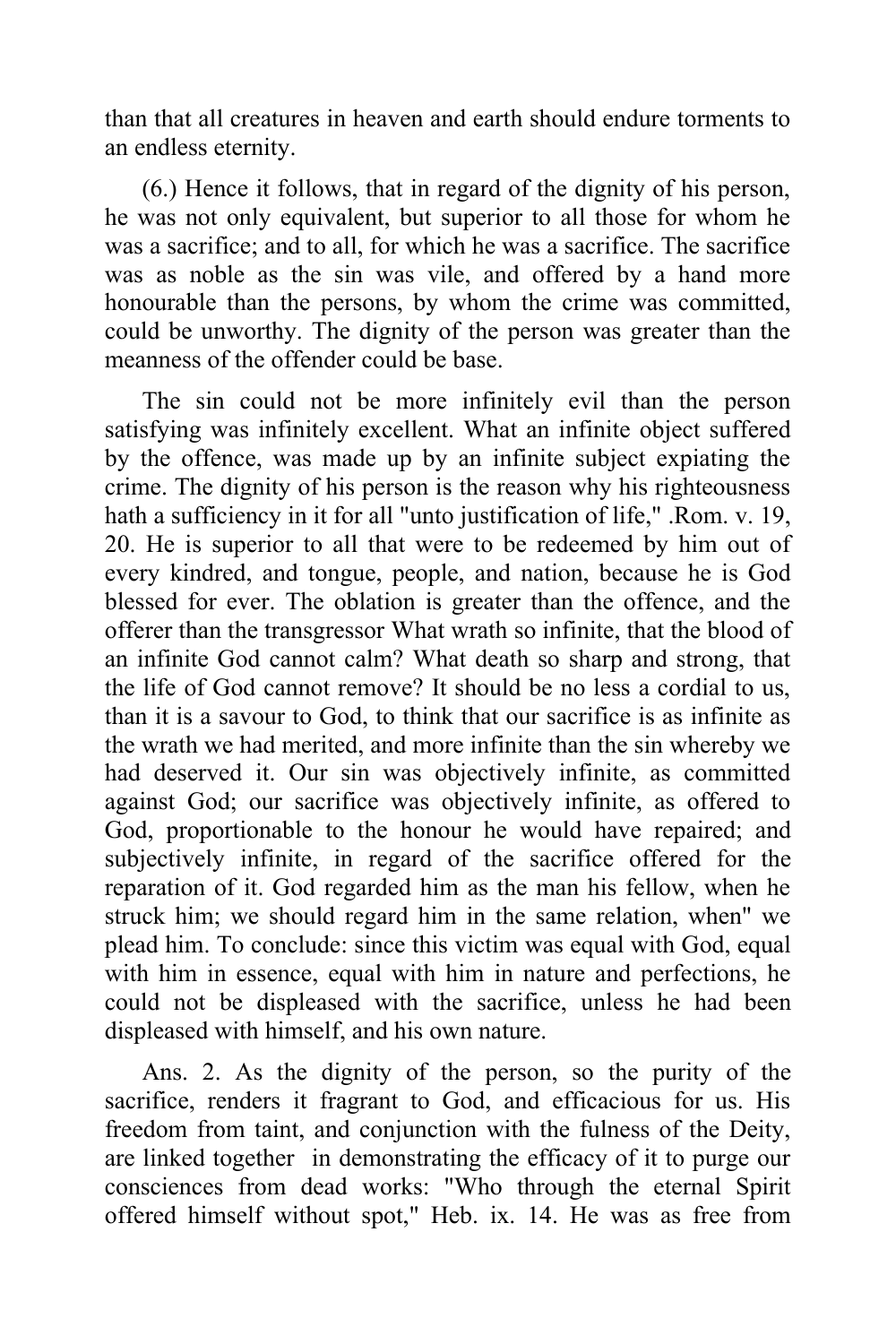blemish, as full of an eternal Spirit. The spotlessness of his human nature was necessary to his being a sacrifice, and the union of the divine nature was necessary to his being a valuable one. As the legal lambs were to be without blemish, so was Christ a "Lamb without spot," 1 Pet. i. 19. He had no sin naturally imputed, (juridically indeed he had,) no sin personally inherent: he had no sin naturally imputed, because he was not in the loins of him who introduced sin into the world, and derived it to his posterity. His extraordinary conception by the Holy Ghost in the womb of the virgin was a bar against original sin; whence, by way of emphasis, he is called "that holy thing," Luke i. 35. He was infinitely holy as he was God, habitually holy as he was man. Every faculty of his soul, every member of his body, was elevated to the highest degree of holiness. His human nature was holy by the union of the divine, holy by the effusion of the Spirit, whose office it is to sanctify. Though, by reason of the divine nature united, it was impossible but that his human nature should be holy, (the person of the Son of God would never have assumed a tainted nature,) yet the holiness of his human nature did flow from the stores of the Spirit, it being not the office of the second, but of the third person, to sanctify. But the human nature in conjunction with the divine, could not but be pure. Had that been tainted while in union with the divine, making but one person, the taint might have been called the sin of God, as well as the blood of his body be called the blood of God: a thing therefore not to be imagined possible; he was holy in every action.

As he was man, he was bound to all sorts of obedience; for, having taken the nature, he was subject to all the duties incumbent on that nature; and he did run through every economy, he observed the law of nature, conformed to the ceremonial part of the Mosaic institutions, submitted to the baptism of John, a middle state of the church, and therein '« fulfilled all righteousness," Matt. iii. 15. the righteousness of the positive laws of God in every state. He was holy in all his offices, harmless as a priest, faithful as a prophet; holy in his life, holy in his death; no guile was found in his mouth, no inordination of murmuring in his heart. Had there been any spot, which is impossible, his sacrifice could not have been for our sins, it must have been for his own; if his own debt could have been paid by it, ours could not: his spot had been infinitely greater than ours can be; it had been objectively infinite as ours, and subjectively infinite,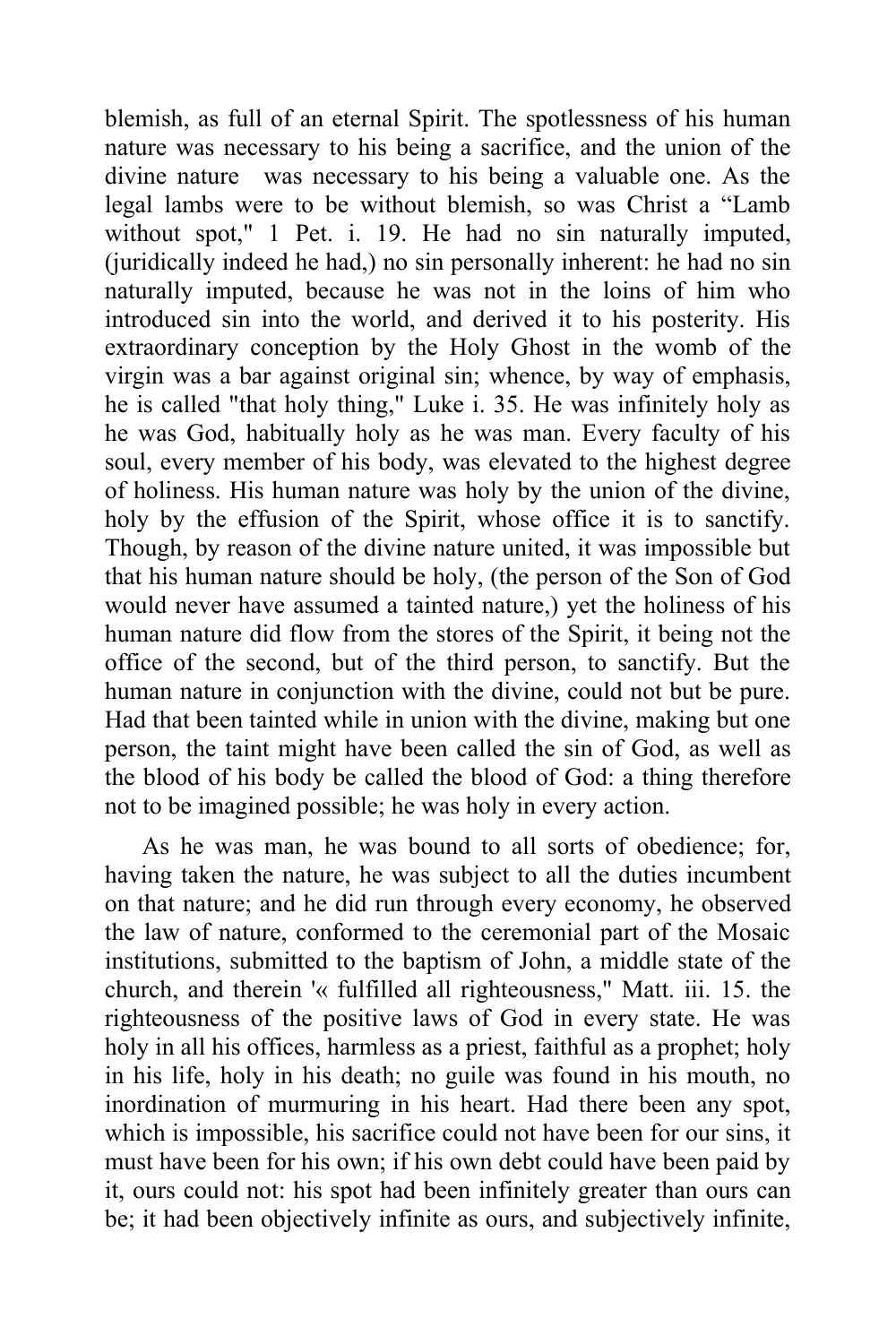which is more than ours. The rights of God had been more invaded, instead of being repaired, the guilt would have been as great in the sinner, as the satisfaction could have been in the sufferer, a subjective infiniteness in the sin, as well as a subjective infiniteness in the sacrifice. But there was not, there could not, be any of this; Satan could not charge him with any, but confessed him holy, Mark i. 24. The all, discerning eye of God could see nothing contrary to his honour, but justified him as holy, Heb. vii. 26. Impurity had been contrary to the dignity of his person: God could as well be unholy, as the person of Christ unholy. His holiness therefore was infinite, though the holiness of his human nature was not of itself infinite, no more than his sufferings were of themselves, and in regard of the human nature, the subject suffering, infinite; yet the holiness of his human nature derived an infiniteness from his person, as well as his sufferings derived from it an infinite value; so that there was an infinite holiness in this sacrifice offered to an infinitely holy God. It had no stain to be purged by the addition of another bloody offering. It answered the design of God, terminated the rest and delight of God. Such a holiness must needs then be highly acceptable to God, who loves and is delighted with righteousness in his creature, much more with that of his only Son, the unstained and infinitely pure sacrifice for us.

Ans. 3. The graces exercised in this sacrifice, rendered it fragrant in the account of God.

(1.) His obedience. The acceptableness of it to God did not arise simply from his dying, but his obedience in his death, "became obedient unto death," Phil. ii. 8. and not only from an obedience to the law of nature, and the precepts of God as a creature, but his obedience to the law of redeeming love as a Mediator, and his delight in it, Psa. xl. 8. As the disobedience of man shook the rest of God, so the obedience of the Son of God settled the rest of the Deity. Obedience ran through the whole web of his life, he submitted to a body fitted for those dreadful strokes of wrath we should have endured; a body made under the law, Gal. iv. 4. He delighted in the thoughts of performing the will of God in our flesh; he came not to do his own will; whatsoever his Father ordered him, that he spake, that he did, that he suffered, he laid down his body when the hour was come appointed by his Father; it was not a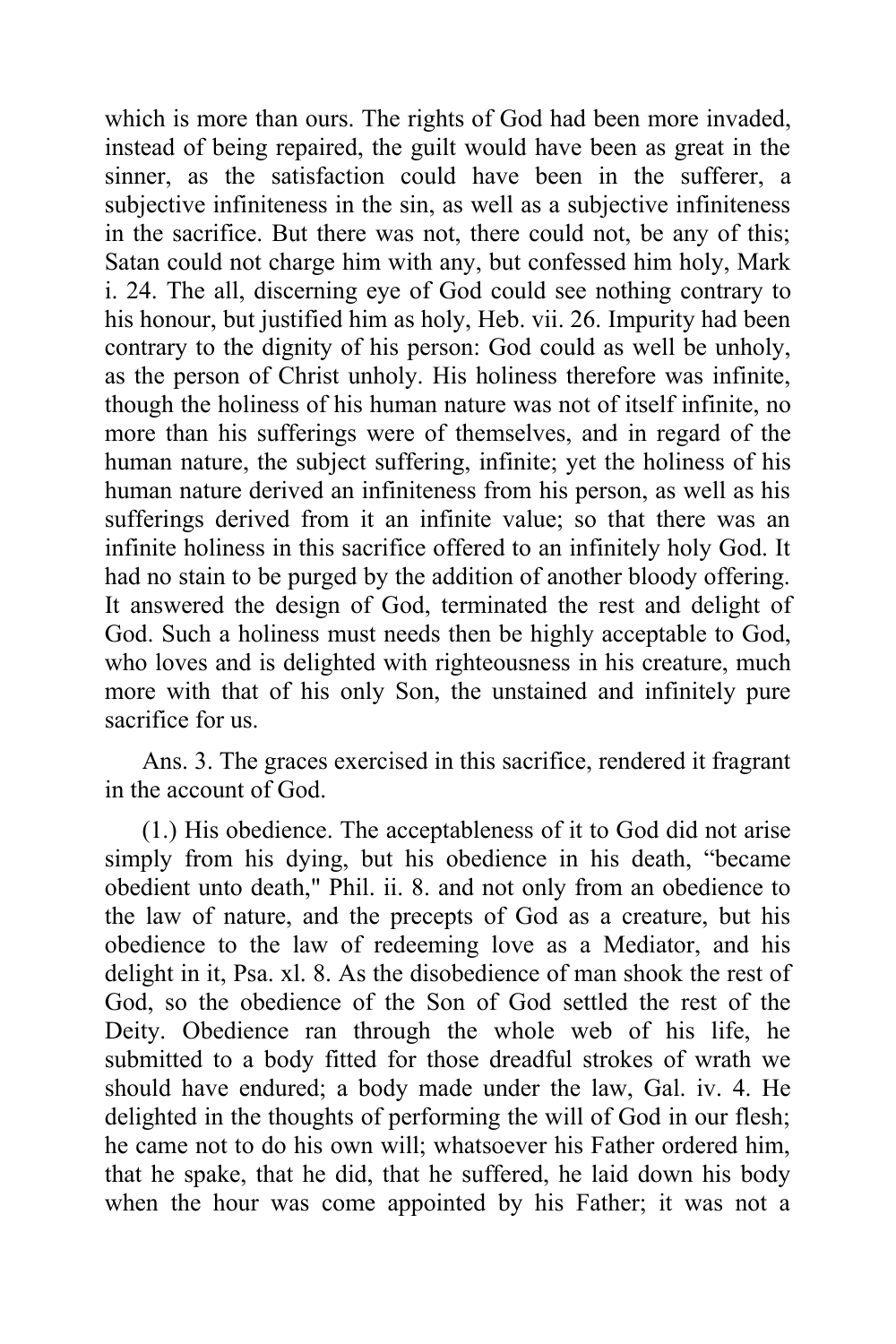simple but an affectionate obedience: "I love the Father, and as the Father gave me commandment, even so I do," John xiv. 31. where principally his obedience to the mediatorial law is intended; as also, "obedient to the death of the cross," Phil. ii. 8. which the law did not oblige him to: the moral law bound over the sinner to death, but the mediatorial law bound over Christ to death in our stead. The obedience to the moral law, or law of nature, as it concerned the state of angels, was performed by him without any defect; in this the obedience of Christ was greater than theirs, in regard of the infinite dignity of his person above all the angels in heaven, yet the rule of their obedience was of the same nature: but in the obedience of the mediatorial law, the Redeemer stood single; as he trod the winepress alone, so in the whole mediatorial work none were in conjunction with him, none had any likeness or resemblance to him. This was above the obedience of all creatures, not only in regard that it was the obedience of him who was God, but an obedience wherein he could not be imitated by any creature already created, or that could be created, it being a work above the strength of any created being. It was obedience under the highest provocations to resume his glory, and come down from the cross, and declare at that moment the iniquity of those reproaches they cast upon him. Obedience in the highest pitch of his sufferings, obedience in heaven, practising that compassionate obedience upon the throne, which he "learned by his sufferings" on the cross, Heb. v. 8. acting according to his Father's orders, presenting his obedience on the cross, as meritorious for his members he left in the world. If the obedience of Abraham a sinful creature, in his willingness to; offer up his son Isaac a sinful creature also, was so pleasing to God, that thereupon he makes him glorious promises; how much more grateful is the obedience of him who was God, and offered not up a son, but himself, a pure, not a spotted sacrifice If obedience be better than sacrifice, then' sacrifice is insignificant without obedience; the offering himself a sacrifice according to the will of God for our sanctification, was the most significant part of his obedience, Heb. x. 7, 10. In this he did exactly answer the mediatorial law as his rule, and God found the will of Christ in the performance, fully conformable to his own will in the precept, more obedient to the will of God in his offering, than Adam was disobedient to the will of God in his sinning. Such a height and perpetuity of obedience under all the circumstances of temptations,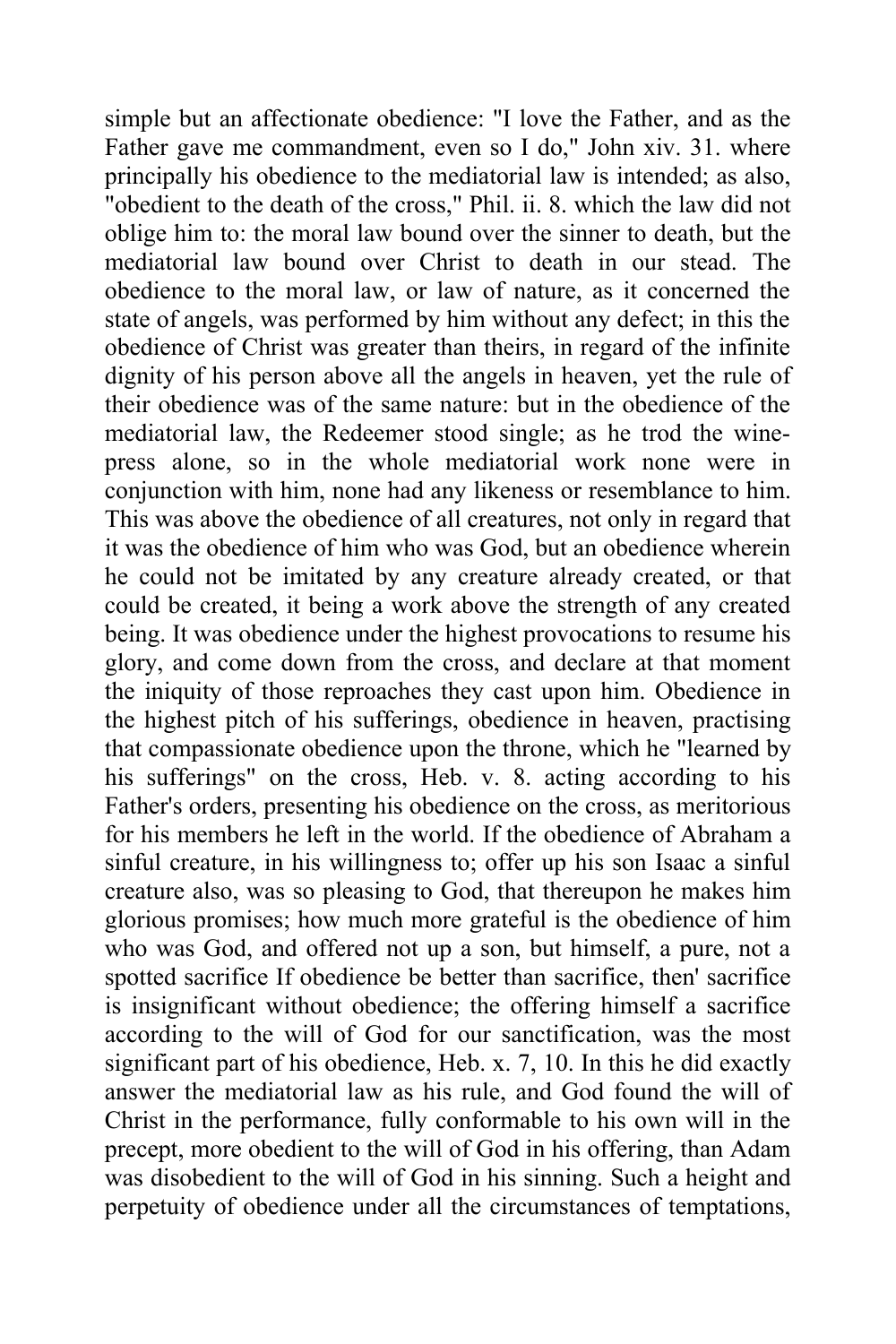the smugglings of the flesh, which could not but desire the removal of penal evil, under the fear of wrath also, the sense of agonies, and reproaches of men, whereby he testified, that he preferred the glory of his Father above the safety of his own nature, obedience to his command above the contentment of his flesh, and was swayed by the form of a servant to submit, against the suggestions of his nature as a man, to desire the passing it away; all this, I say, rendered his sacrifice highly acceptable.

(2.) His humility. His humility is joined with his obedience, as the cause of his exaltation, which was the evidence of its fragrancy, Phil. ii. 8. God loves to be imitated in his condescensions to his creature. The condescension of Christ equal with God, to the taking upon him the form of a servant, setting himself in the stead of the sinner, the eclipsing his own glory, shrouding it under the disguise of our flesh, submitting to a harder piece of service and a deeper humiliation, than any creature in heaven or earth was capable of; to descend from heaven to earth, expose himself to the fury of men and devils without murmuring; to bow his head to the stroke, not of an honourable, but an infamous death, endure the wrath of a Father he loved, come down to the lowest step before he did re-assume the glory which was due to him, was an inexpressible and inimitable act of humility. Lower than this he could not humble himself. Since humility renders men so pleasing to God, that he heaps upon them the greatest testimonies of his favour, and richly dispenseth to them the gifts of his grace, James iv. 6. it must render the Son in those sufferings most acceptable to his Father; and draw from him the greatest distribution of Jus favour, because it was the greatest act of humility, as well as obedience, that could possibly be performed.

(3.) His faith. This resolution of trust he brought with him, and this resolution he kept: "I will put my trust in him," Heb. ii. 13. cited out of Psalm xviii. 2, He had not a spark of infidelity, or any grain of distrust in the goodness of God. He suffered for a time the torments of hell, without the despair of the inhabitants of hell; he had a working of faith under the sense of his Father's greatest displeasure, and confided in his love while he felt the outward and inward force' of his frowns. The sharpness of the scourge, and the smart of his wounds, beat not off his soul from a fast adherence to him. He had a faith of the acceptableness of his death for his elect, and gave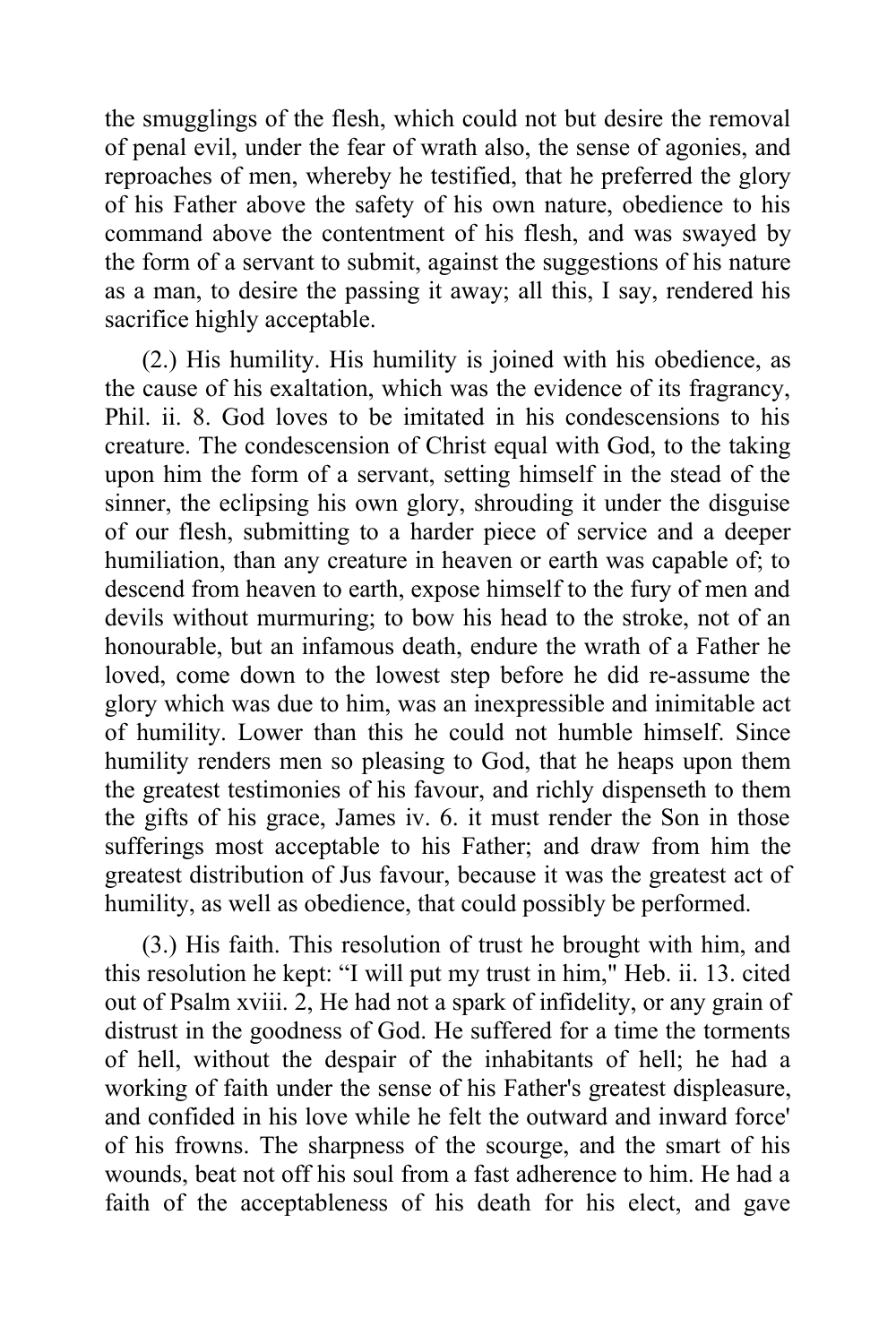evidence of his confidence in the promise for a happy and glorious success, in acting like a king, while he was hanging as a malefactor on the cross, in distributing his largesses to the poor thief, assuring him, that that day he should be with him in paradise. He let not his confidence in his Father flinch; he confided in him for the bestowing that royal power upon him, which he signified by this promise of paradise to this criminal upon the cross: and both his obedience to God in not turning away his back, and his trust in God for his assistance, are put together as the ground of his justification, Isa. 1. 6. 7, 8. The height of his faith was to be discovered in opposition to the unbelief of Adam; his humility, in opposition to the pride of Adam; his obedience in doing all according to God's order, in opposition to the disobedience of Adam. By his active and passive obedience, he glorified the holiness and justice of God; by his humility, the sovereignty and power of God; by his trust, the faithfulness and veracity of God: all which must needs render his sacrifice as a sweet-smelling savour, and efficacious for us.

Ans. 4. In regard of the full compensation made to God by this sacrifice, and the equivalence of it to all the demands of God. His obedience was fully answerable to the law, his active answered the preceptive part, and his passive the penalty; as he fulfilled the righteousness of the law in his life, so he underwent the threatenings of the law in his death; he obeyed the commands in our stead, and sustained the curse. He bore the sorrows we should bear: "Surely he hath borne our griefs, and carried our sorrows," Isa. liii. 4. spiritual as well as bodily. He took our nature, soul and body, to suffer in that nature what was due to our souls and bodies. Our whole nature had sinned, and our whole nature must suffer; Christ took our nature, that he might suffer what was due to our nature. He suffered in his soul, which is the greatest part of our nature, as well as in his body, which is but the case and sheath of the soul. It is against the order of justice, for the principal to sin, and the accessory only to be punished. The punishment threatened against the first Adam, was the death of the soul, as well as of the body; the punishment borne by the second Adam was of the same nature; not a spiritual death, a separation from God by sin, that he was not capable of, but a moral death, a separation from God by desertion. , When he cried out, "My God, my God, why hast thou forsaken me?" he was forsaken of God in regard of the sensible comforts of his presence, though not in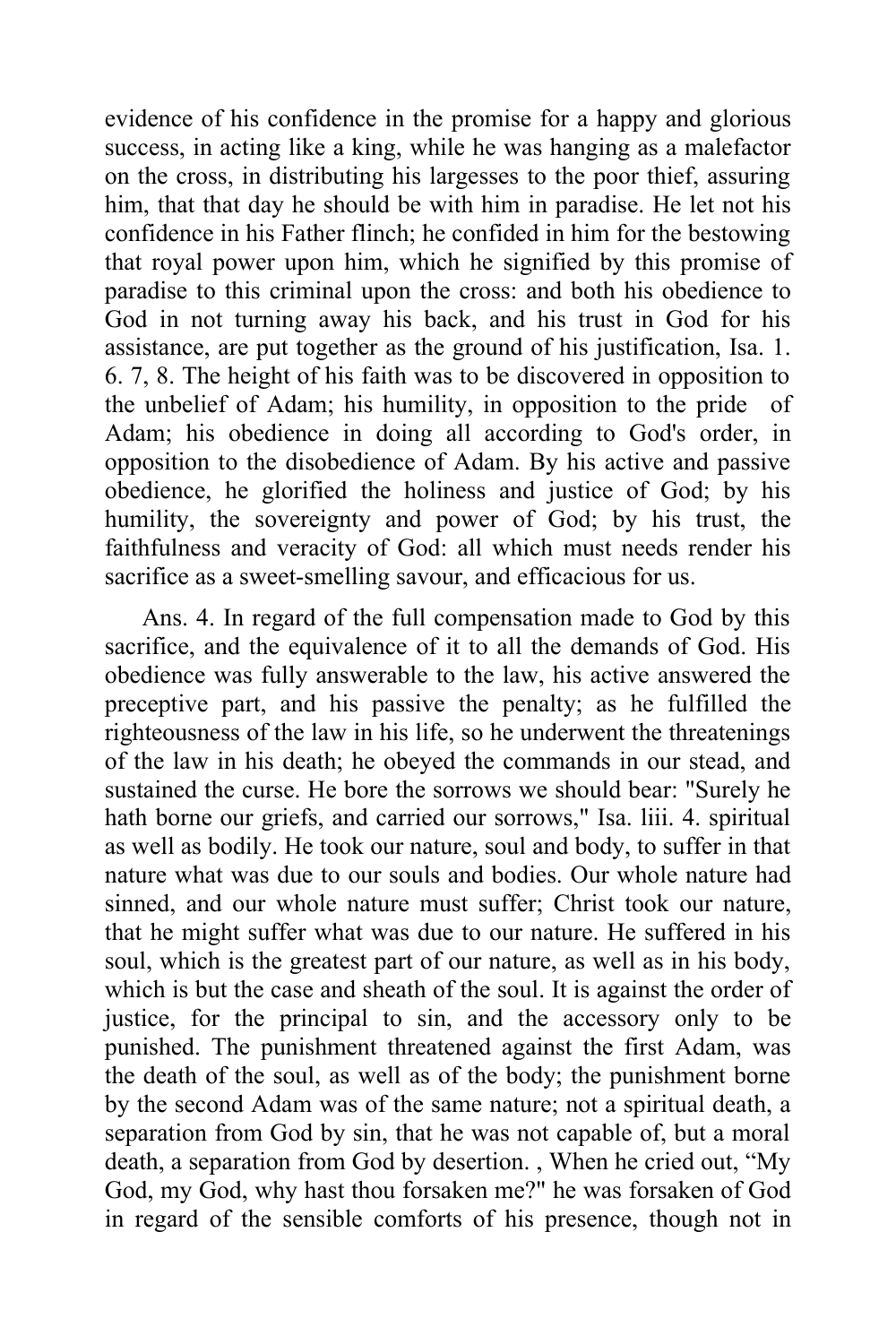regard of the invisible sustentations of his soul. The union of the two natures was not dissolved, but the comfort of the Father's presence was eclipsed; Though he did not suffer eternity of torments, yet he suffered what was due to us<sup> $\wedge$ </sup> for eternity of punishment is not primarily threatened in the law, but secondarily inferred. Death was threatened, but because man cannot satisfy by death, therefore he lies under that death for ever. He is kept in prison, because he cannot pay the debt which was due, nor repair the honour of the law which was violated. Justice would always be striking, and never contented. If the honour of the law could have been vindicated, and the justice of God satisfied, by the temporary groans of a creature, not only the goodness of God, but the justice of God would release him; but because the justice of God could never have been satisfied, the person of the sinner must always have been a sufferer. Christ therefore suffering a cursed death, suffered what we should have suffered; death was threatened to us, and death was inflicted on him; the eternity of death was accidental. As Christ obeyed the whole law, yet not every accidental relation of the law, as it respected men in particular states, and particular callings and relations; as the duty of a parent to a child, of a husband to a wife; not for want of a principle of obedience in him, but for want of those particular relations to which those particular acts of obedience were annexed ; so Christ suffered every part of the curse, but not the sins consequent upon that curse by reason of the corruption of man, nor the accidental continuance of the curse, which the impotence of man to satisfy, rendered him obnoxious to, but the strength of Christ exempted him from. He endured all that the law imposed upon sinners; whether in regard of loss by desertion, or in regard of sense by malediction; hence he is said to be made a curse, Gal. iii. 13. to be made sin, 2 Cor. v. 21. And if so, he bore the punishment due to us, since the law threatened no more than a curse, and Christ bore the curse according to the threatening of the law; he suffered that which the law demanded of us, and was made such a curse as the law required. He suffered the torments of hell without the iniquities of hell, which were not possible to be committed by an infinitely holy person, he suffered those agonies which were of the nature of the torments of hell, and that desertion of God which is the sting of hell. Nothing was omitted that was demanded by divine holiness for keeping the commands, or by Divine justice for violating the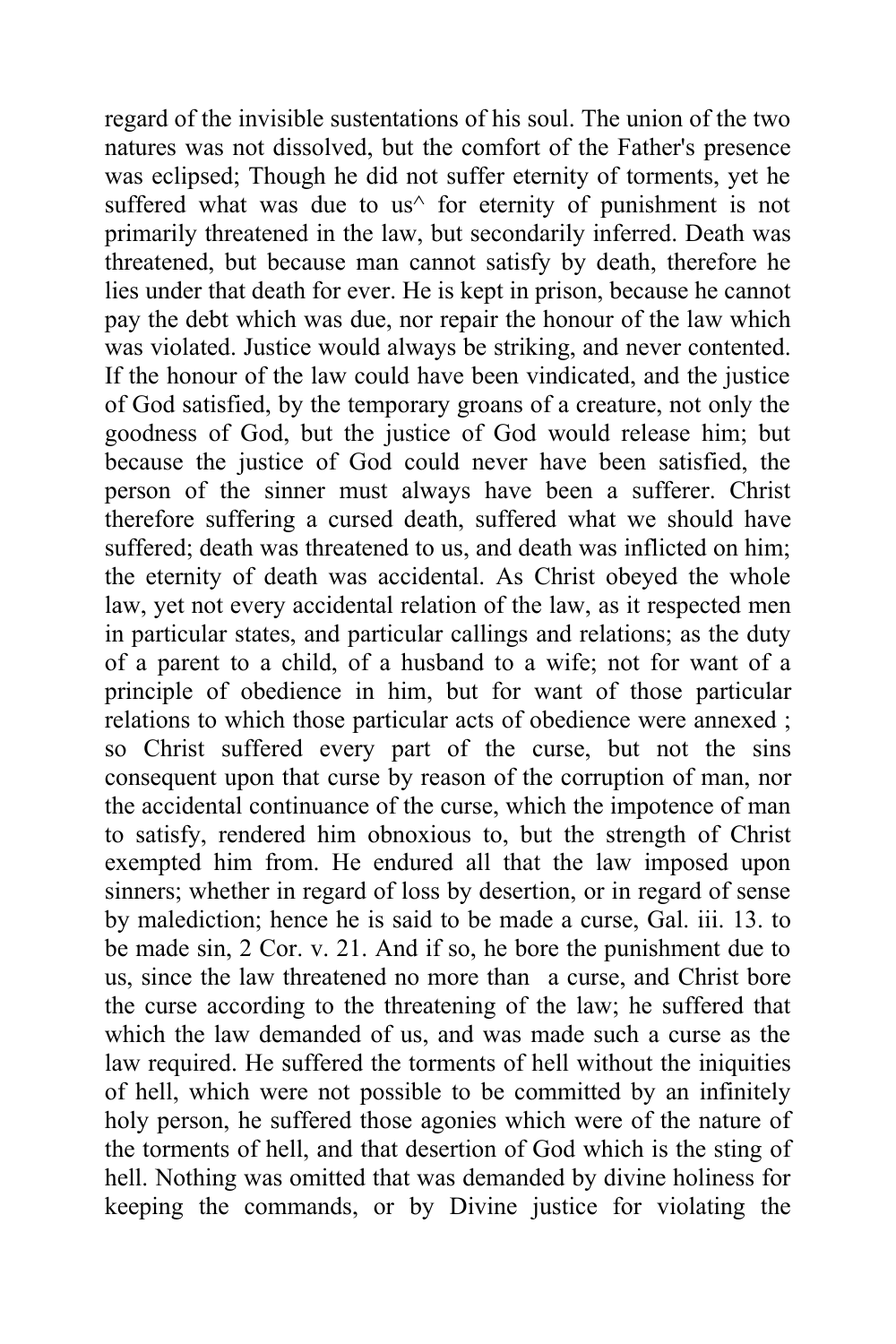commands. As we were creatures, we owed God a debt of duty; as we were revolted creatures, we owed God a debt of punishment. Since our fall, sin hath made us incapable to answer the holiness of God in the performance of our duty, and our nature as creatures renders us too weak to satisfy the justice of God by enduring the penalty exacted by the law. Christ hath done both, and in answering the whole demand of the law, as to both debts, delights the holiness of God, satisfies the justice of God, and by both repairs the creature. If the creature could have satisfied justice for what was past, yet it still lay under a debt of duty for the time to come. If it had fallen short of this, it must have reassumed its suffering. What a deplorable condition had this "been, to have come out of suffering one hour, and to return to it the next! But our Redeemer performs an obedience that reacheth to the utmost of the creature's duty, and endures a penalty that reaches to the utmost of the creature's demerits. A recompense was made by the obedience of Christ for the disobedience of Adam, "As by one man's disobedience many were made sinners; so by the obedience of one. shall many be made righteous," Rom. v. 19. for what had the law to enjoin which he did not perform, or what had the law to inflict which he did not endure? Had he not done and suffered what the law required, how could he be called the end or perfection "of the Jaw for righteousness," Rom. x. 4. Had he not suffered what was due to sin, he could not have "made an end of it;" and had he not done what the law commanded, he could not have brought in an "everlasting righteousness," Dan. ix. 24. He is both a valuable price and sacrifice commensurate to the demerit of our crimes; he suffered whatsoever was requisite to discharge our debts, and could not have offered his soul instead of ours, if he had not borne in his soul what we were to bear in ours; in regard therefore of the full compensation made to God, it must needs be fragrant to God, and efficacious for us.

Ans. 5. In regard of the glory Christ by his sacrifice brought to God. The glory of God was that which he aimed at, and that which he perfected. It was the will of God which he came to do; but the design of God's will is to glorify himself, and declare his own name in all his acts. The glory of all the attributes of God appeared "in the face," or manifestation, "of Christ," 2 Cor. iv. 6. They all centered in him, and shone forth from him in all their brightness, and in a full combination set off one another's lustre; not only in his incarnation,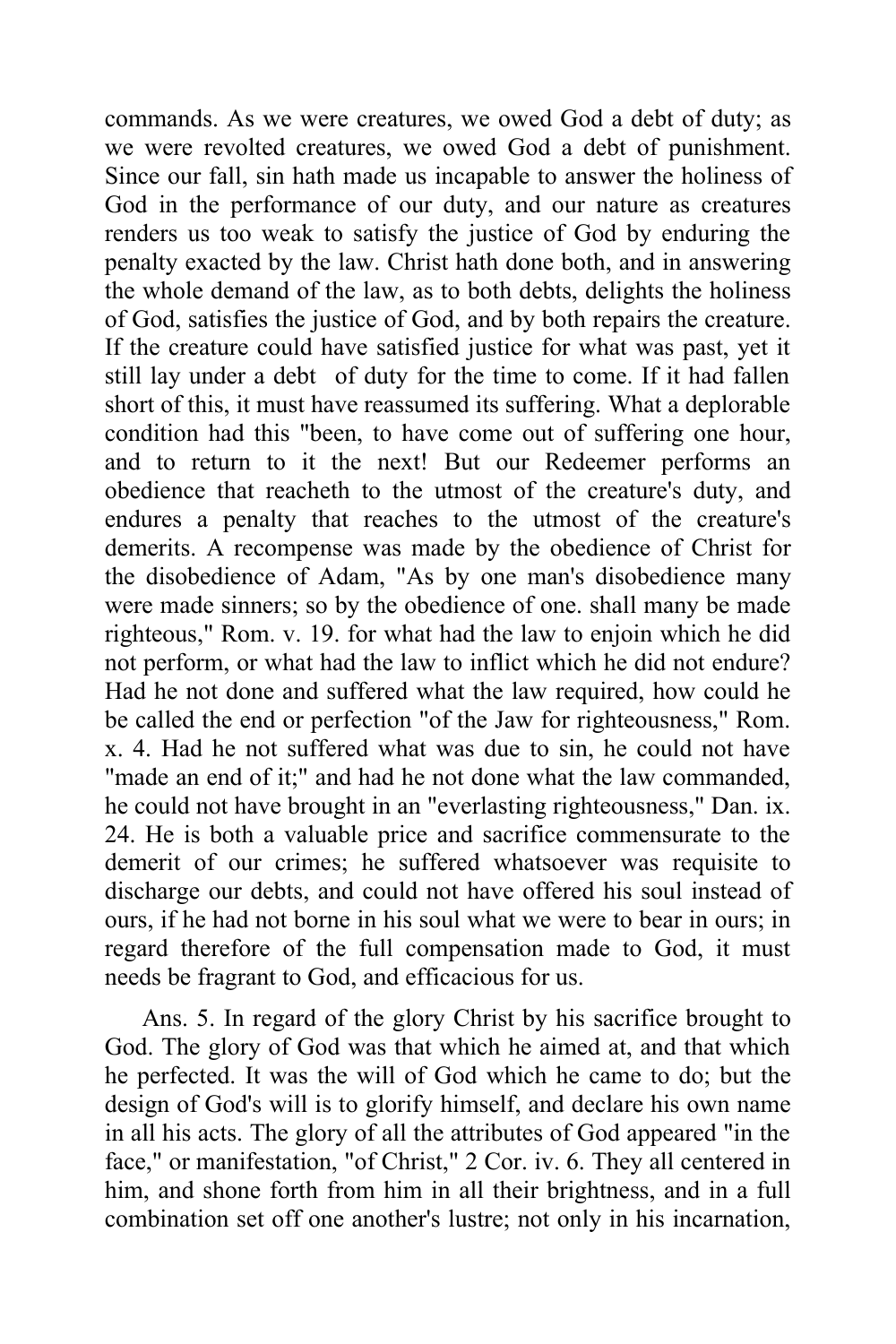but also, and that chiefly, in his sacrifice. Mercy could not be glorified, unless justice had been satisfied, and justice had not been evident, if the tokens of divine wrath had not been upon him; grace had not sailed to us, but in the streams of his blood, "without blood there is no remission;" justice had not been so fully known in the eternal groans of a world of creatures, nor could sin have appeared so odious to the holiness of God by eternal scars upon devils and men, as by the deluge of blood from the heart of this sacrifice. Wisdom in the contrivance, had not been evident without the execution. The glory of the divine perfections had lain him in the cabinet of the divine nature, without the discovery of their full beams; and though they were active in the designing it, yet they had not been declared to men or angels, without the bringing Christ to the altar. By the stroke upon his soul, all the glories of God' flashed out to the view of the creature. When' Judas went out from his company to prepare the way for his oblation, "Now," saith he, "is the Son of man glorified, and God is glorified in hiin," John xiii. 31. The honour of God, and the glory of the Son, depended upon this point, and in this last act threw off" all their vails: the Father was glorified in appointing him, and the Son was glorified in submitting to be a sacrifice; the truth of God was glorified in bringing things to a period; and the obedience of his Son was glorified in his perseverance to the last act; his grace was elevated to the highest note in the songs of angels; an unsearchable depth of manifold wisdom was unfolded, a depth of wisdom more impossible to be comprehended in our minds, than the whole globe of heaven and earth in our hands; such a wisdom of God in the cross, which the angels never beheld in his face upon his throne; wisdom to cure a desperate disease by the death of the physician, to turn the greatest evil to the greatest glory, to bring forth mercy by the shedding of blood. The ultimate design of this victim, was the honour of God in our redemption: "Christ sought not his own glory, but the glory of his Father," John viii. 50. in the salvation of men. That must needs be fragrant to God, that accomplished the triumph of all his attributes.

III. Use.

1. If this sacrifice be acceptable to God, it is then a perfect oblation. If it had not been perfect in itself, it could not have been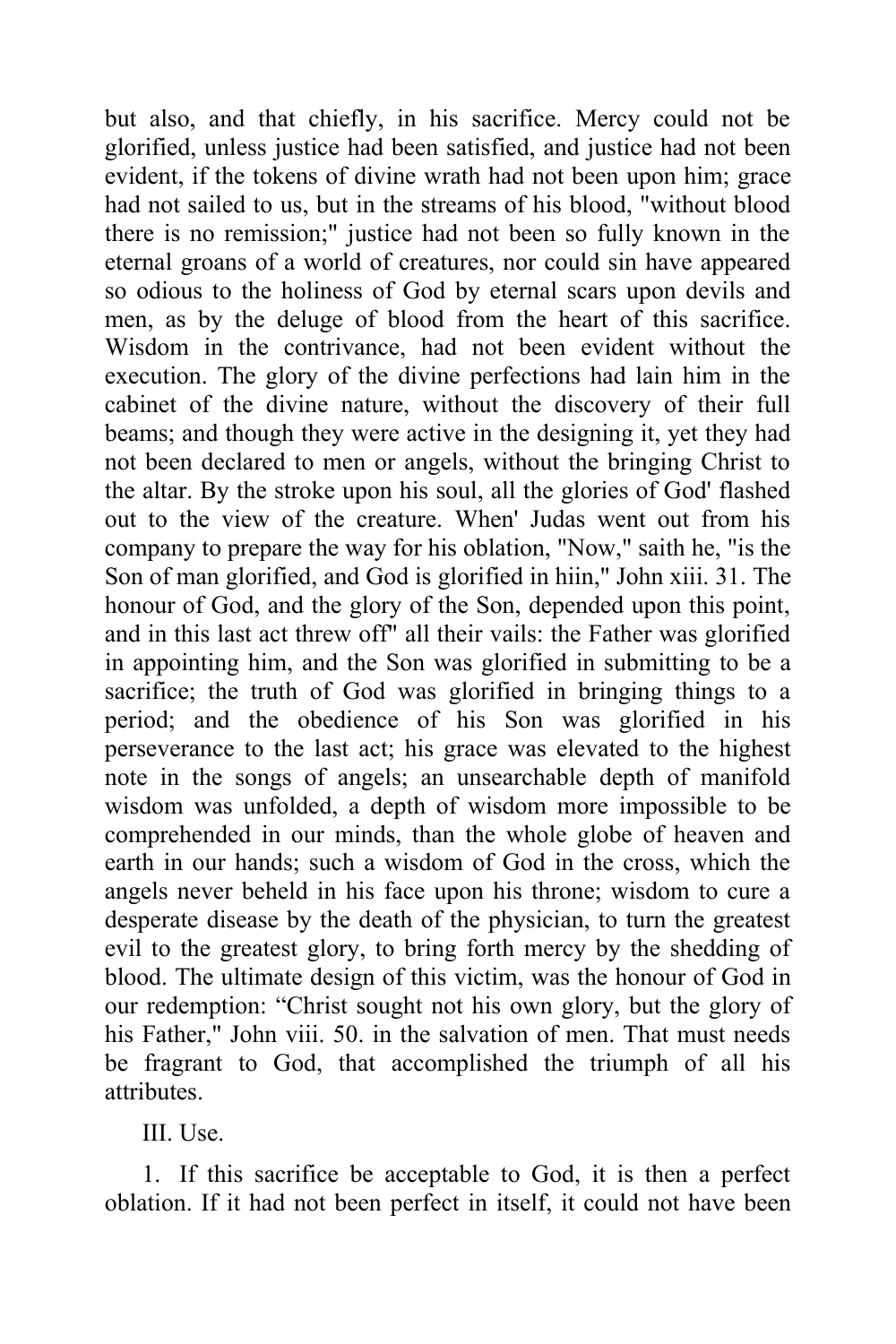accepted by an infinite justice, a justice inexorable without it. An incomplete offering, could have given but an imperfect satisfaction, and that had been as good as no satisfaction at all. God would never have approved it; an all-seeing wisdom could not be deceived, a severe justice could not have acquiesced in it, a pure holiness could not have smelt a sweet savour from it. God as a Judge delivered him to be a sacrifice, God as a Judge accepted him after he was offered; this sacrifice therefore answered the ends of God, both satisfied his justice, and glorified his holiness; how could God else judicially glorify him, if he had not been fully glorified by him? If he had performed an imperfect obedience, he would at the best have had but a half exaltation, or rather none; but since he hath been accepted with the highest pleasure, and hath a glory in the highest pitch, he hath performed an obedience to the utmost point, and touched the goal designed him. Though there was grace in God's appointing it, yet there was no grace given out to make it acceptable. God did not supply by his acceptation any defect in the sacrifice; there was a meritorious worthiness on Christ's part, before there was an acceptation on God's part; it was not perfect by acceptation, but it was accepted because of its perfection. Infinite purity accepts nothing but what is perfect in itself, or hath a relation to that which is perfect and agreeable to its nature. He doth indeed accept the imperfect obedience of believers, but not for itself, but for this sacrifice, to which by faith it hath a relation. Had it not had a gratefulness in itself, God could have scented nothing in it; he could not have smelt a savour where none was; it would have been as little pleasing to him, as the burnt-offerings under the law. This could not but be perfect in the account of God, since there was the humanity in conjunction with the divinity to be the sacrifice, and the divinity in conjunction with the humanity to be the altar for the sanctification of it; and the sequel shows, that the offering hath been as valuable as the offence was provoking, since in consideration of it, justice forgets the injuries done to the Deity, and treats believers as heirs of heaven, instead of rebels; it is the inference the apostle draws from the priesthood of Christ, Heb. viii. 12. and what is the fruit of his priesthood, is the fruit likewise of his sacrifice. The righteousness of Christ is also perfect, since the all- searching eye $\land$  of God sees nothing in it to give him any cause of distaste; it is perfect because everlasting, Dan. ix. 24. All the righteousness of the holy angels in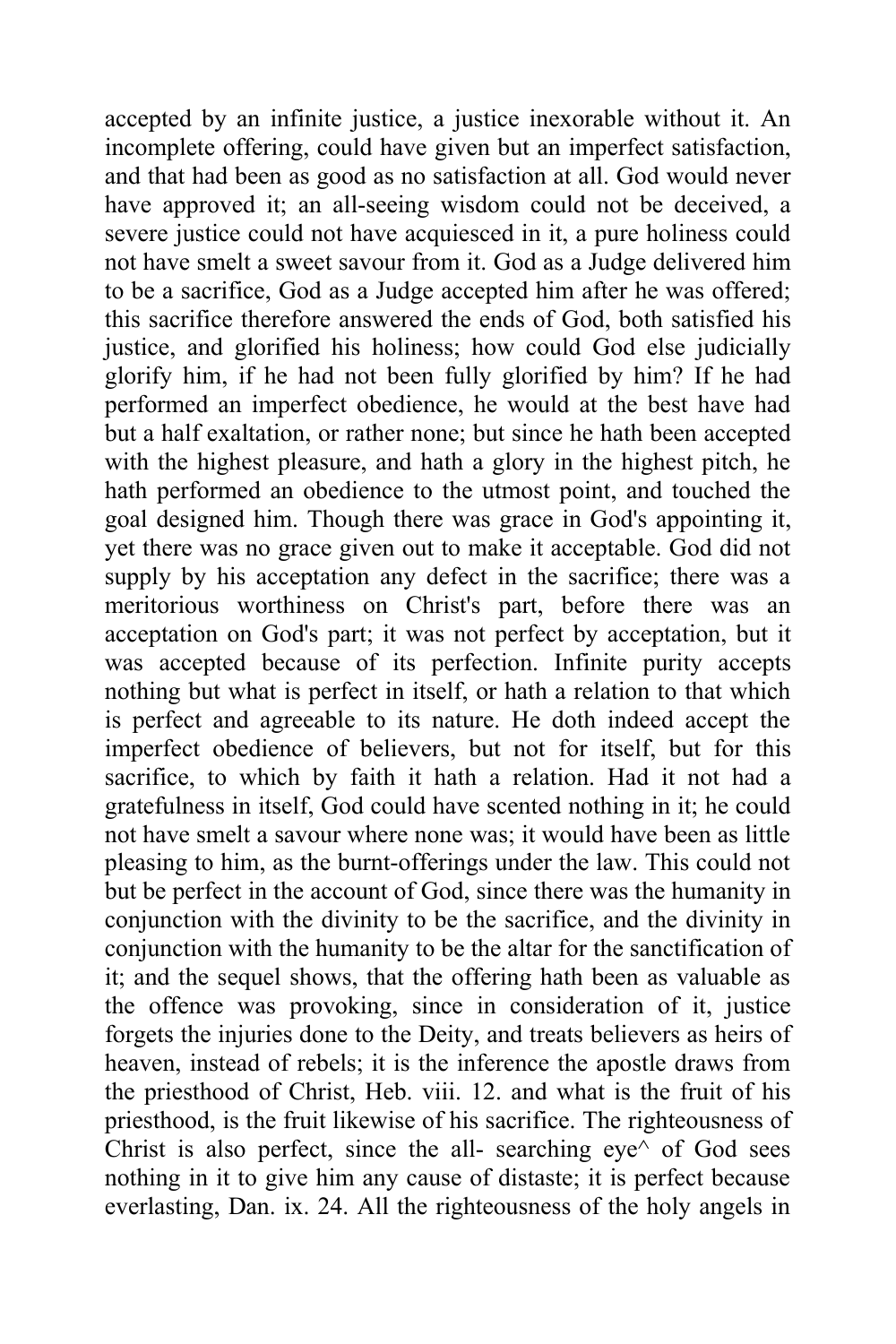heaven, had there been numberless millions of them, had not been so pleasing to God as this.

2. All popish doctrines of satisfactions, and all resting upon our own righteousness and inherent graces, are to be abandoned. There is a natural popery in the minds of men; fallen man is desirous to stand upon his own foundation, and is as little content with God's judgment of things, as his first parent was in paradise. We are studious of making God compensations, applauding ourselves in our own inventions and satisfactions of our own minting, unwilling to acquiesce in his wisdom.

(1.) This is a high presumption. If Christ were a perfect sacrifice in the esteem of God, it is a boldness and blasphemy in us not to think him so: if it be perfect, what need of any thing from us to piece it out? If it were not sufficient, God was much mistaken to accept it; if it were not perfect, Christ had a want of strength and holiness to be a sacrifice, and God a want of wisdom to discern the defects of it; he was then deceived, to count that sweet which needed something else to sweeten it. Such additions are an injury to Christ; it is to make him but half a sacrifice, since he hath "offered himself to God without spot," Heb. ix. 14. Can we pretend to any other, without charging him with weakness and deficiency? Is not his divinity enough to make his offering complete, without any supply from our corrupt humanity? Can we acknowledge that perfect, which we think needs something from us to strengthen it? It must be then a false assertion of the apostle, when he saith, that, "by one offering, he hath perfected for ever them that are sanctified," Heb. x. 14. To make Christ in part a Saviour, is to make him in part no Saviour, and to ascribe salvation to something else as well as to him. All such satisfactions entrench upon the honour of Christ's sacrifice, and pull the crown from his head to set it upon our own; or, at best, ascribe that in part to ourselves, which is wholly due to him; by how much the more sufficient it is for us without any addition, so much the more glory redounds to the sacrifice. He needs no more of additions to sweeten his offering, than he needed of cordials to strengthen and support him in the time of his sufferings: they are rather gall and vinegar offered him upon his throne, as the Jews did in the time of his oblation upon the cross. It is a high presumption in us not to be content to rest in that, which is the rest and pleasure of God.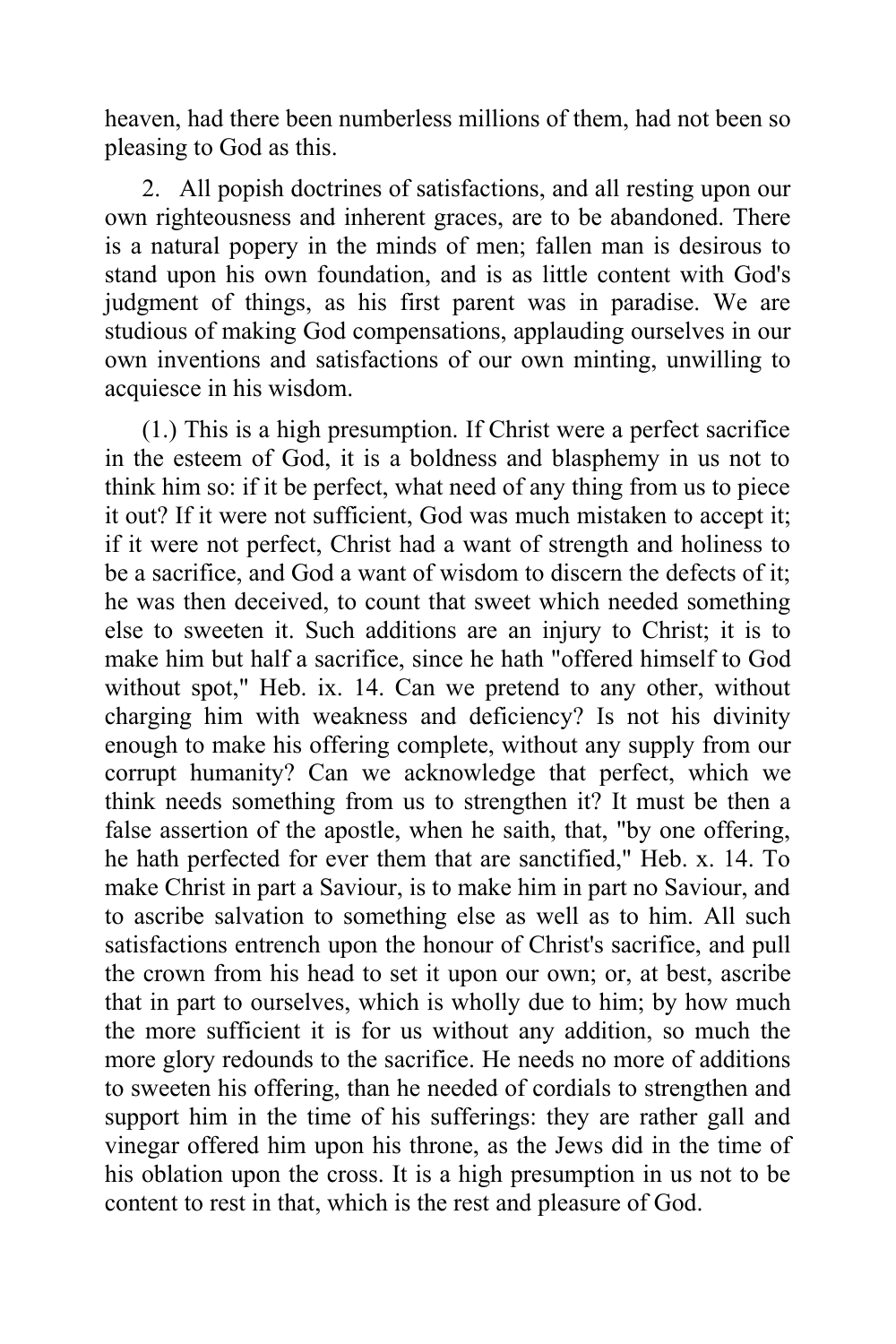(2.) It is a folly. It is as if a man should set up candles to increase the light of the sun, and eke out its beams. Can the righteousness of a man add any perfection to the blood of a God? or perfect a work which could not be done by the Deity? If God stood not in need of any thing from us to perfect his work of creation, how can man be so foolish to imagine, that Christ stands 'in need of any thing from us to perfect his work of redemption? If that sacrifice wants something to render it efficacious, it must be a sacrifice of the same kind; nothing that is of an inferior nature can add an intrinsic value to that which is superior. What can man offer to God, that can be in any sort equivalent to this sacrifice already accepted? All that we can offer to God is but as a few blasted ears of corn, such as Pharaoh saw in a dream, which can add nothing to the value of it. If there had been any failure in him, the defects of a Redeemer could not be repaired by the offerings of the captives; and if there be no failure, all additions, all other inventions of atonement are superfluous. How foolish will it be, to rest in that which God never pronounced or owned to be a sweet-smelling savour to him? If all our "righteousness" be as a "filthy rag," Isa. Ixiv. 6. the offering it up to God is a noisome stench, not a pleasure. The best of our works and graces derive a sweetness and value from the virtue of this sacrifice, without contributing any thing to the savour of it. It is a folly to leave a sure for an uncertain road. All other rests have no divine stamp and signature upon them. God never found any savour in any other offering. The Spirit of God never gave any so noble a character as this, of a sweet-smelling savour, but as they had a relation to this as the antitype of them. This one victim sends forth more grateful odours to God, and is more efficacious for the concerns of our souls, than the joint intercessions of saints and angels. Let us therefore be diligent in our duties, aim at the perfection of an inherent righteousness, but never place our confidence in them, or equal them to the sacrifice God hath so affectionately accepted. Did God ever set up his rest in the services of a creature? Can this be savoury to an infinite purity? Whatsoever is done without faith, is but the offering of an enemy, whatsoever fair colours it may be outwardly adorned with. The scripture sets an impossibility upon the head of all these: "Without faith it is impossible to please God," Heb. xi. 6. to gain or keep his favour. Whatsoever is done without faith, though, of the highest elevation, is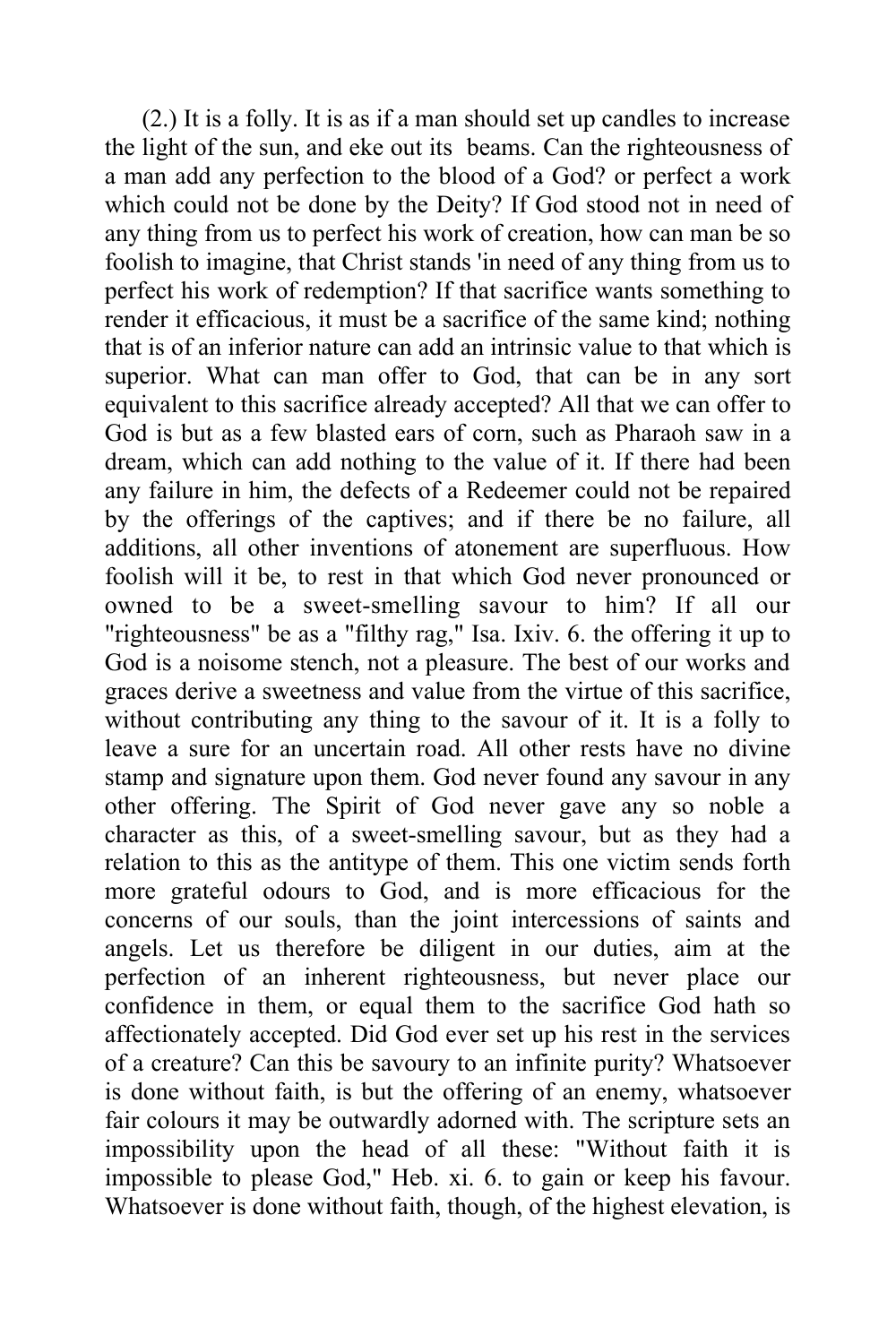but a creature, and therefore not the object of trust. And whatever significancy believing works have, is from the tincture they receive from the blood of this sacrifice, wherein faith dips them, as being faith in the blood of Christ.

Though Adam, while he continued in his created rectitude, might have entered his righteousness as a plea; yet because' it was mutable, it had been no fit object of trust for him. But since our revolt, all pleas of a fleshly corrupted righteousness are overruled in the court of heaven, and our pleas must run in another name; all other things have ceased to be savoury to God, since they were tainted by sin. Let men "make lies their refuge," and hide themselves under falsehood, the false coverings of their own righteousness, and think to shelter themselves from the "overflowing scourge," Isa. xxviii. 15 —17. It will be a miserable self-deceit, "the hail will sweep away such a refuge," and the "waters will overflow such a hiding-place." All other hiding- places, but the smoke of this sacrifice, are too weak to preserve us from the overflowing waters of divine vengeance.

3. It is a desperate thing to refuse this sacrifice, which is so sweet to God.

(1.) It is a great sin. As faith in Christ redounds to the honour of God, as being an approbation of his mercy, justice, and wisdom, in the acceptance of this sacrifice; so unbelief redounds to the contempt of God, as slighting all the pleasure, the wisdom, the justice and holiness of God took in it, as though he were delighted with a sleeveless and unworthy matter. It is to trample upon that which is God's delight, accounting that which is sweet to the Deity, loathsome to us, refusing to be guided by God's judgment of this offering, setting up our own wisdom, not only equal with, but above the wisdom of God; a regarding that which God is infinitely pleased with, as a frivolous thing, as though God had pleased himself with a trifle, or smelt sweetness in a weed. God's acceptation of it owns a fragrancy in it; man's refusal calls it gall and vinegar, a rotten service. God's language is, "This is my beloved Son, in whom I am well pleased," Matt. iii. 17. This is my odoriferous sacrifice with which I am infinitely delighted. The language of an unbeliever's heart is, This is an offering in which I can find no pleasure. The heart of God, and the heart of an unbeliever, the wisdom of God,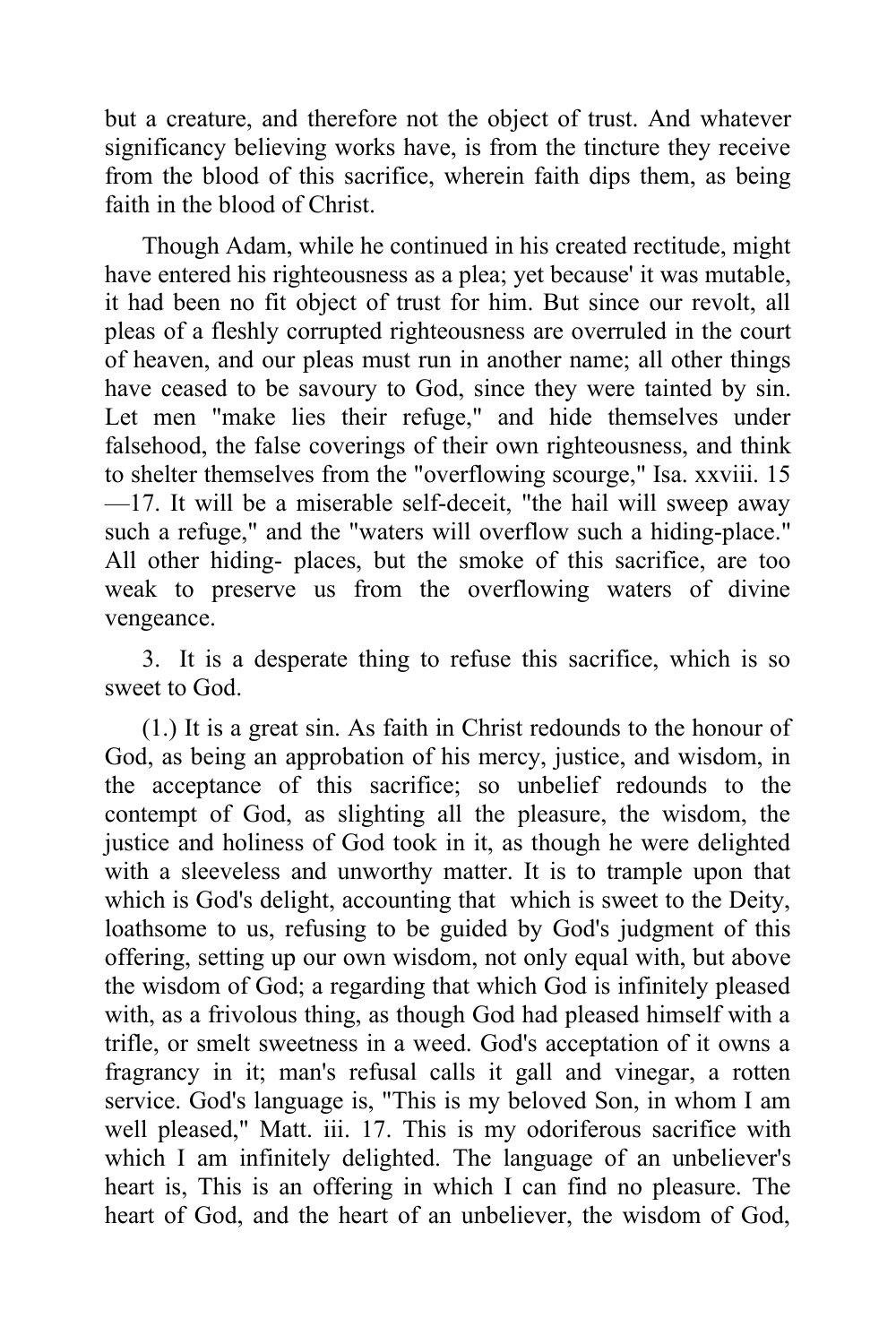and the judgment of an unbeliever, stand in direct opposition. How inexcusable a pride is it, to think that not worth our receiving, which God hath entertained with the highest affection! to count that unsavoury, which God hath accepted as the sweetest present that can be given him in heaven or earth! Unbelief cannot be excused without accusing God of weakness and folly. It is a sin against his precept, as he commands us to believe; a sin against his pattern, as he directs us by his own act to an acceptance of him. Other sins are against his sovereignty in the violations of his law. This is against his wisdom in his gracious acceptation of a propitiating sacrifice for us. We disown him as our Lord, and as our pattern.

(2.) It will end in great misery. God will not suffer that which is sweet to him, to be slighted by man, without the recompense of a just indignation. The vagabond nation of the Jews bears to this day the sad tokens of God's vengeance upon them, for the unworthy refusal of so great a victim. "Because of unbelief they are broken off" from the root, Rom. xi. 20. and are deprived of all the sweetness which God and believers taste in it. Nothing in the world was ever the object of God's delight but this; nothing in the world can ever be pleasant to him without this. To neglect it, is to neglect that which is the only thing God will accept, and so fall under the condemnation of law and gospel too. It is to reject God as a satisfied Judge, in the flowings of his mercy; to fall under God as a provoked Judge, in the thunders of his wrath. If we will not comply with divine justice in an estimation of it, we must fall under his fury for our contempt. If this offering be not cordially and upon God's terms accepted by us, we must be a sacrifice ourselves; Justice must have a sacrifice for every sinner, from himself or another. God in honour will not pardon sin without one, in greater honour he cannot but punish sin upon the refusal of this. Oh how "fearful a thing is it to fall into the hands of the living God!" a living unpacified God, a living and reproached God, a living God who hath been counted a ridiculous fool by a wilful sinner, in his accounting the blood of the covenant as an unholy thing. God will not have his wisdom justled against by the folly of his creature. "No other sacrifice remains for sin." No other mark of distinction was appointed by God for the securing the firstborn of the Israelites from the stroke intended for the Egyptian heirs, but the blood of the paschal lamb sprinkled upon the posts of the doors: had any fed upon the lamb and neglected the sprinkling, he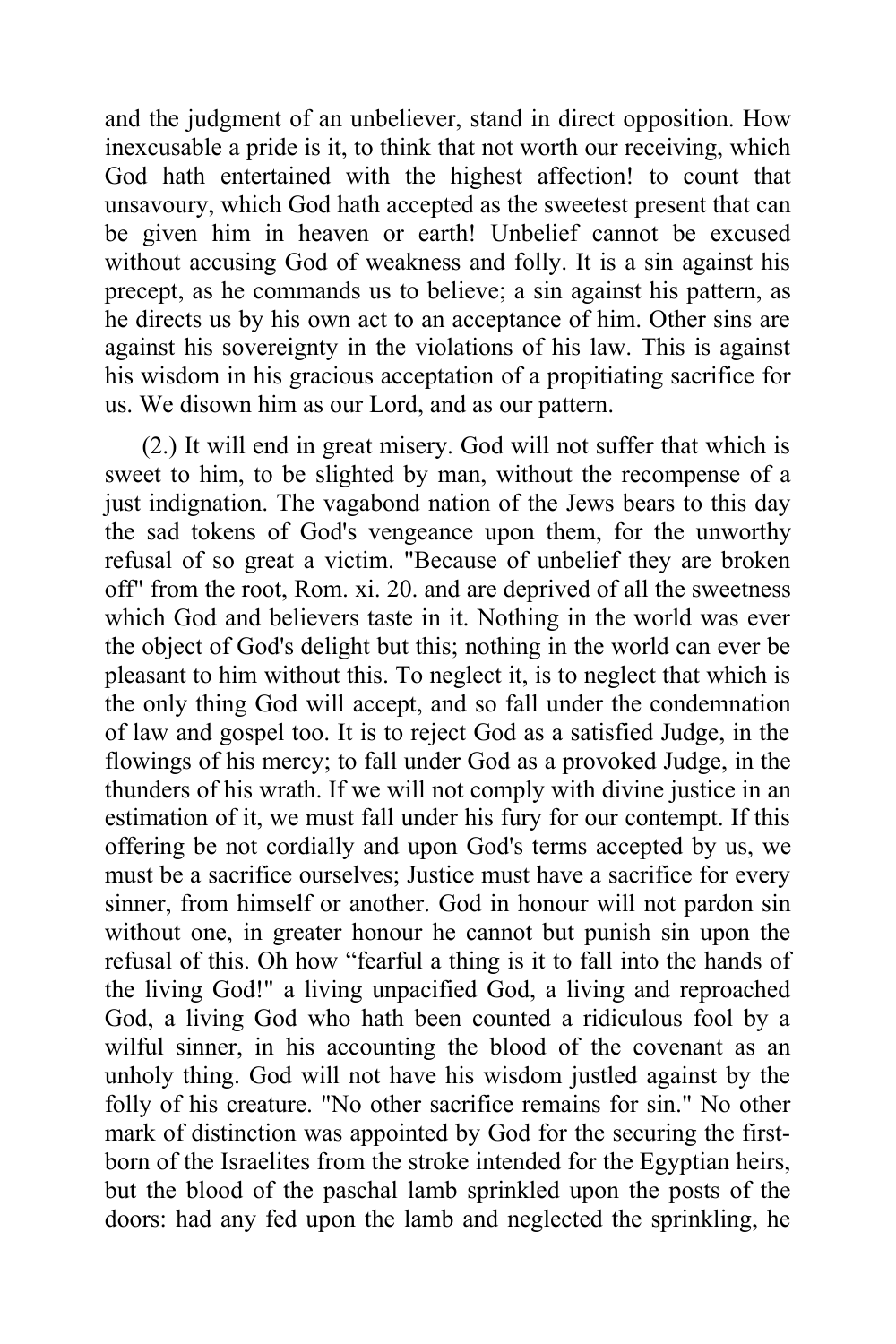had felt the sharp sword of the destroying angel. The lamb had been of no efficacy to him, not for any defect in that, but negligence or contempt in the offender.

The sacrifice of Christ hath an infinite virtue to save. But it is no remedy to them that will not sprinkle their souls by faith with the blood of it: without this, we shall remain in our unatoned sins, and have the sword of vengeance doubly whetted against us.

4. It administers matter of comfort to the believer.It is some comfort to all, that they are in a fair way of being happy. The justice of God was the bar to God and man's meeting together. It was morally impossible, in regard of God's truth and holiness, for man to be restored without a vindication of that law which had been broken; but now the honour of the law is restored by this sacrifice; God hath owned it, the bar is removed, and where God hath found a sweetness, man may find salvation, if he be not his own enemy, and wilfully cast away his own mercy. "He gave himself a ransom for all," 1 Tim. ii. 5, 6. a ransom in our stead, or a counter- ransom, in opposition to the sin of Adam, the fountain of our bondage; for all upon gospel-conditions. As he gave himself for all, so he was accepted for all upon the same conditions; for he was accepted as he gave himself. It is a comfort to a diseased hospital, that a physician is chosen and accepted by the governors, who is able to cure every disease: it is no less a comfort to a guilty soul, that there is a sacrifices sufficient to expiate every sin. But there is a ground of sensible comfort to those who believe. If when Christ walked upon the waters, and was labouring in the floods of affliction in the days of his humiliation, he bid his disciples not to fear; how much more may we expel fear from our believing hearts, since he is sat down upon his throne, and the whole merit of his sacrifice graciously accepted? Let us represent to ourselves this crucified, but now crowned victim, lying in the bosom of his Father, represent to ourselves the Father full of delights, rejoicing in the views of this sacrificed body, drawing a perpetual stream of pleasure and sweet smells from the fumes of this sacrifice rising up continually before him.May not this calm our fears, since it smooths the frowns of divine justice? Did the people shout when the ark returned, and shall our hearts be full of fears, when our sacrifice is returned to heaven, and hath found a gracious reception from that justice we had so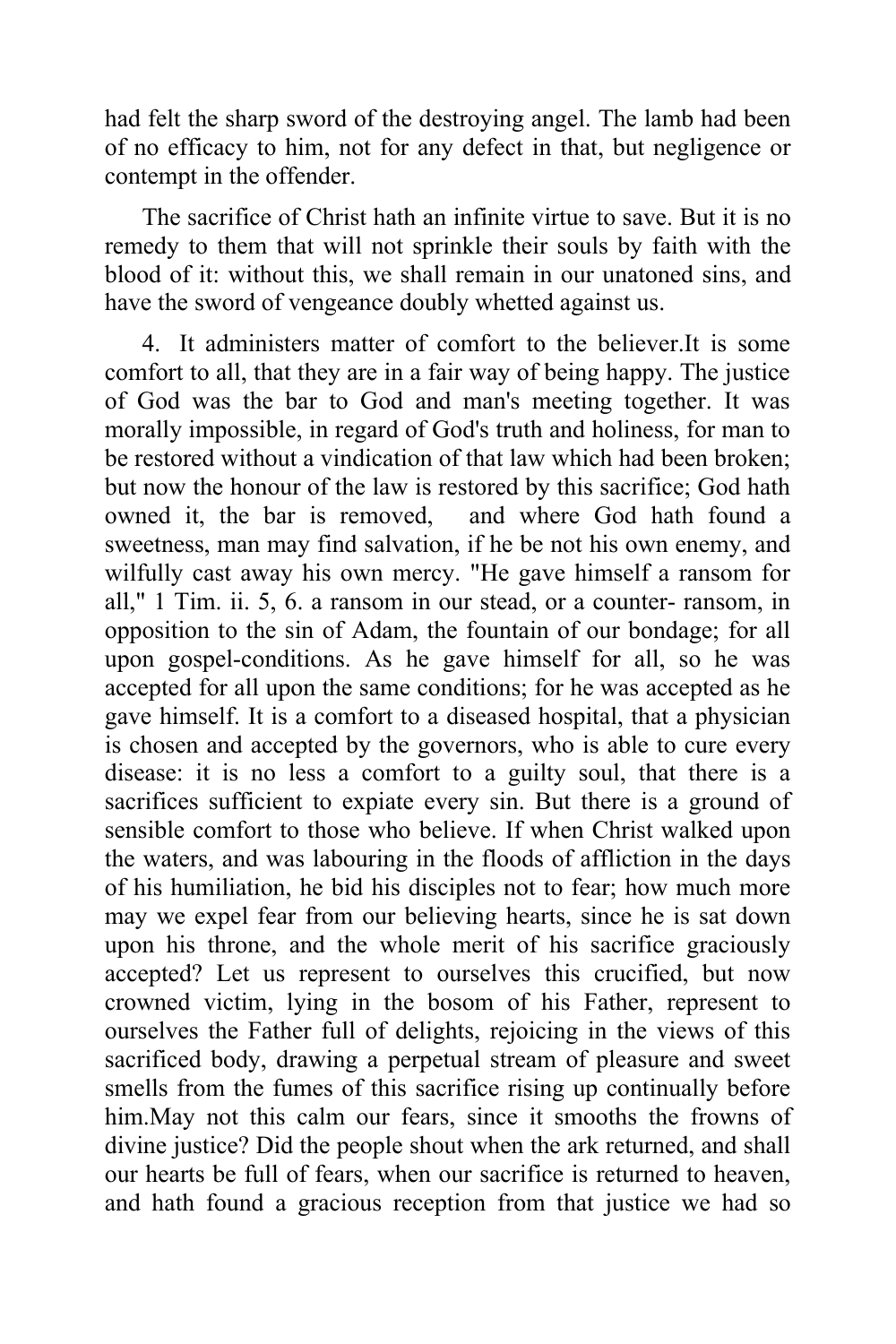highly provoked? A disconsolate carriage in a holy believer implies, that God had rejected it as mean and weak, rather than received it as perfect and glorious. A heavy walking is a disparagement to the greatness of the sacrifice, and the wisdom and judgment of God the acceptor of it. If we should eat our bread with a merry heart, because God hath accepted our works, Eccles. ix. 7. much more since God hath accepted our victim, by whose merits our duties and works smell sweet, that before smelt rank by nature. We should therefore draw as much sweetness from this sacrifice for our souls, according to our measures, as God did from it for his own content and satisfaction. It appeased God's fury against us, and should banish our jealousies of God.

(1.) If once acceptable to God, then it is for ever acceptable. If once sweet, it is always sweet. God cannot be deceived in his estimations, nor change his value of it, nor can the sacrifice ever become noisome. The strength of the divine nature, that rendered it at first grateful, preserves its savour for ever. He died to offer it, and lives to preserve the virtue of it, Rom. v. 10. The fragrancy conferred upon it by the Deity in conjunction with the humanity, is as durable as the Deity itself: "He sat down on the right hand of God," Heb. x. 11. after he had offered himself a sacrifice, to exercise the office of a Priest. God would have the Priest and sacrifice for ever in his sight. His priesthood is for ever, his sacrifice therefore is for ever sweet. Without a sacrifice he could not be a Priest. As his priesthood hath a perpetual vigour, so his sacrifice hath a perpetual freshness, and inexhaustible virtue. For the exercise of his office depends upon the continuance of the offering. The blood of this sacrifice is not compared to a pond, or water in a vessel, though of the largest capacity, but to a living and ever-running fountain, "a fountain set open for the house of David," Zech. xiii. 1. Repentance was hid from the eyes of Christ in offering it for a ransom from the power of the grave, and a redemption from death, Hos. xiii. 14. and no less is repentance hid from the eyes of God in accepting it. The covenant sealed by it is everlasting, and derives its duration from this blood of the victim, Heb. xiii. 20. the virtue of it endures as long as the covenant, since if that failed, the covenant would expire, the superstructure not being able to stand, if the foundation be rotten. And from hence an everlasting righteousness is derived, that our persons, odious by Adam, may be beautiful by Christ. At the same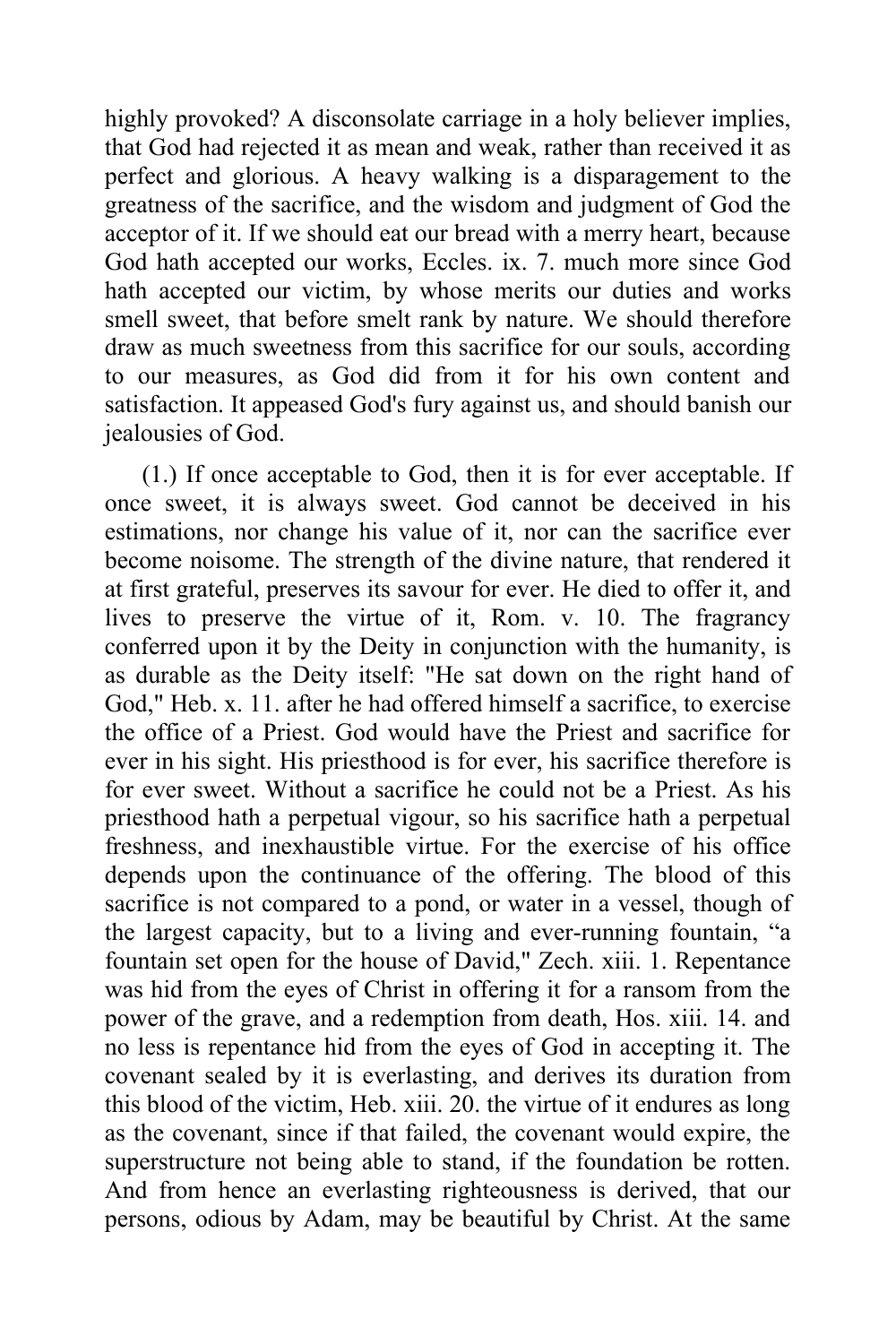time that he made reconciliation for iniquity, he brought in everlasting righteousness, Dan. ix. 24. at the same time therefore that God accepted that reconciliation, he accepted that everlasting righteousness for security and justification. He hath not pacified God for a few days or years, but for ever, Heb. x. 14. If it were so sweet in the expectation, as to be the ground of the justification of those that hoped for it, it is much more sweet since the oblation, and of a stronger efficacy. He is the Captain of the salvation of all the sons that are brought to glory, and that believe. Himself was "made perfect through sufferings," Heb. ii. 10. The "twenty-four elders" confessed themselves "redeemed by this blood," Rev. v. 8, 9. The patriarchs that died before him, as well as the apostles who expired after him. He was a lamb, a sacrifice "slain from the foundation of the world," Revel, xiii. 8. Not in regard of decree, (that were a jejune sense of the place, as it would be to say, a man were dead from the foundation of the world, because it was appointed for him once to die,) but in regard of efficacy and a mystical sprinkling of his blood upon those that lived at the beginning, as well as those that shall live at the end of the world. If it had a savour with God for those that lived before him, it hath much more a savour for those that have lived since his actual offering and acceptation.

(2.) From this ariseth pardon of sin. He was a sweet savour as he offered himself, and in the ends for which he offered himself. He was a sacrifice for sin. For so those words in Rom. viii. 3. which we translate "and for sin," must be understood, and read thus: "And by a sacrifice for sin, condemned sin in the flesh." If offered for sin, and accepted as an offering for sin, the consequence of this must be remission. Through the blood of that Beloved, whom he accepted, we have "redemption, even the forgiveness of sin," Eph. i. 6, 7. not of one, or two, or a few sins, but all; he was made sin indefinitely, all kind of sin in the extent, as much made sin as he was made accused; as he bore all the curse, so he satisfied for all sin, the greatest as well as the least; so that the blood of this sacrifice "cleanseth from all sin," 1 John i. 7. where gospel dispositions are found; from all that from which the law of Moses could not justify: "And by him all that believe are justified from all things, from which ye could not be justified by the law of Moses," Acts xiii. 39. What was impossible to be done by the sacrifices of the law, is completely done by the offering of the Redeemer. The strength of this is directly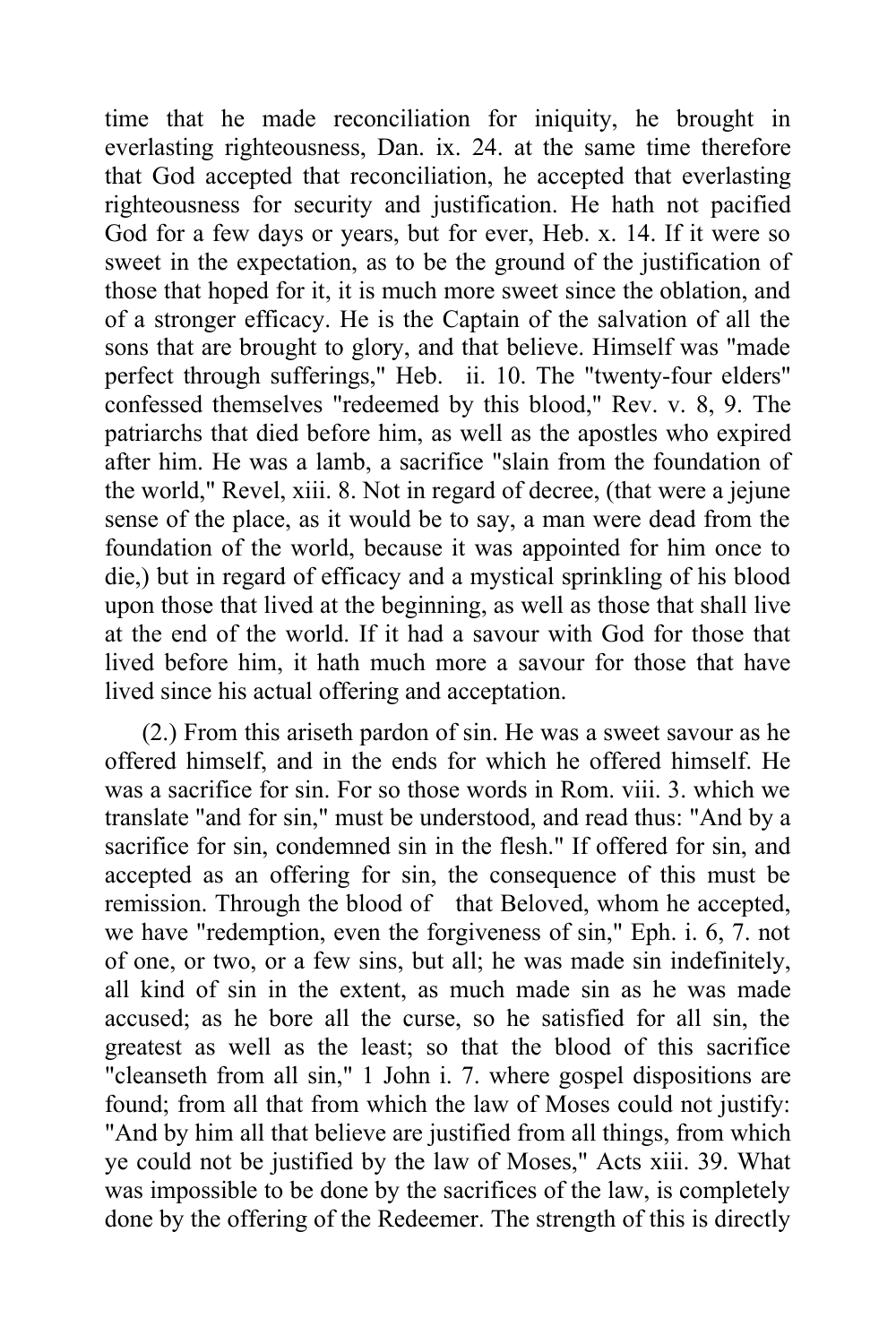opposite to the weakness of the other; that could not really justify from any, and this is able to justify from all. As it was not overvalued by God, so it cannot be over-balanced by sin; since the judgment of God hath passed upon it with an approbation, the monstrousness of guilt is not too great for an expiation.

Whatsoever our sins are, yet they have their limits; but God's infinite pleasure in the sacrifice speaks the merit of it infinite, and the efficacy of it eternal. All sins were at once laid upon the head of this offering, Isa. liii. 7. He suffered but once, and therefore at *that one time* all sins by one act were laid upon his shoulders, "he bore them his own self," 1 Peter ii. 24. and God accepted him his own self, and accepted him as he bore them, and glorified him because he purged them, Heb. i. 3. So that though he did but once offer himself, and that for all sins in the bulk, he was received with a welcome, as if he had offered in particular for every sin; and therefore there is no more need of an offering, but a recourse to that one price. To think it is not able to expiate all sin, is to undervalue the judgment God hath given of his Son, to charge him with a mistake, and to imagine, that there is more in sin to ruin, than in this sacrifice to repair.

(3.) Hence then there can be no condemnation to them that are in Christ. The apostle lays down this conclusion, and confirms it by the reason of his being a sacrifice, Rom. viii. 1, 3. They who are presented by Christ, quickened by the virtue of this sacrifice, cannot fall under the stroke of divine justice. If it was offered for those that should believe, it was accepted for such as should believe, it being accepted for the same persons and the same ends for which it was offered, and therefore those persons fundamentally accepted in the acceptation of it, and the ends for which it was offered, granted, and concluded on in the act of acceptation. The apostle upon this score breathes out a challenge to all to bring a condemning charge against him; the justice of God, the curse of the law, the charges of conscience, and the accusations of devils may be all answered by this: "It is Christ that died, it is God that justifies," Rom. viii. 33,34; It is Christ that is offered, and God that accepts. Justice cannot condemn; for though his sacrifice was sweet and pleasant to all the perfections of the divine nature, yet justice was the peculiar object of it. God as a Judge delivered him, God as a Judge accepted him: justice required it, and justice is disarmed by it; justice only was to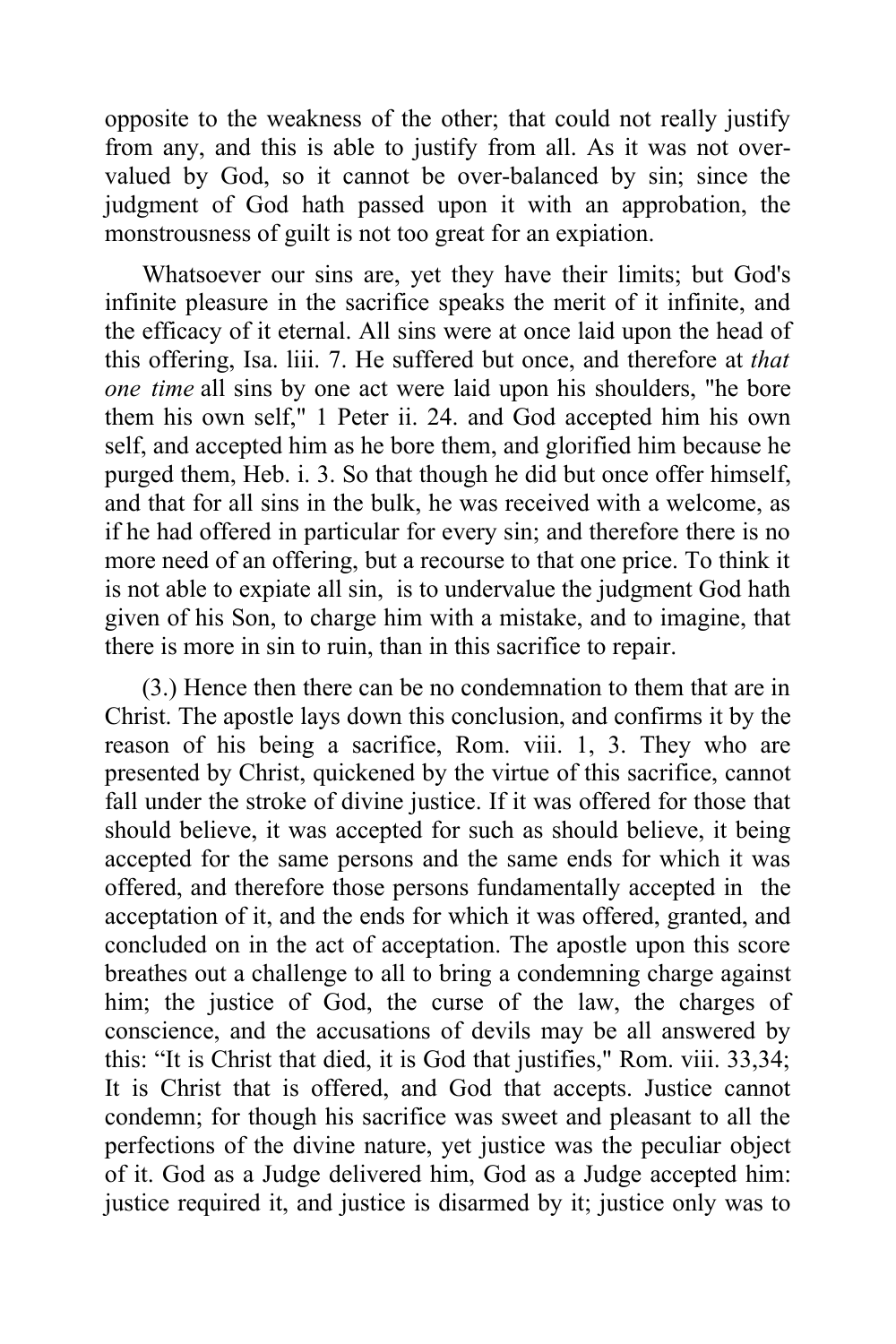be contented; mercy required no blood; wisdom stepped in to decide the controversy, and make an agreement. If the condemning attribute be satisfied, there is no condemnation to be expected. ' If it be sweet to justice, justice cannot retain its former frowns; justice cannot be pleased with that, and displeased with those for whom it was offered and accepted, and by whom it is received. It is part of our happiness, that we come not only to God as gracious, but God as a Judge: "To God the Judge of all," Heb. xii. 23. As Christ was made sin for us, so are we made righteous by him. He was made sin to undergo a condemnation, that we might be made righteous, and be above a condemnation. It is more efficacious to divert the sword of divine justice from the believing offender, than the blood of the paschal lamb was to turn the edge of the angel's sword from the house of an Israelite. The blood of Christ sprinkled, cannot be of less force than the blood of a silly lamb, since the efficacy of it was not as it was the blood of a lamb, but the blood of a type, deriving its virtue, not from the subject whence the blood was drawn, but from the person signified, and the sacrifice prefigured, by it. Well then, his condemnation hath procured our absolution, and God's acceptation of him hath ensured our liberty; the sweet savour of the sacrifice hath overcome the stench of our sins. Though God forsook him for a time, he hath now accepted him, that he may not abandon us for ever; neither the wrath of God, nor the malediction of the law, is to be feared. God, by this one act, hath stopped the course of his vengeance, and laid aside the thunders of Sinai. The flames we had deserved are quenched by the blood flowing from the wounds of this victim; the smoke of our sacrifice shadows us, and, in God's acceptance of him, every believer finds his infallible absolution.

(4.) Here is a sufficient ground for peace of conscience. This only can give a repose to our spirits, turn our fears into hopes, and our sorrows into -songs. If it were a sweet savour to God, whose infinite knowledge was acquainted with the least mite, as well as the greatest mountain in the number of our sins, and whose holiness found an infinite loathsomeness in our iniquities; if it thus contented God, it may settle the agitations of our spirits; and because it stilled fury in God, it may silence troubles in us; if it gave God a delight, who in the knowledge of our sins, loathing of them, and condemning for them, is "greater than our hearts," 1 John iii. 20. it. is a ground of peace to us, who come infinitely short of God in knowing our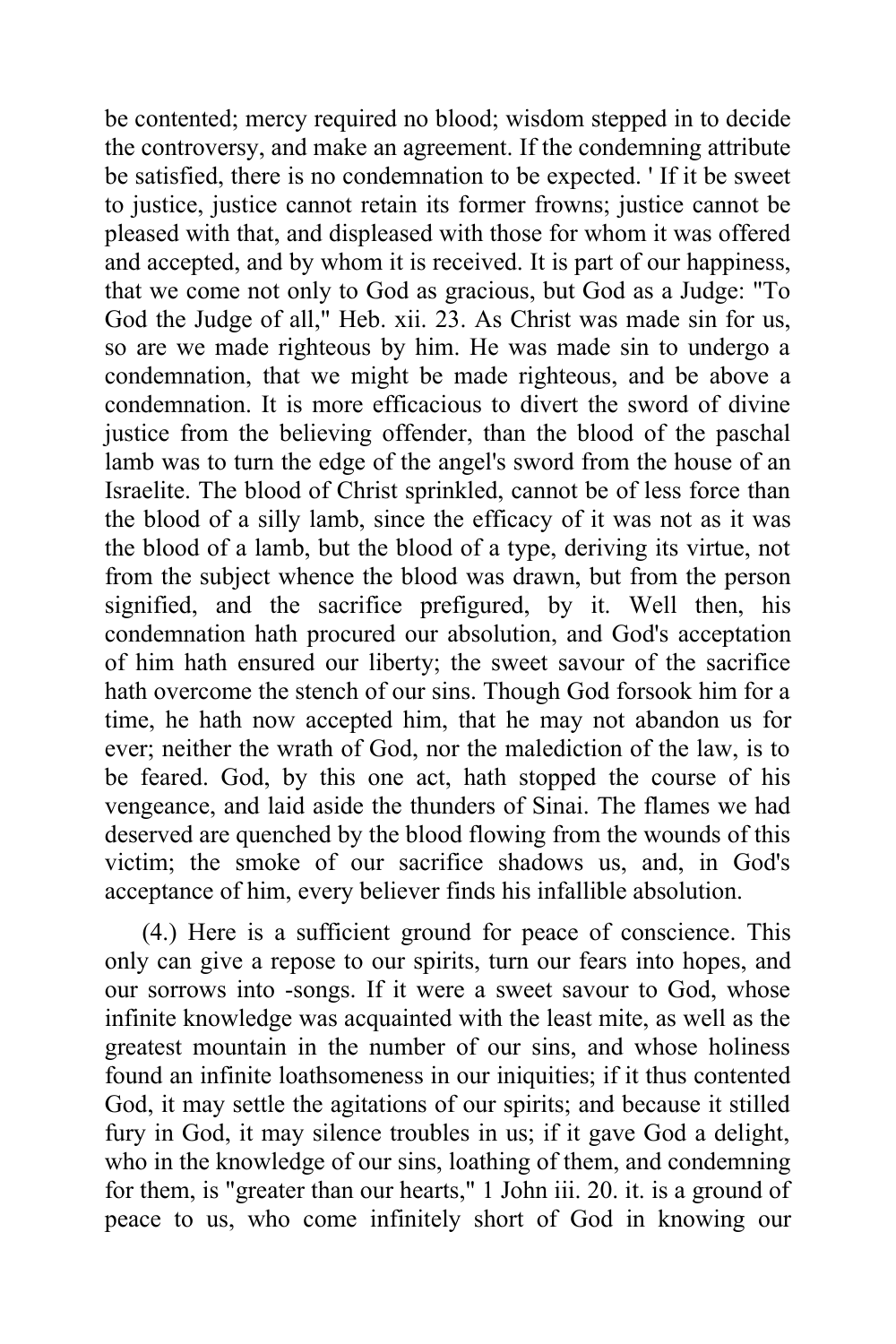charge, infinitely short of his holiness in loathing our guilt, and infinitely short of his justice in condemning ourselves. That which hath been a sweet savour to pacify God, wants not a savour to appease our consciences. Our great inquiry is in troubles of spirit, how shall we appear before God? The answer from this doctrine is, In the smoke of this sacrifice; the impurities of our natures, the sin of our souls, and the mixture in our services are purified by this. The sweetness of this sacrifice hath sweetened the terrors of the Lord, and rendered man a welcome supplicant to that God, before whom he durst not formerly appear.

(5.) Here is a full ground of expectation of all necessary blessings. God accepted it as it was offered; it was offered, not only as a propitiating, but a purchasing sacrifice, and the acceptance of it was in the same quality wherein it was offered, Acts xx. 28. His blood was a purchasing blood; he purchased a people for heaven, and purchased heaven for his people; he did not only silence justice with its wrath, but merited heaven with its riches, and shed his blood as a price for the, pleasures of paradise. God judged this sacrifice, not only enough to free man from misery, but instate him in happiness; not only to deliver our souls from the pit, but to enlighten us with the light of the living. It was valued by him as a full compensation for the wrongs he had sustained,: and a full merit for the blessings we wanted. When he found this ransom, his voice was not only; "Deliver him from going down into the pit," but I will "make his flesh fresher than a child's;" a strength and vigour of grace shall be restored in. him, as the radical moisture in a child: "He shall return to the days of his youth, he shall pray to; God, and God will be favourable to him, and he shall see his face with joy," Job xxxiii. 24—26. The Israelites addressed themselves to the propitiatory (The Mercy seat), not only for the pardon of. their sins, but the conferring of other blessings; this is the blood of the covenant, and therefore procures for us the blessings of the covenant. The blessings we want, are often in the gospel ascribed to the merit of this sacrifice, and not simply to the grace of God. The grace of God appointed the sacrifice, but the blessings we receive, were merited by it; our victim was so pleasing to God, and the obedience in it so full of an infinite love to him, that he gained by it the affections of God, and a grant of whatsoever was most precious, to be bestowed upon those for whom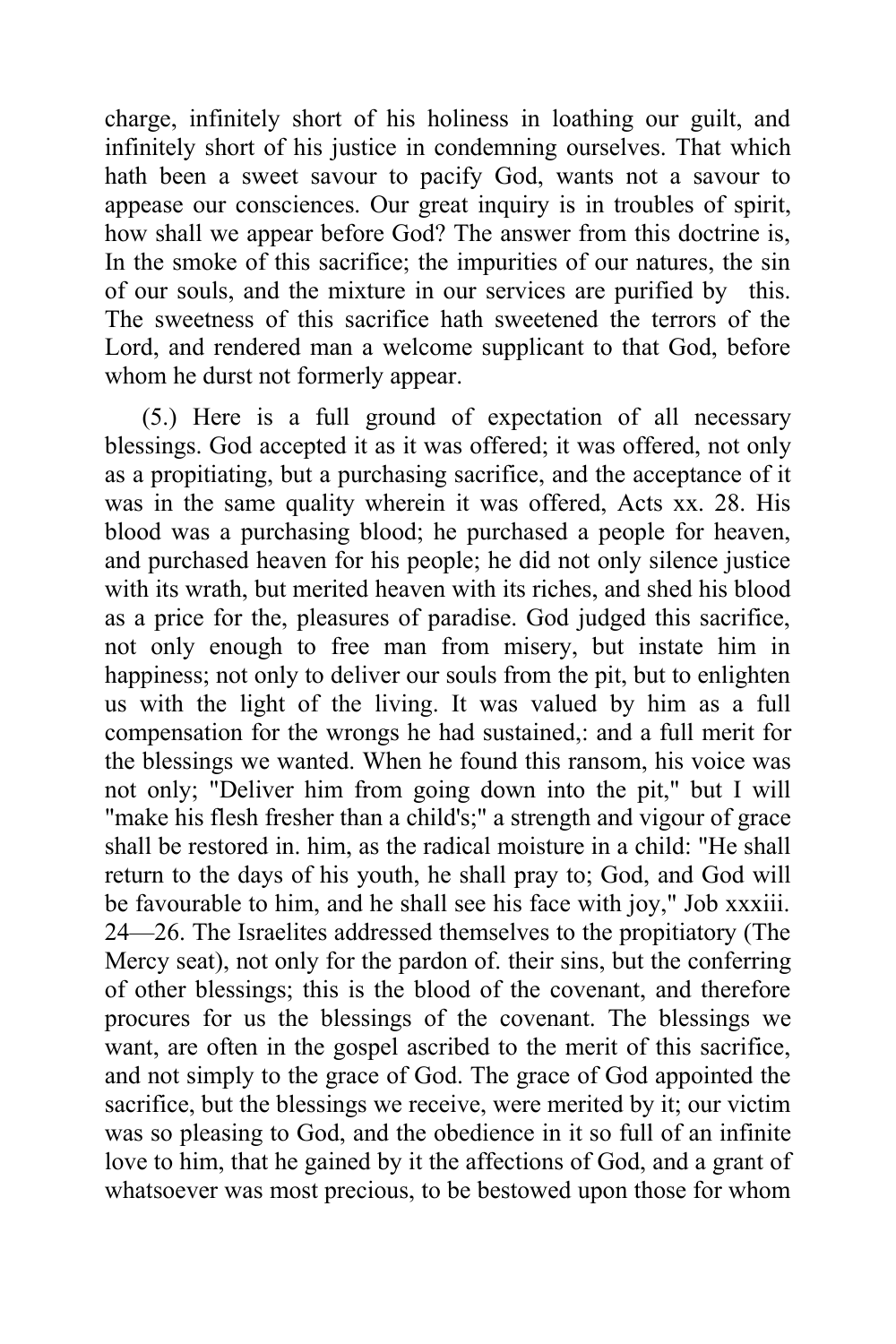he offered himself, that thereby the pleasure he took in it might be fully evidenced.

5. Let us lay hold of it, and plead this sacrifice.

(1.) Let natural men imitate God in an acceptance of this sacrifice. No man perisheth for want of God's pleasure in it, but for want of his own acceptance of it upon the gospel conditions. No bitten Israelite perished for want of a brazen serpent, but for want of a look to it. Cast not an aspersion upon God by undervaluing that which he doth so highly prize; be guided by his infallible judgment, rather than by the errors of your own; think not of it coldly, as if you were indifferent whether you had a share in it or not, since God received it not with an indifferent, but an unconceivable affection. Let that which is sweet to God, be so to us; that which is savoury to that infinite Spirit, cannot justly be unsavoury to our contracted souls. God found no sweetness in the blood of goats, or smoke of incense, Psa. 1. but only in this sacrifice; nor should any of us rest in the transitory pleasures of this life, and sing a requiem to our souls from perishing enjoyments, but from the blood of the Lamb that endures for ever. There is no likelihood for a creature to find rest in that wherein God finds none; we are not sure of our lives, but we are sure we are guilty; and shall any of us be unconcerned about a powerful sacrifice? Let a self-abhorrence possess our souls, without which we can have no esteem of this offering. As God's loathing of sin made him value this for expiation, so our sense of sin will make us value this for our atonement. Let no man think that unworthy of him, which God thinks not unworthy of himself; he commanded the angels to adore him, for it, either when he brought him into the world to be a sacrifice, or brought him into the world above, after he had by his blood "purged our sins," Heb. i. 6. God would have men and angels concur with him in the magnificent acceptation of our Saviour.

(2.) Let those that believe, continually apply and plead it. This is so sweet to God, that there is no need of a new sacrifice, but there is need of a daily application; there was no need of a new serpent to be erected upon every sting, but there was need of a new looking up to the serpent upon every wound. We can be no more without this one day to comfort our souls, than we can be without bread to nourish our bodies; the remembrance of it must come up with the